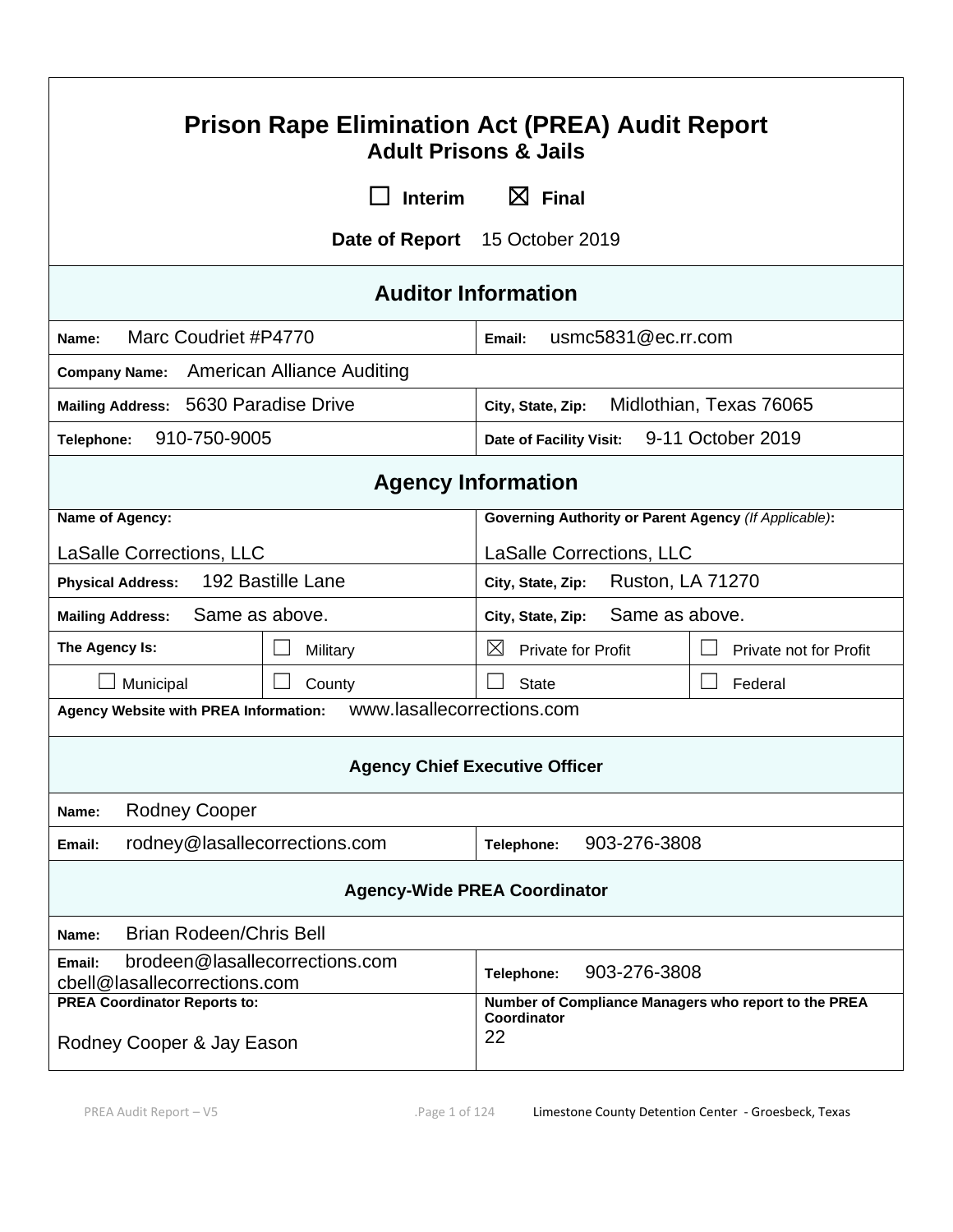| <b>Facility Information</b>                                                                                                                                                                           |                            |                   |             |                |                           |                        |
|-------------------------------------------------------------------------------------------------------------------------------------------------------------------------------------------------------|----------------------------|-------------------|-------------|----------------|---------------------------|------------------------|
| <b>Limestone County Detention Center</b><br><b>Name of Facility:</b>                                                                                                                                  |                            |                   |             |                |                           |                        |
| Physical Address: 910 Tyus Street                                                                                                                                                                     |                            | City, State, Zip: |             |                | Groesbeck, Texas, 76642   |                        |
| Mailing Address (if different from above):<br>Same as above.                                                                                                                                          |                            | City, State, Zip: |             |                | Same as above.            |                        |
| The Facility Is:                                                                                                                                                                                      | Military                   |                   | $\boxtimes$ |                | <b>Private for Profit</b> | Private not for Profit |
| Municipal                                                                                                                                                                                             | County                     |                   |             | <b>State</b>   |                           | Federal                |
| <b>Facility Type:</b>                                                                                                                                                                                 |                            | Prison            |             |                | $\boxtimes$               | Jail                   |
| <b>Facility Website with PREA Information:</b>                                                                                                                                                        | www.lasallecorrections.com |                   |             |                |                           |                        |
| Has the facility been accredited within the past 3 years?                                                                                                                                             |                            | $\Box$ Yes        |             | $\boxtimes$ No |                           |                        |
| If the facility has been accredited within the past 3 years, select the accrediting organization(s) - select all that apply (N/A if<br>the facility has not been accredited within the past 3 years): |                            |                   |             |                |                           |                        |
| <b>ACA</b>                                                                                                                                                                                            |                            |                   |             |                |                           |                        |
| <b>NCCHC</b>                                                                                                                                                                                          |                            |                   |             |                |                           |                        |
| $\Box$ CALEA                                                                                                                                                                                          |                            |                   |             |                |                           |                        |
| $\boxtimes$ Other (please name or describe: Texas Jail Commission-Jail Standards                                                                                                                      |                            |                   |             |                |                           |                        |
| N/A                                                                                                                                                                                                   |                            |                   |             |                |                           |                        |
| If the facility has completed any internal or external audits other than those that resulted in accreditation, please describe:<br>N/A                                                                |                            |                   |             |                |                           |                        |
| Warden/Jail Administrator/Sheriff/Director                                                                                                                                                            |                            |                   |             |                |                           |                        |
| <b>Charles Vondra</b><br>Name:                                                                                                                                                                        |                            |                   |             |                |                           |                        |
| cvondra@lasallecorrections.com<br>254-729-2674<br>Email:<br>Telephone:                                                                                                                                |                            |                   |             |                |                           |                        |
| <b>Facility PREA Compliance Manager</b>                                                                                                                                                               |                            |                   |             |                |                           |                        |
| Alicia Jacobs<br>Name:                                                                                                                                                                                |                            |                   |             |                |                           |                        |
| Email:<br>254-747-2436<br>Telephone:<br>Alicia.jacobs@lasallecorrections.com                                                                                                                          |                            |                   |             |                |                           |                        |
| Facility Health Service Administrator L N/A                                                                                                                                                           |                            |                   |             |                |                           |                        |
| <b>Rhonda Stone</b><br>Name:                                                                                                                                                                          |                            |                   |             |                |                           |                        |
| rstone@lasallecorrections.com<br>254-729-2674 ext. 285<br>Email:<br>Telephone:                                                                                                                        |                            |                   |             |                |                           |                        |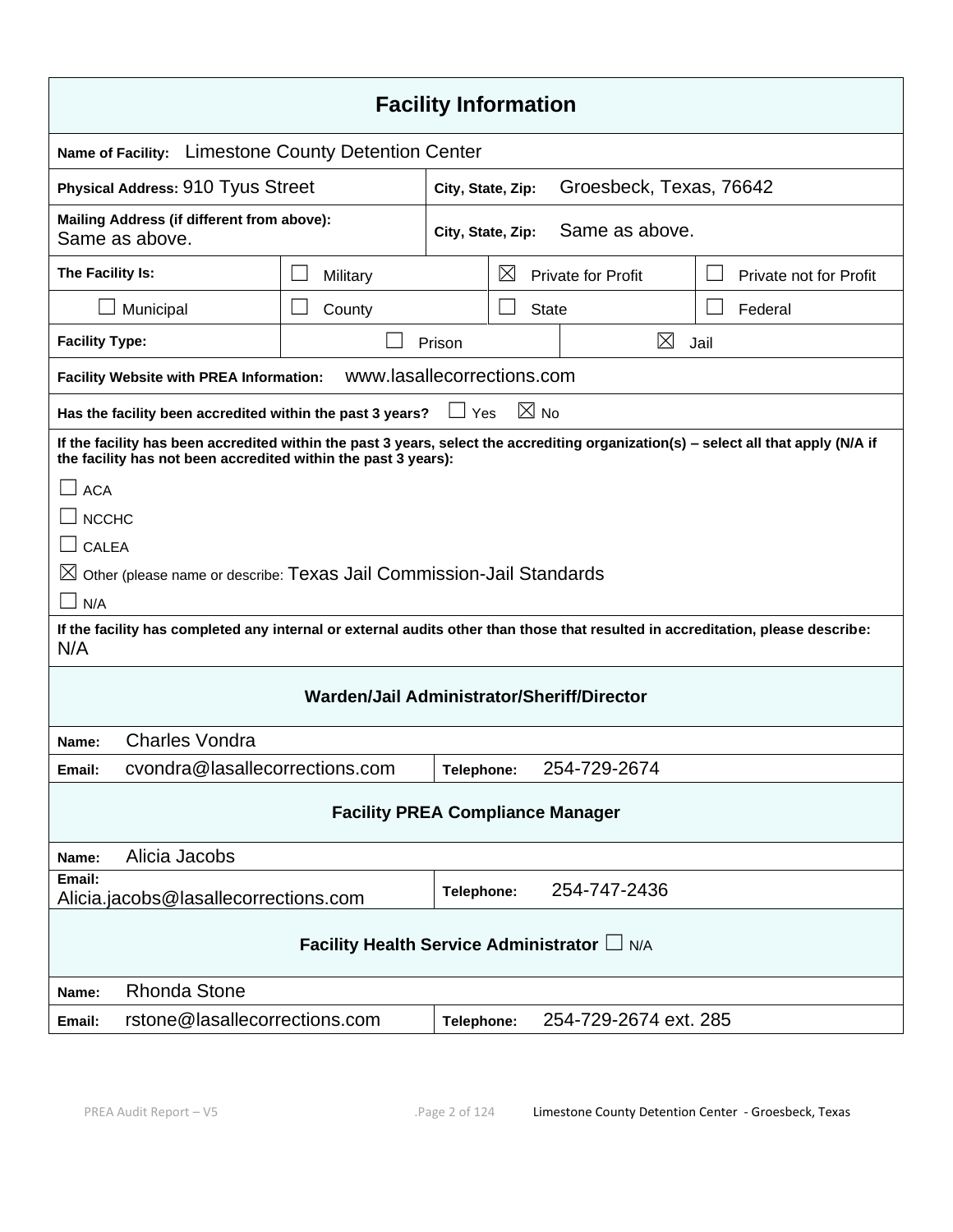| <b>Facility Characteristics</b>                                                                                                                                                                            |                                                                                           |                                  |  |  |
|------------------------------------------------------------------------------------------------------------------------------------------------------------------------------------------------------------|-------------------------------------------------------------------------------------------|----------------------------------|--|--|
| <b>Designated Facility Capacity:</b>                                                                                                                                                                       | 1092                                                                                      |                                  |  |  |
| <b>Current Population of Facility:</b>                                                                                                                                                                     | 540                                                                                       |                                  |  |  |
| Average daily population for the past 12 months:                                                                                                                                                           | 494                                                                                       |                                  |  |  |
| Has the facility been over capacity at any point in the<br>past 12 months?                                                                                                                                 | $\boxtimes$ No<br>$\Box$ Yes                                                              |                                  |  |  |
| Which population(s) does the facility hold?                                                                                                                                                                | $\boxtimes$ Males<br>Females                                                              | <b>Both Females and Males</b>    |  |  |
| Age range of population:                                                                                                                                                                                   | 18-65                                                                                     |                                  |  |  |
| Average length of stay or time under supervision:                                                                                                                                                          | 365 Days                                                                                  |                                  |  |  |
| Facility security levels/inmate custody levels:                                                                                                                                                            | Low, Medium, High                                                                         |                                  |  |  |
| Number of inmates admitted to facility during the past 12 months:                                                                                                                                          |                                                                                           | 3078                             |  |  |
| Number of inmates admitted to facility during the past 12 months whose length of stay<br>in the facility was for 72 hours or more:                                                                         |                                                                                           | 494                              |  |  |
| Number of inmates admitted to facility during the past 12 months whose length of stay<br>in the facility was for 30 days or more:                                                                          |                                                                                           | 494                              |  |  |
| Does the facility hold youthful inmates?                                                                                                                                                                   | $\boxtimes$ No<br>$\Box$ Yes                                                              |                                  |  |  |
| Number of youthful inmates held in the facility during the past 12 months: (N/A if the<br>facility never holds youthful inmates)<br>$\times$ N/A                                                           |                                                                                           | Click or tap here to enter text. |  |  |
| Does the audited facility hold inmates for one or more other agencies (e.g. a State<br>correctional agency, U.S. Marshals Service, Bureau of Prisons, U.S. Immigration and<br><b>Customs Enforcement)?</b> |                                                                                           | $\boxtimes$ Yes<br>$\Box$ No     |  |  |
|                                                                                                                                                                                                            | <b>Federal Bureau of Prisons</b>                                                          |                                  |  |  |
|                                                                                                                                                                                                            | $\boxtimes$ U.S. Marshals Service                                                         |                                  |  |  |
|                                                                                                                                                                                                            | $\boxtimes$ U.S. Immigration and Customs Enforcement                                      |                                  |  |  |
|                                                                                                                                                                                                            | <b>Bureau of Indian Affairs</b>                                                           |                                  |  |  |
|                                                                                                                                                                                                            | U.S. Military branch                                                                      |                                  |  |  |
| Select all other agencies for which the audited<br>facility holds inmates: Select all that apply (N/A if the<br>audited facility does not hold inmates for any other<br>agency or agencies):               | State or Territorial correctional agency                                                  |                                  |  |  |
|                                                                                                                                                                                                            | County correctional or detention agency                                                   |                                  |  |  |
|                                                                                                                                                                                                            | Judicial district correctional or detention facility                                      |                                  |  |  |
|                                                                                                                                                                                                            | City or municipal correctional or detention facility (e.g. police lockup or<br>city jail) |                                  |  |  |
|                                                                                                                                                                                                            | Private corrections or detention provider                                                 |                                  |  |  |
|                                                                                                                                                                                                            | Other - please name or describe: Click or tap here to enter text.                         |                                  |  |  |
|                                                                                                                                                                                                            | N/A                                                                                       |                                  |  |  |
| Number of staff currently employed by the facility who may have contact with inmates:                                                                                                                      |                                                                                           | 184                              |  |  |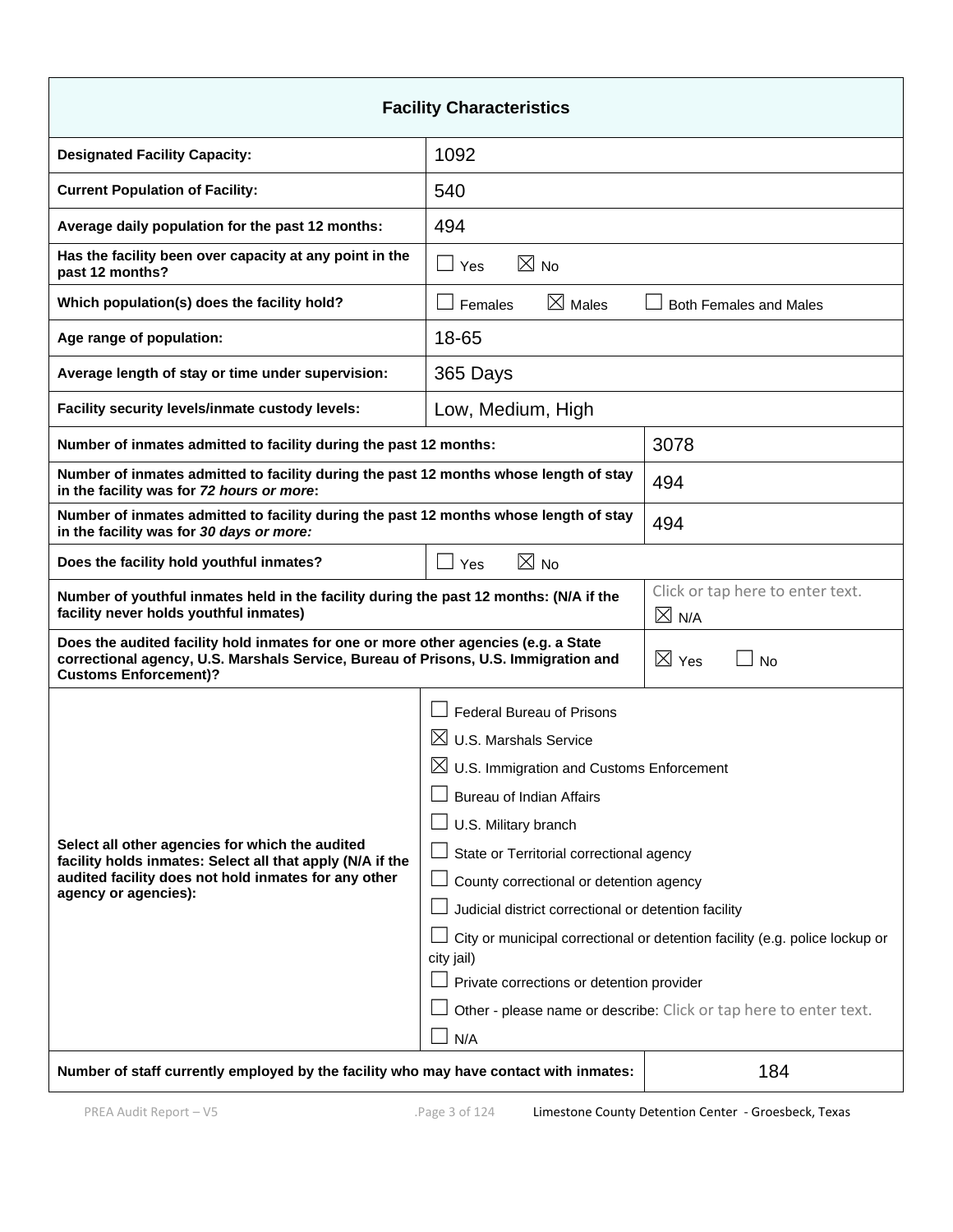| Number of staff hired by the facility during the past 12 months who may have contact<br>with inmates:                                                                                                                                                                                                                                                                                                                                                                                                                                                                                                                                                                                                                                                                                                                                                                                                                                                                                                                                                                                                                                                                                                                                                                                                                                                                                                                                                                                                                                                                                                                                                                                                                                                                                         |                 | 180            |                 |
|-----------------------------------------------------------------------------------------------------------------------------------------------------------------------------------------------------------------------------------------------------------------------------------------------------------------------------------------------------------------------------------------------------------------------------------------------------------------------------------------------------------------------------------------------------------------------------------------------------------------------------------------------------------------------------------------------------------------------------------------------------------------------------------------------------------------------------------------------------------------------------------------------------------------------------------------------------------------------------------------------------------------------------------------------------------------------------------------------------------------------------------------------------------------------------------------------------------------------------------------------------------------------------------------------------------------------------------------------------------------------------------------------------------------------------------------------------------------------------------------------------------------------------------------------------------------------------------------------------------------------------------------------------------------------------------------------------------------------------------------------------------------------------------------------|-----------------|----------------|-----------------|
| Number of contracts in the past 12 months for services with contractors who may<br>have contact with inmates:                                                                                                                                                                                                                                                                                                                                                                                                                                                                                                                                                                                                                                                                                                                                                                                                                                                                                                                                                                                                                                                                                                                                                                                                                                                                                                                                                                                                                                                                                                                                                                                                                                                                                 |                 | $\overline{2}$ |                 |
| Number of individual contractors who have contact with inmates, currently authorized<br>to enter the facility:                                                                                                                                                                                                                                                                                                                                                                                                                                                                                                                                                                                                                                                                                                                                                                                                                                                                                                                                                                                                                                                                                                                                                                                                                                                                                                                                                                                                                                                                                                                                                                                                                                                                                |                 | 3              |                 |
| Number of volunteers who have contact with inmates, currently authorized to enter the<br>facility:                                                                                                                                                                                                                                                                                                                                                                                                                                                                                                                                                                                                                                                                                                                                                                                                                                                                                                                                                                                                                                                                                                                                                                                                                                                                                                                                                                                                                                                                                                                                                                                                                                                                                            |                 | 0              |                 |
| <b>Physical Plant</b>                                                                                                                                                                                                                                                                                                                                                                                                                                                                                                                                                                                                                                                                                                                                                                                                                                                                                                                                                                                                                                                                                                                                                                                                                                                                                                                                                                                                                                                                                                                                                                                                                                                                                                                                                                         |                 |                |                 |
| <b>Number of buildings:</b>                                                                                                                                                                                                                                                                                                                                                                                                                                                                                                                                                                                                                                                                                                                                                                                                                                                                                                                                                                                                                                                                                                                                                                                                                                                                                                                                                                                                                                                                                                                                                                                                                                                                                                                                                                   |                 |                |                 |
| Auditors should count all buildings that are part of the facility, whether inmates are<br>formally allowed to enter them or not. In situations where temporary structures have<br>been erected (e.g., tents) the auditor should use their discretion to determine whether<br>to include the structure in the overall count of buildings. As a general rule, if a<br>temporary structure is regularly or routinely used to hold or house inmates, or if the<br>temporary structure is used to house or support operational functions for more than a<br>short period of time (e.g., an emergency situation), it should be included in the overall<br>count of buildings.                                                                                                                                                                                                                                                                                                                                                                                                                                                                                                                                                                                                                                                                                                                                                                                                                                                                                                                                                                                                                                                                                                                       | 8               |                |                 |
| Number of inmate housing units:                                                                                                                                                                                                                                                                                                                                                                                                                                                                                                                                                                                                                                                                                                                                                                                                                                                                                                                                                                                                                                                                                                                                                                                                                                                                                                                                                                                                                                                                                                                                                                                                                                                                                                                                                               |                 |                |                 |
| Enter 0 if the facility does not have discrete housing units. DOJ PREA Working Group<br>FAQ on the definition of a housing unit: How is a "housing unit" defined for the<br>purposes of the PREA Standards? The question has been raised in particular as it<br>relates to facilities that have adjacent or interconnected units. The most common<br>concept of a housing unit is architectural. The generally agreed-upon definition is a<br>space that is enclosed by physical barriers accessed through one or more doors of<br>various types, including commercial-grade swing doors, steel sliding doors,<br>interlocking sally port doors, etc. In addition to the primary entrance and exit,<br>additional doors are often included to meet life safety codes. The unit contains<br>sleeping space, sanitary facilities (including toilets, lavatories, and showers), and a<br>dayroom or leisure space in differing configurations. Many facilities are designed with<br>modules or pods clustered around a control room. This multiple-pod design provides<br>the facility with certain staff efficiencies and economies of scale. At the same time, the<br>design affords the flexibility to separately house inmates of differing security levels, or<br>who are grouped by some other operational or service scheme. Generally, the control<br>room is enclosed by security glass, and in some cases, this allows inmates to see into<br>neighboring pods. However, observation from one unit to another is usually limited by<br>angled site lines. In some cases, the facility has prevented this entirely by installing<br>one-way glass. Both the architectural design and functional use of these multiple pods<br>indicate that they are managed as distinct housing units. | 6               |                |                 |
| Number of single cell housing units:                                                                                                                                                                                                                                                                                                                                                                                                                                                                                                                                                                                                                                                                                                                                                                                                                                                                                                                                                                                                                                                                                                                                                                                                                                                                                                                                                                                                                                                                                                                                                                                                                                                                                                                                                          | 2               |                |                 |
| Number of multiple occupancy cell housing units:                                                                                                                                                                                                                                                                                                                                                                                                                                                                                                                                                                                                                                                                                                                                                                                                                                                                                                                                                                                                                                                                                                                                                                                                                                                                                                                                                                                                                                                                                                                                                                                                                                                                                                                                              | $\overline{2}$  |                |                 |
| Number of open bay/dorm housing units:                                                                                                                                                                                                                                                                                                                                                                                                                                                                                                                                                                                                                                                                                                                                                                                                                                                                                                                                                                                                                                                                                                                                                                                                                                                                                                                                                                                                                                                                                                                                                                                                                                                                                                                                                        | $\overline{2}$  |                |                 |
| Number of segregation cells (for example, administrative, disciplinary, protective<br>custody, etc.):                                                                                                                                                                                                                                                                                                                                                                                                                                                                                                                                                                                                                                                                                                                                                                                                                                                                                                                                                                                                                                                                                                                                                                                                                                                                                                                                                                                                                                                                                                                                                                                                                                                                                         | 25              |                |                 |
| In housing units, does the facility maintain sight and sound separation between<br>youthful inmates and adult inmates? (N/A if the facility never holds youthful inmates)                                                                                                                                                                                                                                                                                                                                                                                                                                                                                                                                                                                                                                                                                                                                                                                                                                                                                                                                                                                                                                                                                                                                                                                                                                                                                                                                                                                                                                                                                                                                                                                                                     | $\Box$ Yes      | No             | $\boxtimes$ N/A |
| Does the facility have a video monitoring system, electronic surveillance system, or<br>other monitoring technology (e.g. cameras, etc.)?                                                                                                                                                                                                                                                                                                                                                                                                                                                                                                                                                                                                                                                                                                                                                                                                                                                                                                                                                                                                                                                                                                                                                                                                                                                                                                                                                                                                                                                                                                                                                                                                                                                     | $\boxtimes$ Yes | <b>No</b>      |                 |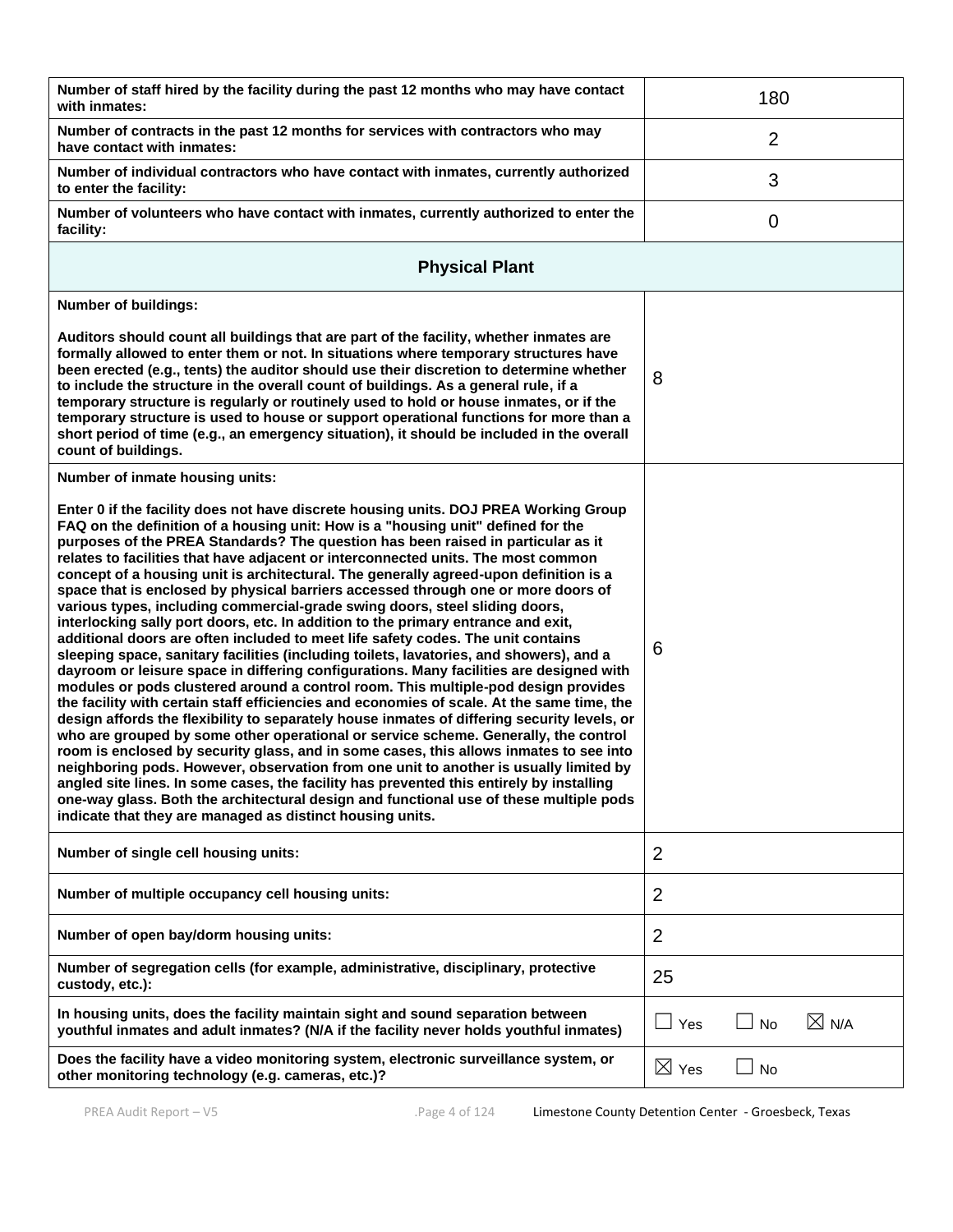| Has the facility installed or updated a video monitoring system, electronic surveillance<br>$\boxtimes$ Yes<br><b>No</b><br>system, or other monitoring technology in the past 12 months?<br>Medical and Mental Health Services and Forensic Medical Exams<br>$\boxtimes$ Yes<br>Are medical services provided on-site?<br><b>No</b><br>$\boxtimes$ Yes<br>Are mental health services provided on-site?<br><b>No</b><br>On-site<br>$\boxtimes$ Local hospital/clinic<br>Where are sexual assault forensic medical exams<br>provided? Select all that apply.<br>Rape Crisis Center<br>Other (please name or describe: Click or tap here to enter text.)<br>Investigations<br><b>Criminal Investigations</b><br>Number of investigators employed by the agency and/or facility who are responsible<br>for conducting CRIMINAL investigations into allegations of sexual abuse or sexual<br>0<br>harassment:<br>Facility investigators<br>When the facility received allegations of sexual abuse or sexual harassment (whether<br>staff-on-inmate or inmate-on-inmate), CRIMINAL INVESTIGATIONS are conducted by:<br>Agency investigators<br>Select all that apply.<br>$\boxtimes$ An external investigative entity<br>Local police department<br>$\boxtimes$ Local sheriff's department<br>Select all external entities responsible for CRIMINAL<br>State police<br><b>INVESTIGATIONS: Select all that apply (N/A if no</b><br>external entities are responsible for criminal<br>A U.S. Department of Justice component<br>investigations)<br>Other (please name or describe: Click or tap here to enter text.)<br>N/A<br><b>Administrative Investigations</b><br>Number of investigators employed by the agency and/or facility who are responsible<br>15<br>for conducting ADMINISTRATIVE investigations into allegations of sexual abuse or<br>sexual harassment?<br>$\boxtimes$ Facility investigators<br>When the facility receives allegations of sexual abuse or sexual harassment (whether<br>staff-on-inmate or inmate-on-inmate), ADMINISTRATIVE INVESTIGATIONS are<br>Agency investigators<br>conducted by: Select all that apply<br>An external investigative entity<br>Local police department<br>Select all external entities responsible for<br><b>ADMINISTRATIVE INVESTIGATIONS: Select all that</b><br>Local sheriff's department<br>apply (N/A if no external entities are responsible for<br>State police<br>administrative investigations)<br>A U.S. Department of Justice component |  |  |  |  |  |
|--------------------------------------------------------------------------------------------------------------------------------------------------------------------------------------------------------------------------------------------------------------------------------------------------------------------------------------------------------------------------------------------------------------------------------------------------------------------------------------------------------------------------------------------------------------------------------------------------------------------------------------------------------------------------------------------------------------------------------------------------------------------------------------------------------------------------------------------------------------------------------------------------------------------------------------------------------------------------------------------------------------------------------------------------------------------------------------------------------------------------------------------------------------------------------------------------------------------------------------------------------------------------------------------------------------------------------------------------------------------------------------------------------------------------------------------------------------------------------------------------------------------------------------------------------------------------------------------------------------------------------------------------------------------------------------------------------------------------------------------------------------------------------------------------------------------------------------------------------------------------------------------------------------------------------------------------------------------------------------------------------------------------------------------------------------------------------------------------------------------------------------------------------------------------------------------------------------------------------------------------------------------------------------------------------------------------------------------------------------------------------------------------------------------------------------------------------------------------------------------------------|--|--|--|--|--|
|                                                                                                                                                                                                                                                                                                                                                                                                                                                                                                                                                                                                                                                                                                                                                                                                                                                                                                                                                                                                                                                                                                                                                                                                                                                                                                                                                                                                                                                                                                                                                                                                                                                                                                                                                                                                                                                                                                                                                                                                                                                                                                                                                                                                                                                                                                                                                                                                                                                                                                        |  |  |  |  |  |
|                                                                                                                                                                                                                                                                                                                                                                                                                                                                                                                                                                                                                                                                                                                                                                                                                                                                                                                                                                                                                                                                                                                                                                                                                                                                                                                                                                                                                                                                                                                                                                                                                                                                                                                                                                                                                                                                                                                                                                                                                                                                                                                                                                                                                                                                                                                                                                                                                                                                                                        |  |  |  |  |  |
|                                                                                                                                                                                                                                                                                                                                                                                                                                                                                                                                                                                                                                                                                                                                                                                                                                                                                                                                                                                                                                                                                                                                                                                                                                                                                                                                                                                                                                                                                                                                                                                                                                                                                                                                                                                                                                                                                                                                                                                                                                                                                                                                                                                                                                                                                                                                                                                                                                                                                                        |  |  |  |  |  |
|                                                                                                                                                                                                                                                                                                                                                                                                                                                                                                                                                                                                                                                                                                                                                                                                                                                                                                                                                                                                                                                                                                                                                                                                                                                                                                                                                                                                                                                                                                                                                                                                                                                                                                                                                                                                                                                                                                                                                                                                                                                                                                                                                                                                                                                                                                                                                                                                                                                                                                        |  |  |  |  |  |
|                                                                                                                                                                                                                                                                                                                                                                                                                                                                                                                                                                                                                                                                                                                                                                                                                                                                                                                                                                                                                                                                                                                                                                                                                                                                                                                                                                                                                                                                                                                                                                                                                                                                                                                                                                                                                                                                                                                                                                                                                                                                                                                                                                                                                                                                                                                                                                                                                                                                                                        |  |  |  |  |  |
|                                                                                                                                                                                                                                                                                                                                                                                                                                                                                                                                                                                                                                                                                                                                                                                                                                                                                                                                                                                                                                                                                                                                                                                                                                                                                                                                                                                                                                                                                                                                                                                                                                                                                                                                                                                                                                                                                                                                                                                                                                                                                                                                                                                                                                                                                                                                                                                                                                                                                                        |  |  |  |  |  |
|                                                                                                                                                                                                                                                                                                                                                                                                                                                                                                                                                                                                                                                                                                                                                                                                                                                                                                                                                                                                                                                                                                                                                                                                                                                                                                                                                                                                                                                                                                                                                                                                                                                                                                                                                                                                                                                                                                                                                                                                                                                                                                                                                                                                                                                                                                                                                                                                                                                                                                        |  |  |  |  |  |
|                                                                                                                                                                                                                                                                                                                                                                                                                                                                                                                                                                                                                                                                                                                                                                                                                                                                                                                                                                                                                                                                                                                                                                                                                                                                                                                                                                                                                                                                                                                                                                                                                                                                                                                                                                                                                                                                                                                                                                                                                                                                                                                                                                                                                                                                                                                                                                                                                                                                                                        |  |  |  |  |  |
|                                                                                                                                                                                                                                                                                                                                                                                                                                                                                                                                                                                                                                                                                                                                                                                                                                                                                                                                                                                                                                                                                                                                                                                                                                                                                                                                                                                                                                                                                                                                                                                                                                                                                                                                                                                                                                                                                                                                                                                                                                                                                                                                                                                                                                                                                                                                                                                                                                                                                                        |  |  |  |  |  |
|                                                                                                                                                                                                                                                                                                                                                                                                                                                                                                                                                                                                                                                                                                                                                                                                                                                                                                                                                                                                                                                                                                                                                                                                                                                                                                                                                                                                                                                                                                                                                                                                                                                                                                                                                                                                                                                                                                                                                                                                                                                                                                                                                                                                                                                                                                                                                                                                                                                                                                        |  |  |  |  |  |
|                                                                                                                                                                                                                                                                                                                                                                                                                                                                                                                                                                                                                                                                                                                                                                                                                                                                                                                                                                                                                                                                                                                                                                                                                                                                                                                                                                                                                                                                                                                                                                                                                                                                                                                                                                                                                                                                                                                                                                                                                                                                                                                                                                                                                                                                                                                                                                                                                                                                                                        |  |  |  |  |  |
|                                                                                                                                                                                                                                                                                                                                                                                                                                                                                                                                                                                                                                                                                                                                                                                                                                                                                                                                                                                                                                                                                                                                                                                                                                                                                                                                                                                                                                                                                                                                                                                                                                                                                                                                                                                                                                                                                                                                                                                                                                                                                                                                                                                                                                                                                                                                                                                                                                                                                                        |  |  |  |  |  |
|                                                                                                                                                                                                                                                                                                                                                                                                                                                                                                                                                                                                                                                                                                                                                                                                                                                                                                                                                                                                                                                                                                                                                                                                                                                                                                                                                                                                                                                                                                                                                                                                                                                                                                                                                                                                                                                                                                                                                                                                                                                                                                                                                                                                                                                                                                                                                                                                                                                                                                        |  |  |  |  |  |
| Other (please name or describe: Click or tap here to enter text.)<br>$\boxtimes$ N/A                                                                                                                                                                                                                                                                                                                                                                                                                                                                                                                                                                                                                                                                                                                                                                                                                                                                                                                                                                                                                                                                                                                                                                                                                                                                                                                                                                                                                                                                                                                                                                                                                                                                                                                                                                                                                                                                                                                                                                                                                                                                                                                                                                                                                                                                                                                                                                                                                   |  |  |  |  |  |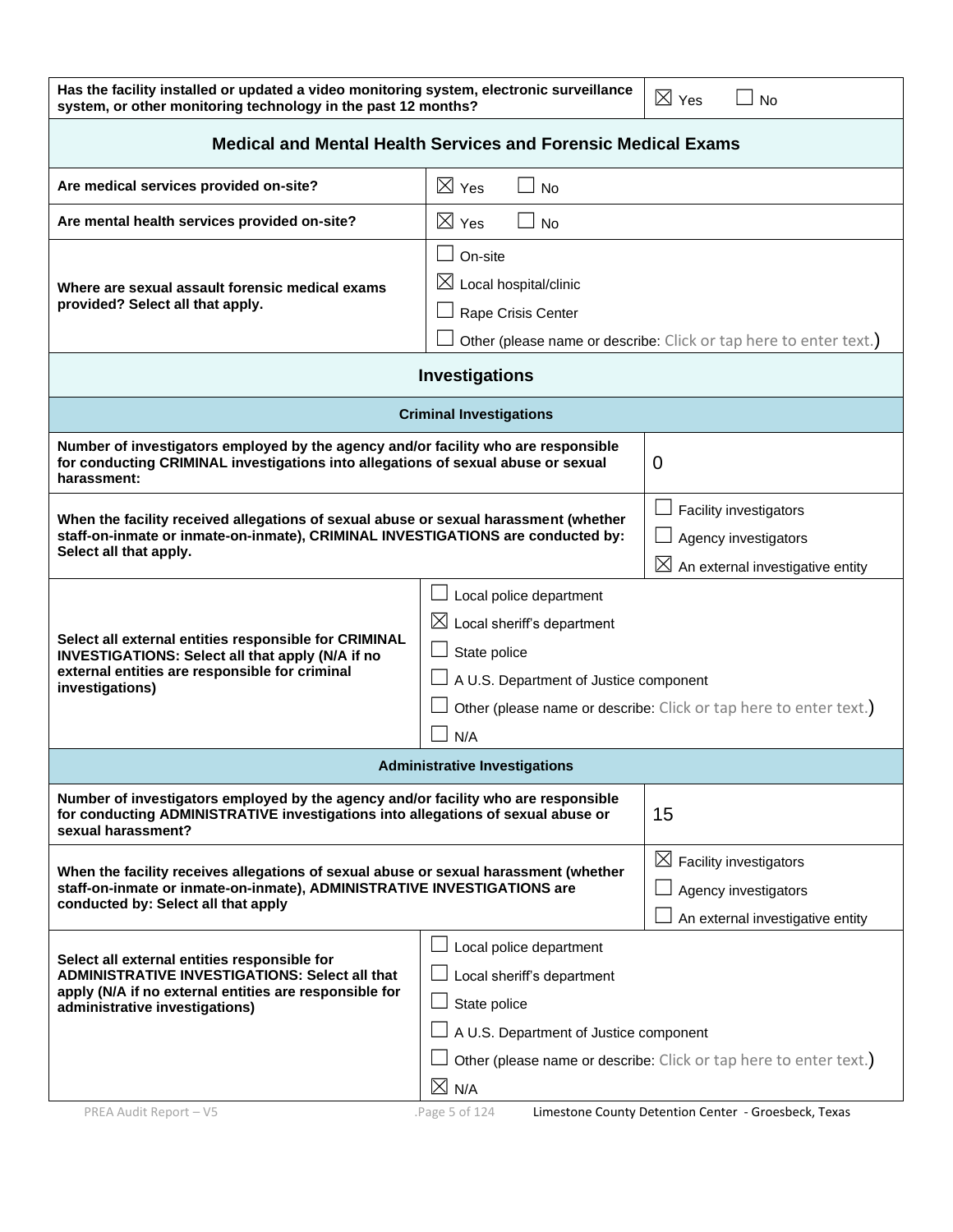# **Audit Findings**

# **Audit Narrative**

The Prison Rape Elimination Act (PREA) onsite audit of the Limestone County Detention Center in Groesbeck, Texas, was conducted on October 9 - 11, 2019, by Marc L. Coudriet, Auditor # P4770, American Alliance Auditing. The facility is under the jurisdiction of the LaSalle Corrections, LLC. The purpose of the onsite audit is to assess and verify the implementation of all PREA policies and procedures. The onsite audit reflected the proper policies and procedures has been implemented. During the onsite audit, Mr. Coudriet walked through the entire facility reviewing the facility structure, inmate monitoring, inmate housing and operational areas, including common areas shared with multiple inmates.

The pre-audit preparation phase included a review of all documentation, materials, and data submitted by the agency in the completed Pre-Audit Questionnaire (PAQ). The documentation reviewed included agency policies and procedures; forms; organizational charts; PREA related posters, brochures; training documentation for staff, volunteers and contractors; and interagency collaborative agreements. In preparation for the onsite audit, the facility posted the required PREA Audit Notices on August 23, 2019, which met the required six-week posting prior to the first day of the onsite audit. The agency provided emailed documentation, including pictures, to demonstrate the notices were posted in accordance with PREA Audit requirements.

During the onsite audit, the Auditor noted the notices were posted in the following areas: All common areas, Medical Units, Public Visitation, Staff Break Room, and each Housing Unit. The notices were printed in contrasting colors (black print on white background). The agency agreed to maintain the posted notices a minimum of six weeks after the onsite audit. The Auditor did not receive correspondence as a result of the posted notices.

This Auditor was scheduled to one facility located in Groesbeck, Texas, the entrance interview was conducted with key staff from LaSalle Corrections, LLC. The entrance interview with key staff, included Charles Vondra, Warden; Robert Parker, Assistant Warden; Gary Berend, Major; Lt. Anthony, Administration Officer; Ms. Daniliue, Compliance Officer; Mr. Wilkins, Maintenance Officer; Alicia Jacobs, PREA Manager and Chris Bell, Regional Warden/ Agency PREA Coordinator. The audit process was explained with the staff, daily out briefs were conducted with the key staff upon completion of the audit review in their respective areas of responsibility. An exit interview was conducted the following personnel were in attendance; Charles Vondra, Warden; Robert Parker, Assistant Warden; Alicia Jacobs, PREA Manager and Chris Bell, Regional Warden/ Agency PREA Coordinator.

During the onsite audit phase, the Auditor was provided a meeting space to conduct confidential interviews with staff. The Auditor was provided with private rooms to conduct confidential interviews with inmates. Formal interviews were conducted with facility staff, inmates, contractors, investigative personnel and onsite and offsite medical staff.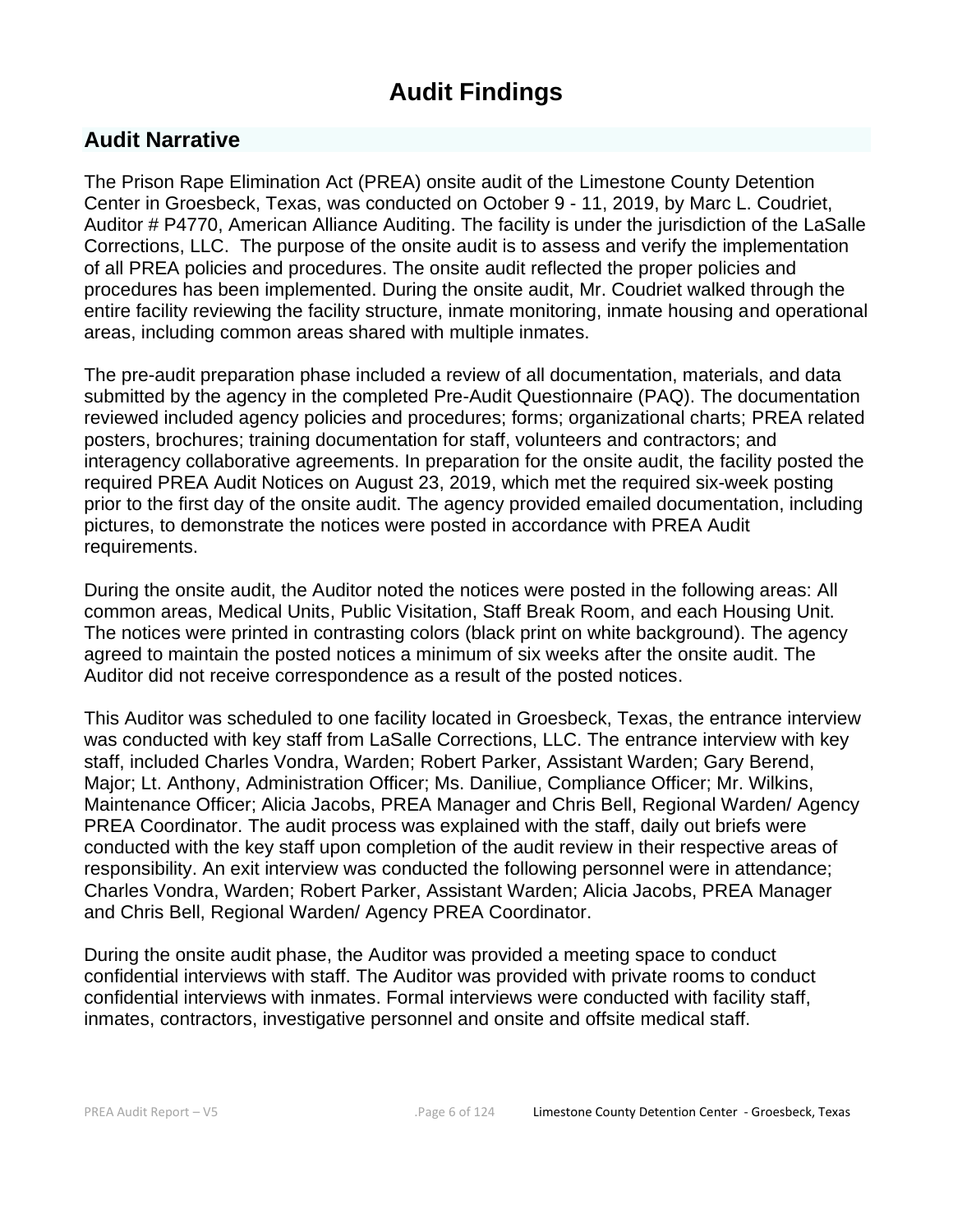The Auditor conducted the following inmate interviews:

Random Inmate Interviews: 15 Youthful Inmate Interviews: 0 Inmates with a Physical Disability: 0 Inmates who are Blind, Deaf, or Hard of Hearing: 0 Inmates who are limited in English Proficiency: 18 Inmates with a Cognitive Disability: 2 Inmates who identify as Gay, Lesbian or Bisexual: 1 Inmates who identify as Transgender or Intersex: 0 Inmates in Restrictive Housing for High Risk of Sexual Victimization: 0 Inmates who reported Sexual Abuse: 1 Inmates who reported Sexual Abuse during Risk Screening: 2

The Auditor conducted the following staff/agency/contractor interviews:

Random Security Staff: 12 Agency Contract Administrator: 1 Intermediate or higher-level facility staff: 2 Line Staff who supervise youthful inmates: 0 Education and Program Staff who work with youthful inmates: 0 Medical and Mental Health Staff: 1 Volunteers and Contractors who have contact with inmates: 1 Administrative/Human Resources staff: 1 SAFE/SANE Staff: 1 Investigative Staff: 1 Staff who performs screening for risk of victimization and abusiveness: 1 Staff who supervises inmates in Restrictive Housing: 1 Staff on the incident Review Team: 1 Designated Staff charged with monitoring retaliation: 1 First Responders, both security and non-security: 1 Intake Staff: 1

Inmates were selected from all the occupied housing units in this facility. The Auditor utilized the PREA Resource Center Interview Protocols while formally interviewing staff and inmates. Staff interviews included, but were not limited to, the following topics: their knowledge of the PREA zero tolerance policy on sexual abuse and sexual harassment; PREA related training received; reporting requirements, including reporting mechanisms available to inmates and staff; their general knowledge of detection and protective measures related to sexual abuse and sexual harassment; and response/first responder protocols. Inmate interviews included, but were not limited to, the following topics: their knowledge of the PREA zero tolerance policy on sexual abuse and sexual harassment; their rights not to be sexually abused or sexually harassed, prohibited conduct and discipline; PREA related education received; their knowledge on reporting options available to them; proper protection and response to allegations of sexual abuse or sexual harassment; not fearing retaliation for reporting; access to an outside reporting agency and access to services.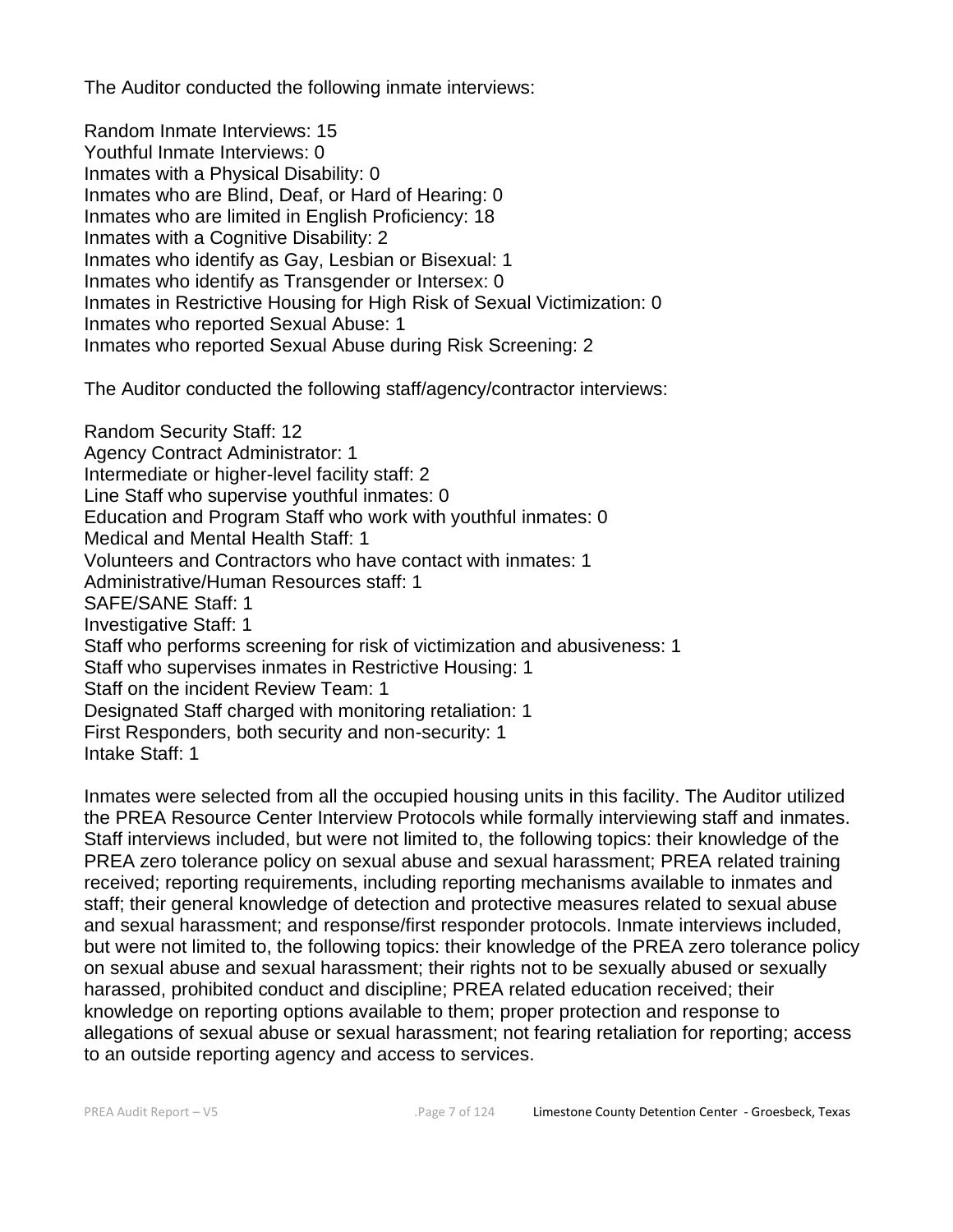The Auditor reviewed all units within this facility and observed the following: the facility's configuration; location of cameras; staff to inmate ratios; housing unit layout including the shower areas; placement of PREA related information; inmate receiving/intake, search procedures; inmate programming; and areas designated for staff support/operational activities. The Auditor noted that shower areas allow inmates to shower one at a time. At a minimum, each dormitory housing unit is equipped with at least one central shower/restroom area, each area and an individual shower stall with privacy shower curtains. Inmates are only allowed to shower one at a time per available shower stall. In the housing areas with individual cells, each cell has a toilet inside the cell and at least one single stall shower area with privacy curtains, visual block partition or a wall. Only one inmate is allowed to shower at a time, per available shower. The Auditor also conducted informal interviews of staff and/or inmates while conducting the facility review.

# **Facility Characteristics**

The Limestone County Detention Center is located at 910 Tyus Street, Groesbeck, Texas. The facility is under the LaSalle Corrections, LLC. The Limestone County Detention Center provides secure, housing and care for pre and post-adjudicated male adults between 18 - 65 years of age. The facility does not house female or youthful inmates. The 1092-bed facility has 6 housing units with a total of 2 single-cell room units and 2 dormitory/cell multiple occupancy housing units. Each multiple occupancy housing unit is equipped with an indoor day room area and at least one central restroom/shower facility. The facility has 25 cells designated for administrative and/or disciplinary restrictive housing.

The facility operates one health clinic with 24-hour nurses to provide medical care for minor and chronic care. Access to on-call physicians and dentistry as needed.

The layout of the Limestone County Detention Center is comprised of multiple hallways and outside walkways linked to the central control center and area control centers with continuous observation in throughout the facility.

The facility has a very clean and orderly appearance. The grounds are well manicured, and the facility appears to be well maintained. The correctional security program appears to be appropriate for the Low to High security classification. The inmates interviewed indicated that they felt safe in the correctional environment provided by Limestone County Detention Center.

The facility has a zero-tolerance policy regarding sexual abuse of any inmate. The PREA information is provided to all inmates upon arrival at the facility. Posters and signs are available in all housing areas reminding them of how to report incidents of sexual abuse.

During the onsite audit, the current facility population was at 540 inmates. The agency reported 3078 inmates had been admitted to the facility in the past 12 months, with 494 inmates whose length of stay in the facility was for 30 or more day, and 494 inmates admitted to the facility whose length of stay in the facility was for 72 or more hours. The agency reported 180 hired staff at the facility during the past 12 months and zero contracted staff.

The agency reported zero contracts with vendors who might have contact with inmates, 15 volunteers and 3 contractors currently authorized to enter the facility.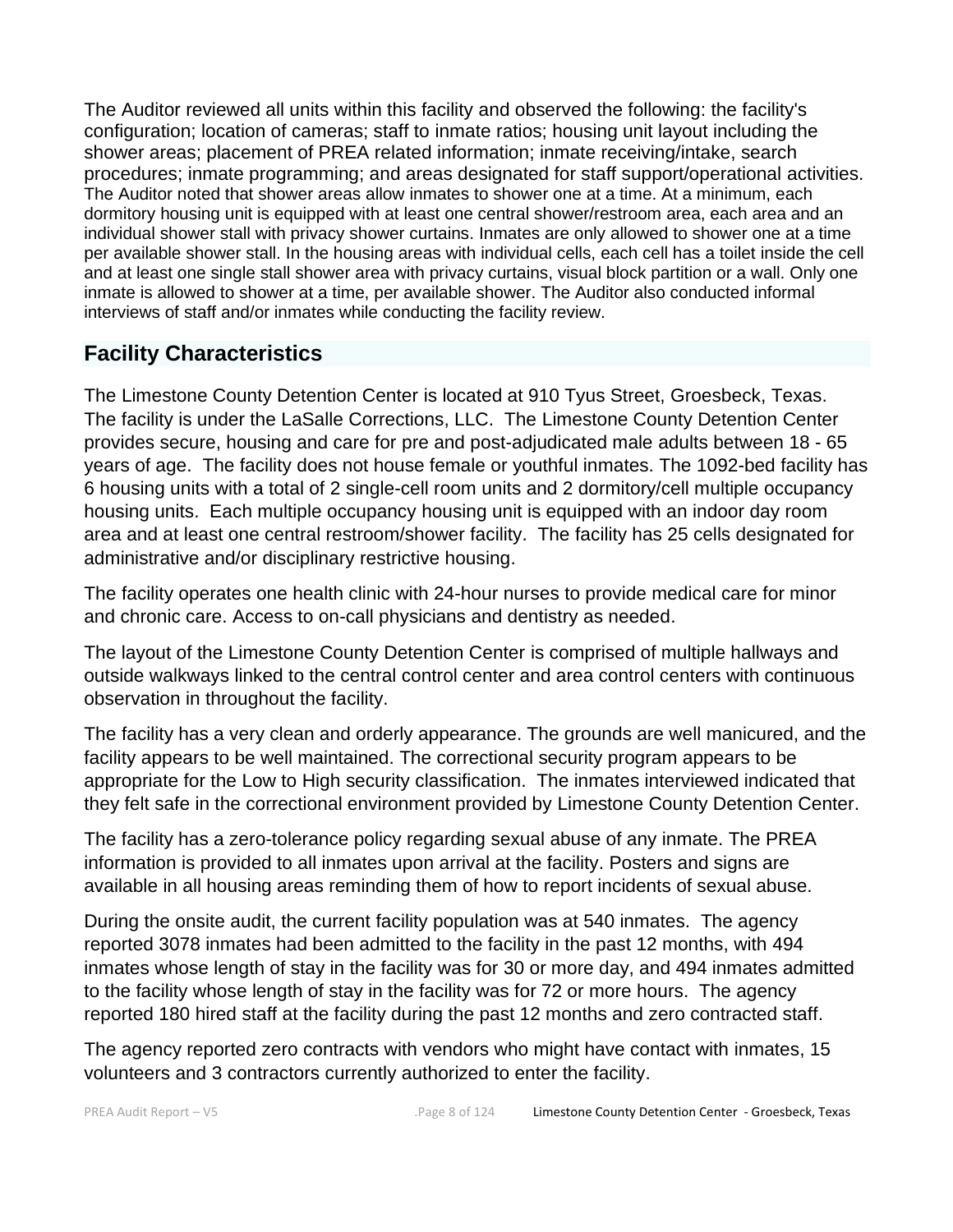The Limestone County Detention Center inmate demographics are listed below:

White Male – 71.1%; Black Male – .081%; White Female – 19.1%; Black Female - .015%

Auditor noted, the demographic database used, combines Hispanics into the white category.

# **Summary of Audit Findings**

During the past 12 months, the Limestone County Detention Center reported zero allegations of sexual abuse which resulted in a criminal investigation. There were 9 PREA allegations that resulted in an administrative investigation. An incident review was conducted for each of these cases as well as all serious incidents. Additionally, the agency has added structural renovations, additional cameras and camera enhancements to increase the safety of all inmates from PREA related incidents. The agency is policy driven and has developed and implemented a policy for nearly every provision of each standard. The Auditor made an effort to accurately reflect the applicable agency policies for each provision of each standard. In reviewing each provision and the applicable policy, the Auditor reviewed applicable documentation and/or interviewed staff to confirm the policy had been implemented. Based on staff and inmate interviews, there was a strong indication the PREA standards are implemented as required and in accordance with the agency's policies.

The interviews of inmates reflected they were aware of PREA and acknowledged familiarity with how they could report allegations of sexual abuse and sexual harassment. All inmates interviewed reported feeling safe at the facility. The Auditor noted that inmates receive the PREA information verbally, in written format (Inmate Handbook, PREA Brochures) during intake, as well as internal television with the PREA video. The inmates interviewed indicated that they were aware of and understood the agency's Zero Tolerance Policy and what it meant for their protection. All received the information at intake and understood the multiple ways to report sexual abuse and harassment and how to protect themselves. At each housing unit within Limestone County Detention Center inmates were able to describe how to report and what they would do if they were abused or threatened with abuse. They indicated that they felt safe and there was an open communication line between themselves and the correctional officers. All staff, including specialized and volunteers, interviewed indicated they were knowledgeable of PREA and of their roles and responsibilities related to reporting requirements as well as awareness of the procedures to follow if they are the first responders to any PREA related allegation. Documentation reviewed, reflected the agency's implementation of policies and procedures to meet the PREA standards. The staff carry first responder cards and they all knew the steps they must follow as a first responder. The Auditor interviewed the SAFE/SANE nurse in charge of that program telephonically to confirm the LaSalle Corrections, LLC, agreement as it correlates to services rendered for Limestone County Detention Center and to verify that the service would be available if needed. In addition, the Auditor interviewed a contractor to verify that he had received the zero-tolerance and other training required by PREA.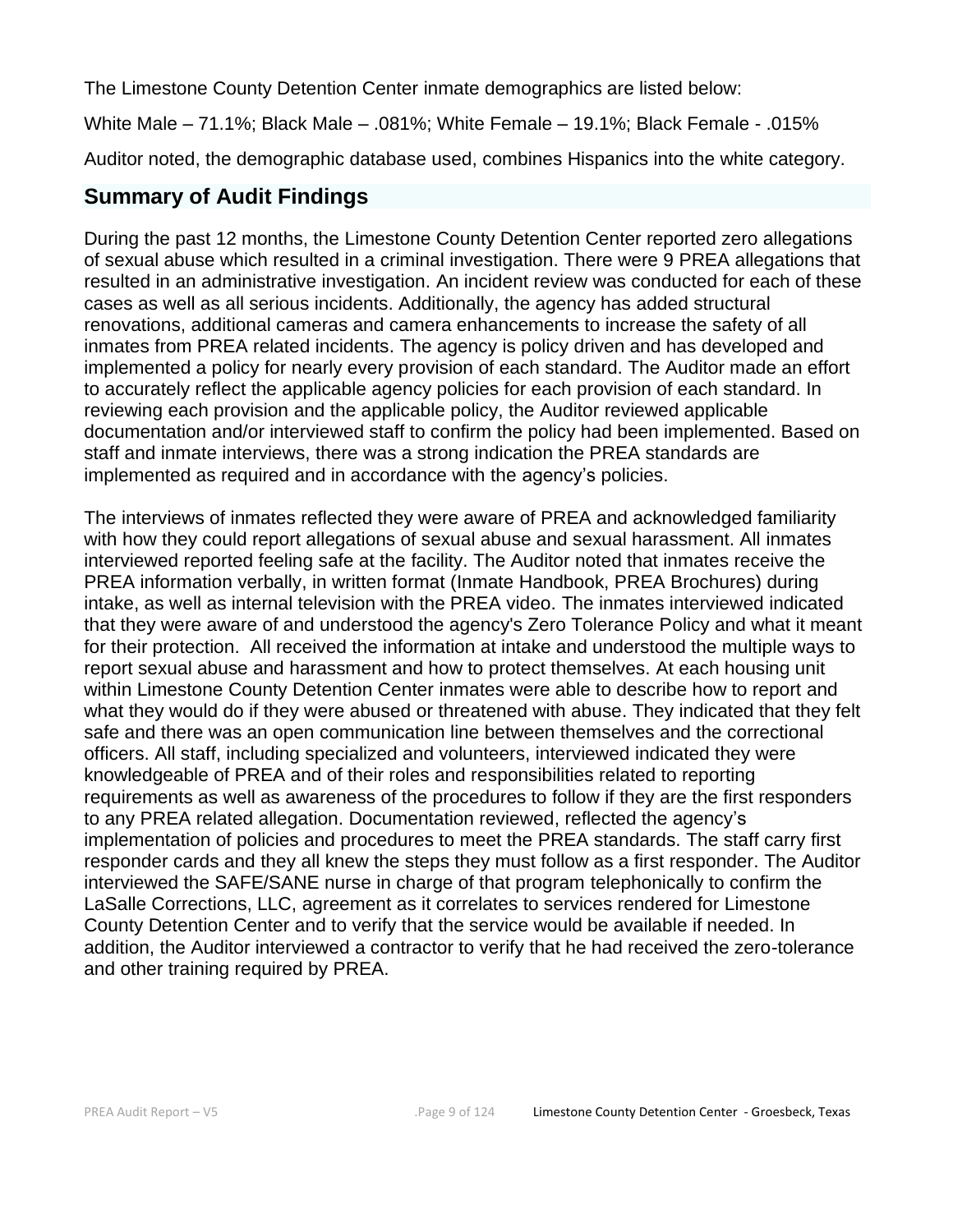In summary, after review of all documentation, the results of the interview process and the observations during the onsite facility review, the Auditor believes the Limestone County Detention Center Warden and his staff have a strong commitment to the PREA process. It was clear to the Auditor that LaSalle Corrections, LLC, and the Limestone County Detention Center policies and practices address the requirements of all PREA Standards.

#### **Standards Exceeded**

**Number of Standards Exceeded:** 2

**List of Standards Exceeded:** Standard 115.13: Supervision and monitoring; Standard 115.31: Employee training.

### **Standards Met**

**Number of Standards Met:** 43

**Standards Not Met**

**Number of Standards Not Met: 0** 

**List of Standards Not Met:**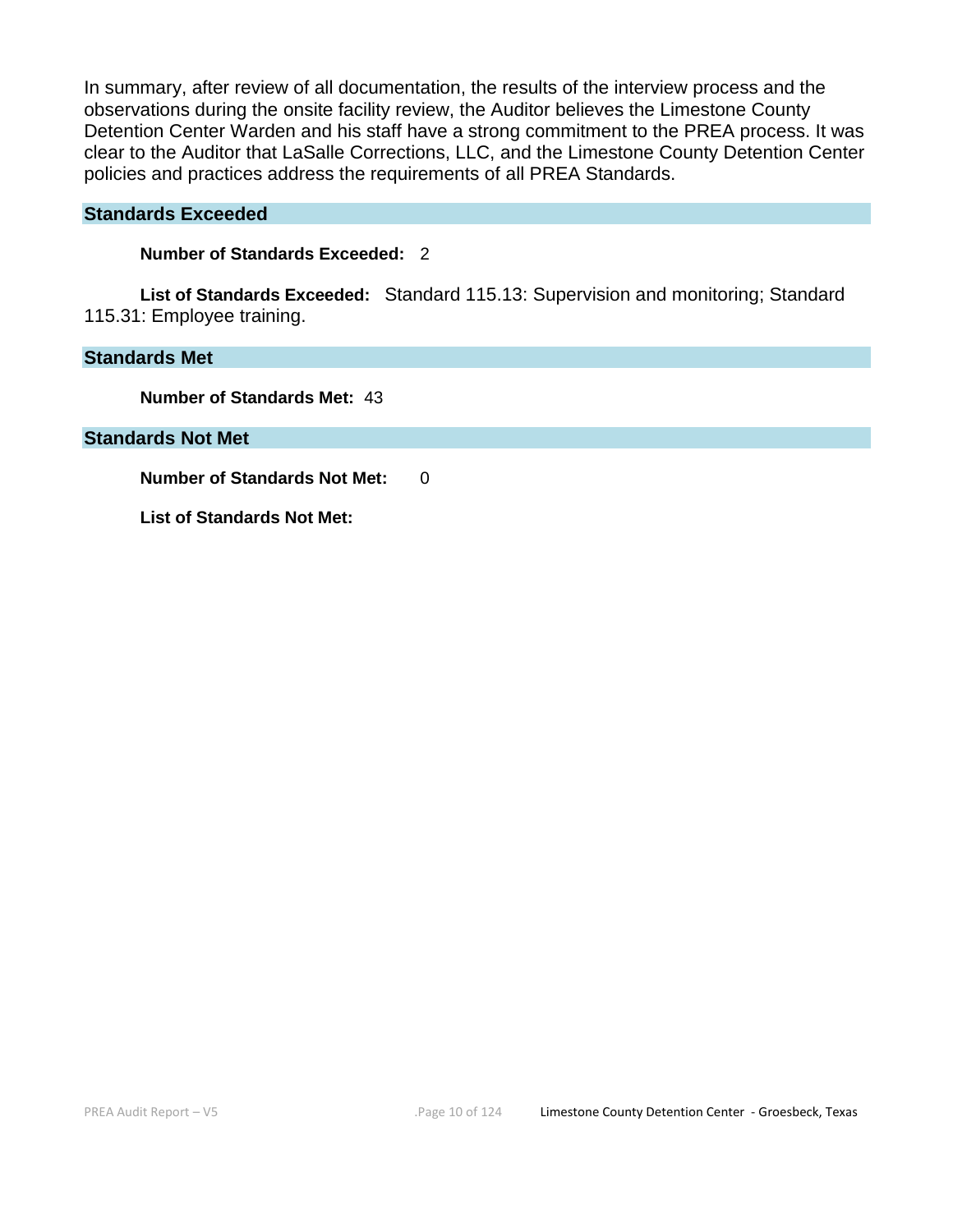# **PREVENTION PLANNING**

# **Standard 115.11: Zero tolerance of sexual abuse and sexual harassment; PREA coordinator**

### **115.11 (a)**

- Does the agency have a written policy mandating zero tolerance toward all forms of sexual abuse and sexual harassment?  $\boxtimes$  Yes  $\Box$  No
- Does the written policy outline the agency's approach to preventing, detecting, and responding to sexual abuse and sexual harassment?  $\boxtimes$  Yes  $\Box$  No

### **115.11 (b)**

- **■** Has the agency employed or designated an agency-wide PREA Coordinator?  $\boxtimes$  Yes  $\Box$  No
- **■** Is the PREA Coordinator position in the upper-level of the agency hierarchy?  $\boxtimes$  Yes  $\Box$  No
- Does the PREA Coordinator have sufficient time and authority to develop, implement, and oversee agency efforts to comply with the PREA standards in all of its facilities? ☒ Yes ☐ No

### **115.11 (c)**

- If this agency operates more than one facility, has each facility designated a PREA compliance manager? (N/A if agency operates only one facility.)  $\boxtimes$  Yes  $\Box$  No  $\Box$  NA
- **•** Does the PREA compliance manager have sufficient time and authority to coordinate the facility's efforts to comply with the PREA standards? (N/A if agency operates only one facility.)  $\boxtimes$  Yes  $\Box$  No  $\Box$  NA

### **Auditor Overall Compliance Determination**

- ☐ **Exceeds Standard** (*Substantially exceeds requirement of standards*)
- ☒ **Meets Standard** (*Substantial compliance; complies in all material ways with the standard for the relevant review period*)
- ☐ **Does Not Meet Standard** (*Requires Corrective Action*)

### 115.11(a)

### POLICY AND DOCUMENT REVIEW:

### Pre-Audit Questionnaire.

### LSC 3-3049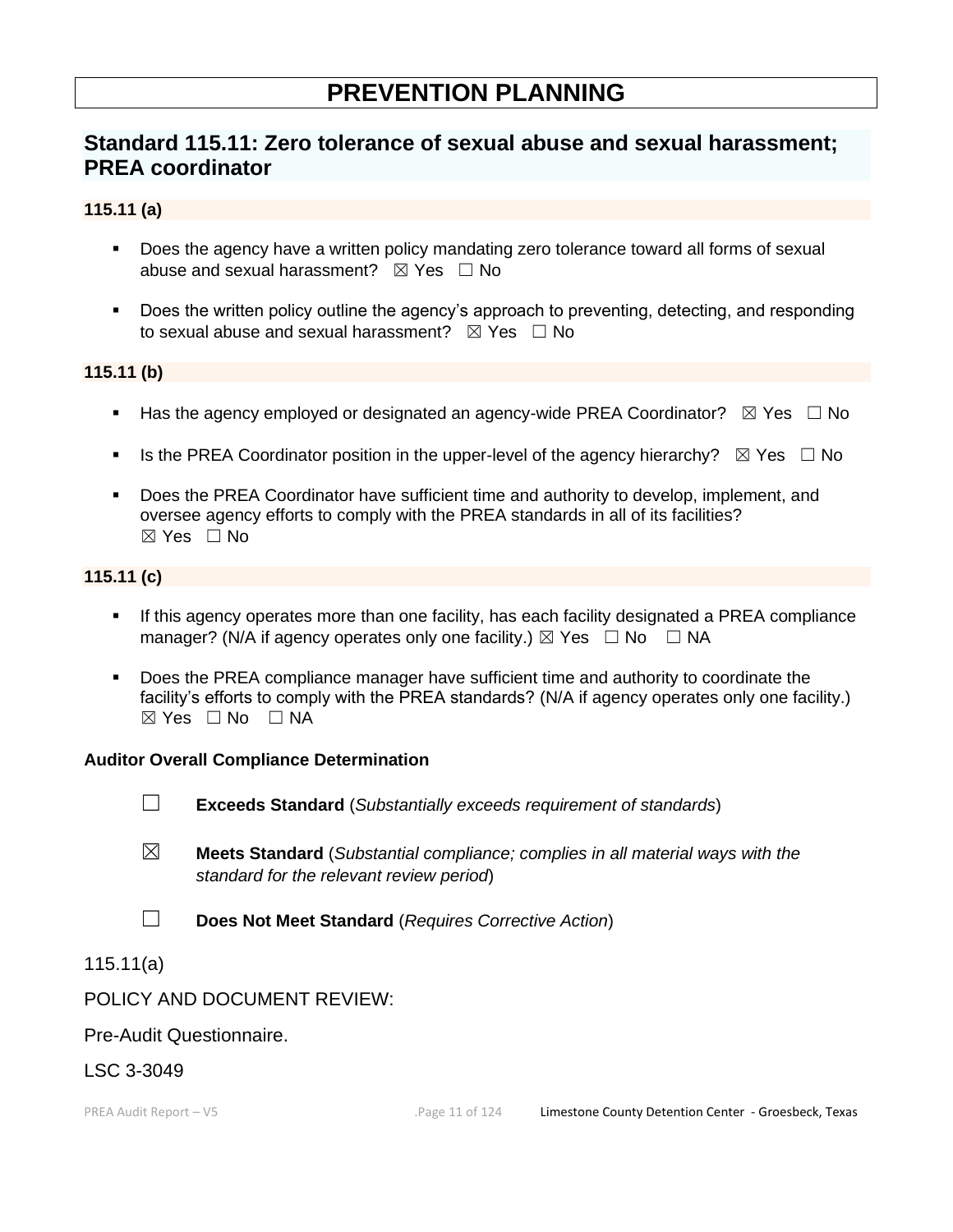Zero Tolerance statement.

Organizational charts, interviews, and memos.

### FINDINGS:

Agency Policies LSC 3-3049, address the requirements of this provision. The agency mandates a zero-tolerance policy towards all forms of sexual abuse and sexual harassment and outlines the agency's strategies on preventing, detecting and responding to such conduct. Agency polices addressed "Preventing" sexual abuse and sexual harassment through the designation of a PREA Coordinator and PREA Compliance Manager, Criminal History Background Checks (Staff, Contractors, and Volunteers, as applicable), Training (Staff, Volunteers, and Contractors), Staffing, Intake Screening, Classification, Inmate Education, Posting of Signage (PREA Posters, etc.…), and Contract Monitoring. The policies addressed "Detecting" sexual abuse and sexual harassment through Training (Staff, Volunteers, and Contractors), and Intake Screening.

The polices addressed "Responding" to allegations of sexual abuse and sexual harassment through Reporting, Investigations, Victim Services, Medical and Mental Health Services, Disciplinary Sanctions for Staff (including notification of licensing agencies), Incident Review Teams, and Data Collections and Analysis.

The Auditor noted the Inmate Handbook, PREA Posters, and PREA Brochure do address sexual abuse by another Inmate, and the Inmate Handbook does address sanctions for Inmates when involved in such conduct.

Based on staff interviews and a review of practices, it was noted staff closely monitor for Inmate-on-Inmate sexual misconduct in accordance with PREA, allegations are reported and investigated, and Inmates are held accountable.

115.11(b)

POLICY AND DOCUMENT REVIEW:

Agency Policy LSC 3-3049.

Agency's organizational chart.

INTERVIEWS:

PREA Coordinator.

ONSITE REVIEW:

No on-site observations were required for this provision.

FINDINGS: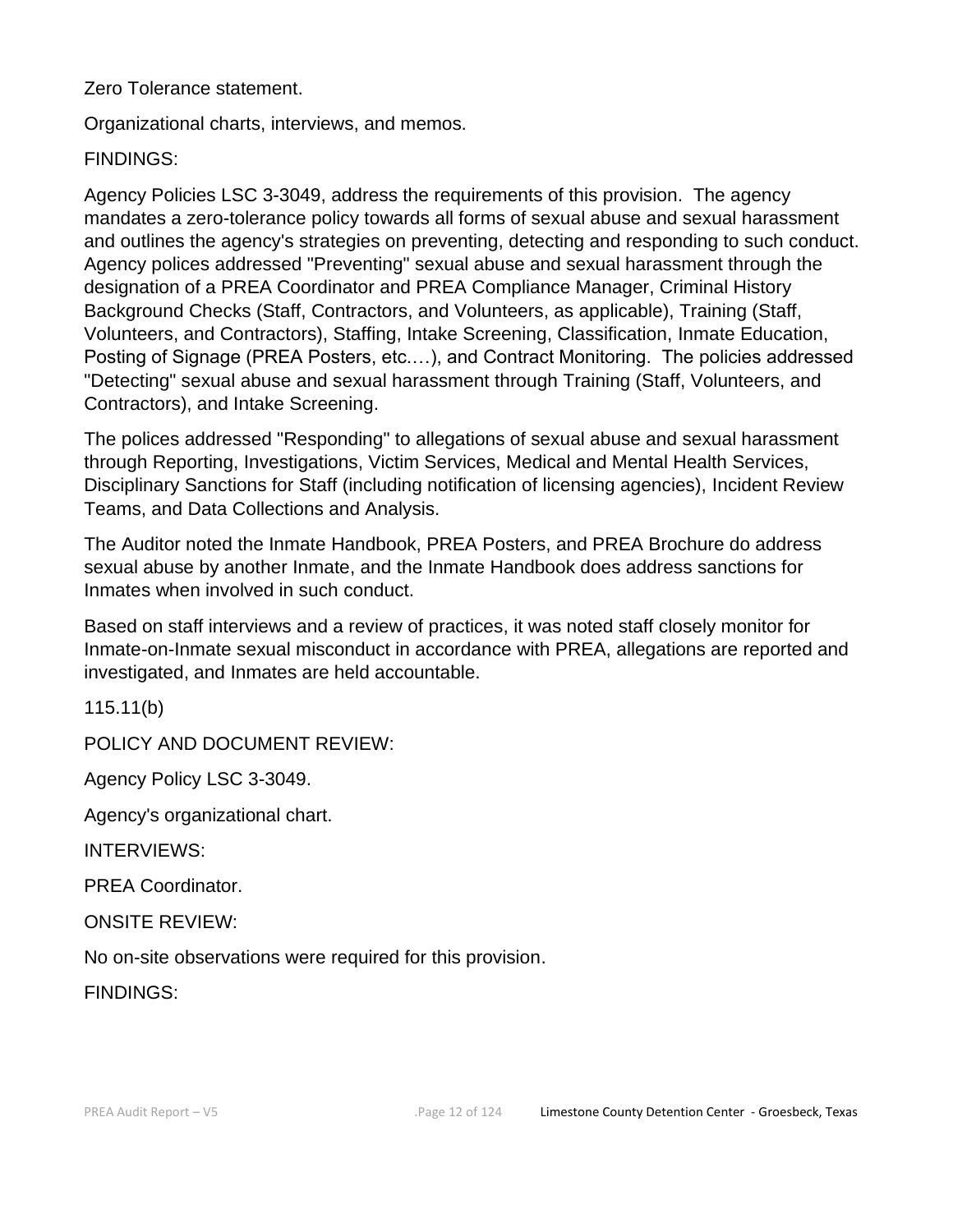Agency Policy LSC 3-3049, addresses the position of the PREA Coordinator, which outlines the roles and responsibilities of the position and calls for the position being allowed enough time and authority to develop, implement, and oversee Agency efforts to comply with the PREA standards in each facility. The agency's organizational chart reflects that the PREA Coordinator position is an upper-level position and is agency-wide. The PREA Coordinator position reports to the agency's Chief Executive Officer. The PREA Coordinator was interviewed, he reported having enough time to focus on the PREA standards from and the freedom to divert responsibilities to other staff as needed to focus on the audit. A review of the agency policy, agency's organization chart, and based on the interview, the designated agency's PREA Coordinator, the Auditor determined the agency demonstrates it meets the requirements of this provision of this standard.

115.11(c)

POLICY AND DOCUMENT REVIEW:

Agency Policy, Definitions. Agency's organizational chart.

INTERVIEWS:

PREA Compliance Manager.

ONSITE REVIEW:

No on-site observations were required for this provision.

FINDINGS:

Agency Policy LSC 3-3049, addresses the position of the PREA Compliance Manager, which outlines the roles and responsibilities of the position and calls for the position being allowed enough time and authority to develop, implement, and oversee Department efforts to comply with the PREA standards in each facility.

The agency's organizational chart reflects that the PREA Compliance Manager position reports to the Deputy Warden who reports directly to the Warden. The PREA Compliance Manager was interviewed. She reported having enough time to focus on PREA related activities and that this is a priority. The PREA Compliance Manager reported she has 100% support from her supervisor and the PREA Coordinator. A review of the agency policy, agency's organization chart, and based on the interview, the designated facility's PREA Compliance Manager, the Auditor determined the agency demonstrates it meets the requirements of this provision of this standard.

# **Standard 115.12: Contracting with other entities for the confinement of inmates**

**115.12 (a)**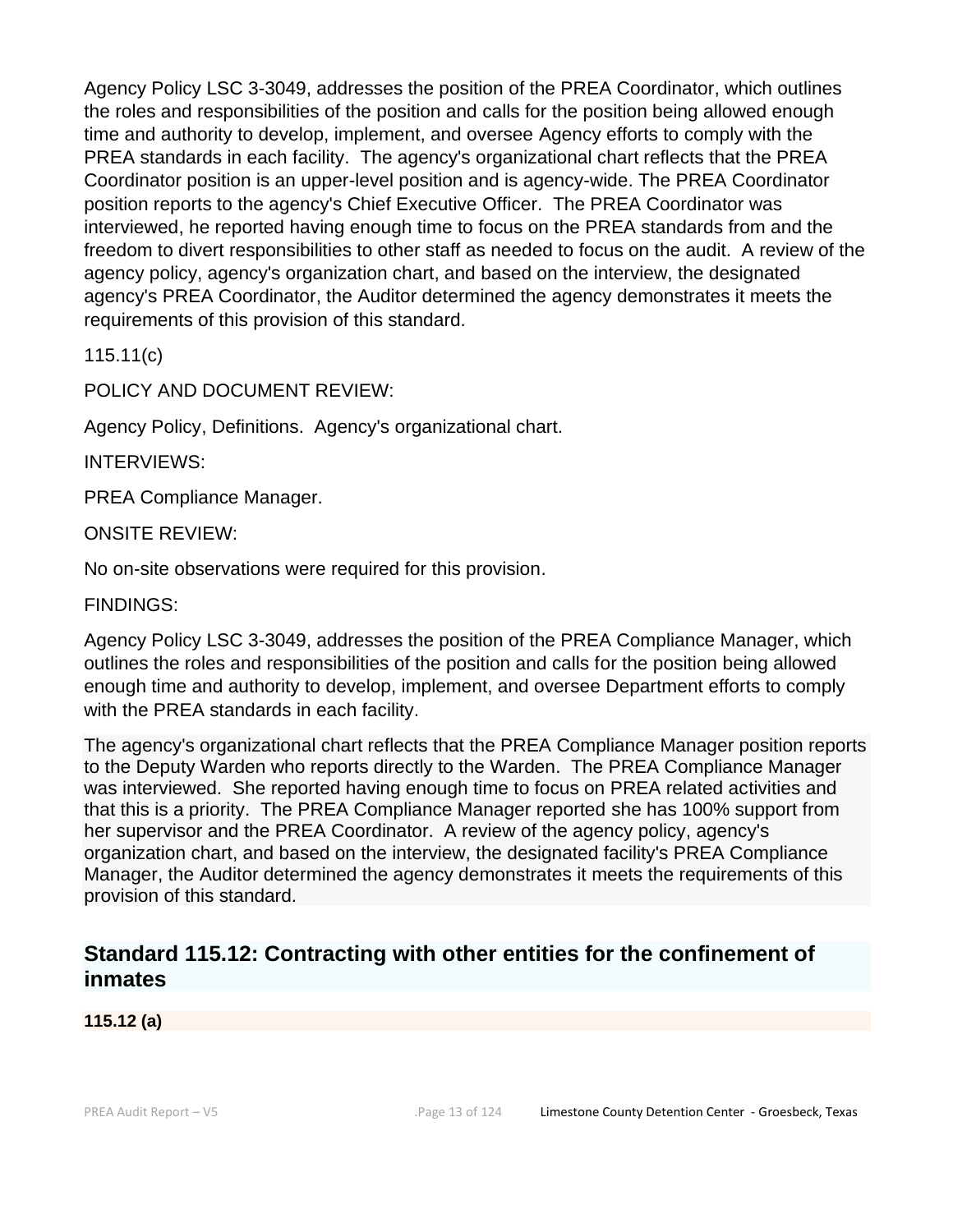**.** If this agency is public and it contracts for the confinement of its inmates with private agencies or other entities including other government agencies, has the agency included the entity's obligation to comply with the PREA standards in any new contract or contract renewal signed on or after August 20, 2012? (N/A if the agency does not contract with private agencies or other entities for the confinement of inmates.)  $\boxtimes$  Yes  $\Box$  No  $\Box$  NA

### **115.12 (b)**

Does any new contract or contract renewal signed on or after August 20, 2012 provide for agency contract monitoring to ensure that the contractor is complying with the PREA standards? (N/A if the agency does not contract with private agencies or other entities for the confinement of inmates.)  $\boxtimes$  Yes □ No □ NA

### **Auditor Overall Compliance Determination**

- ☐ **Exceeds Standard** (*Substantially exceeds requirement of standards*)
- ☒ **Meets Standard** (*Substantial compliance; complies in all material ways with the standard for the relevant review period*)
- ☐ **Does Not Meet Standard** (*Requires Corrective Action*)

### POLICY AND DOCUMENT REVIEW:

Policies are found in LSC 3-3049.

Pre-Audit Questionnaire

115.12(a)

POLICY AND DOCUMENT REVIEW:

Agency Policy LSC 3-3049.

FINDINGS:

Agency Policy LSC 3-3049, addresses this provision. The agency reported there were ten (10) contracts for the confinement of inmates that the agency had entered into or renewed with private entities or other government agencies.

115.12(b)

POLICY AND DOCUMENT REVIEW:

Agency Policy LSC 3-3049.

INTERVIEWS:

Contract Administrator

FINDINGS: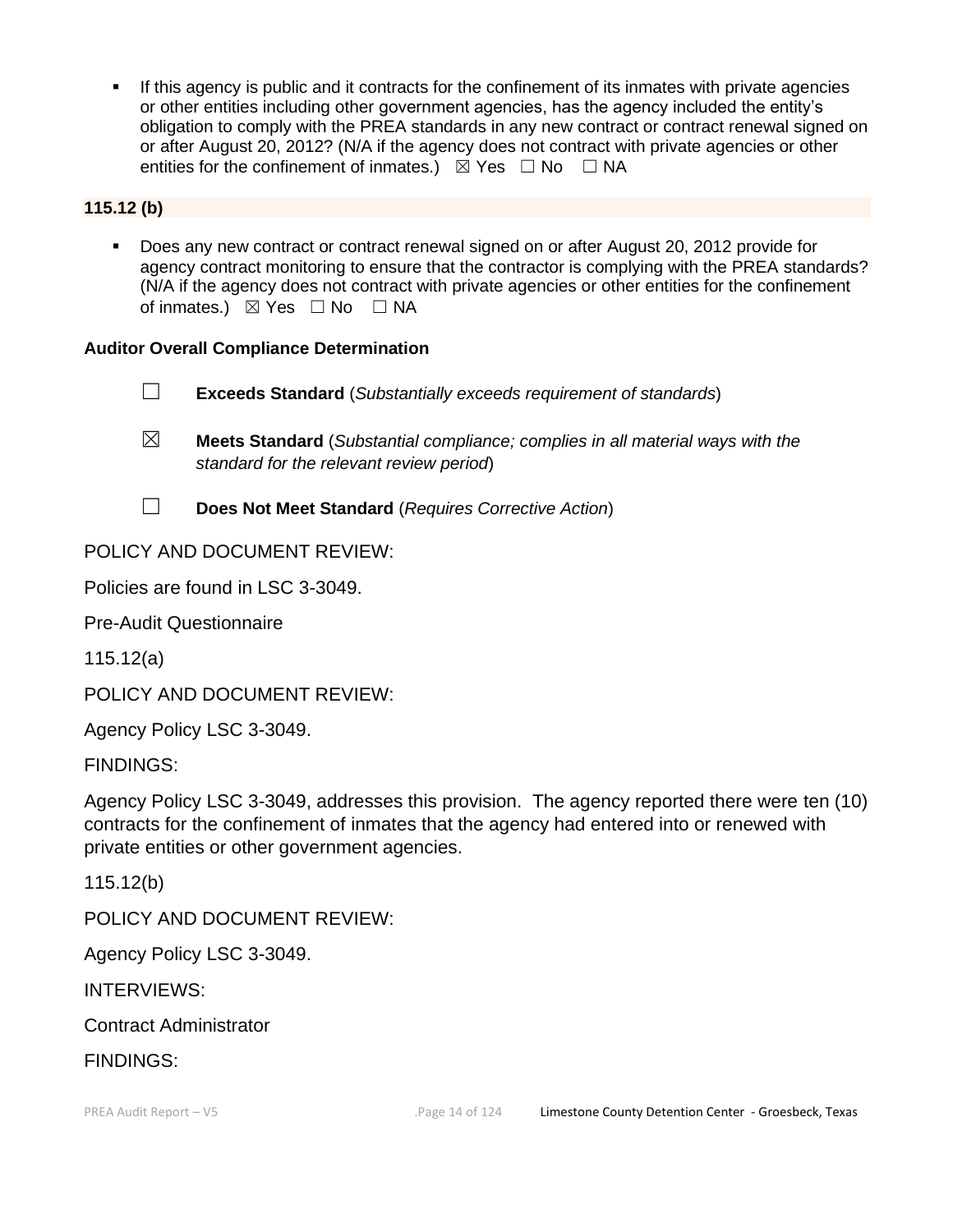Agency Policy LSC 3-3049, addresses this provision. The agency reported there were two (2) contracts for the confinement of inmates that the agency had entered into or renewed with private entities or other government agencies. The agency's Contract Administrator was interviewed and reported he is required to maintain regular contact with every inmate placed in a contracting facility.

If there are concerns, agency protocol requires the inmate be removed from the facility and the facility allowed time to make corrective action and address the concerns.

Corrective actions are addressed before the facility is reconsidered. Notification would also be made to law enforcement. The Contract Administrator annually collects credentialing documentation for each facility: facility license; staff licenses or certifications; daily schedule; and monitoring reports or the licensing agency's website regarding the facility's status; and onsite reviews the facility.

New facilities being considered for contracting purposes follow a vetting process, including reference checks with other counties, with all information being presented to the agency's leadership for review and approval. All placements involve the input of the inmate being considered for placement in the facility. The Contract Administrator reported PREA compliance results are completed and that the PREA Coordinator has implemented a tracking process for this. A review of the agency policy, agency contracts and interview with the contract administrator and PREA Coordinator demonstrated the agency meets the requirements of this provision and this standard.

# **Standard 115.13: Supervision and monitoring**

### **115.13 (a)**

- Does the facility have a documented staffing plan that provides for adequate levels of staffing and, where applicable, video monitoring, to protect inmates against sexual abuse?  $\boxtimes$  Yes  $\Box$  No
- In calculating adequate staffing levels and determining the need for video monitoring, does the staffing plan take into consideration: Generally accepted detention and correctional practices?  $\boxtimes$  Yes  $\Box$  No
- In calculating adequate staffing levels and determining the need for video monitoring, does the staffing plan take into consideration: Any judicial findings of inadequacy?  $\boxtimes$  Yes  $\Box$  No
- In calculating adequate staffing levels and determining the need for video monitoring, does the staffing plan take into consideration: Any findings of inadequacy from Federal investigative agencies? ⊠ Yes □ No
- In calculating adequate staffing levels and determining the need for video monitoring, does the staffing plan take into consideration: Any findings of inadequacy from internal or external oversight bodies? ⊠ Yes □ No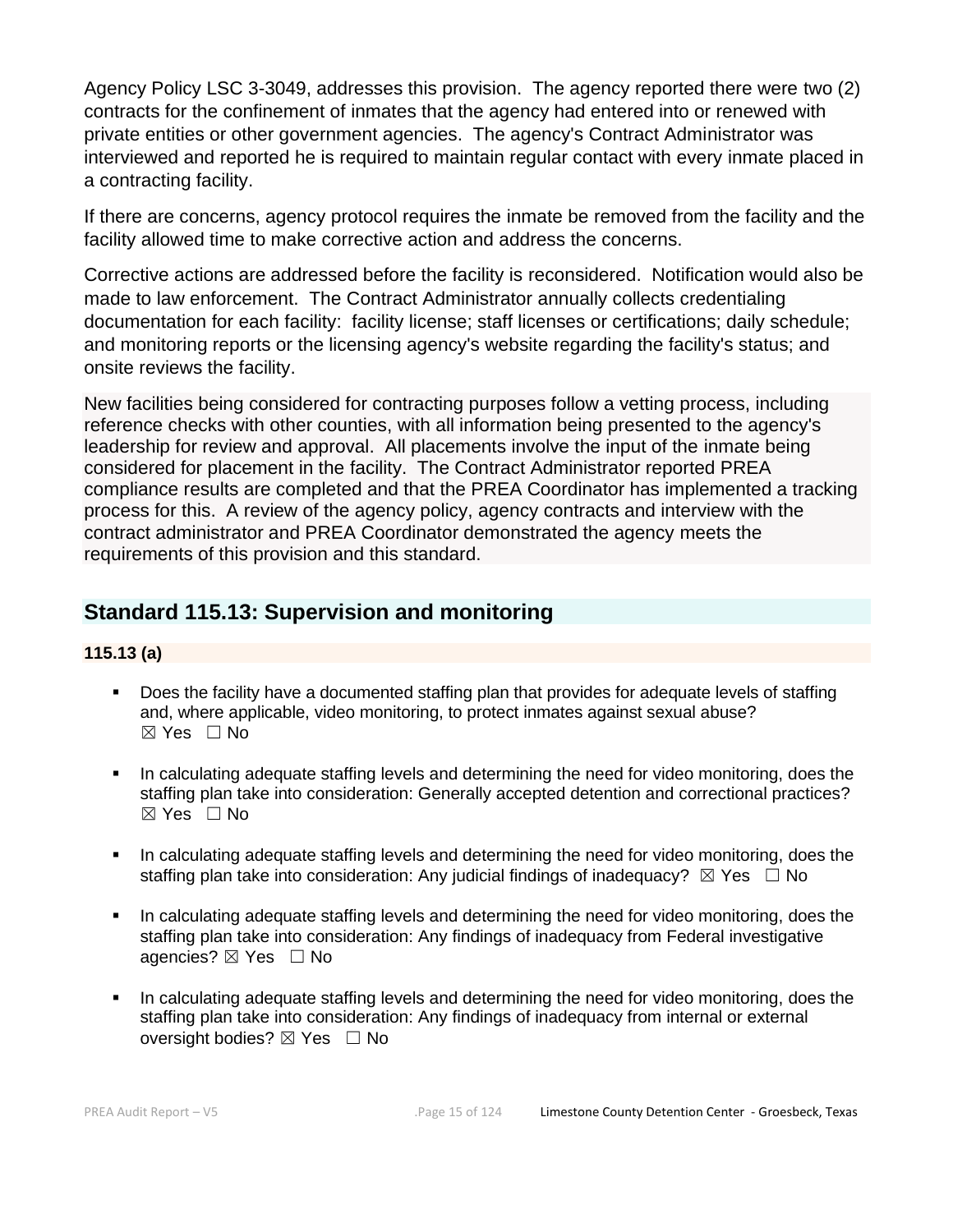- In calculating adequate staffing levels and determining the need for video monitoring, does the staffing plan take into consideration: All components of the facility's physical plant (including "blind-spots" or areas where staff or inmates may be isolated)?  $\boxtimes$  Yes  $\Box$  No
- In calculating adequate staffing levels and determining the need for video monitoring, does the staffing plan take into consideration: The composition of the inmate population?  $\boxtimes$  Yes  $\Box$  No
- In calculating adequate staffing levels and determining the need for video monitoring, does the staffing plan take into consideration: The number and placement of supervisory staff?  $\boxtimes$  Yes  $\Box$  No
- In calculating adequate staffing levels and determining the need for video monitoring, does the staffing plan take into consideration: The institution programs occurring on a particular shift?  $⊠ Yes ⊡ No ⊡ NA$
- In calculating adequate staffing levels and determining the need for video monitoring, does the staffing plan take into consideration: Any applicable State or local laws, regulations, or standards? ⊠ Yes □ No
- In calculating adequate staffing levels and determining the need for video monitoring, does the staffing plan take into consideration: The prevalence of substantiated and unsubstantiated incidents of sexual abuse?  $\boxtimes$  Yes  $\Box$  No
- In calculating adequate staffing levels and determining the need for video monitoring, does the staffing plan take into consideration: Any other relevant factors?  $\boxtimes$  Yes  $\Box$  No

### **115.13 (b)**

▪ In circumstances where the staffing plan is not complied with, does the facility document and justify all deviations from the plan? (N/A if no deviations from staffing plan.) ☐ Yes ☐ No ☒ NA

### **115.13 (c)**

- In the past 12 months, has the facility, in consultation with the agency PREA Coordinator, assessed, determined, and documented whether adjustments are needed to: The staffing plan established pursuant to paragraph (a) of this section?  $\boxtimes$  Yes  $\Box$  No
- In the past 12 months, has the facility, in consultation with the agency PREA Coordinator, assessed, determined, and documented whether adjustments are needed to: The facility's deployment of video monitoring systems and other monitoring technologies?  $\boxtimes$  Yes  $\Box$  No
- In the past 12 months, has the facility, in consultation with the agency PREA Coordinator, assessed, determined, and documented whether adjustments are needed to: The resources the facility has available to commit to ensure adherence to the staffing plan?  $\boxtimes$  Yes  $\Box$  No

#### **115.13 (d)**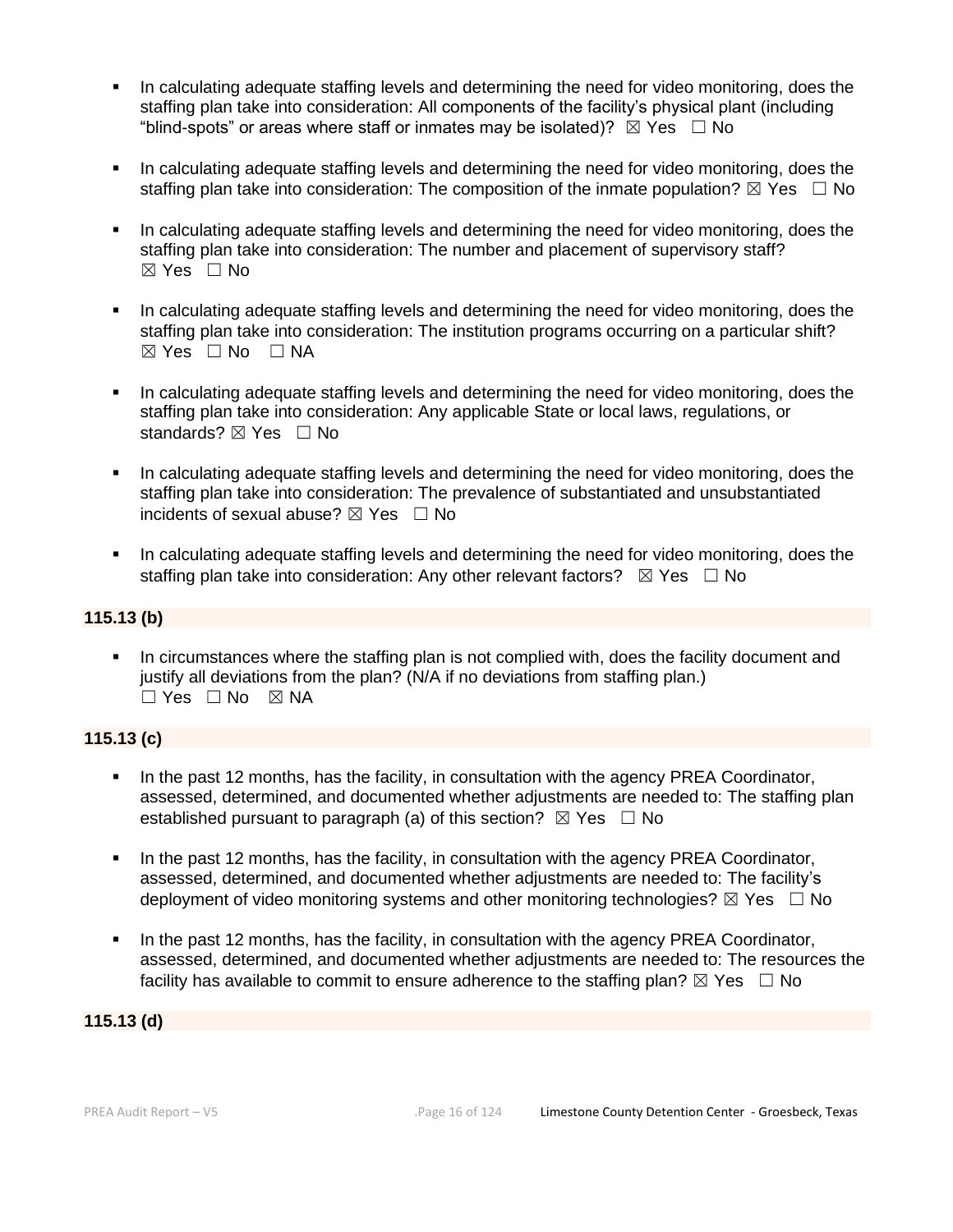- Has the facility/agency implemented a policy and practice of having intermediate-level or higherlevel supervisors conduct and document unannounced rounds to identify and deter staff sexual abuse and sexual harassment?  $\boxtimes$  Yes  $\Box$  No
- Is this policy and practice implemented for night shifts as well as day shifts?  $\boxtimes$  Yes  $\Box$  No
- Does the facility/agency have a policy prohibiting staff from alerting other staff members that these supervisory rounds are occurring, unless such announcement is related to the legitimate operational functions of the facility?  $\boxtimes$  Yes  $\Box$  No

### **Auditor Overall Compliance Determination**

- ☒ **Exceeds Standard** (*Substantially exceeds requirement of standards*)
- ☐ **Meets Standard** (*Substantial compliance; complies in all material ways with the standard for the relevant review period*)
- ☐ **Does Not Meet Standard** (*Requires Corrective Action*)

115.13(a)

POLICY AND DOCUMENT REVIEW:

Agency Policy LSC 3-3049

INTERVIEWS:

Warden, PREA Coordinator and PREA Compliance Manager.

FINDINGS:

Agency Policy LSC 3-3049, addresses this provision. The facility submits a weekly and monthly staffing plan/report to the agency. The facility has developed a staffing plan to safely meet the PREA and security needs, the facility fills the mandatory positions to meet the necessary post staffing requirements when vacancies occur. The facility uses overtime/comp time or collapsing non-custody positions to meet a safe staffing mandate required LaSalle Corrections, LLC. as written on their annual staffing plan. The facility reported no deviations from the custody staffing plan for the past 12 months. The average daily population since and to which the staffing plan is based is 1092 inmates.

Unannounced rounds are conducted for all shifts and are recorded by senior management staff. Post logbooks were reviewed by the Auditor for verification.

Staff reported the inmate to staff ratios are followed and sometimes mandatory overtime is implemented. Staff reported blind spots have been identified and mitigated and a staffing plan is in place.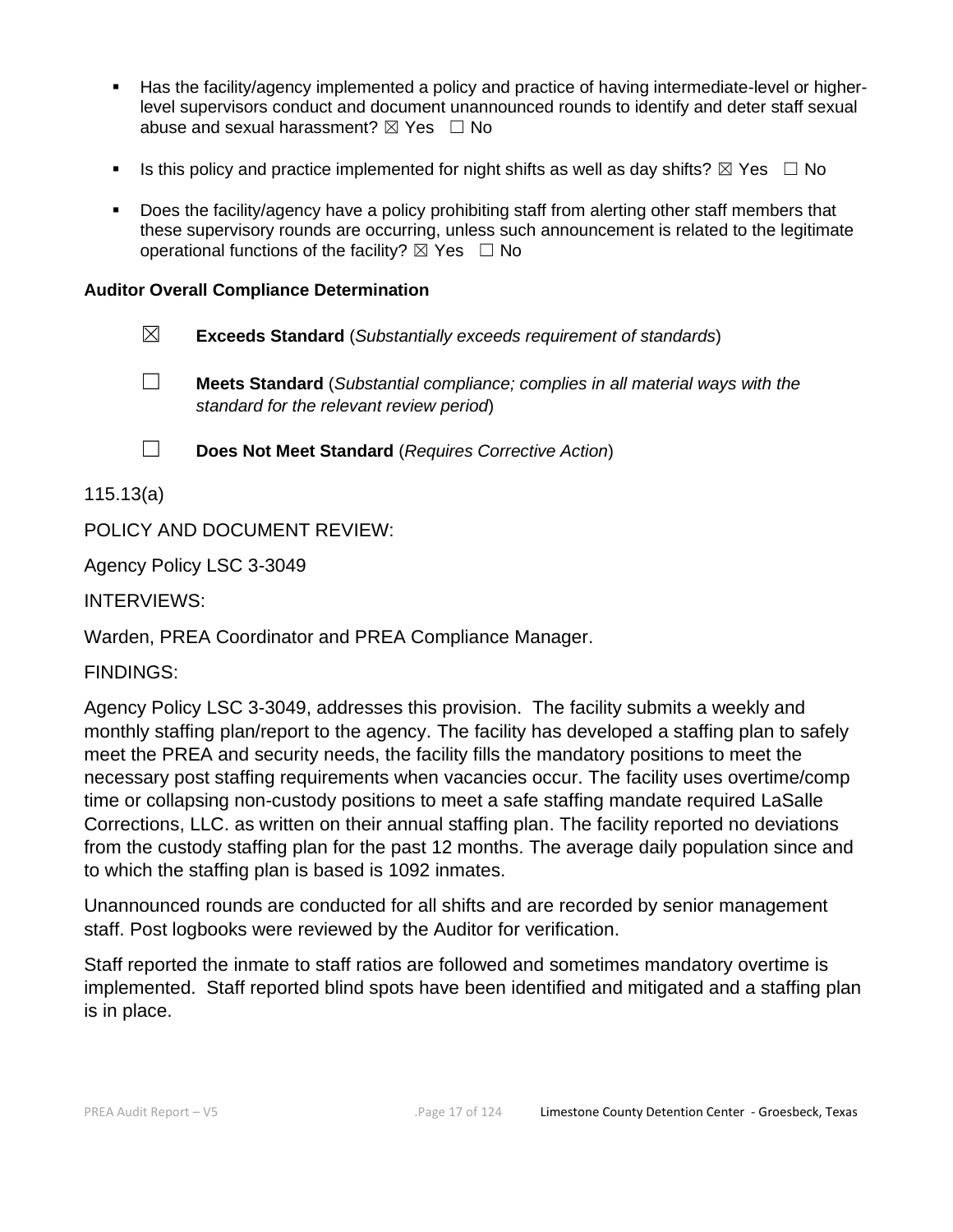Staff reported they follow the agency policies and PREA standards, take into consideration the composition of the inmate population and their needs, scheduled programming, and staff placement. Additionally, staff reported other relevant factors considered include the needs of the LGBTI inmates and incidents of substantiated and unsubstantiated sexual abuse. Staff reported, to ensure compliance with the staffing plan, they monitor during shifts, review folders, check-in sheets, documentation, inmate files, thoroughly review serious incident reports, and audit sheets. During the onsite audit, a review of the agency policy, staff interviews, and the agency's staffing plan indicated all the elements are addressed.

115.13(b)

POLICY AND DOCUMENT REVIEW:

The agency reported no deviations with the staffing plan in place, therefore there was no documentation provided to review.

INTERVIEWS:

Warden

FINDINGS:

The auditor interviewed the Warden, who reported an ongoing challenge is keeping all positions filled and that priority is given to the critical posts as listed in the staffing plan. Based on the staff interview, there was no indication there had been any deviation from the staffing plan.

115.13(c)

POLICY AND DOCUMENT REVIEW:

Facility staffing ratios.

INTERVIEWS:

Warden

FINDINGS:

Currently, the audited facility complies with the mandated supervision ratios throughout the facility.

115.13(d)

POLICY AND DOCUMENT REVIEW:

Agency Policy LSC 3-3049. Staffing Plan.

INTERVIEWS:

PREA Coordinator.

### FINDINGS: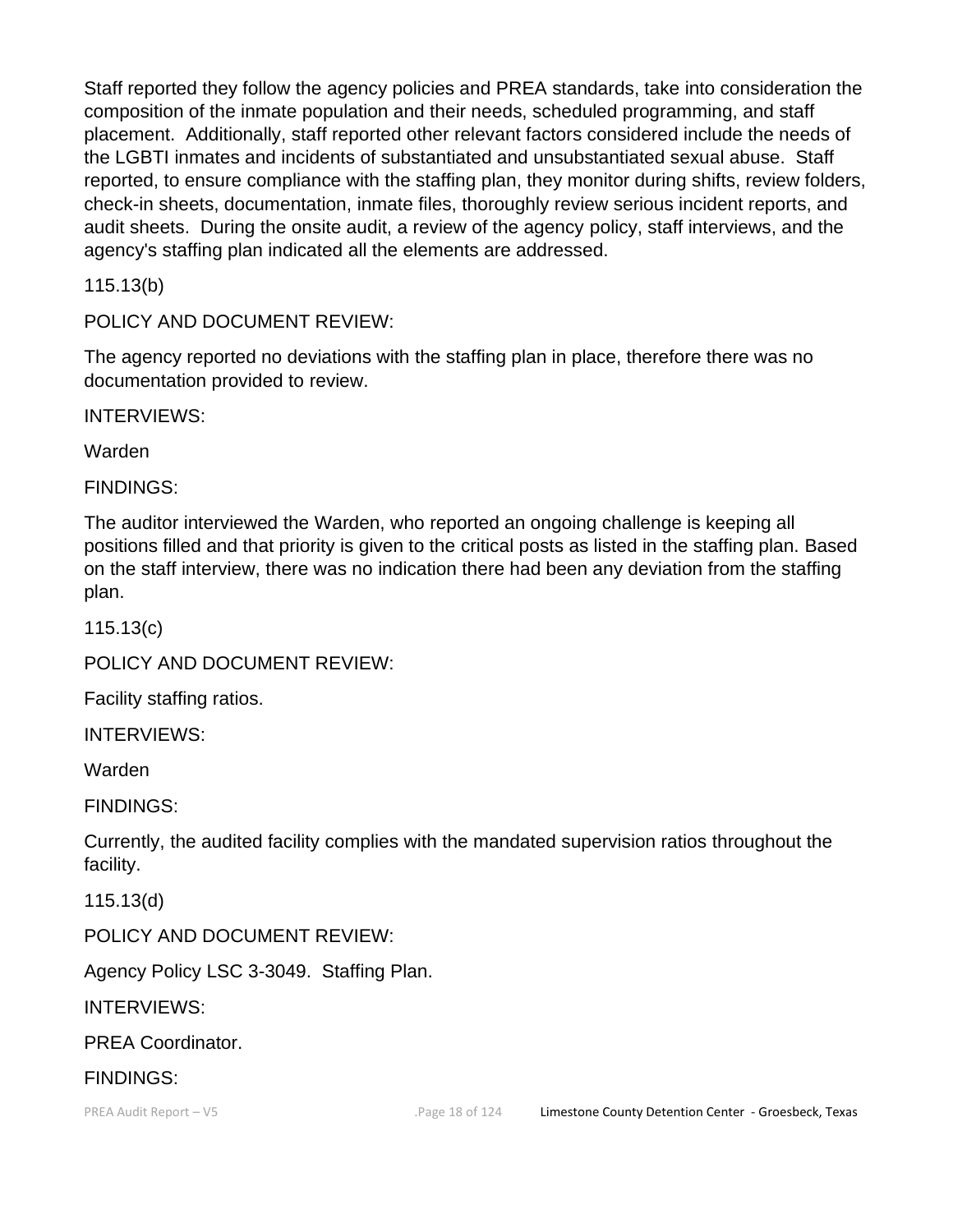Agency Policy LSC 3-3049, addresses this provision. The agency reported no deviations with the staffing plan in place, therefore there was no documentation to review. The report was generated by the agency in response to its commitment in instituting the intent and requirements of the Prison Rape Elimination Act and requesting mirrors and/or video surveillance upgrades. The auditor interviewed the PREA Coordinator, who reported he is consulted regarding any assessments of, or adjustments to, the staffing plan, which occur annually. When needed, the agency authorizes overtime.

During the onsite audit, a review of the agency policy, staff interview, and the agency's current staffing plan indicate all the elements are in place. The facility has implemented a process seeking additional video monitoring technology to enhance the supervision and safety of the inmates. Supplemental supporting documentation specific to the video surveillance system demonstrated the department's ongoing efforts towards monitoring upgrades.

115.13(e)

POLICY AND DOCUMENT REVIEW:

Agency Policy LSC 3-3049.

INTERVIEWS:

Intermediate and Higher-Level Facility Staff

ONSITE REVIEW:

A review of a log entries indicated the upper management unannounced rounds, which are separately documented, are documented and provide additional supporting documentation.

FINDINGS:

Agency Policy LSC 3-3049, addresses this provision. Logbooks are used to document unannounced rounds, which are the responsibility of the Control Center Officer to maintain. Intermediate and Higher-Level Facility Staff were interviewed by the auditor. Staff reported different strategies utilized to prevent staff from alerting other staff that an unannounced round was being conducted. A review of the agency policy and staff interviews indicate multiple levels of management conducting unannounced rounds on all shifts. The senior management rounds are also documented in the logbook entries within the Control Centers, which the auditor determined the facility demonstrates meets the requirements of this provision. Overall, this facility has multiple layer monitoring in the forms of 1) video surveillance, 2) mirrors, 3) structural design allows for sound to flow into the hallways from the housing areas for staff awareness to potential issues and 4) Staff presence in all of the occupied areas who can view and hear inmates through windows and open air walls from the hallway. There are no blind spots in the multiple housing units, this facility exceeds this standard.

# **Standard 115.14: Youthful inmates**

### **115.14 (a)**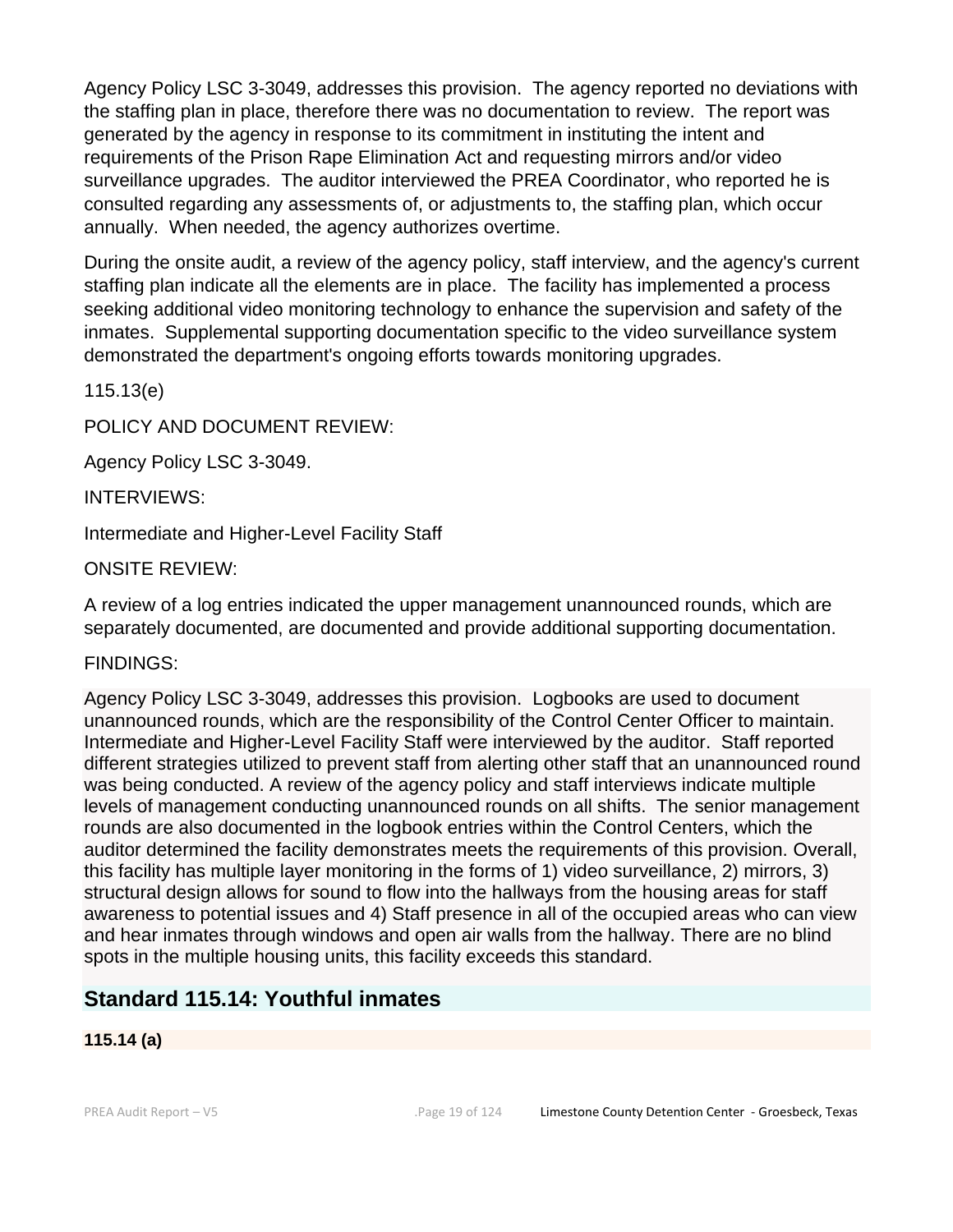**•** Does the facility place all youthful inmates in housing units that separate them from sight, sound, and physical contact with any adult inmates through use of a shared dayroom or other common space, shower area, or sleeping quarters? (N/A if facility does not have youthful inmates [inmates <18 years old].)  $\Box$  Yes  $\Box$  No  $\boxtimes$  NA

### **115.14 (b)**

- **•** In areas outside of housing units does the agency maintain sight and sound separation between youthful inmates and adult inmates? (N/A if facility does not have youthful inmates [inmates <18 vears old].)  $\Box$  Yes  $\Box$  No  $\boxtimes$  NA
- **•** In areas outside of housing units does the agency provide direct staff supervision when youthful inmates and adult inmates have sight, sound, or physical contact? (N/A if facility does not have youthful inmates [inmates <18 years old].)  $\Box$  Yes  $\Box$  No  $\boxtimes$  NA

### **115.14 (c)**

- Does the agency make its best efforts to avoid placing youthful inmates in isolation to comply with this provision? (N/A if facility does not have youthful inmates [inmates <18 years old].)  $\Box$  Yes  $\Box$  No  $\boxtimes$  NA
- Does the agency, while complying with this provision, allow youthful inmates daily large-muscle exercise and legally required special education services, except in exigent circumstances? (N/A if facility does not have youthful inmates [inmates <18 years old].)  $\Box$  Yes  $\Box$  No  $\boxtimes$  NA
- Do youthful inmates have access to other programs and work opportunities to the extent possible? (N/A if facility does not have youthful inmates [inmates <18 years old].)  $\square$  Yes  $\square$  No  $\square$  NA

### **Auditor Overall Compliance Determination**

- ☐ **Exceeds Standard** (*Substantially exceeds requirement of standards*)
- ☒ **Meets Standard** (*Substantial compliance; complies in all material ways with the standard for the relevant review period*)

☐ **Does Not Meet Standard** (*Requires Corrective Action*)

115.14(a)

POLICY AND DOCUMENT REVIEW:

Agency Policy LSC 3-3049, addresses this provision.

INTERVIEWS:

PREA Coordinator and PREA Compliance Manager.

Youthful Inmates.

### FINDINGS: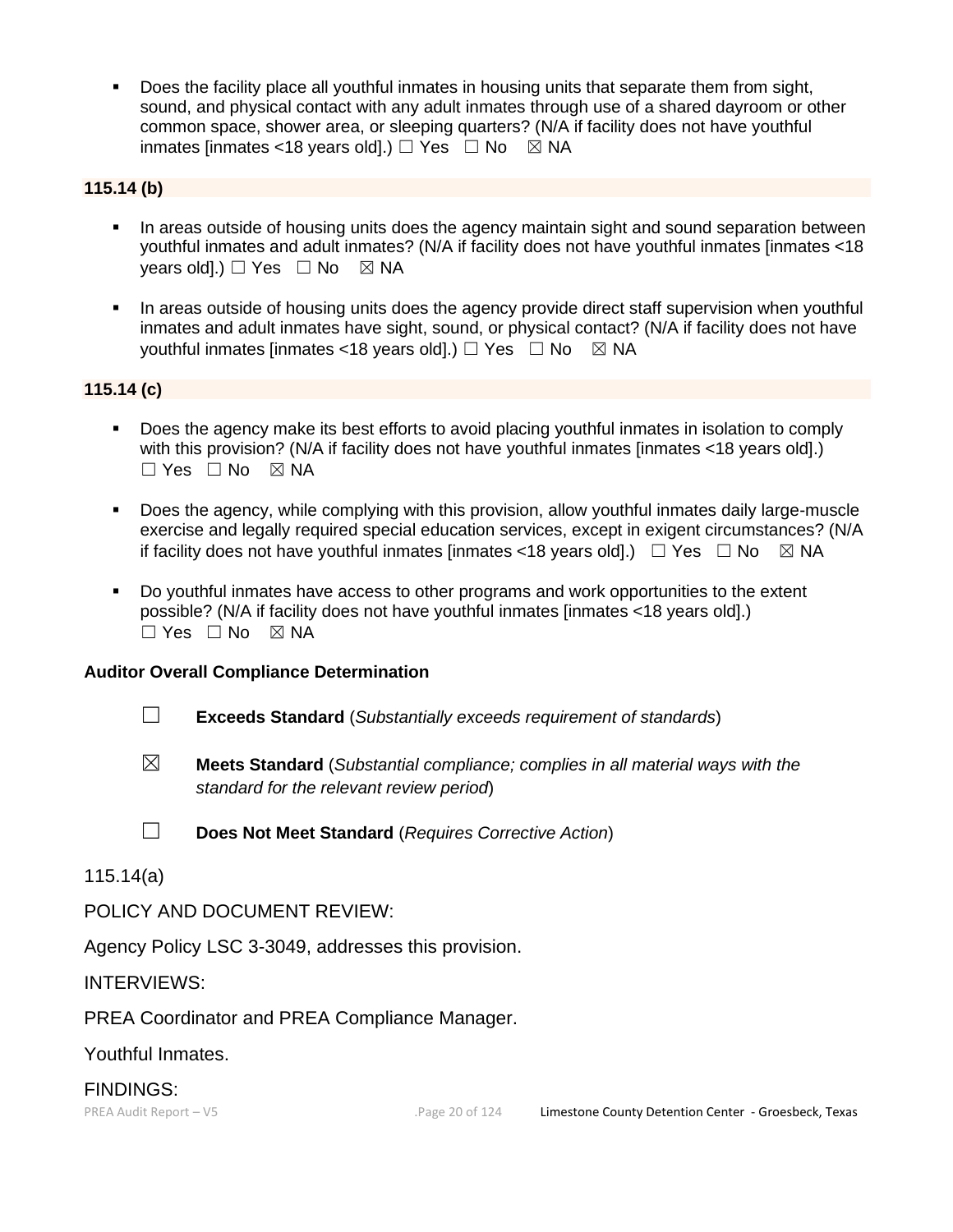The audited facility does not house youthful inmates, Lasalle Corrections, LLC., does have a policy which complies with this standard.

## **Standard 115.15: Limits to cross-gender viewing and searches**

### **115.15 (a)**

▪ Does the facility always refrain from conducting any cross-gender strip or cross-gender visual body cavity searches, except in exigent circumstances or by medical practitioners?  $\boxtimes$  Yes  $\Box$  No

### **115.15 (b)**

- Does the facility always refrain from conducting cross-gender pat-down searches of female inmates, except in exigent circumstances? (N/A if the facility does not have female inmates.)  $\Box$  Yes  $\Box$  No  $\boxtimes$  NA
- Does the facility always refrain from restricting female inmates' access to regularly available programming or other out-of-cell opportunities in order to comply with this provision? (N/A if the facility does not have female inmates.)  $\Box$  Yes  $\Box$  No  $\boxtimes$  NA

#### **115.15 (c)**

- Does the facility document all cross-gender strip searches and cross-gender visual body cavity searches?  $\boxtimes$  Yes  $\Box$  No
- Does the facility document all cross-gender pat-down searches of female inmates? (N/A if the facility does not have female inmates.)  $\Box$  Yes  $\Box$  No  $\boxtimes$  NA

### **115.15 (d)**

- **•** Does the facility have policies that enables inmates to shower, perform bodily functions, and change clothing without nonmedical staff of the opposite gender viewing their breasts, buttocks, or genitalia, except in exigent circumstances or when such viewing is incidental to routine cell checks? ☒ Yes ☐ No
- Does the facility have procedures that enables inmates to shower, perform bodily functions, and change clothing without nonmedical staff of the opposite gender viewing their breasts, buttocks, or genitalia, except in exigent circumstances or when such viewing is incidental to routine cell checks?  $\boxtimes$  Yes  $\Box$  No
- Does the facility require staff of the opposite gender to announce their presence when entering an inmate housing unit?  $\boxtimes$  Yes  $\Box$  No

### **115.15 (e)**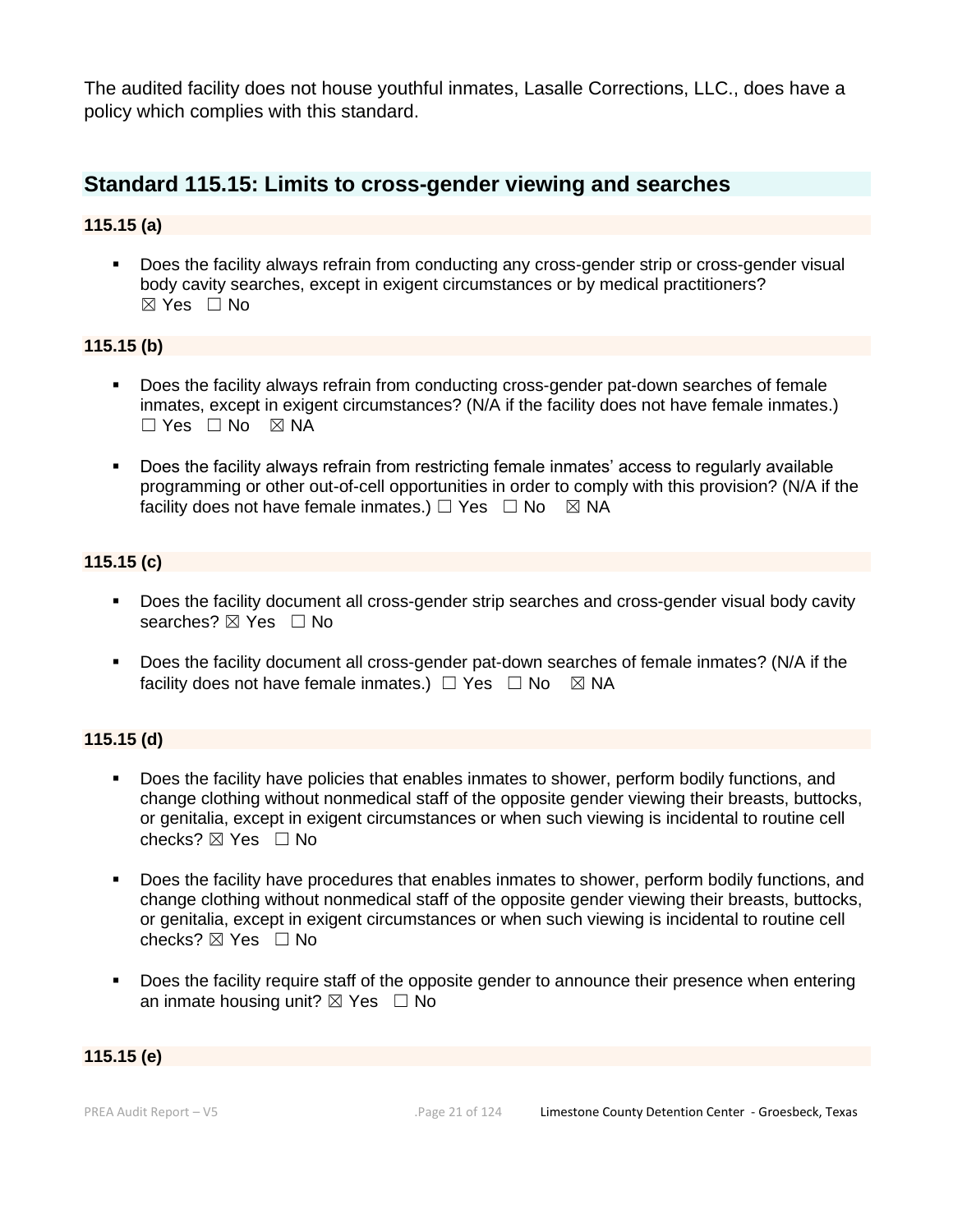- Does the facility always refrain from searching or physically examining transgender or intersex inmates for the sole purpose of determining the inmate's genital status?  $\boxtimes$  Yes  $\Box$  No
- **•** If an inmate's genital status is unknown, does the facility determine genital status during conversations with the inmate, by reviewing medical records, or, if necessary, by learning that information as part of a broader medical examination conducted in private by a medical practitioner? ⊠ Yes □ No

### **115.15 (f)**

- Does the facility/agency train security staff in how to conduct cross-gender pat down searches in a professional and respectful manner, and in the least intrusive manner possible, consistent with security needs?  $\boxtimes$  Yes  $\Box$  No
- **•** Does the facility/agency train security staff in how to conduct searches of transgender and intersex inmates in a professional and respectful manner, and in the least intrusive manner possible, consistent with security needs?  $\boxtimes$  Yes  $\Box$  No

### **Auditor Overall Compliance Determination**

- ☐ **Exceeds Standard** (*Substantially exceeds requirement of standards*)
- ☒ **Meets Standard** (*Substantial compliance; complies in all material ways with the standard for the relevant review period*)
- ☐ **Does Not Meet Standard** (*Requires Corrective Action*)

115.15(a)

POLICY AND DOCUMENT REVIEW:

Agency Policy LSC 3-3049.

INTERVIEWS:

PREA Coordinator.

FINDINGS:

Agency Policy LSC 3-3049, addresses this provision. Agency policy requires strip searches are conducted by staff of the same gender as the inmate. The agency reported there have been no incidents of cross-gender strip or cross-gender visual body cavity searches of inmates. An informal interview with the PREA Coordinator confirmed this practice.

A review of the agency policy and staff interviews indicate no cross-gender strip searches or cross-gender visual body cavity searches are conducted.

#### 115.15(b)

POLICY AND DOCUMENT REVIEW: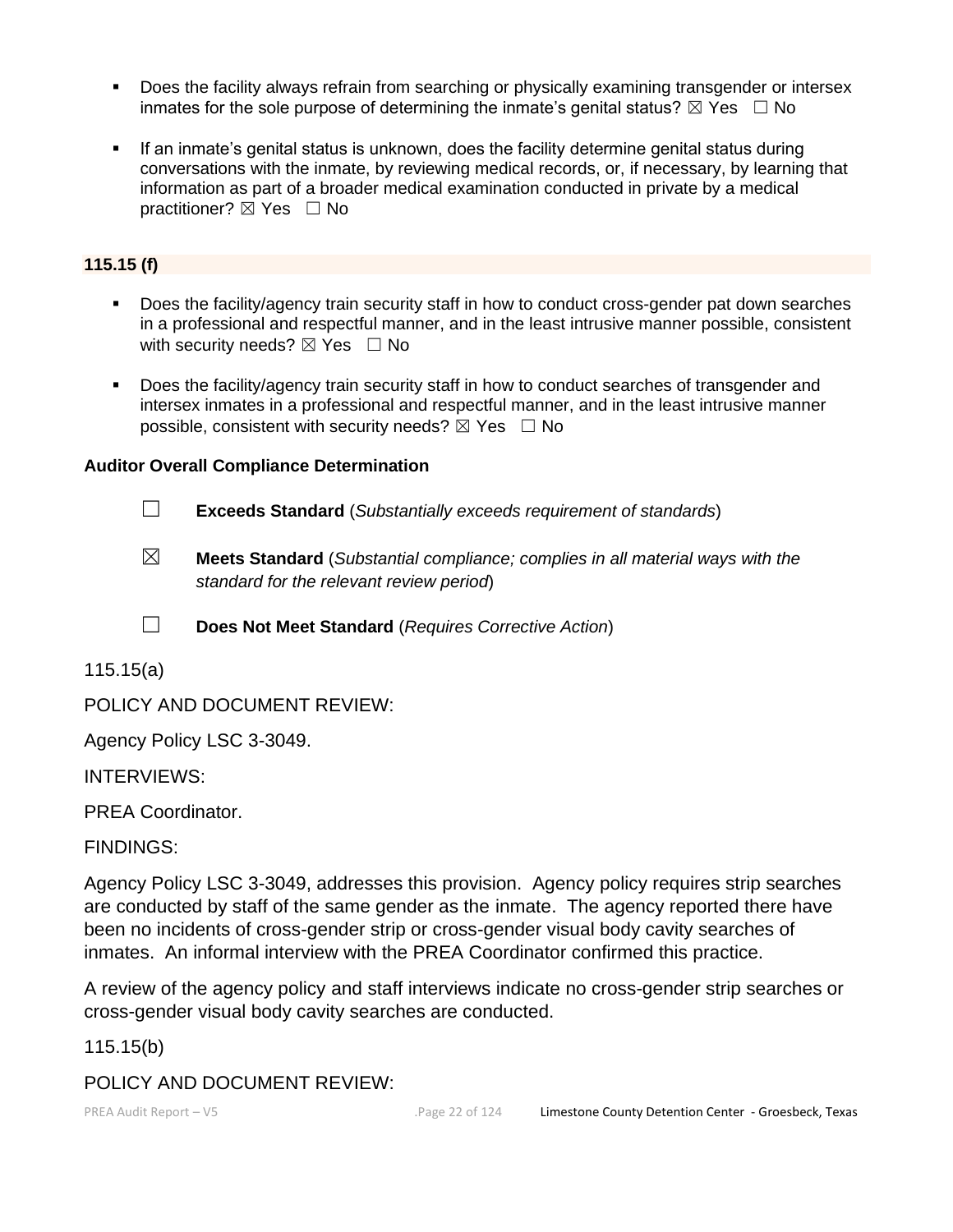Agency Policy LSC 3-3049.

### INTERVIEWS:

Random Selection of Staff, and Random Selection of Inmates.

FINDINGS:

Agency Policy LSC 3-3049, addresses this provision. Agency policy requires strip searches are conducted by staff of the same gender as the inmate. The agency reported there have been no incidents of cross-gender strip or cross-gender visual body cavity searches of inmates. The Auditor interviewed a random selection of staff and random selection of inmates. Staff reported they are prohibited from conducting cross-gender searches but are trained to conduct cross-gender pat-down searches in the event of an emergency or exigent circumstance.

Staff reported there is always adequate levels of staffing to ensure cross-gender searches do not occur. All staff reported they had not conducted a cross-gender search or heard of one taking place since their employment with the agency. All inmates interviewed reported they have been searched only by same-gender staff at all times. Staff interviews reflected staff are not allowed to conduct cross-gender pat-down searches and inmate interviews reflected only same gender staff have conducted pat-down searches on them. A review of the agency policy and staff interviews indicates no cross-gender pat-down searches are conducted. Inmate interviews confirmed no cross-gender searches are conducted.

The auditor noted, although agency policy prohibits cross-gender searches, staff are trained to conduct cross-gender pat-down searches in the event of an emergency or exigent circumstance.

115.15(c)

POLICY AND DOCUMENT REVIEW:

Agency Policy LSC 3-3049.

FINDINGS:

Agency Policy LSC 3-3049, addresses this provision. Agency policy requires strip searches are conducted by staff of the same gender as the inmate. The agency reported there have been no incidents of cross-gender strip cross-gender visual body cavity searches of inmates, therefore, there was no documentation to review.

115.15(d)

POLICY AND DOCUMENT REVIEW:

Agency Policy LSC 3-3049.

INTERVIEWS:

Random Selection of Staff, and Random Selection of Inmates.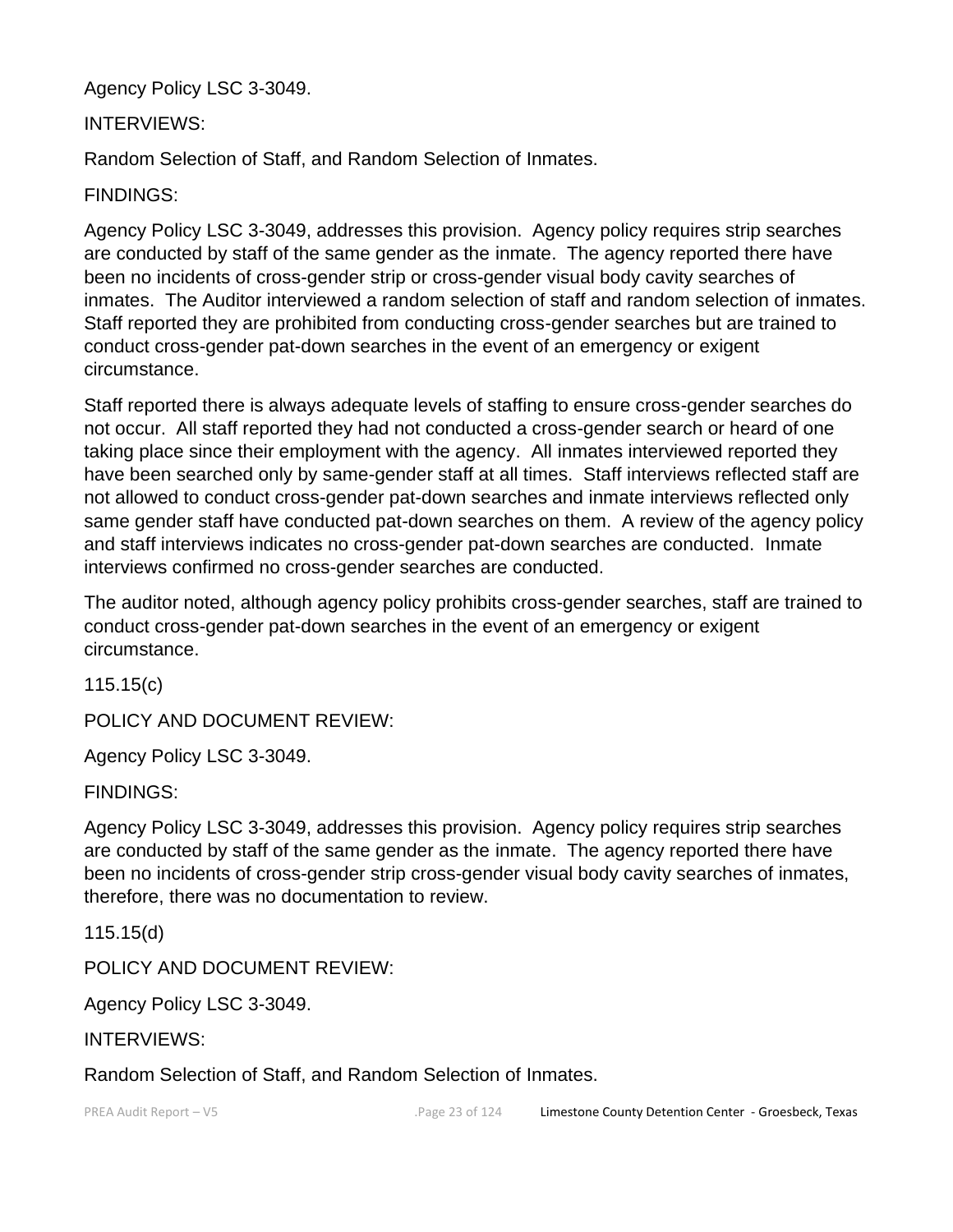### ONSITE REVIEW:

During the onsite review of the facility, the auditor noted every time staff of the opposite gender entered a housing unit, the staff would announce themselves accordingly.

### FINDINGS:

Agency Policy LSC 3-3049, addresses this provision. During the onsite audit, the Auditor observed there is no opportunity for staff of the opposite gender to view inmates while performing bodily functions.

Staff interviews reflected staff are aware of this standard and are required to announce themselves when entering a housing unit with inmates of the opposite gender and inmate interviews reflected staff of the opposite gender consistently announce themselves upon entering their housing units.

Inmates interviewed reported staff of the opposite gender do announce themselves and that they would never be in a state of undress in front of opposite gender staff.

A review of the agency policy, staff and inmate interviews, and observations of staff announcing themselves when entering a housing unit with inmates of the opposite gender has demonstrated every precaution is made to ensure inmates are afforded privacy when using the toilet, showering, and changing clothes.

115.15(e)

POLICY AND DOCUMENT REVIEW:

Agency Policy LSC 3-3049.

INTERVIEWS:

Random Sample of Staff.

Inmate interviews.

FINDINGS:

Agency Policy LSC 3-3049, address this provision. Staff interviews reflected staff are prohibited from searching or physically examining a transgender or intersex inmate for the sole purpose of determining the inmate's genital status. Staff also reported the determination of the inmate's genital status would be made by medical staff. The inmates interviewed revealed the same.

115.15(f)

POLICY AND DOCUMENT REVIEW:

Training Curricula and Agency Policy LSC 3-3049.

INTERVIEWS:

Random Sample of Staff.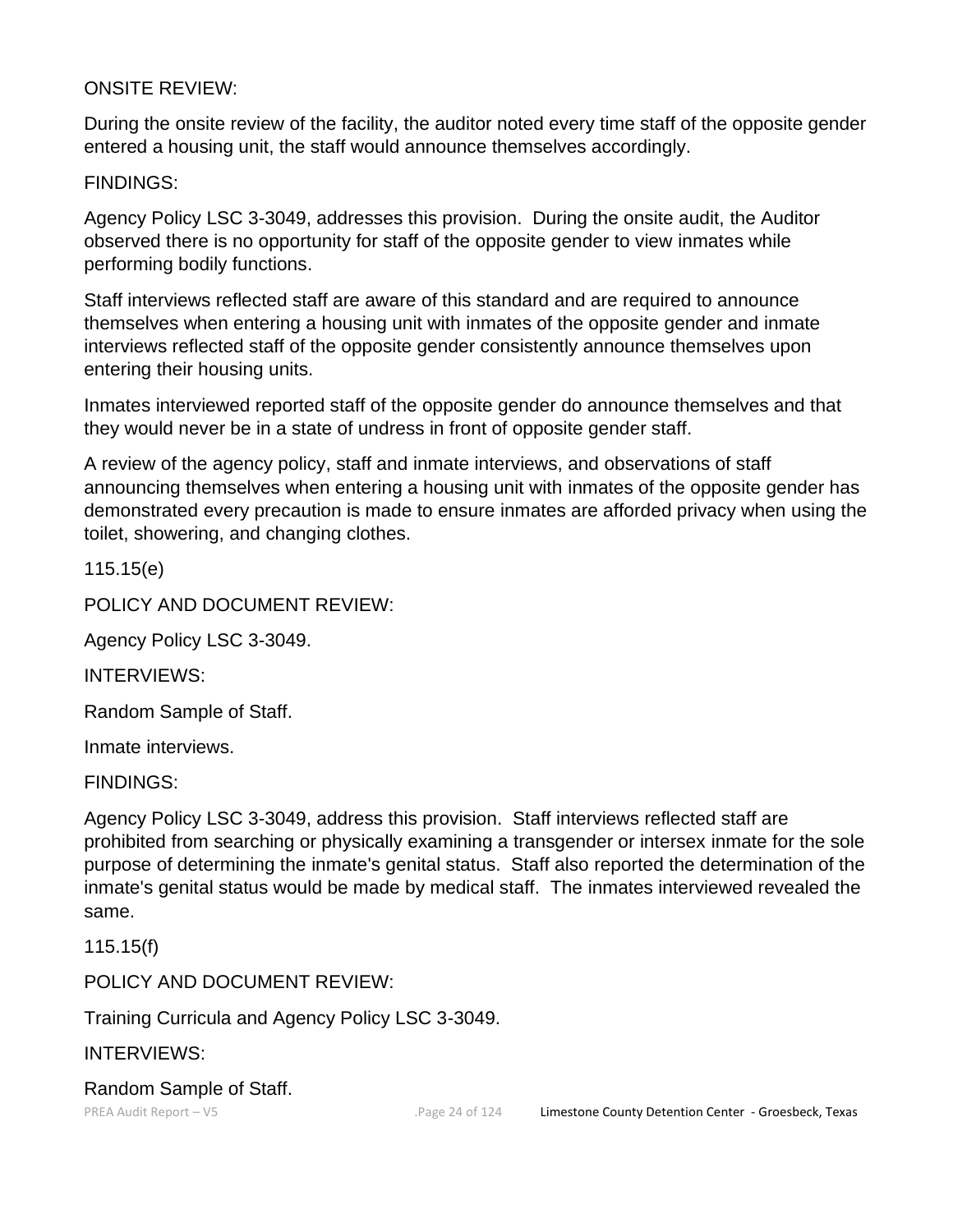### FINDINGS:

Staff interviewed reported they are only permitted to conduct pat-down searches on same gender inmates. Training documentation reflected staff attended and participated in "Cross-Gender and Transgender Pat Searches" training during pre-service and refresher training is available online. A review of the agency policy, training documentation, and staff interviews indicate staff are prohibited from conducting cross-gender pat-down searches, however, they are trained on how to conduct cross-gender pat-down searches if exigent circumstances, exists, which meets the requirements of this provision.

# **Standard 115.16: Inmates with disabilities and inmates who are limited English proficient**

#### **115.16 (a)**

- Does the agency take appropriate steps to ensure that inmates with disabilities have an equal opportunity to participate in or benefit from all aspects of the agency's efforts to prevent, detect, and respond to sexual abuse and sexual harassment, including: inmates who are deaf or hard of hearing?  $\boxtimes$  Yes  $\Box$  No
- Does the agency take appropriate steps to ensure that inmates with disabilities have an equal opportunity to participate in or benefit from all aspects of the agency's efforts to prevent, detect, and respond to sexual abuse and sexual harassment, including: inmates who are blind or have low vision?  $\boxtimes$  Yes  $\Box$  No
- Does the agency take appropriate steps to ensure that inmates with disabilities have an equal opportunity to participate in or benefit from all aspects of the agency's efforts to prevent, detect, and respond to sexual abuse and sexual harassment, including: inmates who have intellectual disabilities? ⊠ Yes □ No
- Does the agency take appropriate steps to ensure that inmates with disabilities have an equal opportunity to participate in or benefit from all aspects of the agency's efforts to prevent, detect, and respond to sexual abuse and sexual harassment, including: inmates who have psychiatric disabilities? ☒ Yes ☐ No
- Does the agency take appropriate steps to ensure that inmates with disabilities have an equal opportunity to participate in or benefit from all aspects of the agency's efforts to prevent, detect, and respond to sexual abuse and sexual harassment, including: inmates who have speech disabilities?  $\boxtimes$  Yes  $\Box$  No
- Does the agency take appropriate steps to ensure that inmates with disabilities have an equal opportunity to participate in or benefit from all aspects of the agency's efforts to prevent, detect, and respond to sexual abuse and sexual harassment, including: Other (if "other," please explain in overall determination notes)?  $\boxtimes$  Yes  $\Box$  No
- Do such steps include, when necessary, ensuring effective communication with inmates who are deaf or hard of hearing?  $\boxtimes$  Yes  $\Box$  No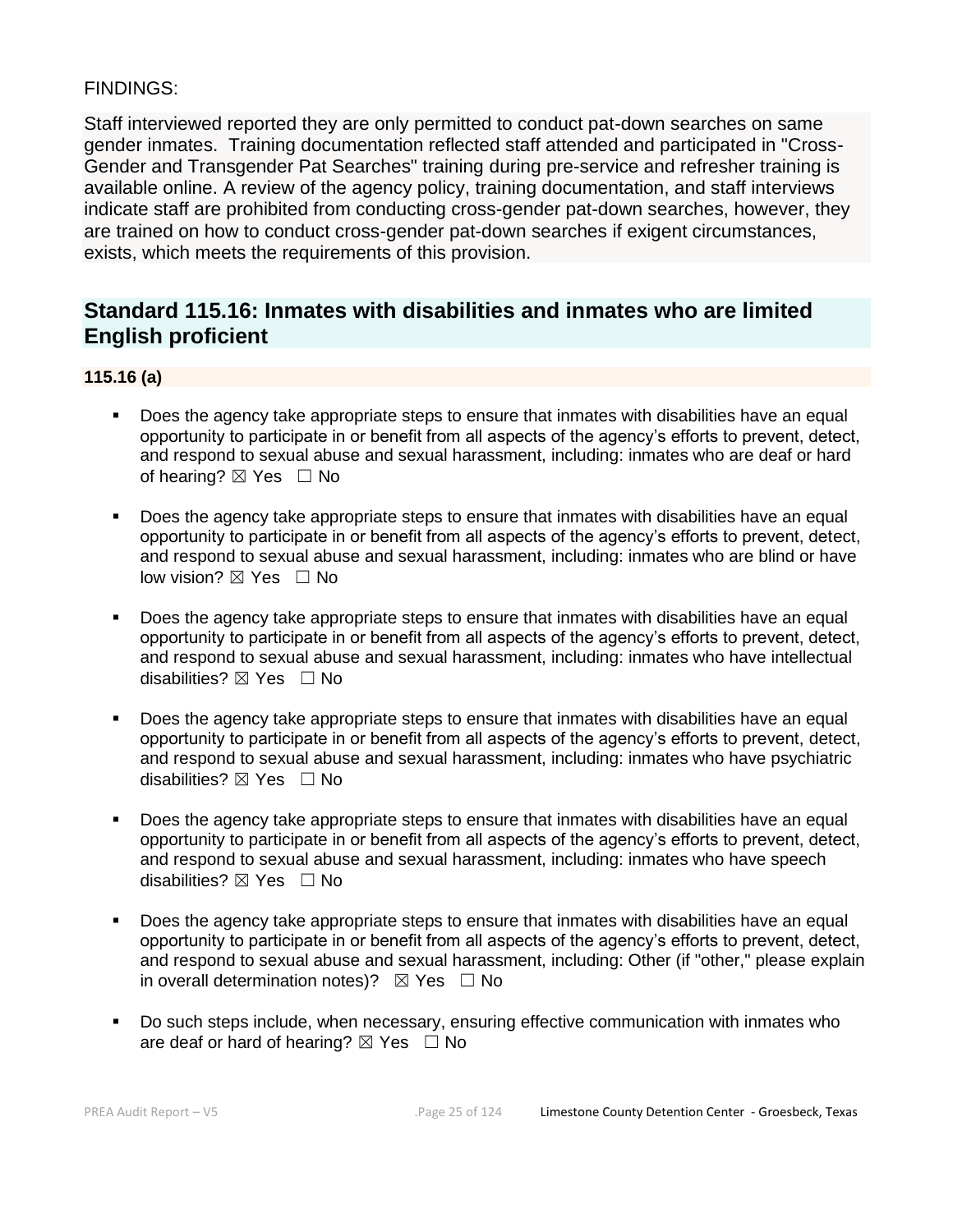- Do such steps include, when necessary, providing access to interpreters who can interpret effectively, accurately, and impartially, both receptively and expressively, using any necessary specialized vocabulary?  $\boxtimes$  Yes  $\Box$  No
- Does the agency ensure that written materials are provided in formats or through methods that ensure effective communication with inmates with disabilities including inmates who: Have intellectual disabilities?  $\boxtimes$  Yes  $\Box$  No
- **•** Does the agency ensure that written materials are provided in formats or through methods that ensure effective communication with inmates with disabilities including inmates who: Have limited reading skills?  $\boxtimes$  Yes  $\Box$  No
- **•** Does the agency ensure that written materials are provided in formats or through methods that ensure effective communication with inmates with disabilities including inmates who: Are blind or have low vision?  $\boxtimes$  Yes  $\Box$  No

### **115.16 (b)**

- Does the agency take reasonable steps to ensure meaningful access to all aspects of the agency's efforts to prevent, detect, and respond to sexual abuse and sexual harassment to inmates who are limited English proficient?  $\boxtimes$  Yes  $\Box$  No
- Do these steps include providing interpreters who can interpret effectively, accurately, and impartially, both receptively and expressively, using any necessary specialized vocabulary? ☒ Yes ☐ No

#### **115.16 (c)**

Does the agency always refrain from relying on inmate interpreters, inmate readers, or other types of inmate assistance except in limited circumstances where an extended delay in obtaining an effective interpreter could compromise the inmate's safety, the performance of firstresponse duties under §115.64, or the investigation of the inmate's allegations?  $\boxtimes$  Yes  $\Box$  No

#### **Auditor Overall Compliance Determination**

- ☐ **Exceeds Standard** (*Substantially exceeds requirement of standards*)
- ☒ **Meets Standard** (*Substantial compliance; complies in all material ways with the standard for the relevant review period*)
- ☐ **Does Not Meet Standard** (*Requires Corrective Action*)

115.16(a)

### POLICY AND DOCUMENT REVIEW:

Agency Policy LSC 3-3049.

Posters, inmate handbooks, training certificates.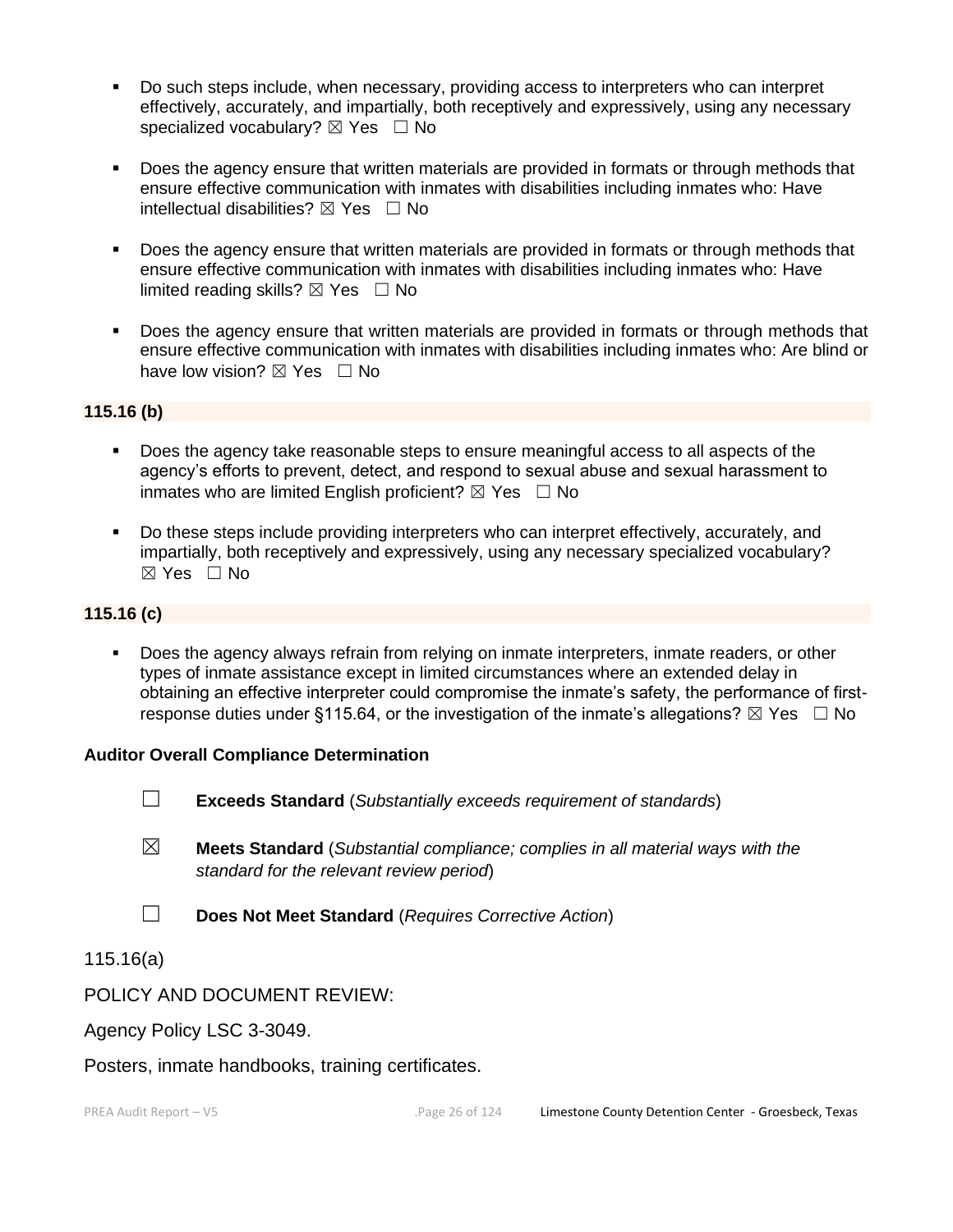### INTERVIEWS:

LEP inmate (Spanish only)

Random Staff

FINDINGS:

Agency Policy LSC 3-3049 and review of posters, inmate handbooks, training certificates, address this provision. The PREA Brochure, PREA Posters, and Inmate Handbook are also available in Spanish.

The facility has a language line for verbal translation services in all know languages. The inmates are also able to contact their country's consulate if they are under immigration jurisdiction. At the time of the audit, eighteen (18) LEP inmates was interviewed. The inmate reported getting the PREA related information verbally in Spanish. Materials are available in Spanish and additional interpreter services can be secured as needed. Bilingual staff have been identified in response to the language needs of the inmates.

115.16(b)

POLICY AND DOCUMENT REVIEW:

Agency policy LSC 3-3049 and review of posters, inmate handbooks, training certificates. Multiple staff have been identified as bilingual and are available as needed.

INTERVIEWS:

LEP inmate (Spanish only).

FINDINGS:

Agency policy LSC 3-3049 and review of posters, inmate handbooks, training certificates, addresses this provision. At the time of the audit, eighteen (18) LEP inmates were interviewed. The inmates reported getting the PREA related information in Spanish and the posters are translated correctly.

115.16(c)

POLICY AND DOCUMENT REVIEW:

Agency Policy LSC 3-3049 and review of posters, inmate handbooks, training certificates,

INTERVIEWS:

Random Sample of Staff. At the time of the audit, there were eighteen (18) LEP inmates (Spanish only) interviewed.

FINDINGS:

Agency policy LSC 3-3049 and review of posters, inmate handbooks, training certificates, address this provision. Multiple staff have been identified and can translate in Spanish.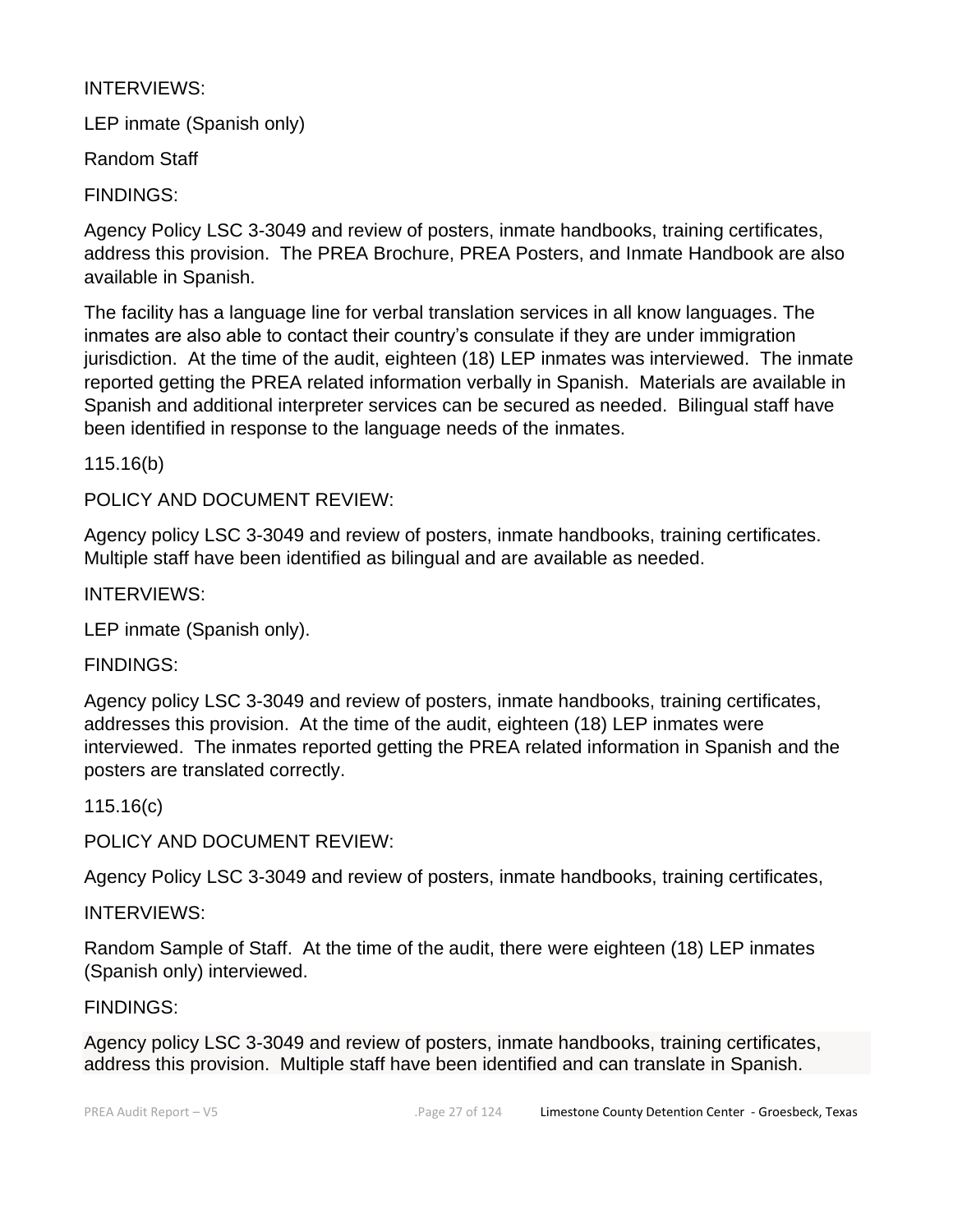Staff interviewed reported they would never use inmates to interpret for another inmate and that there was always enough staff to interpret. The LEP inmates interviewed reported being provided PREA related information verbally from staff and understanding his rights as it pertained to PREA and had an understanding on how to report an allegation.

# **Standard 115.17: Hiring and promotion decisions**

### **115.17 (a)**

- Does the agency prohibit the hiring or promotion of anyone who may have contact with inmates who has engaged in sexual abuse in a prison, jail, lockup, community confinement facility, juvenile facility, or other institution (as defined in 42 U.S.C. 1997)?  $\boxtimes$  Yes  $\Box$  No
- Does the agency prohibit the hiring or promotion of anyone who may have contact with inmates who has been convicted of engaging or attempting to engage in sexual activity in the community facilitated by force, overt or implied threats of force, or coercion, or if the victim did not consent or was unable to consent or refuse?  $\boxtimes$  Yes  $\Box$  No
- Does the agency prohibit the hiring or promotion of anyone who may have contact with inmates who has been civilly or administratively adjudicated to have engaged in the activity described in the question immediately above?  $\boxtimes$  Yes  $\Box$  No
- Does the agency prohibit the enlistment of services of any contractor who may have contact with inmates who has engaged in sexual abuse in a prison, jail, lockup, community confinement facility, juvenile facility, or other institution (as defined in 42 U.S.C. 1997)?  $\boxtimes$  Yes  $\Box$  No
- Does the agency prohibit the enlistment of services of any contractor who may have contact with inmates who has been convicted of engaging or attempting to engage in sexual activity in the community facilitated by force, overt or implied threats of force, or coercion, or if the victim did not consent or was unable to consent or refuse?  $\boxtimes$  Yes  $\Box$  No
- Does the agency prohibit the enlistment of services of any contractor who may have contact with inmates who has been civilly or administratively adjudicated to have engaged in the activity described in the question immediately above?  $\boxtimes$  Yes  $\Box$  No

#### **115.17 (b)**

- Does the agency consider any incidents of sexual harassment in determining whether to hire or promote anyone who may have contact with inmates?  $\boxtimes$  Yes  $\Box$  No
- **•** Does the agency consider any incidents of sexual harassment in determining whether to enlist the services of any contractor who may have contact with inmates?  $\boxtimes$  Yes  $\Box$  No

### **115.17 (c)**

Before hiring new employees, who may have contact with inmates, does the agency perform a criminal background records check?  $\boxtimes$  Yes  $\Box$  No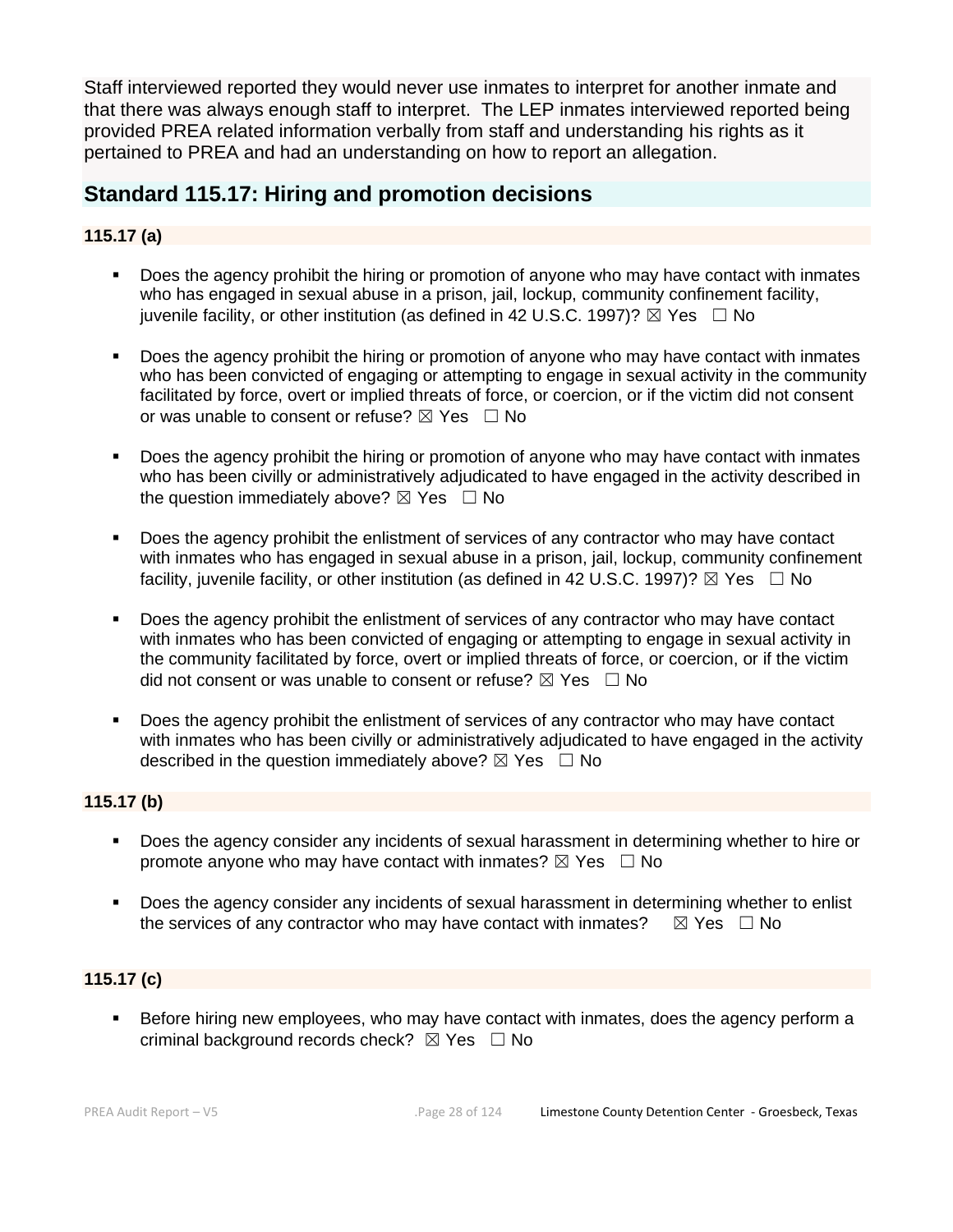Before hiring new employees who may have contact with inmates, does the agency, consistent with Federal, State, and local law, make its best efforts to contact all prior institutional employers for information on substantiated allegations of sexual abuse or any resignation during a pending investigation of an allegation of sexual abuse?  $\boxtimes$  Yes  $\Box$  No

### **115.17 (d)**

▪ Does the agency perform a criminal background records check before enlisting the services of any contractor who may have contact with inmates?  $\boxtimes$  Yes  $\Box$  No

### **115.17 (e)**

Does the agency either conduct criminal background records checks at least every five years of current employees and contractors who may have contact with inmates or have in place a system for otherwise capturing such information for current employees?  $\boxtimes$  Yes  $\Box$  No

### **115.17 (f)**

- Does the agency ask all applicants and employees who may have contact with inmates directly about previous misconduct described in paragraph (a) of this section in written applications or interviews for hiring or promotions?  $\boxtimes$  Yes  $\Box$  No
- Does the agency ask all applicants and employees who may have contact with inmates directly about previous misconduct described in paragraph (a) of this section in any interviews or written self-evaluations conducted as part of reviews of current employees?  $\boxtimes$  Yes  $\Box$  No
- Does the agency impose upon employees a continuing affirmative duty to disclose any such misconduct?  $\boxtimes$  Yes  $\Box$  No

### **115.17 (g)**

▪ Does the agency consider material omissions regarding such misconduct, or the provision of materially false information, grounds for termination?  $\boxtimes$  Yes  $\Box$  No

#### **115.17 (h)**

Does the agency provide information on substantiated allegations of sexual abuse or sexual harassment involving a former employee upon receiving a request from an institutional employer for whom such employee has applied to work? (N/A if providing information on substantiated allegations of sexual abuse or sexual harassment involving a former employee is prohibited by law.)  $\boxtimes$  Yes  $\Box$  No  $\Box$  NA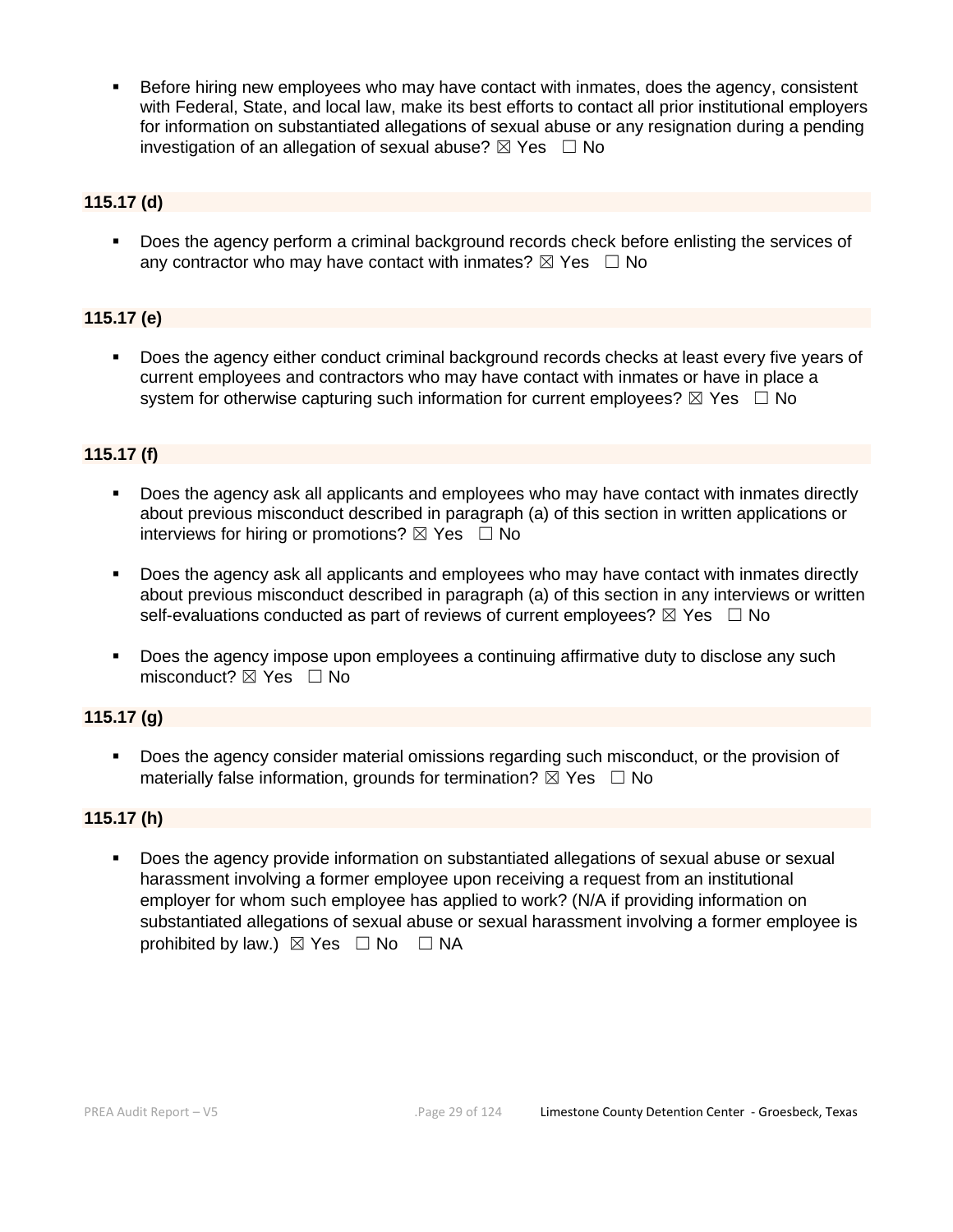#### **Auditor Overall Compliance Determination**

- ☐ **Exceeds Standard** (*Substantially exceeds requirement of standards*)
- ☒ **Meets Standard** (*Substantial compliance; complies in all material ways with the standard for the relevant review period*)
- 
- ☐ **Does Not Meet Standard** (*Requires Corrective Action*)

### 115.17(a)

POLICY AND DOCUMENT REVIEW:

Agency Policy LSC 3-3049.

List of background checks on current employees.

FINDINGS:

Agency Policy LSC 3-3049 and a list of background checks on current employees, address this provision. Agency policy defines staff to include interns, volunteer or contracted program services staff. The agency contractors and volunteers are all subjected to a criminal background check, including a fingerprint-based background check. Interviews of 12 randomly selected staff, contract staff and sampled HR files indicated timely criminal background checks. All files reflected the three required questions in this provision are included and staff affirmed by signing the form.

The audited facility has an on-site HR position that manages the recruitment files and hiring process. The agency policies require job applicants to have background checks completed looking at any issue of prior sexual misconduct. All contractors are screened by using the same process. The facility reported 180 (100%) new employees/applicants background checks were made and zero contractor background checks were completed in the past 12 months. Documentation and files were reviewed by the auditor to confirm the process. Agency policies also require an annual re-check of all employees and contractors. The agency policy does indicate that any employee/contractor misconduct or false reporting is subject to the possibility of termination of employment. The HR Manager also indicated that the agency will respond to any request for information from an institutional employer seeking information on a former employee.

115.17(b)

POLICY AND DOCUMENT REVIEW:

Agency Policy LSC 3-3049.

INTERVIEWS:

Administrative (Human Resources) Staff.

FINDINGS: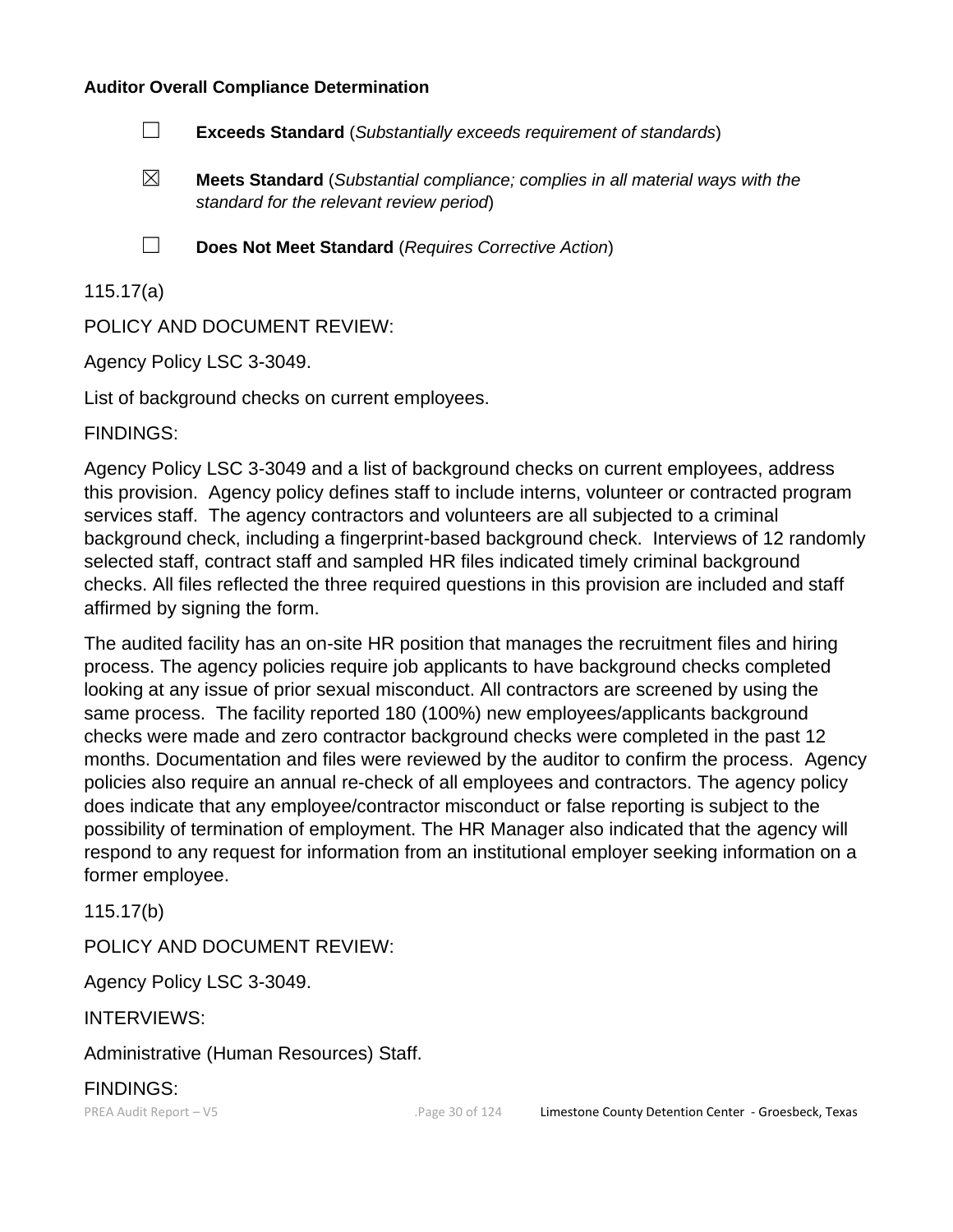Agency Policy LSC 3-3049, address this provision. The auditor interviewed the Administrative (Human Resources) Staff. Staff reported, the agency has incorporated and implemented the "Affirmative Duty to Disclose," which all staff were required to affirm and sign. The form provides for a "material omissions" clause.

115.17(c)

POLICY AND DOCUMENT REVIEW:

Agency Policy LSC 3-3049.

INTERVIEWS:

Administrative (Human Resources) Staff.

FINDINGS:

Agency Policy LSC 3-3049, address this provision. The agency policy requires job applicants to have background checks completed looking at any issue of prior sexual misconduct. The background checks are completed prior to any inmate contact. All contractors are screened by using the same process. The auditor interviewed the Administrative (Human Resources) Staff. Staff reported criminal background records checks are conducted on all new hires. Additionally, reference checks are conducted by contacting prior institutional employers.

115.17(d)

POLICY AND DOCUMENT REVIEW:

Agency Policy LSC 3-3049.

INTERVIEWS:

The auditor interviewed the Administrative (Human Resources) Staff. Staff reported criminal background records checks are conducted on all new hires and contractors.

### FINDINGS:

Agency Policy LSC 3-3049, addresses the elements of this provision. Agency policy defines staff to include interns, volunteer or contracted program services staff. All staff are also subjected to a criminal history background check.

All contract staff are subjected to a criminal background check, including a fingerprint-based background check. Staff reported criminal background records checks are conducted on all new hires and contractors.

115.17(e)

POLICY AND DOCUMENT REVIEW:

Agency Policy LSC 3-3049 and supporting documentation.

INTERVIEWS: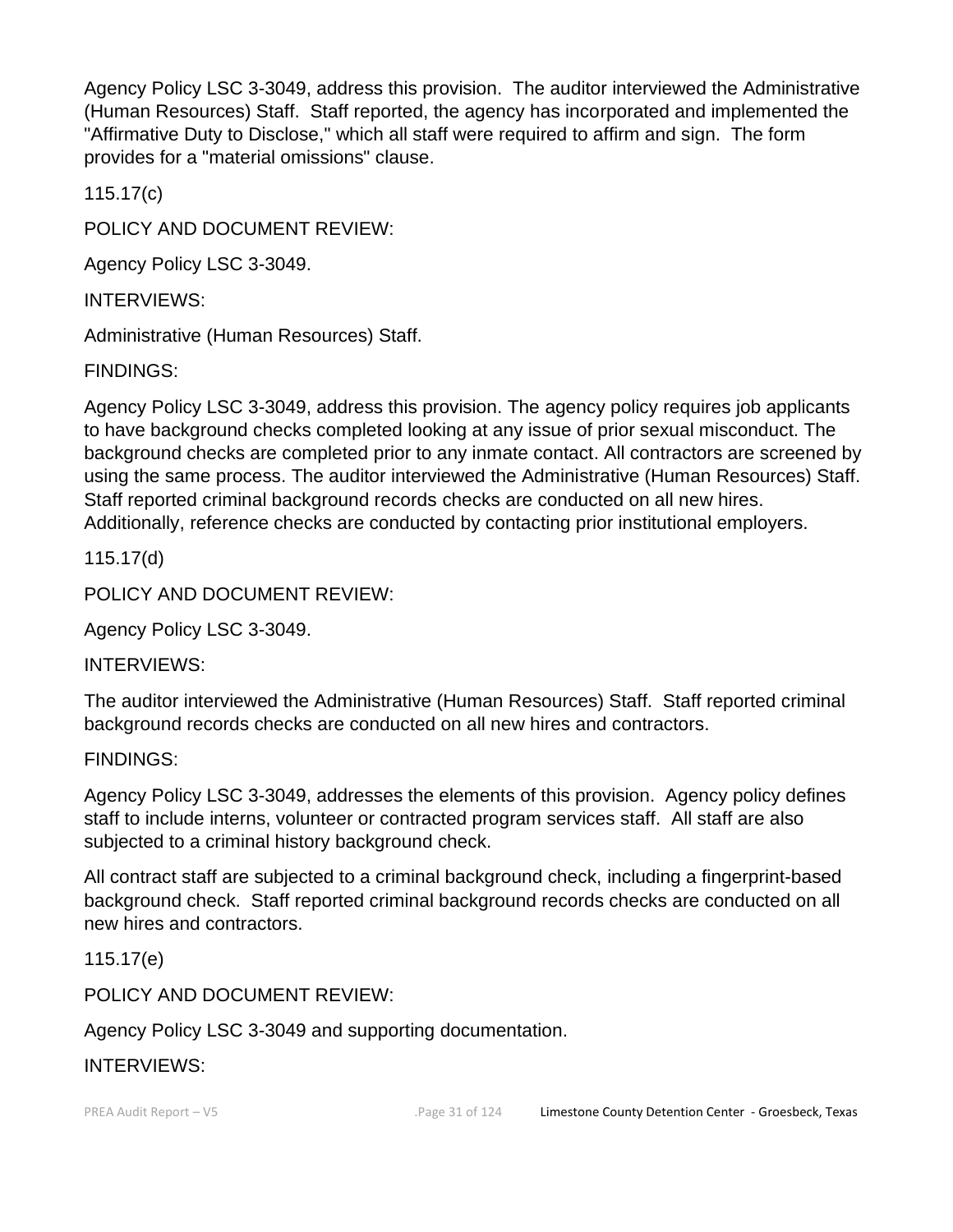Administrative (Human Resources) Staff.

FINDINGS:

Agency Policy addresses this provision. Agency policy requires criminal history checks will be conducted at least annually for staff, contractors, interns and volunteers.

All staff are provided the opportunity to self-disclose their arrest or history prior to the agency completing the background check. The auditor interviewed the Administrative (Human Resources) Staff.

Staff reported, criminal background records checks are subsequently conducted on all new hires and annually for staff, contract employees, volunteers and interns. A review of the agency policy and HR files, and staff interview indicate the agency has conducted criminal background records checks on all staff annually as required by this provision of this standard.

115.17(f)

POLICY AND DOCUMENT REVIEW:

Agency Policy LSC 3-3049. HR Files.

INTERVIEWS:

Administrative (Human Resources) Staff.

FINDINGS:

Agency Policy LSC 3-3049, addresses this provision. The application process includes the "Affirmative Duty to Disclose" form, for new hires, volunteers and contractors, and a review of the HR files indicated this process was being implemented. All staff HR files reviewed indicated the forms had been signed in accordance with policy. A review of agency policy and HR files, and staff interview, indicate the practice is in place and meets the requirements of this provision.

115.17(g)

POLICY AND DOCUMENT REVIEW:

Agency Policy LSC 3-3049.

FINDINGS:

Agency Policy LSC 3-3049, address this provision. Agency policy defines staff to include interns, volunteer or contracted program services staff.

115.17(h)

POLICY AND DOCUMENT REVIEW:

Agency Policy LSC 3-3049.

## INTERVIEWS: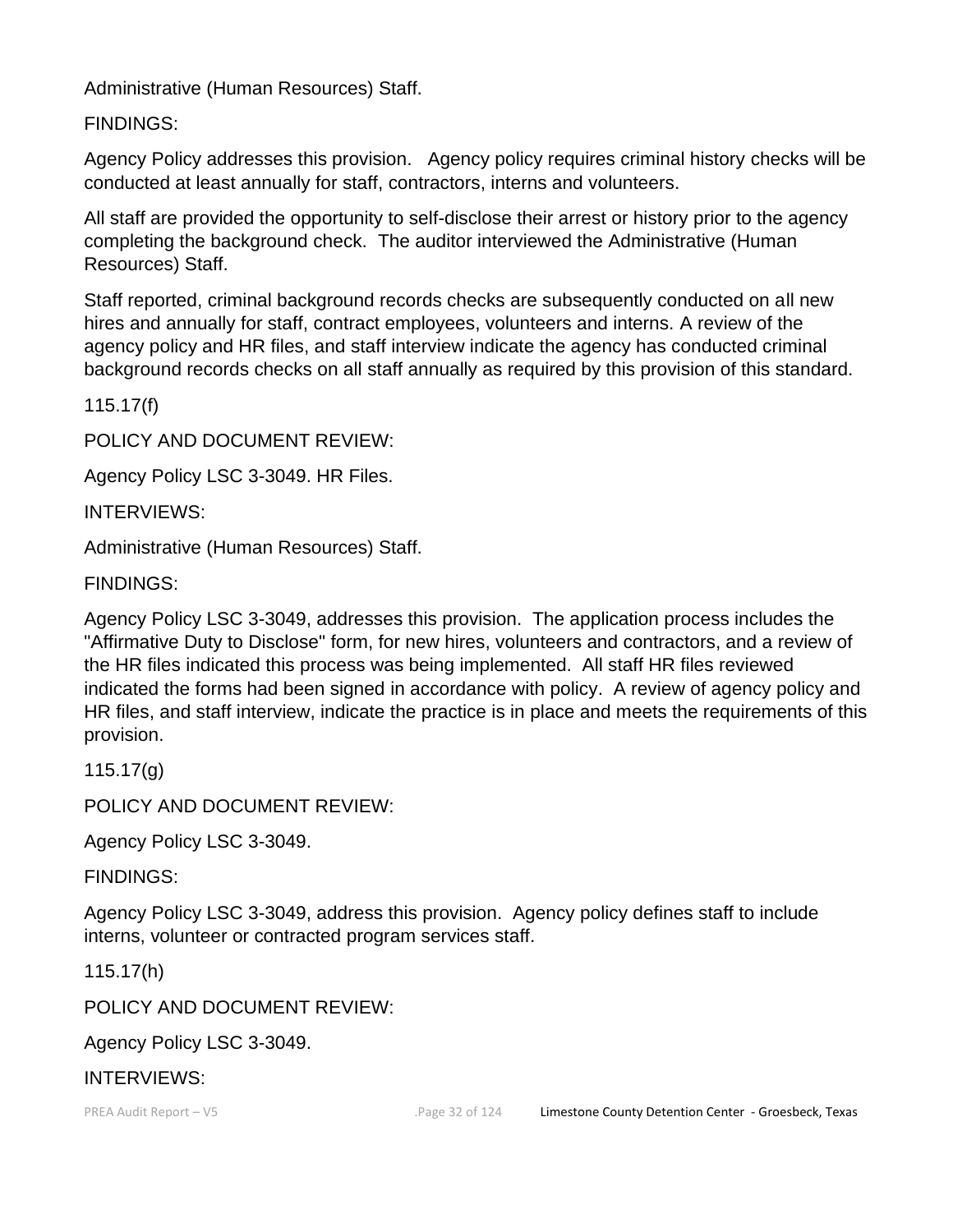Administrative (Human Resources) Staff.

FINDINGS:

Agency Policy LSC 3-3049, address this provision. The auditor interviewed the Administrative (Human Resources) Staff.

Staff reported if the new potential employer secures a release form from the former employee, then the information will be released. Staff reported without the release form, HR will not disclose the information.

# **Standard 115.18: Upgrades to facilities and technologies**

### **115.18 (a)**

If the agency designed or acquired any new facility or planned any substantial expansion or modification of existing facilities, did the agency consider the effect of the design, acquisition, expansion, or modification upon the agency's ability to protect inmates from sexual abuse? (N/A if agency/facility has not acquired a new facility or made a substantial expansion to existing facilities since August 20, 2012, or since the last PREA audit, whichever is later.)  $\boxtimes$  Yes  $\Box$  No  $\Box$  NA

### **115.18 (b)**

**.** If the agency installed or updated a video monitoring system, electronic surveillance system, or other monitoring technology, did the agency consider how such technology may enhance the agency's ability to protect inmates from sexual abuse? (N/A if agency/facility has not installed or updated a video monitoring system, electronic surveillance system, or other monitoring technology since August 20, 2012, or since the last PREA audit, whichever is later.)  $\boxtimes$  Yes  $\Box$  No  $\Box$  NA

### **Auditor Overall Compliance Determination**

- ☐ **Exceeds Standard** (*Substantially exceeds requirement of standards*)
- ☒ **Meets Standard** (*Substantial compliance; complies in all material ways with the standard for the relevant review period*)
- ☐ **Does Not Meet Standard** (*Requires Corrective Action*)

### 115.18(a)

POLICY AND DOCUMENT REVIEW:

### Video Surveillance Schematic.

### INTERVIEWS: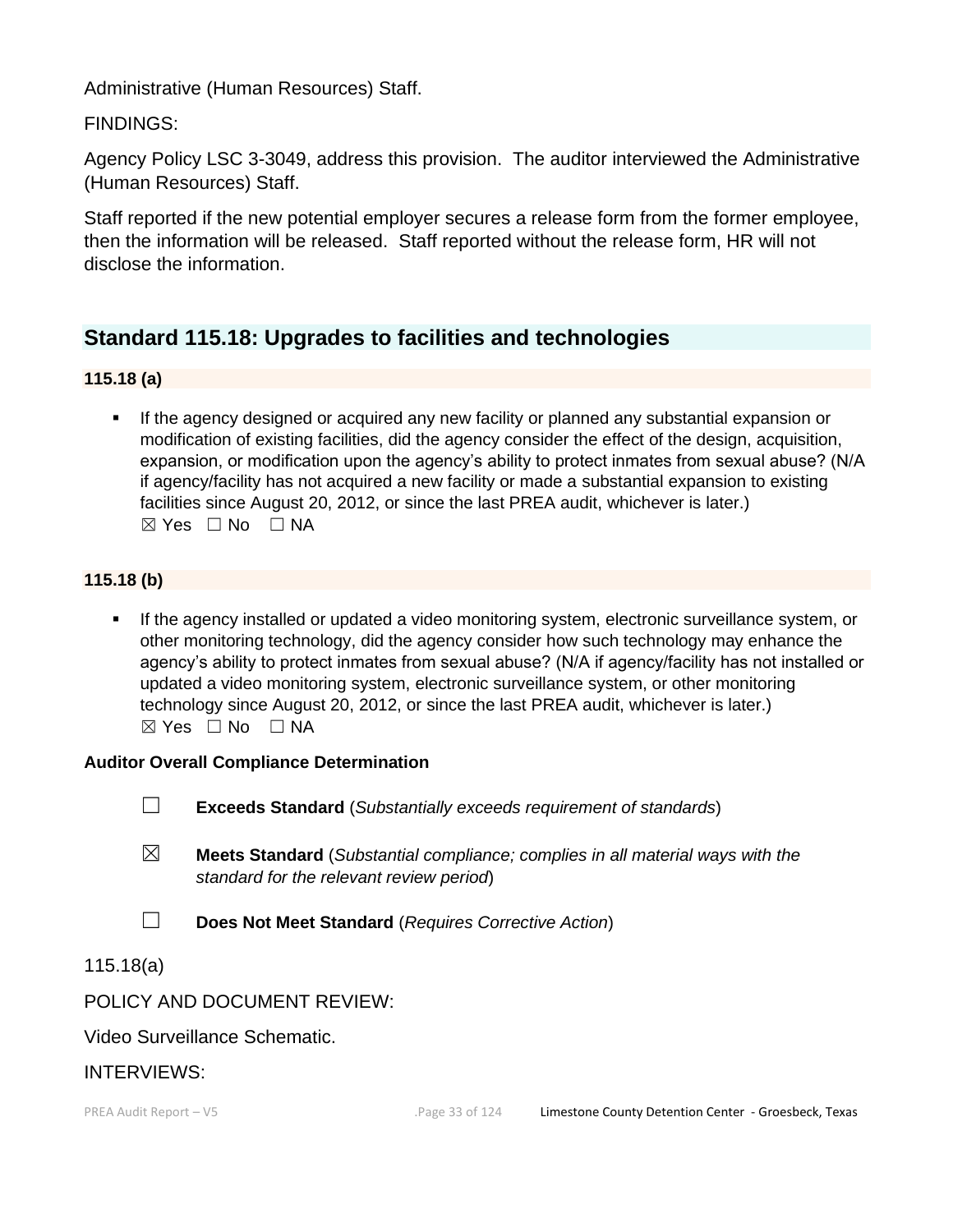Interviews of the Agency Head and Warden confirm that the standard is being met.

FINDINGS:

The audited facility has installed – 166 interior and exterior camera views across the facility, the last upgrade was initiated in 2019 and is in the final completion stages of adding additional cameras and camera enhancements were added to improve security and safety.

Interviews revealed the agency and facility Warden did consider how such technology may enhance the agency's ability to protect inmates from sexual abuse prior to implementing the video enhancements/upgrades.

115.18(b)

POLICY AND DOCUMENT REVIEW:

Video Surveillance Schematic.

INTERVIEWS:

Interviews of the Agency Head and Warden confirm that the standard is being met.

### FINDINGS:

Interviews revealed the agency and facility Warden did consider how such technology may enhance the agency's ability to protect inmates from sexual abuse prior to implementing the video enhancements/upgrades.

# **RESPONSIVE PLANNING**

## **Standard 115.21: Evidence protocol and forensic medical examinations**

### **115.21 (a)**

**.** If the agency is responsible for investigating allegations of sexual abuse, does the agency follow a uniform evidence protocol that maximizes the potential for obtaining usable physical evidence for administrative proceedings and criminal prosecutions? (N/A if the agency/facility is not responsible for conducting any form of criminal OR administrative sexual abuse investigations.)  $\boxtimes$  Yes  $\Box$  No  $\Box$  NA

### **115.21 (b)**

Is this protocol developmentally appropriate for youth where applicable? (N/A if the agency/facility is not responsible for conducting any form of criminal OR administrative sexual abuse investigations.)  $\boxtimes$  Yes  $\Box$  No  $\Box$  NA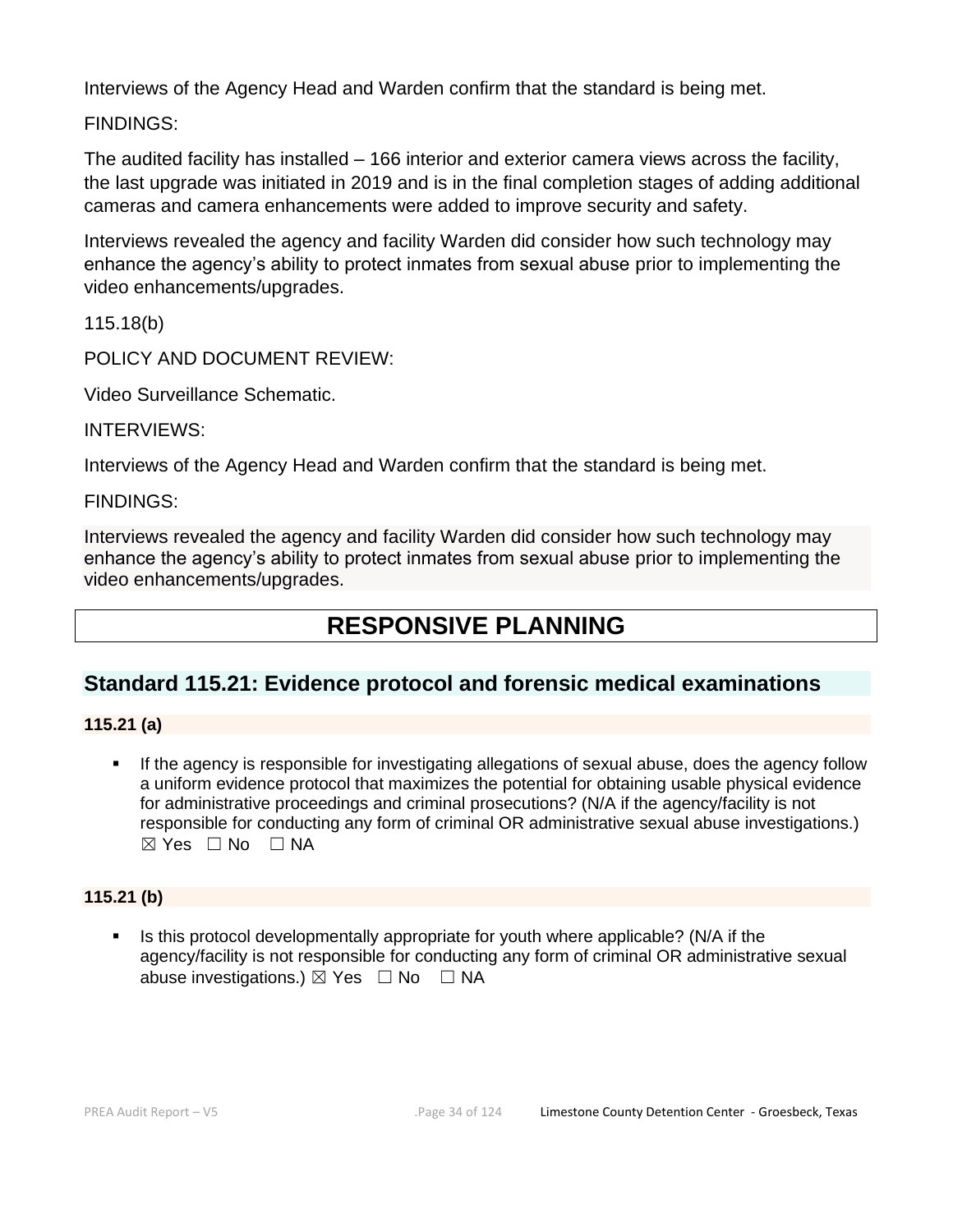Is this protocol, as appropriate, adapted from or otherwise based on the most recent edition of the U.S. Department of Justice's Office on Violence Against Women publication, "A National Protocol for Sexual Assault Medical Forensic Examinations, Adults/Adolescents," or similarly comprehensive and authoritative protocols developed after 2011? (N/A if the agency/facility is not responsible for conducting any form of criminal OR administrative sexual abuse investigations.)  $\boxtimes$  Yes  $\Box$  No  $\Box$  NA

### **115.21 (c)**

- Does the agency offer all victims of sexual abuse access to forensic medical examinations, whether on-site or at an outside facility, without financial cost, where evidentiarily or medically appropriate?  $\boxtimes$  Yes  $\Box$  No
- Are such examinations performed by Sexual Assault Forensic Examiners (SAFEs) or Sexual Assault Nurse Examiners (SANEs) where possible?  $\boxtimes$  Yes  $\Box$  No
- **.** If SAFEs or SANEs cannot be made available, is the examination performed by other qualified medical practitioners (they must have been specifically trained to conduct sexual assault forensic exams)?  $\boxtimes$  Yes  $\Box$  No
- **■** Has the agency documented its efforts to provide SAFEs or SANEs?  $\boxtimes$  Yes  $\Box$  No

### **115.21 (d)**

- Does the agency attempt to make available to the victim a victim advocate from a rape crisis center? ⊠ Yes □ No
- **EXT** If a rape crisis center is not available to provide victim advocate services, does the agency make available to provide these services a qualified staff member from a community-based organization, or a qualified agency staff member? (N/A if the agency *always* makes a victim advocate from a rape crisis center available to victims.)  $\boxtimes$  Yes  $\Box$  No  $\Box$  NA
- Has the agency documented its efforts to secure services from rape crisis centers?  $\boxtimes$  Yes  $\Box$  No

### **115.21 (e)**

- As requested by the victim, does the victim advocate, qualified agency staff member, or qualified community-based organization staff member accompany and support the victim through the forensic medical examination process and investigatory interviews?  $\boxtimes$  Yes  $\Box$  No
- As requested by the victim, does this person provide emotional support, crisis intervention, information, and referrals?  $\boxtimes$  Yes  $\Box$  No

### **115.21 (f)**

If the agency itself is not responsible for investigating allegations of sexual abuse, has the agency requested that the investigating agency follow the requirements of paragraphs (a) through (e) of this section? (N/A if the agency/facility is responsible for conducting criminal AND administrative sexual abuse investigations.)  $\boxtimes$  Yes  $\Box$  No  $\Box$  NA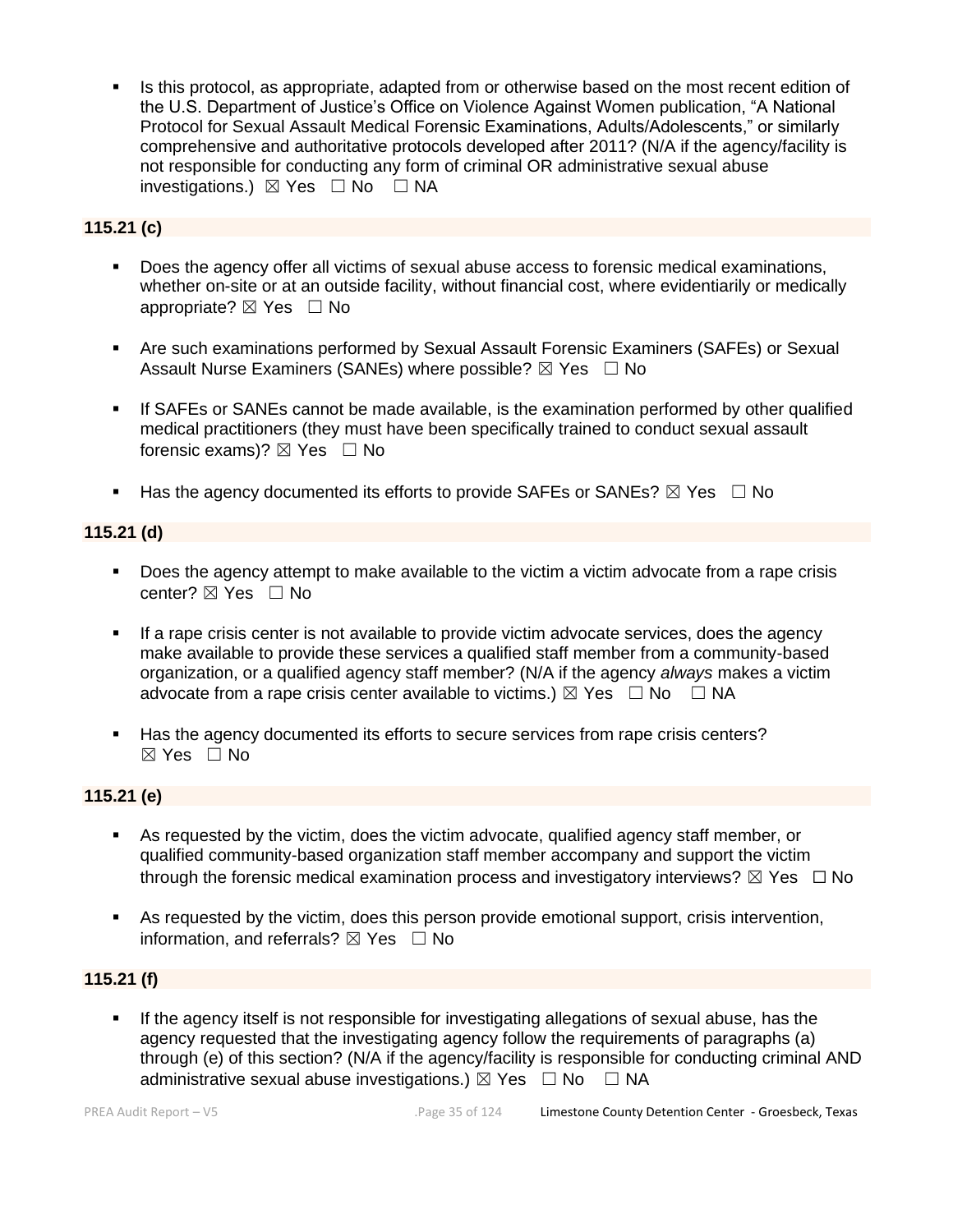### **115.21 (g)**

■ Auditor is not required to audit this provision.

#### **115.21 (h)**

If the agency uses a qualified agency staff member or a qualified community-based staff member for the purposes of this section, has the individual been screened for appropriateness to serve in this role and received education concerning sexual assault and forensic examination issues in general? (N/A if agency *always* makes a victim advocate from a rape crisis center available to victims.)  $\boxtimes$  Yes  $\Box$  No  $\Box$  NA

#### **Auditor Overall Compliance Determination**

- ☐ **Exceeds Standard** (*Substantially exceeds requirement of standards*)
- ☒ **Meets Standard** (*Substantial compliance; complies in all material ways with the standard for the relevant review period*)
- 

☐ **Does Not Meet Standard** (*Requires Corrective Action*)

115.21(a)

POLICY AND DOCUMENT REVIEW:

Agency Policy LSC 3-3049.

Memos, employee certificate.

INTERVIEWS:

Random Sample of Staff.

Interviews of the Agency Head and Warden confirm that the standard is being met.

FINDINGS:

Agency Policy LSC 3-3049, address this provision. Staff interviewed indicated a clear knowledge of their responsibilities as potential first responders and knowledge of agency policy and staff roles and responsibilities pertaining to investigations of allegations of sexual abuse. Each named of at least three (3) investigators they would report the incident to.

115.21(b)

POLICY AND DOCUMENT REVIEW:

Agency Policy LSC 3-3049.

Pre-audit questionnaire.

Memos, employee certificate.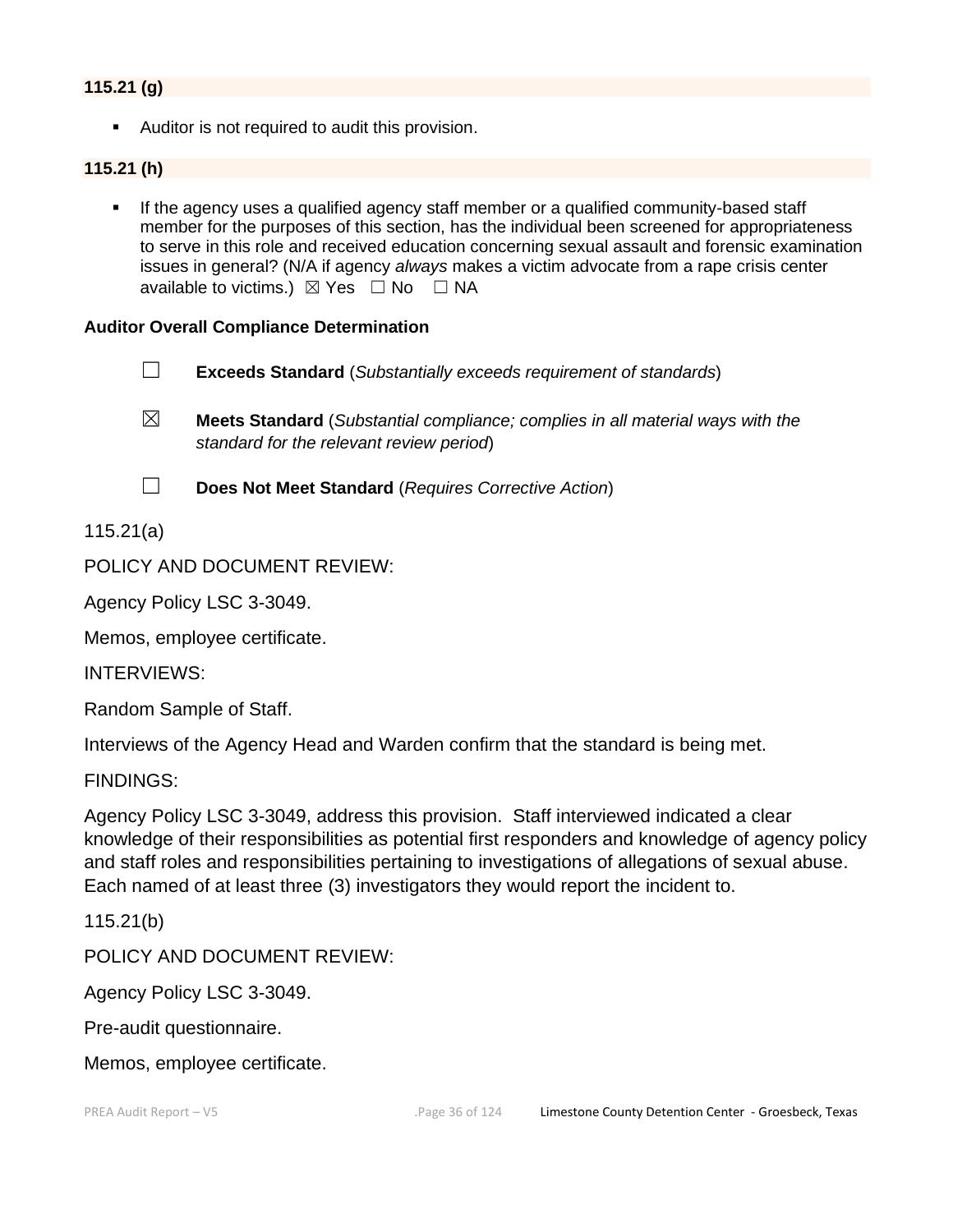FINDINGS:

Agency Policy LSC 3-3049, addresses this provision. The audited facility offers all inmates a forensic examination if sexually abused.

The facility has an MOU with SAFE and SANE examiners using an outside health care provider (Baylor, Scott & White-Hillcrest-Waco).

The facility conducted zero SAFE/SANE examinations during the last 12 months. These exams are at no cost to the inmate and are available at any time. Victim advocates to provide outside services are provided by Baylor, Scott & White while at the hospital. Follow on support is provided by the LaSalle mental health staff.

A review of the agency policy and supporting documentation indicated the agency coordinates and ensures the protocol implemented is appropriate and in compliance with this provision.

115.21(c)

POLICY AND DOCUMENT REVIEW:

Agency Policy LSC 3-3049.

The agency reported there has been zero forensic examinations conducted within the past 12 months.

INTERVIEWS:

SAFE/SANE Staff

FINDINGS:

Agency Policy LSC 3-3049, addresses this provision. The Advocacy Center in Waco, to provide confidential victim advocacy services. A licensed Department counselor (LPC, LMSW, etc.) would be made available to accompany the inmate through the forensic exam and investigative interviews only upon request from the inmate. The SANE/SAFE nurse interviewed, reported forensic exam nurses are available 24/7 and would triage a case and respond accordingly. A review of the agency policy and an interview with SANE/SAFE staff indicate the agency has secured local confidential victim advocacy resources needed in response to this provision.

115.21(d)

POLICY AND DOCUMENT REVIEW:

Agency Policy LSC 3-3049.

INTERVIEWS:

PREA Compliance Manager.

FINDINGS: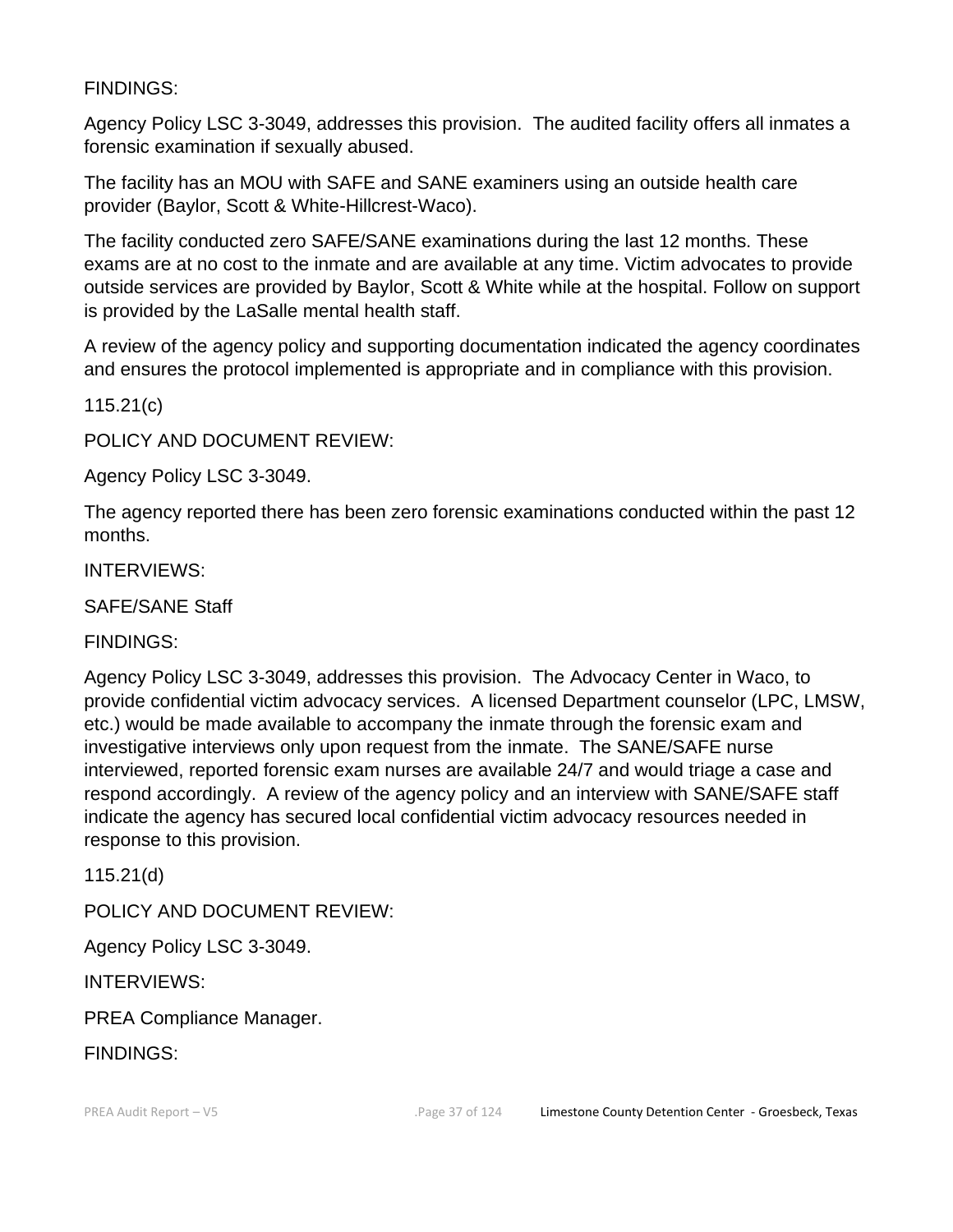Agency Policy LSC 3-3049, addresses this provision. The Advocacy Center in Waco will provide confidential victim advocacy services.

A licensed Department counselor (LPC, LMSW, etc.) would be made available to accompany the inmate through the forensic exam and investigative interviews only upon request from the inmate.

115.21(e)

POLICY AND DOCUMENT REVIEW:

Agency Policy LSC 3-3049.

The agency reported there has been zero forensic examinations conducted within the past 12 months.

INTERVIEWS:

PREA Compliance Manager.

FINDINGS:

Agency Policy LSC 3-3049, addresses this provision. The Advocacy Center will provide confidential victim advocacy services. A licensed Department counselor (LPC, LMSW, etc.) would be made available to accompany the inmate through the forensic exam and investigative interviews only upon request from the inmate.

115.21(f)

POLICY AND DOCUMENT REVIEW:

Nine (9) Case Files.

FINDINGS:

Per Agency Policy, the facility will contact the local law enforcement agency to conduct all PREA related allegations.

In accordance with agency policy, any allegation involving sexual abuse or criminal activity requires that the local law enforcement agency is to be notified immediately to assume control of the investigation. The investigator interviewed and the agency policy indicated they follow a uniform evidence protocol.

## **Standard 115.22: Policies to ensure referrals of allegations for investigations**

## **115.22 (a)**

▪ Does the agency ensure an administrative or criminal investigation is completed for all allegations of sexual abuse?  $\boxtimes$  Yes  $\Box$  No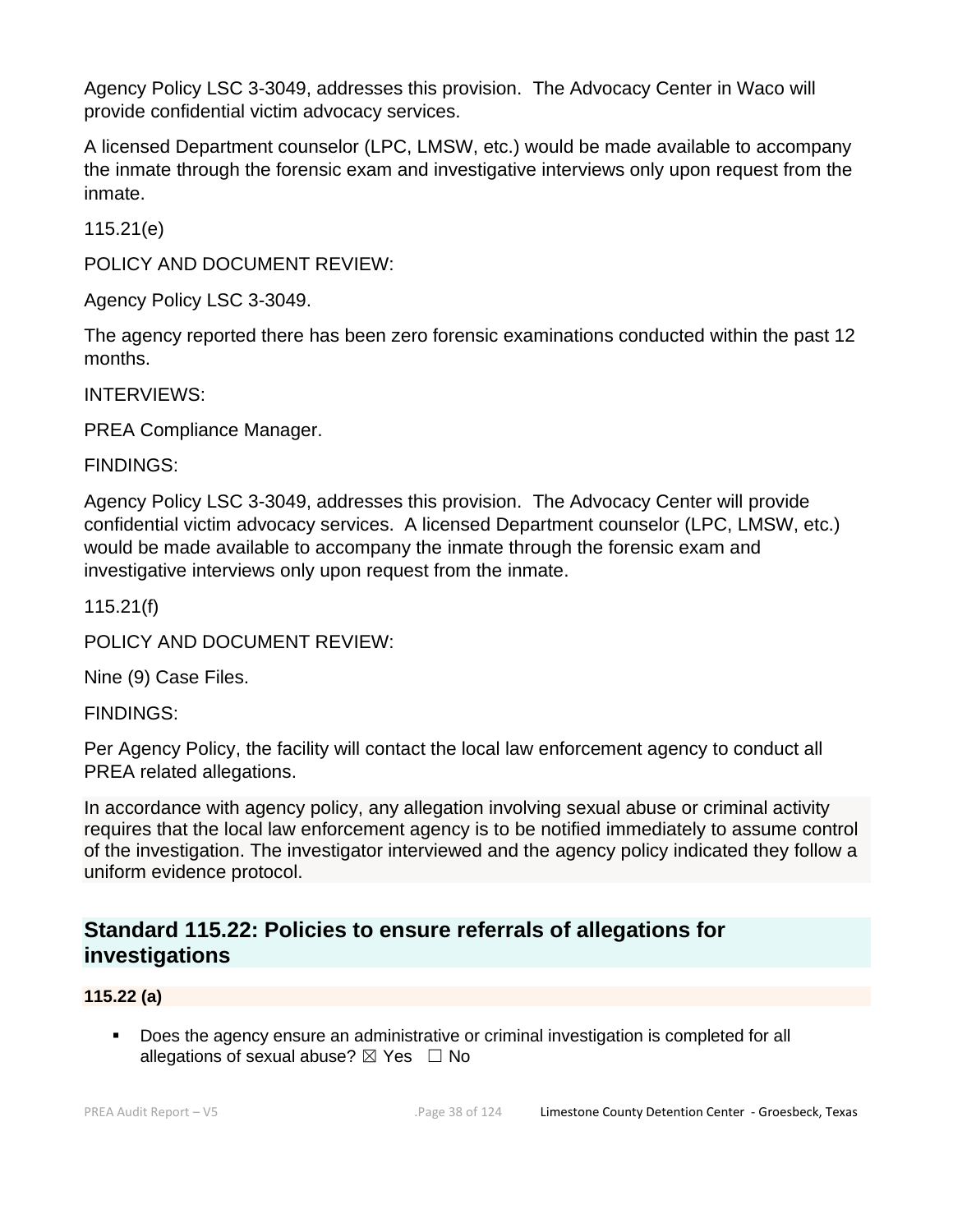▪ Does the agency ensure an administrative or criminal investigation is completed for all allegations of sexual harassment?  $\boxtimes$  Yes  $\Box$  No

#### **115.22 (b)**

- Does the agency have a policy and practice in place to ensure that allegations of sexual abuse or sexual harassment are referred for investigation to an agency with the legal authority to conduct criminal investigations, unless the allegation does not involve potentially criminal behavior? **⊠** Yes □ No
- Has the agency published such policy on its website or, if it does not have one, made the policy available through other means?  $\boxtimes$  Yes  $\Box$  No
- **•** Does the agency document all such referrals?  $\boxtimes$  Yes  $\Box$  No

#### **115.22 (c)**

**•** If a separate entity is responsible for conducting criminal investigations, does the policy describe the responsibilities of both the agency and the investigating entity? (N/A if the agency/facility is responsible for criminal investigations. See 115.21(a).)  $\boxtimes$  Yes  $\Box$  No  $\Box$  NA

#### **115.22 (d)**

■ Auditor is not required to audit this provision.

#### **115.22 (e)**

■ Auditor is not required to audit this provision.

#### **Auditor Overall Compliance Determination**

- ☐ **Exceeds Standard** (*Substantially exceeds requirement of standards*)
- ☒ **Meets Standard** (*Substantial compliance; complies in all material ways with the standard for the relevant review period*)
- ☐ **Does Not Meet Standard** (*Requires Corrective Action*)

### 115.22(a)

POLICY AND DOCUMENT REVIEW:

Agency Policy LSC 3-3049.

Nine investigation reports.

#### INTERVIEWS:

Interviews of the Agency Head, the investigator, the PREA Coordinator, and the PREA Compliance Manager.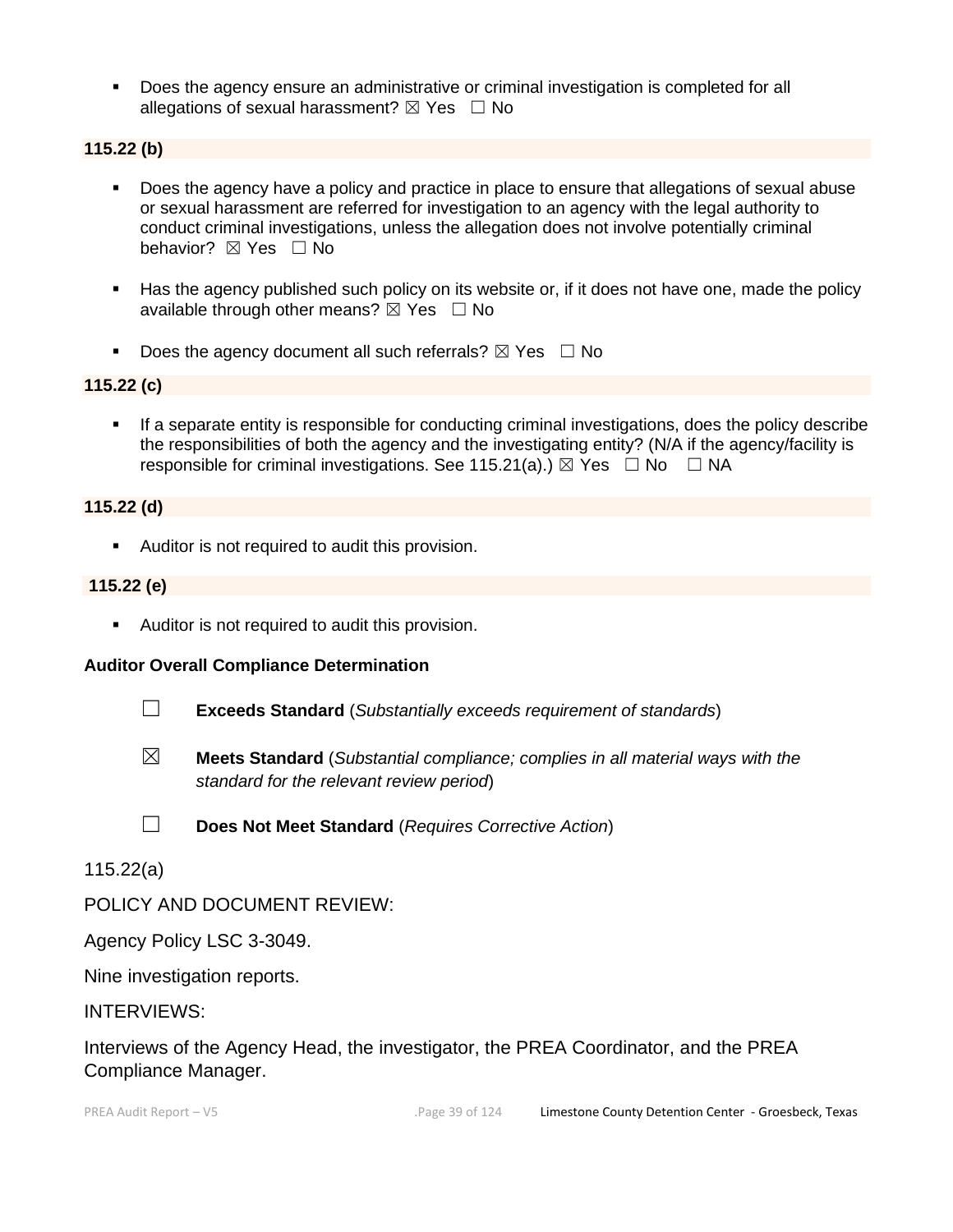## FINDINGS:

Agency Policy LSC 3-3049, address this provision. Per agency policy, the local law enforcement agency will conduct all investigations. In accordance with agency policy, any allegation involving sexual abuse or criminal activity requires that the local law enforcement agency is to be notified immediately to assume control of the investigation. The investigator interviewed and the agency policy indicated they follow a uniform evidence protocol. A review of the agency policies, investigative files, and staff interviews indicated investigations are completed for all allegations of sexual abuse and sexual harassment.

115.22(b)

POLICY AND DOCUMENT REVIEW:

Agency Policy LSC 3-3049.

Nine investigation reports.

Agency's policy on the agency's website.

INTERVIEWS:

Investigative staff.

Random staff.

FINDINGS:

Agency Policy LSC 3-3049, addresses this provision. A review of the agency policies, investigative files, and staff interviews indicated criminal investigations are conducted by the local law enforcement agency. In accordance with agency policy, any allegation involving sexual abuse or criminal activity requires that the local law enforcement agency is notified immediately to assume control of the investigation. The agency's policy in response to this provision are posted on the agency's website. A data base for tracking investigations is maintained. Any allegations reported activates an alert for the PREA Coordinator and senior staff.

During the 12-month period, two (9) allegations of sexual abuse and/or sexual harassment were received and all were investigated. Eight (8) investigations were completed with one case still in progress.

Of the nine (9) reports; nine (9) were administrative investigations. The statistical data of these reports were all documented and if completed are available on the agency website.

115.22(c)

POLICY AND DOCUMENT REVIEW:

Agency's policy posted on the agency's website.

FINDINGS: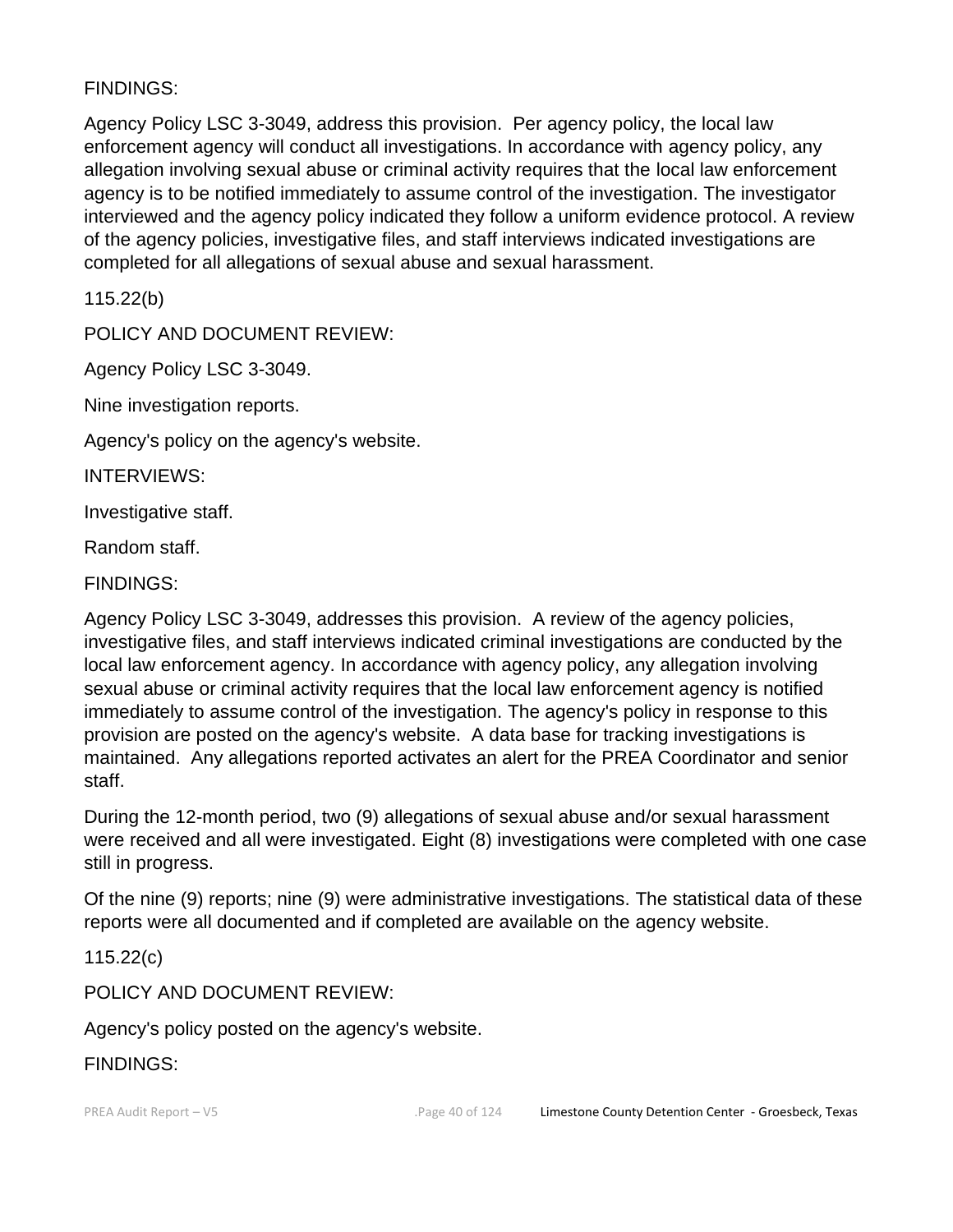The agency's policy is posted on the agency's website in accordance with this provision.

115.22(d)

POLICY AND DOCUMENT REVIEW:

The agency is not required to respond to this provision.

FINDINGS:

This provision is not applicable as the agency is not required to respond to this provision.

115.22(e)

POLICY AND DOCUMENT REVIEW:

The agency is not required to respond to this provision.

FINDINGS:

This provision is not applicable as the agency is not required to respond to this provision.

# **TRAINING AND EDUCATION**

## **Standard 115.31: Employee training**

### **All Yes/No Questions Must Be Answered by the Auditor to Complete the Report**

### **115.31 (a)**

- Does the agency train all employees who may have contact with inmates on its zero-tolerance policy for sexual abuse and sexual harassment?  $\boxtimes$  Yes  $\Box$  No
- **•** Does the agency train all employees who may have contact with inmates on how to fulfill their responsibilities under agency sexual abuse and sexual harassment prevention, detection, reporting, and response policies and procedures?  $\boxtimes$  Yes  $\Box$  No
- Does the agency train all employees who may have contact with inmates on inmates' right to be free from sexual abuse and sexual harassment  $\boxtimes$  Yes  $\Box$  No
- Does the agency train all employees who may have contact with inmates on the right of inmates and employees to be free from retaliation for reporting sexual abuse and sexual harassment? ☒ Yes ☐ No
- Does the agency train all employees who may have contact with inmates on the dynamics of sexual abuse and sexual harassment in confinement?  $\boxtimes$  Yes  $\Box$  No
- **•** Does the agency train all employees who may have contact with inmates on the common reactions of sexual abuse and sexual harassment victims?  $\boxtimes$  Yes  $\Box$  No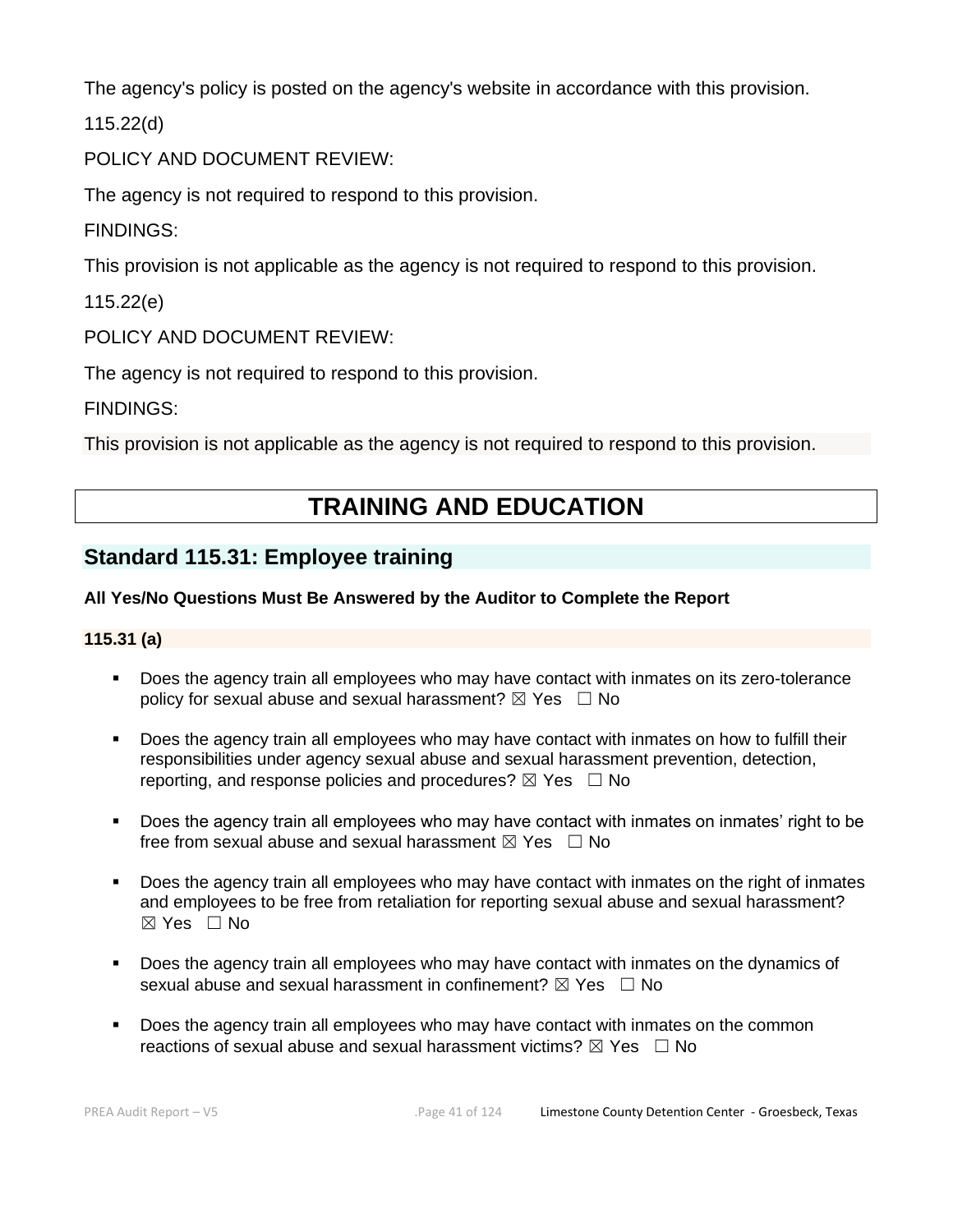- **Does the agency train all employees who may have contact with inmates on how to detect and** respond to signs of threatened and actual sexual abuse?  $\boxtimes$  Yes  $\Box$  No
- Does the agency train all employees who may have contact with inmates on how to avoid inappropriate relationships with inmates?  $\boxtimes$  Yes  $\Box$  No
- Does the agency train all employees who may have contact with inmates on how to communicate effectively and professionally with inmates, including lesbian, gay, bisexual, transgender, intersex, or gender nonconforming inmates?  $\boxtimes$  Yes  $\Box$  No
- Does the agency train all employees who may have contact with inmates on how to comply with relevant laws related to mandatory reporting of sexual abuse to outside authorities? ☒ Yes ☐ No

### **115.31 (b)**

- **■** Is such training tailored to the gender of the inmates at the employee's facility?  $\boxtimes$  Yes  $\Box$  No
- **EXECT** Have employees received additional training if reassigned from a facility that houses only male inmates to a facility that houses only female inmates, or vice versa?  $\boxtimes$  Yes  $\Box$  No

## **115.31 (c)**

- Have all current employees who may have contact with inmates received such training?  $\boxtimes$  Yes  $\Box$  No
- Does the agency provide each employee with refresher training every two years to ensure that all employees know the agency's current sexual abuse and sexual harassment policies and procedures?  $\boxtimes$  Yes  $\Box$  No
- In years in which an employee does not receive refresher training, does the agency provide refresher information on current sexual abuse and sexual harassment policies?  $\boxtimes$  Yes  $\Box$  No

### **115.31 (d)**

▪ Does the agency document, through employee signature or electronic verification, that employees understand the training they have received?  $\boxtimes$  Yes  $\Box$  No

## **Auditor Overall Compliance Determination**

- 
- ☒ **Exceeds Standard** (*Substantially exceeds requirement of standards*)
- 
- ☐ **Meets Standard** (*Substantial compliance; complies in all material ways with the standard for the relevant review period*)



☐ **Does Not Meet Standard** (*Requires Corrective Action*)

## 115.31(a)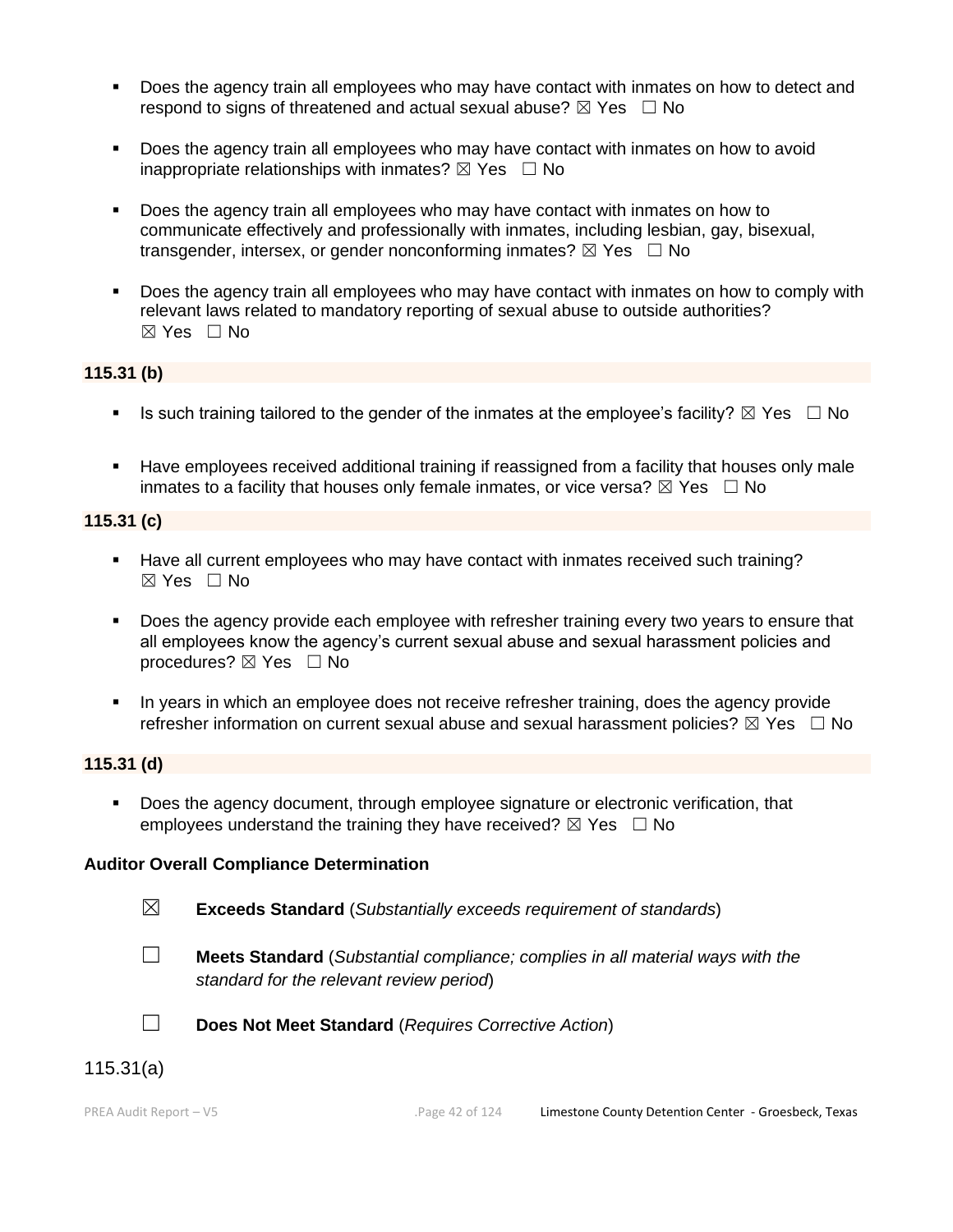## POLICY AND DOCUMENT REVIEW:

Agency Policy LSC 3-3049. Agency curriculum. Ten randomly selected staff training documents.

INTERVIEWS:

Random Sample of Staff

FINDINGS:

Agency Policy LSC 3-3049, address this provision. A review of the agency policy, training curriculum, various training documents, and staff interviews demonstrate PREA related training is conducted and staff attend, participate and complete the training. The agency policy and curriculum address all the required topics. The auditor interviewed a total of 12 randomly selected staff. Staff interviewed acknowledged attending and participating in the PREA training and confirmed the required topics were covered during the training. The staff interviewed reported receiving training in all the required topics within the past year.

115.31(b)

POLICY AND DOCUMENT REVIEW:

Agency Policy LSC 3-3049.

Pre-service and In-service curriculum.

Pre-audit questionnaire.

First responder cards.

FINDINGS:

Agency Policy LSC 3-3049, addresses this provision. All agency employees, contractors and volunteers, are trained to meet the PREA standards. In the past 12 months, 151 (100%) staff were trained. The agency has a comprehensive training program which includes pre-service and annual in-service training and is tailored to meet the gender needs of the facility. The training documentation includes a signature roster that indicates the trainees understand the training presented. The interview process also documented that employees understood the materials presented. Refresher information is available in the employee handbook and in shift briefings. Staff reported everyone gets the exact same training regardless of working with males or females in the agency. PREA training is conducted weekly as well as annually, this exceeds this standard.

115.31(c)

POLICY AND DOCUMENT REVIEW:

Agency Policy LSC 3-3049

Pre-service and In-service curriculum.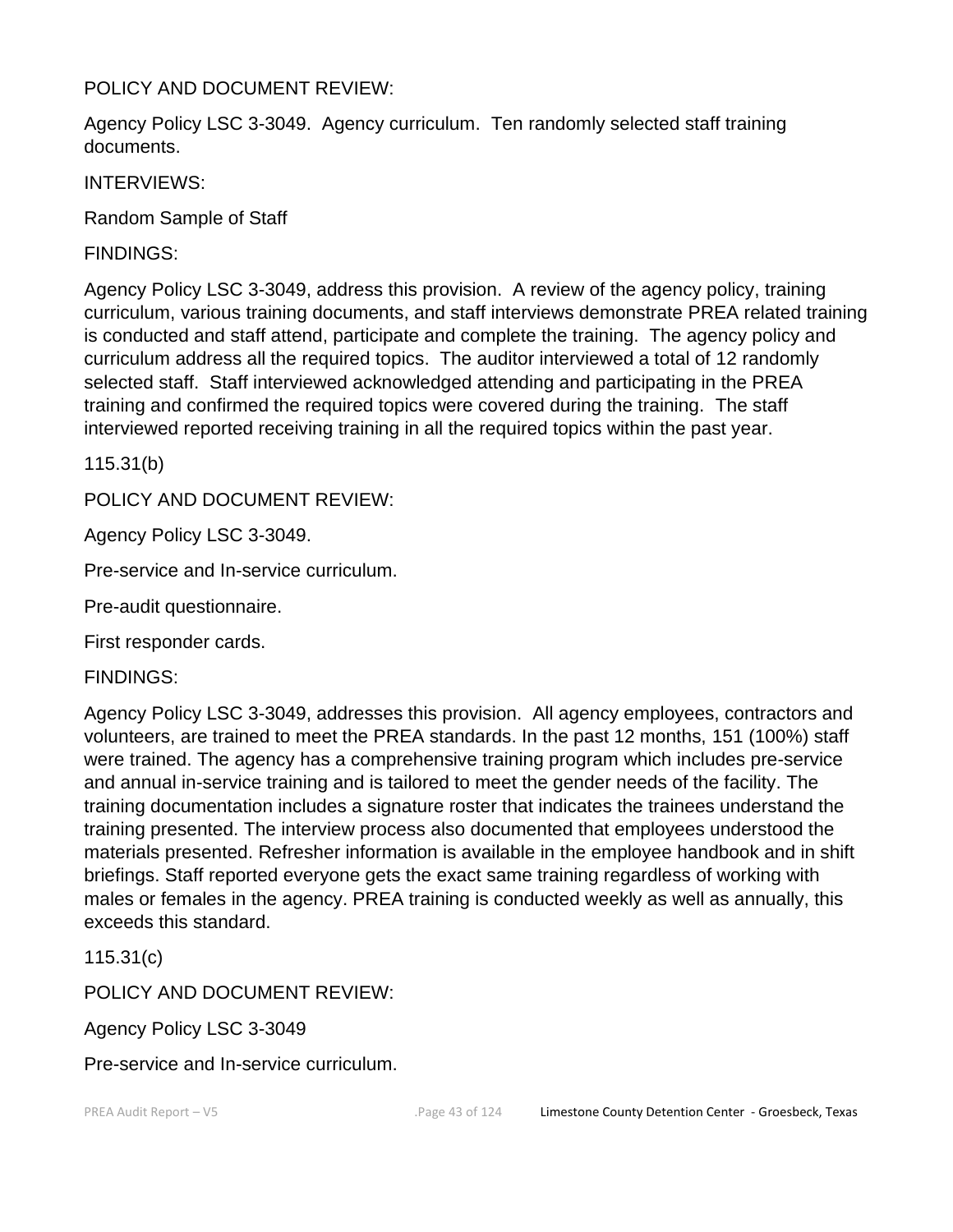Pre-audit questionnaire.

FINDINGS:

Agency Policy LSC 3-3049, addresses this provision. Agency policy requires staff receive PREA related training during orientation and on an annual basis. The auditor reviewed ten (10) randomly selected employee/contractor/volunteer training documents. A review of the randomly selected training documents reflected all had participated and completed the required PREA training. Training documentation reviewed supported the participation of security staff, as well as participation by management and administrative support staff, in the PREA training.

115.31(d)

POLICY AND DOCUMENT REVIEW:

Agency Policy LSC 3-3049.

Pre-service and In-service curriculum.

Pre-audit questionnaire.

Training Acknowledgement Form.

FINDINGS:

Agency Policy LSC 3-3049, addresses this provision. The agency maintains the signed acknowledgement forms which affirm the trainees understand the training they have received. Through staff interviews, it was made clear to the auditor that the staff understood the PREA training.

## **Standard 115.32: Volunteer and contractor training**

## **115.32 (a)**

■ Has the agency ensured that all volunteers and contractors who have contact with inmates have been trained on their responsibilities under the agency's sexual abuse and sexual harassment prevention, detection, and response policies and procedures?  $\boxtimes$  Yes  $\Box$  No

## **115.32 (b)**

Have all volunteers and contractors who have contact with inmates been notified of the agency's zero-tolerance policy regarding sexual abuse and sexual harassment and informed how to report such incidents (the level and type of training provided to volunteers and contractors shall be based on the services they provide and level of contact they have with inmates)?  $\boxtimes$  Yes  $\Box$  No

## **115.32 (c)**

Does the agency maintain documentation confirming that volunteers and contractors understand the training they have received?  $\boxtimes$  Yes  $\Box$  No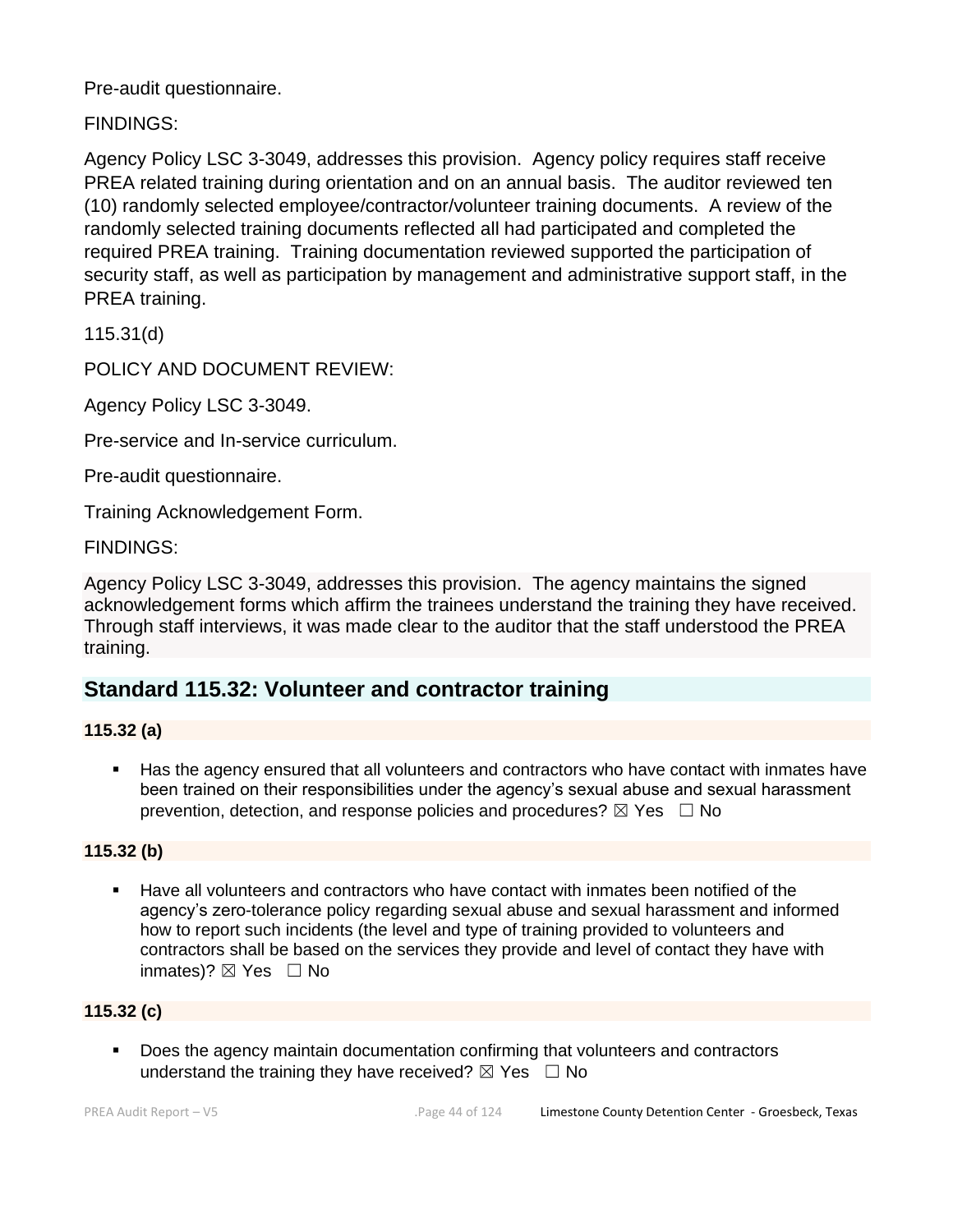#### **Auditor Overall Compliance Determination**

- ☐ **Exceeds Standard** (*Substantially exceeds requirement of standards*)
- ☒ **Meets Standard** (*Substantial compliance; complies in all material ways with the standard for the relevant review period*)
- ☐ **Does Not Meet Standard** (*Requires Corrective Action*)

115.32(a)

POLICY AND DOCUMENT REVIEW:

Agency Policy LSC 3-3049.

Volunteer/Contractor Training Plan.

Volunteer sign-in roster & application forms.

Pre-audit questionnaire.

Volunteer, intern, and contract staff training documentation.

Randomly selected training files, sign-in sheets, signed acknowledgement forms, and Certificates of Completion.

INTERVIEWS:

Contractors.

FINDINGS:

Agency Policy LSC 3-3049, addresses volunteer and intern training. All volunteers and contractors who have contact with inmates at this facility have been trained to understand the requirements of PREA and the zero-tolerance policy. 100% of the volunteers and contactors were trained about PREA and correctional requirements during the last 12 months. The training is based on the service level and inmate contact they provide. This was verified by examination of training documentation and the signatures that documented that they understood the training presented. Interviews with the SAFE/SANE provider and the contractor verified that they understood the PREA requirements associated with being a contractor or a volunteer.

115.32(b)

POLICY AND DOCUMENT REVIEW:

Agency Policy LSC 3-3049.

Volunteer/Contractor Training Plan.

Volunteer sign-in roster & application forms.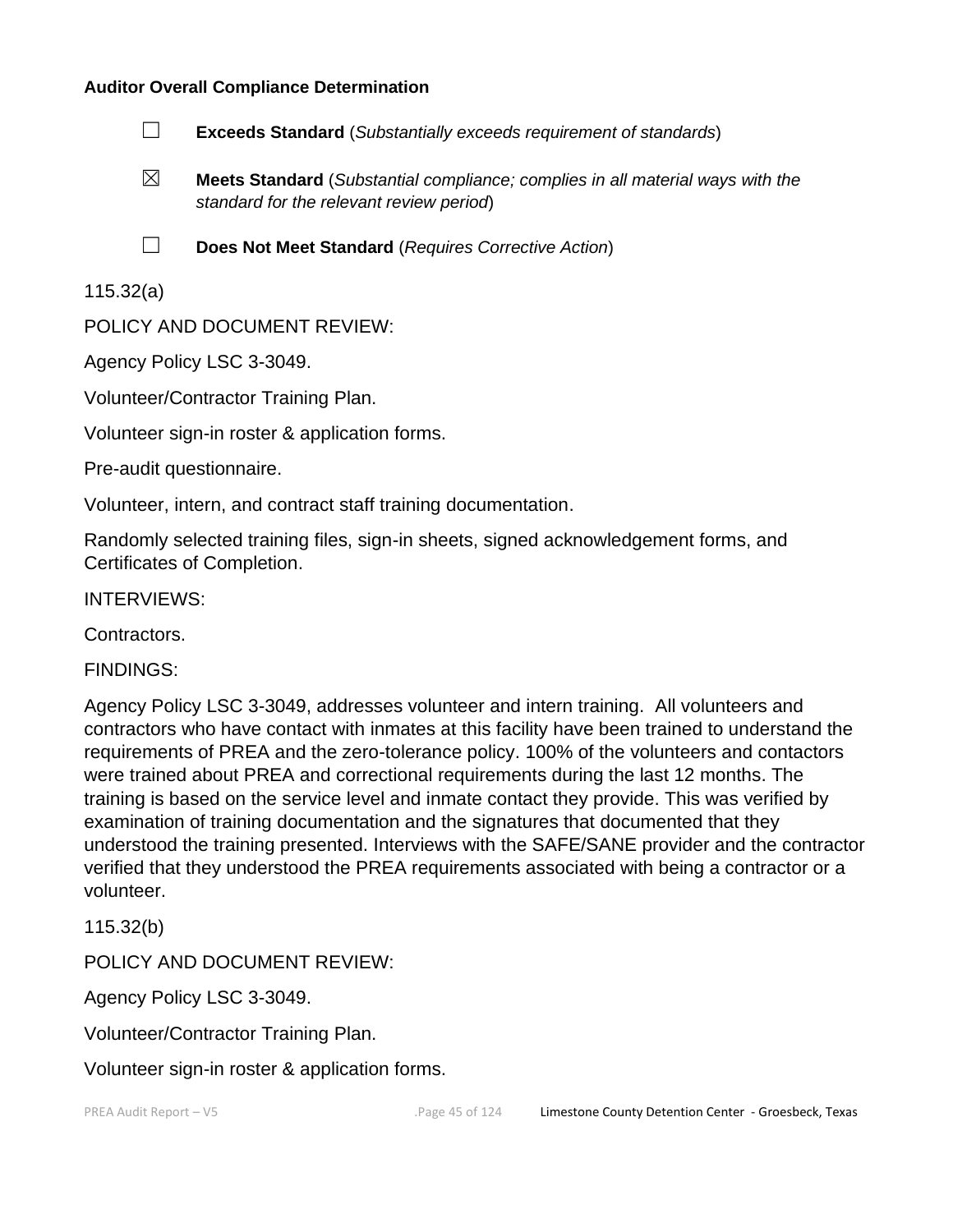Pre-audit questionnaire.

Volunteer, intern, and contract staff training documentation.

Randomly selected training files, sign-in sheets, signed acknowledgement forms, and Certificates of Completion.

INTERVIEWS:

Contractors.

FINDINGS:

Agency Policy LSC 3-3049, addresses volunteer and intern training. The agency's PREA training addresses the zero-tolerance policy. Training documentation reflected training events held specifically for contract staff and volunteers/interns.

The auditor interviewed randomly selected interns and contractors. The interns and contract staff interviewed reported being trained on the agency's zero tolerance policy regarding sexual abuse and sexual harassment and of the reporting requirements.

115.32(c)

POLICY AND DOCUMENT REVIEW:

Agency Policy LSC 3-3049.

Signed Volunteer/Intern and Contractor Acknowledgement Forms.

FINDINGS:

Agency Policy LSC 3-3049, addresses volunteer, contractor and intern training. The acknowledgment forms contained the proper affirmation statement. Through interviews, it was made clear the contract staff understood the PREA training.

## **Standard 115.33: Inmate education**

**115.33 (a)**

- **•** During intake, do inmates receive information explaining the agency's zero-tolerance policy regarding sexual abuse and sexual harassment?  $\boxtimes$  Yes  $\Box$  No
- During intake, do inmates receive information explaining how to report incidents or suspicions of sexual abuse or sexual harassment?  $\boxtimes$  Yes  $\Box$  No

## **115.33 (b)**

■ Within 30 days of intake, does the agency provide comprehensive education to inmates either in person or through video regarding: Their rights to be free from sexual abuse and sexual harassment? ⊠ Yes □ No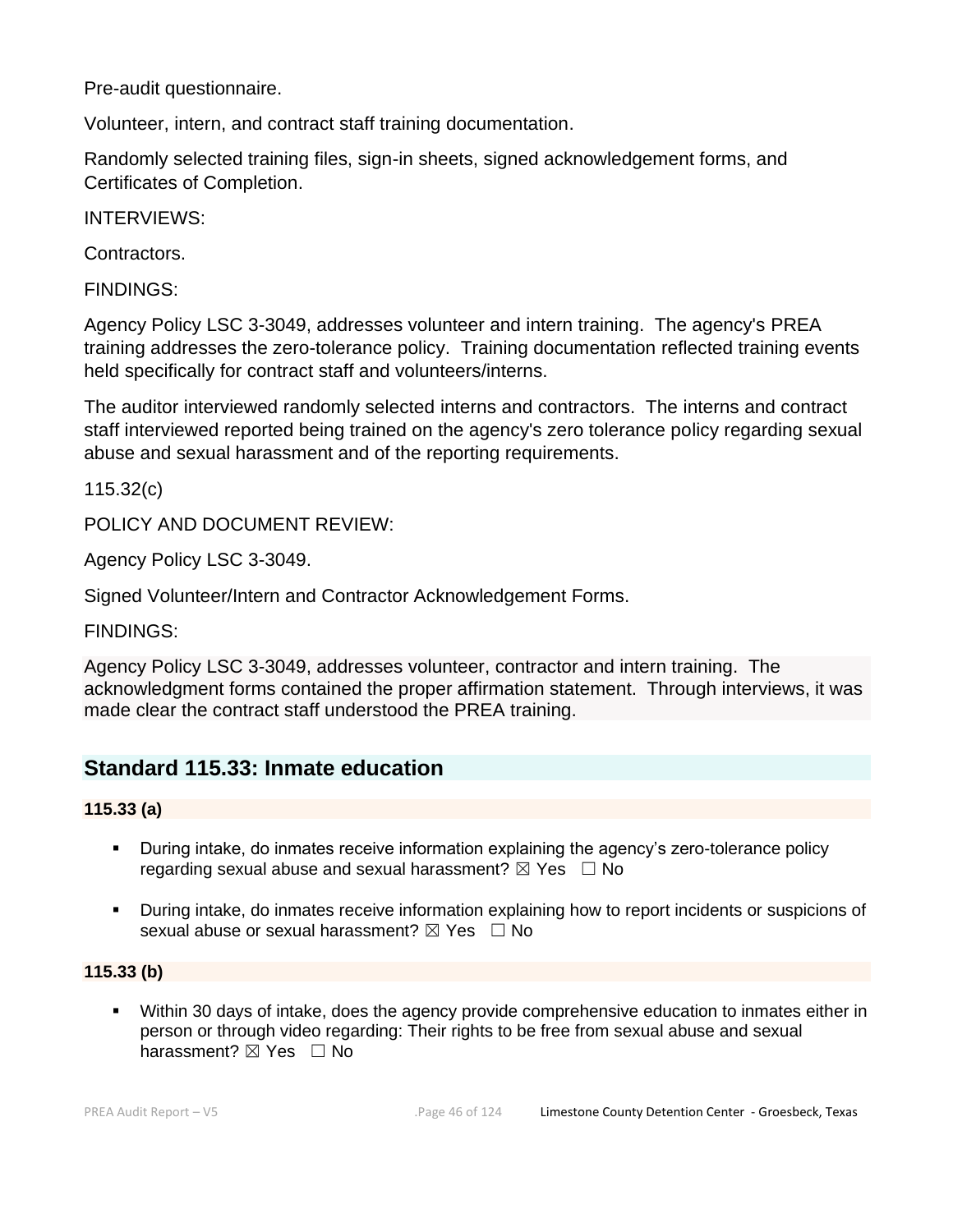- Within 30 days of intake, does the agency provide comprehensive education to inmates either in person or through video regarding: Their rights to be free from retaliation for reporting such incidents? ⊠ Yes □ No
- Within 30 days of intake, does the agency provide comprehensive education to inmates either in person or through video regarding: Agency policies and procedures for responding to such incidents? ⊠ Yes □ No

#### **115.33 (c)**

- Have all inmates received the comprehensive education referenced in 115.33(b)?  $\boxtimes$  Yes  $\Box$  No
- Do inmates receive education upon transfer to a different facility to the extent that the policies and procedures of the inmate's new facility differ from those of the previous facility? ☒ Yes ☐ No

#### **115.33 (d)**

- Does the agency provide inmate education in formats accessible to all inmates including those who are limited English proficient?  $\boxtimes$  Yes  $\Box$  No
- Does the agency provide inmate education in formats accessible to all inmates including those who are deaf?  $\boxtimes$  Yes  $\Box$  No
- Does the agency provide inmate education in formats accessible to all inmates including those who are visually impaired?  $\boxtimes$  Yes  $\Box$  No
- Does the agency provide inmate education in formats accessible to all inmates including those who are otherwise disabled?  $\boxtimes$  Yes  $\Box$  No
- Does the agency provide inmate education in formats accessible to all inmates including those who have limited reading skills?  $\boxtimes$  Yes  $\Box$  No

### **115.33 (e)**

▪ Does the agency maintain documentation of inmate participation in these education sessions? ☒ Yes ☐ No

#### **115.33 (f)**

In addition to providing such education, does the agency ensure that key information is continuously and readily available or visible to inmates through posters, inmate handbooks, or other written formats?  $\boxtimes$  Yes  $\Box$  No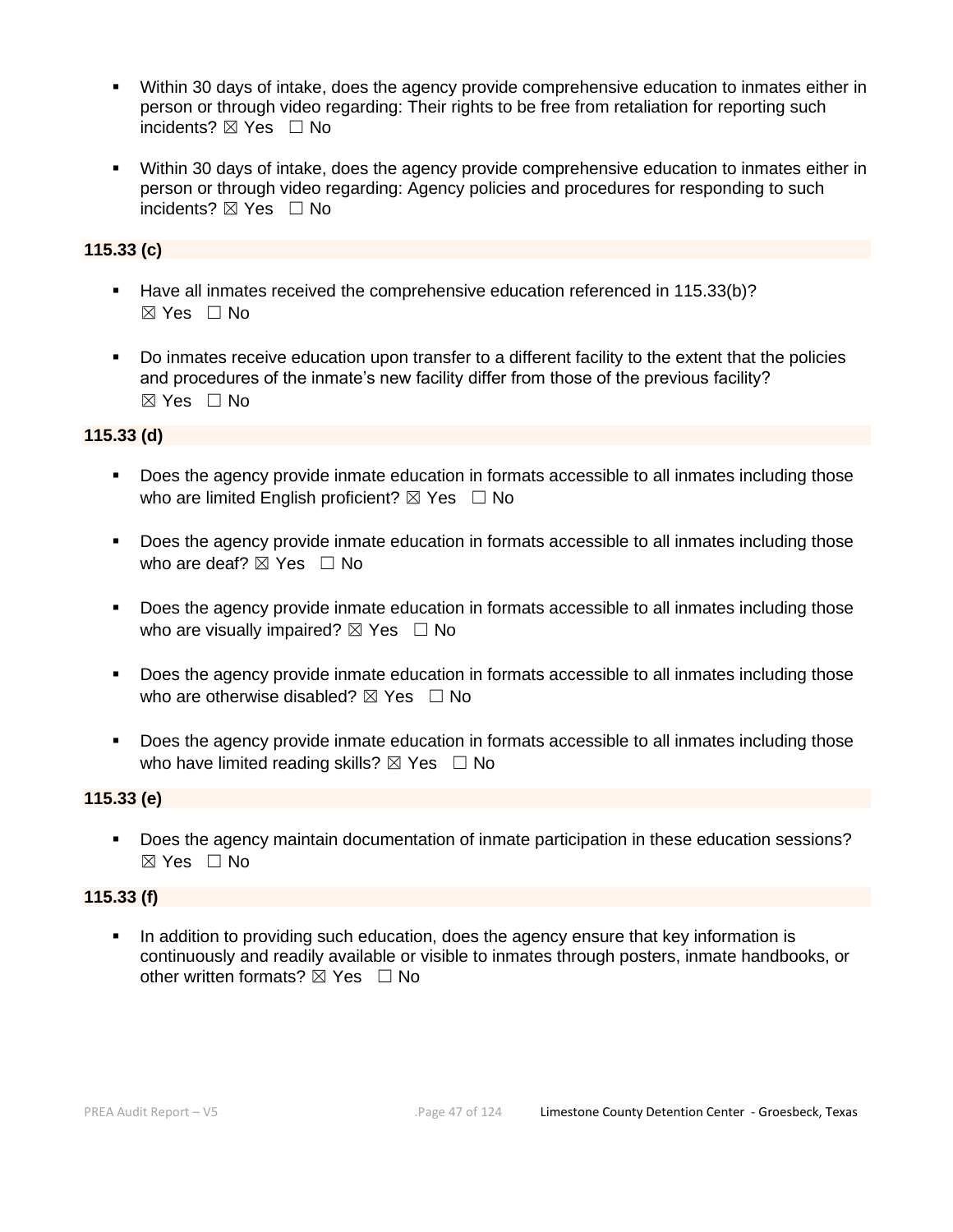### **Auditor Overall Compliance Determination**



- ☒ **Meets Standard** (*Substantial compliance; complies in all material ways with the standard for the relevant review period*)
- ☐ **Does Not Meet Standard** (*Requires Corrective Action*)

## 115.33(a)

POLICY AND DOCUMENT REVIEW:

Agency Policy LSC 3-3049.

Inmate assessment forms.

Orientation schedule.

Training rosters.

Pre-audit questionnaire.

Bilingual Posters.

Inmate Handbook (English and Spanish).

Brochures (English and Spanish).

INTERVIEWS:

The auditor interviewed one randomly selected staff assigned to intake duties and 15 randomly selected inmates.

FINDINGS:

Agency Policy LSC 3-3049, address this provision. A review of case files reflected all inmates were provided the initial education required on the same day during intake. The intake staff reported the orientation packet contains all the PREA related information which is provided to all the inmates during the intake process. Staff reported the information may be provided to the inmate in Spanish or it could be read out loud to the inmates to ensure they understand it and that inmates are asked if they have any questions before they are assigned to a housing unit.

Staff reported information on the zero-tolerance policy and how to report allegations are also contained on posters, which are posted throughout the facility, and that the PREA information is presented again on weekends to the groups in the housing units. Most of the inmates interviewed reported being provided the PREA information during intake.

### 115.33(b)

POLICY AND DOCUMENT REVIEW: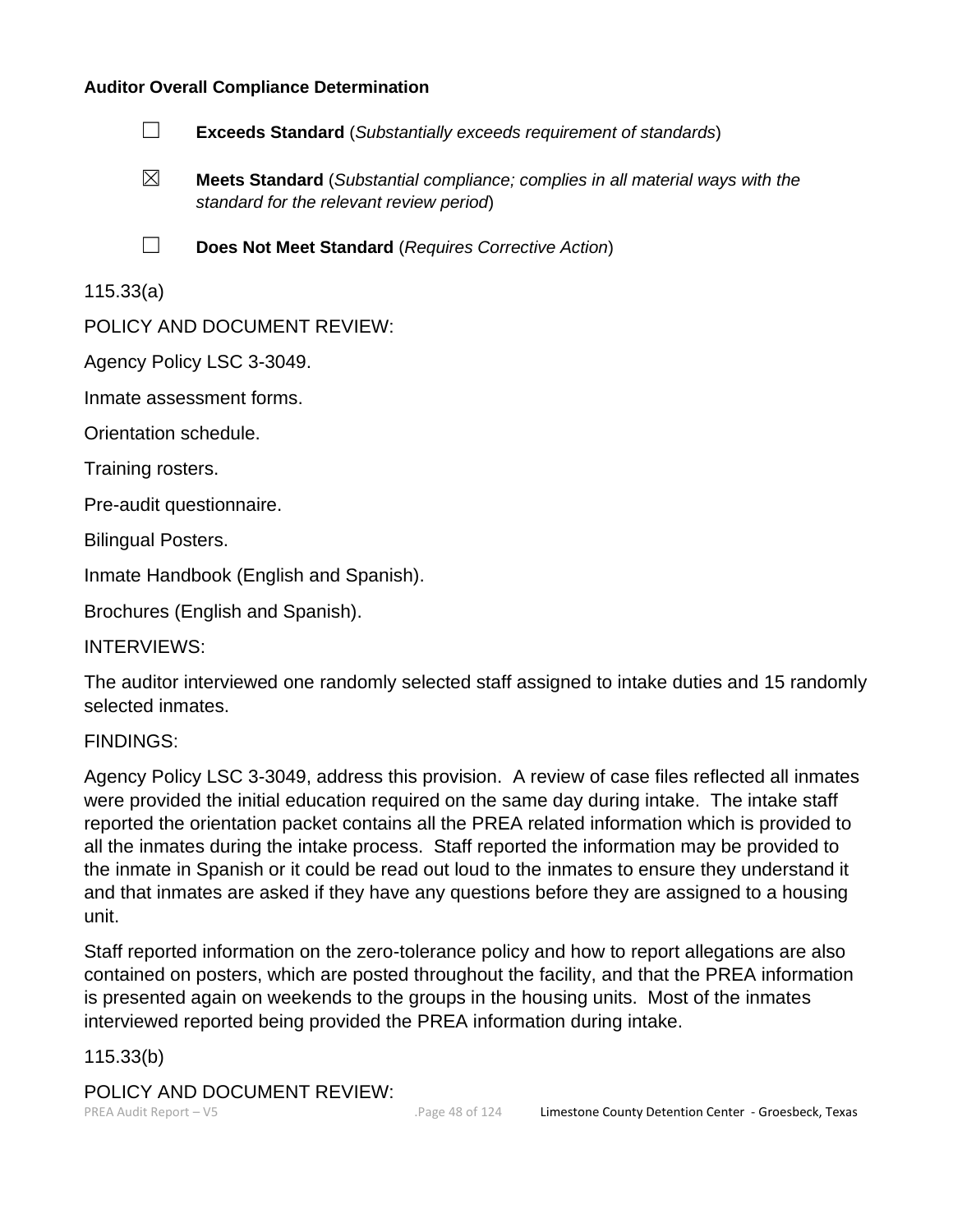Agency Policy LSC 3-3049.

Inmate assessment forms.

Orientation schedule.

Training rosters.

Pre-audit questionnaire.

Inmate Handbook (English and Spanish).

Brochures (English and Spanish).

INTERVIEWS:

The auditor interviewed one randomly selected staff assigned to intake duties and 15 randomly selected inmates.

## FINDINGS:

Agency Policy LSC 3-3049, addresses this provision. In the past 12 months, 3078 (100%) inmates admitted to the audited facility in the past 12 months were trained on the principals of PREA. Provisions are made to assist those inmates with disabilities or those not proficient in English to ensure their understanding of PREA. Orientation videos, posters, inmate handbooks, etc. are readily available to the population and are available in English and Spanish. Completed group sign-in sheets reflecting the names of all inmates are maintained for documentation purposes, and a staff person was assigned to oversee this specific task to ensure compliance is always maintained.

115.33(c)

POLICY AND DOCUMENT REVIEW:

Agency Policy LSC 3-3049.

Case files.

INTERVIEWS:

The auditor interviewed two randomly selected staff assigned to intake duties.

FINDINGS:

Agency Policy LSC 3-3049, addresses this provision.

A review of random case files reflected all inmates had been provided the required PREA related information and education. Staff interviewed reported the information is provided during intake.

115.33(d)

POLICY AND DOCUMENT REVIEW: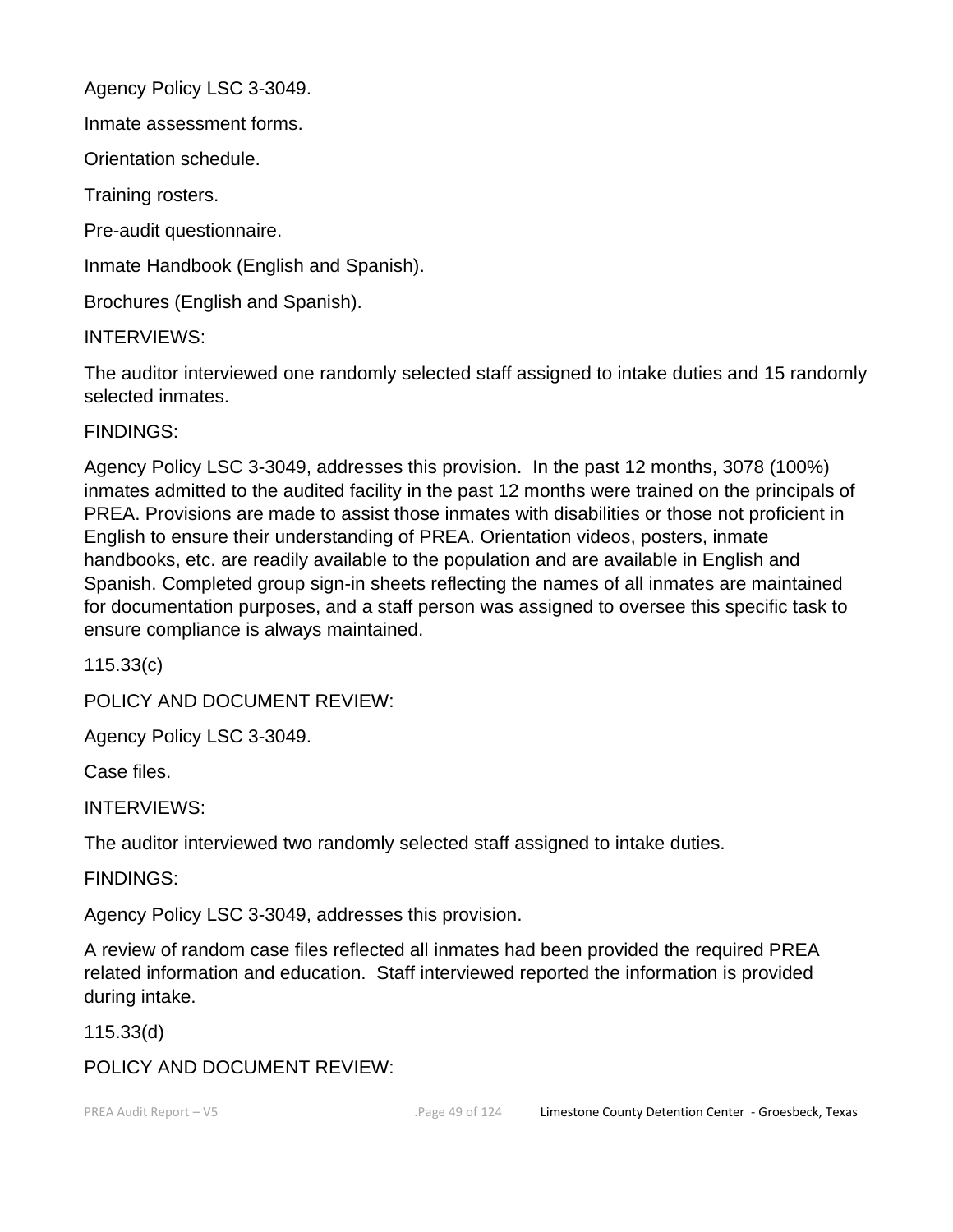Agency Policy LSC 3-3049. Inmate Handbook, PREA brochures, and PREA posters.

FINDINGS:

Agency Policy LSC 3-3049, addresses this provision. PREA related information and education materials provided in English and Spanish include the Inmate Handbook, PREA brochures, and PREA posters. The Inmate Handbook is available to the inmates in each housing unit. PREA posters, English and Spanish, are posted throughout the facility and in each housing unit.

Staff are equipped with information on how to secure interpretation services for deaf and hard of hearing inmates. Multiple staff can also translate in Spanish.

115.33(e)

POLICY AND DOCUMENT REVIEW:

Agency Policy LSC 3-3049.

Case files.

Acknowledgement Statement

FINDINGS:

Agency Policy LSC 3-3049, addresses this provision. A review of case files reflected all inmates had been provided the required PREA related information and education.

The completed Acknowledgement Statement is used to document when inmates are provided the PREA information at intake. Inmates that participate in the subsequent PREA education has their participation entered into the inmate's record.

115.33(f)

POLICY AND DOCUMENT REVIEW:

Agency Policy LSC 3-3049.

ONSITE REVIEW:

PREA educational and informational materials, including the Inmate Handbook and PREA posters are available in each respective housing unit.

FINDINGS:

Agency Policy LSC 3-3049, addresses this provision. PREA educational and informational materials, including the Inmate Handbook and PREA posters are continuously available in each respective housing unit.

## **Standard 115.34: Specialized training: Investigations**

## **115.34 (a)**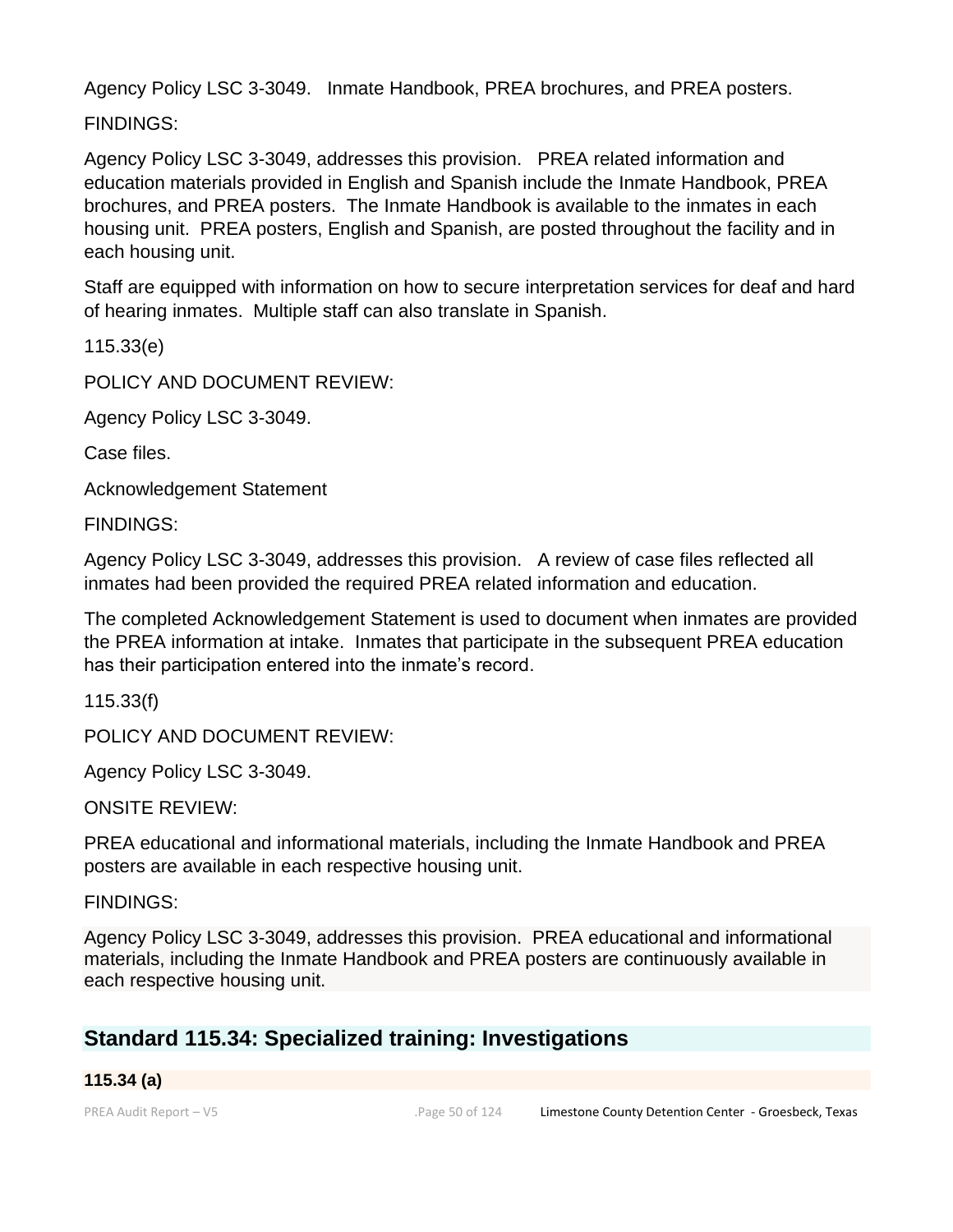In addition to the general training provided to all employees pursuant to §115.31, does the agency ensure that, to the extent the agency itself conducts sexual abuse investigations, its investigators receive training in conducting such investigations in confinement settings? (N/A if the agency does not conduct any form of administrative or criminal sexual abuse investigations. See 115.21(a).)  $\boxtimes$  Yes  $\Box$  No  $\Box$  NA

**115.34 (b)**

- Does this specialized training include techniques for interviewing sexual abuse victims? (N/A if the agency does not conduct any form of administrative or criminal sexual abuse investigations. See 115.21(a).) ⊠ Yes □ No □ NA
- Does this specialized training include proper use of Miranda and Garrity warnings? (N/A if the agency does not conduct any form of administrative or criminal sexual abuse investigations. See 115.21(a).)  $\boxtimes$  Yes  $\Box$  No  $\Box$  NA
- Does this specialized training include sexual abuse evidence collection in confinement settings? (N/A if the agency does not conduct any form of administrative or criminal sexual abuse investigations. See 115.21(a).)  $\Box$  Yes  $\Box$  No  $\Box$  NA
- Does this specialized training include the criteria and evidence required to substantiate a case for administrative action or prosecution referral? (N/A if the agency does not conduct any form of administrative or criminal sexual abuse investigations. See 115.21(a).)  $\boxtimes$  Yes  $\Box$  No  $\Box$  NA

### **115.34 (c)**

**•** Does the agency maintain documentation that agency investigators have completed the required specialized training in conducting sexual abuse investigations? (N/A if the agency does not conduct any form of administrative or criminal sexual abuse investigations. See 115.21(a).)  $\boxtimes$  Yes  $\Box$  No  $\Box$  NA

### **115.34 (d)**

■ Auditor is not required to audit this provision.

#### **Auditor Overall Compliance Determination**

- 
- ☐ **Exceeds Standard** (*Substantially exceeds requirement of standards*)
- ☒ **Meets Standard** (*Substantial compliance; complies in all material ways with the standard for the relevant review period*)
- ☐ **Does Not Meet Standard** (*Requires Corrective Action*)

## 115.34(a)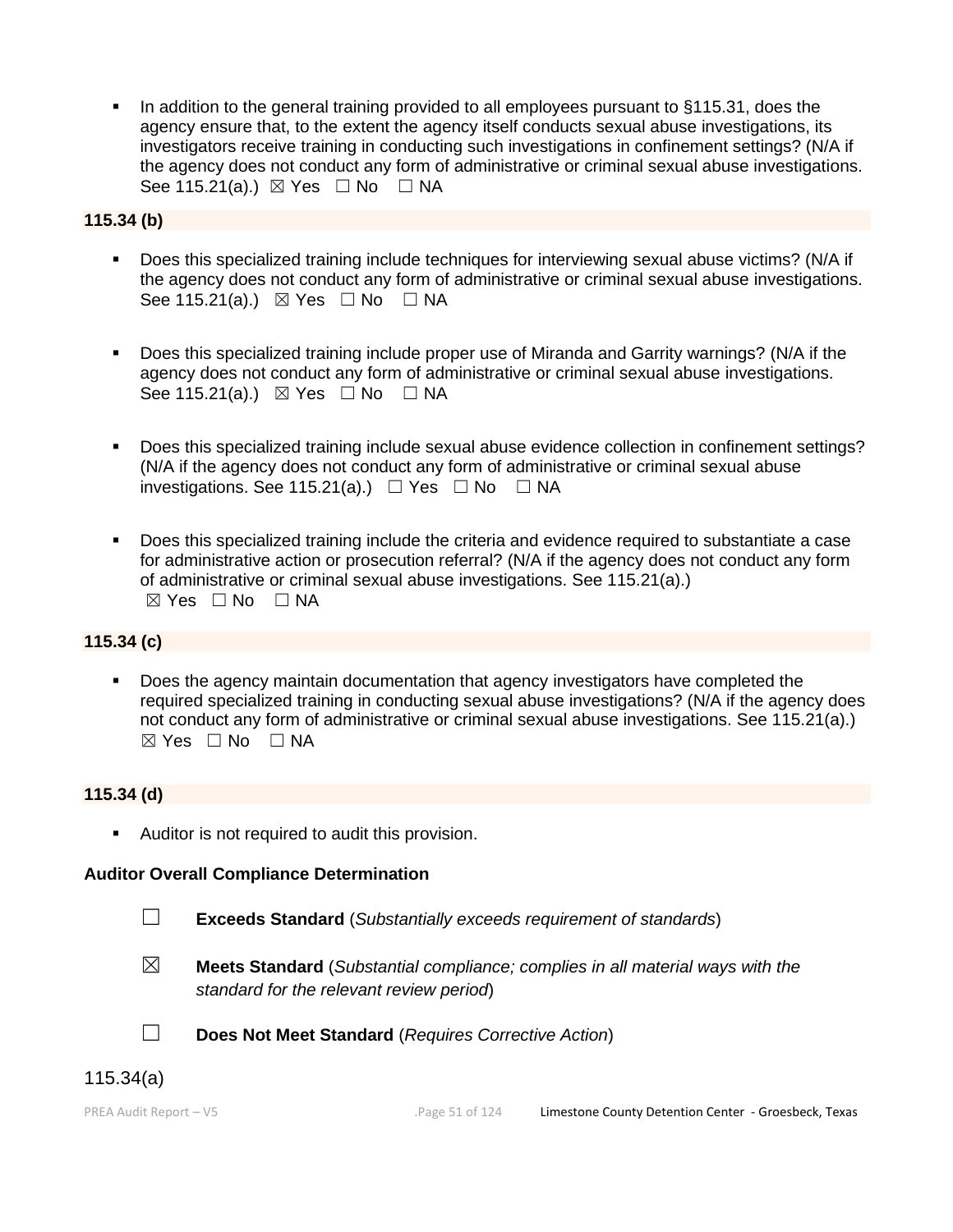## POLICY AND DOCUMENT REVIEW:

Agency Policy LSC 3-3049.

Pre-audit questionnaire.

Investigative staff training certificates.

INTERVIEWS:

Investigative Staff.

FINDINGS:

Agency Policy LSC 3-3049, addresses this provision. Staff interviewed reported receiving the required investigative training. Training documentation reflected the investigators had completed the general PREA training and the specialized investigator training.

115.34(b)

POLICY AND DOCUMENT REVIEW:

Agency Policy LSC 3-3049.

Training Modules

INTERVIEWS:

Investigative Staff.

FINDINGS:

Agency Policy LSC 3-3049, addresses this provision. The training module included all the required topics. Staff interviewed reported receiving training on each of the required topics.

115.34(c)

POLICY AND DOCUMENT REVIEW:

Agency Policy LSC 3-3049.

Training records.

Investigation records.

FINDINGS:

Agency Policy LSC 3-3049, addresses this provision. A review of the specialized training documents reflects all investigators had completed the required training. Training documentation reflected the investigators listed in the investigative files audited were trained on the specialized investigator training.

115.34(d)

## POLICY AND DOCUMENT REVIEW: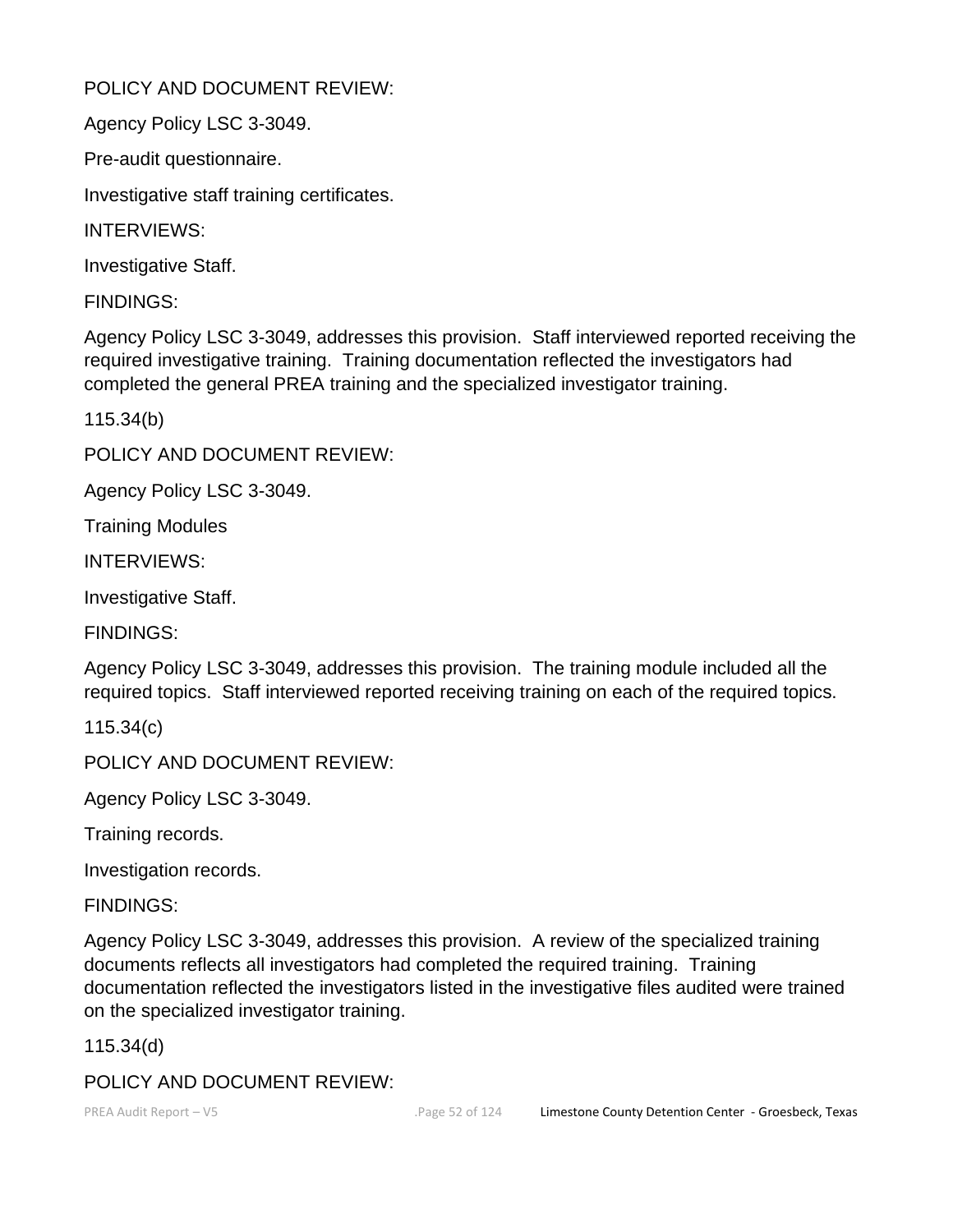The agency is not required to respond to this provision.

## FINDINGS:

This provision is not applicable as the agency is not required to respond to this provision.

## **Standard 115.35: Specialized training: Medical and mental health care**

### **115.35 (a)**

- Does the agency ensure that all full- and part-time medical and mental health care practitioners who work regularly in its facilities have been trained in how to detect and assess signs of sexual abuse and sexual harassment? (N/A if the agency does not have any full- or part-time medical or mental health care practitioners who work regularly in its facilities.)  $\boxtimes$  Yes  $\Box$  No  $\Box$  NA
- Does the agency ensure that all full- and part-time medical and mental health care practitioners who work regularly in its facilities have been trained in how to preserve physical evidence of sexual abuse? (N/A if the agency does not have any full- or part-time medical or mental health care practitioners who work regularly in its facilities.)  $\boxtimes$  Yes  $\Box$  No  $\Box$  NA
- Does the agency ensure that all full- and part-time medical and mental health care practitioners who work regularly in its facilities have been trained in how to respond effectively and professionally to victims of sexual abuse and sexual harassment? (N/A if the agency does not have any full- or part-time medical or mental health care practitioners who work regularly in its facilities.) ⊠ Yes □ No □ NA
- Does the agency ensure that all full- and part-time medical and mental health care practitioners who work regularly in its facilities have been trained in how and to whom to report allegations or suspicions of sexual abuse and sexual harassment? (N/A if the agency does not have any fullor part-time medical or mental health care practitioners who work regularly in its facilities.) ☒ Yes ☐ No ☐ NA

### **115.35 (b)**

**.** If medical staff employed by the agency conduct forensic examinations, do such medical staff receive appropriate training to conduct such examinations? (N/A if agency medical staff at the facility do not conduct forensic exams *or* the agency does not employ medical staff.)  $\boxtimes$  Yes  $\Box$  No  $\Box$  NA

#### **115.35 (c)**

Does the agency maintain documentation that medical and mental health practitioners have received the training referenced in this standard either from the agency or elsewhere? (N/A if the agency does not have any full- or part-time medical or mental health care practitioners who work regularly in its facilities.)  $\boxtimes$  Yes  $\Box$  No  $\Box$  NA

#### **115.35 (d)**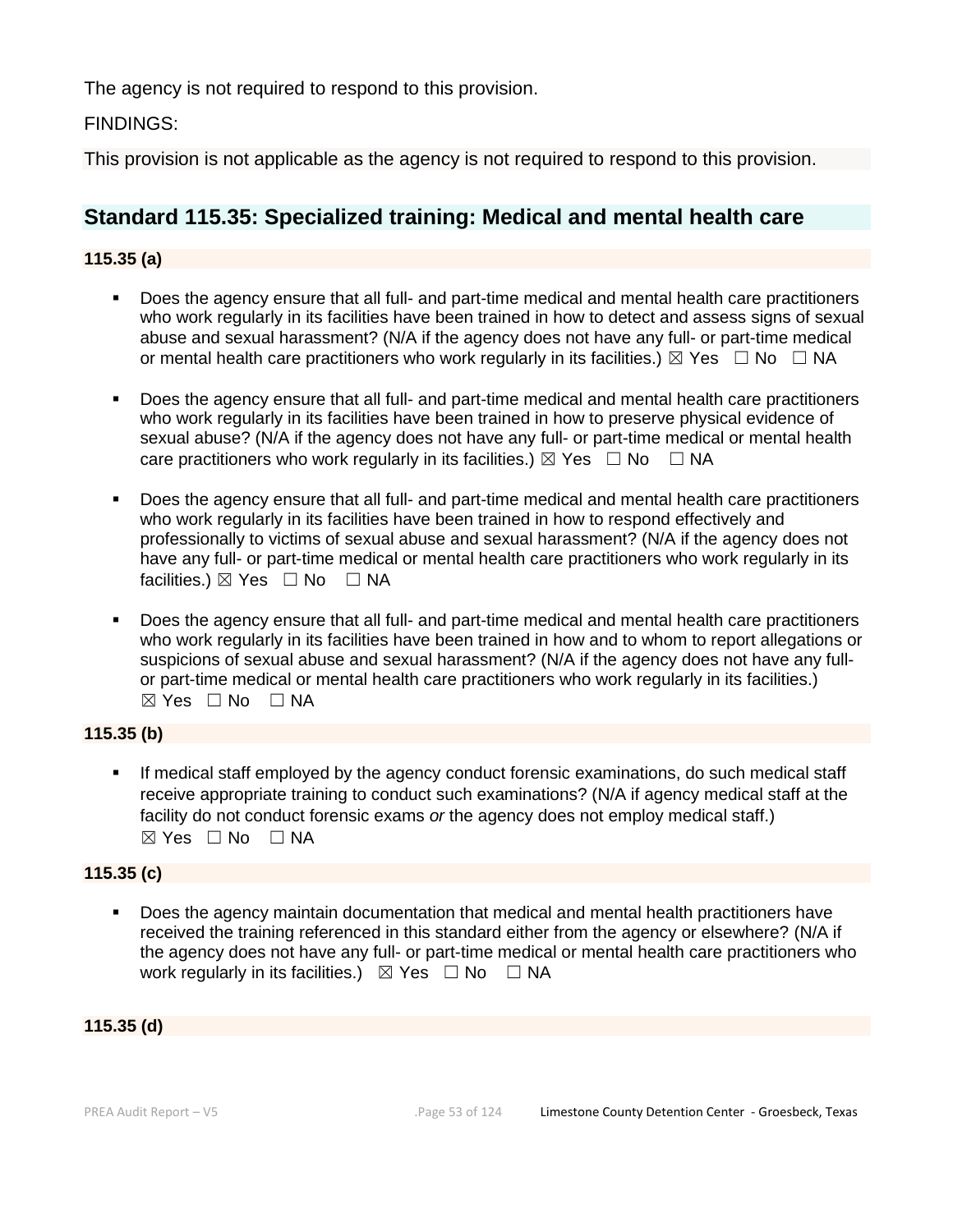- Do medical and mental health care practitioners employed by the agency also receive training mandated for employees by §115.31? (N/A if the agency does not have any full- or part-time medical or mental health care practitioners employed by the agency.)  $⊠ Yes ⊡ No ⊡ NA$
- Do medical and mental health care practitioners contracted by or volunteering for the agency also receive training mandated for contractors and volunteers by §115.32? (N/A if the agency does not have any full- or part-time medical or mental health care practitioners contracted by or volunteering for the agency.)  $\boxtimes$  Yes  $\Box$  No  $\Box$  NA

## **Auditor Overall Compliance Determination**

- ☐ **Exceeds Standard** (*Substantially exceeds requirement of standards*)
- ☒ **Meets Standard** (*Substantial compliance; complies in all material ways with the standard for the relevant review period*)

☐ **Does Not Meet Standard** (*Requires Corrective Action*)

115.35(a)

POLICY AND DOCUMENT REVIEW:

Agency Policy LSC 3-3049.

Training records: Randomly selected training files.

INTERVIEWS:

Medical and Mental Health Staff

FINDINGS:

Agency Policy LSC 3-3049, addresses this provision. Training documentation reviewed indicated medical and mental health staff participated in the specialized medical and mental health PREA training.

115.35(b)

POLICY AND DOCUMENT REVIEW:

The agency reported the facility's medical staff do not conduct forensic exams; therefore this provision is not applicable.

INTERVIEWS:

Medical Staff

FINDINGS: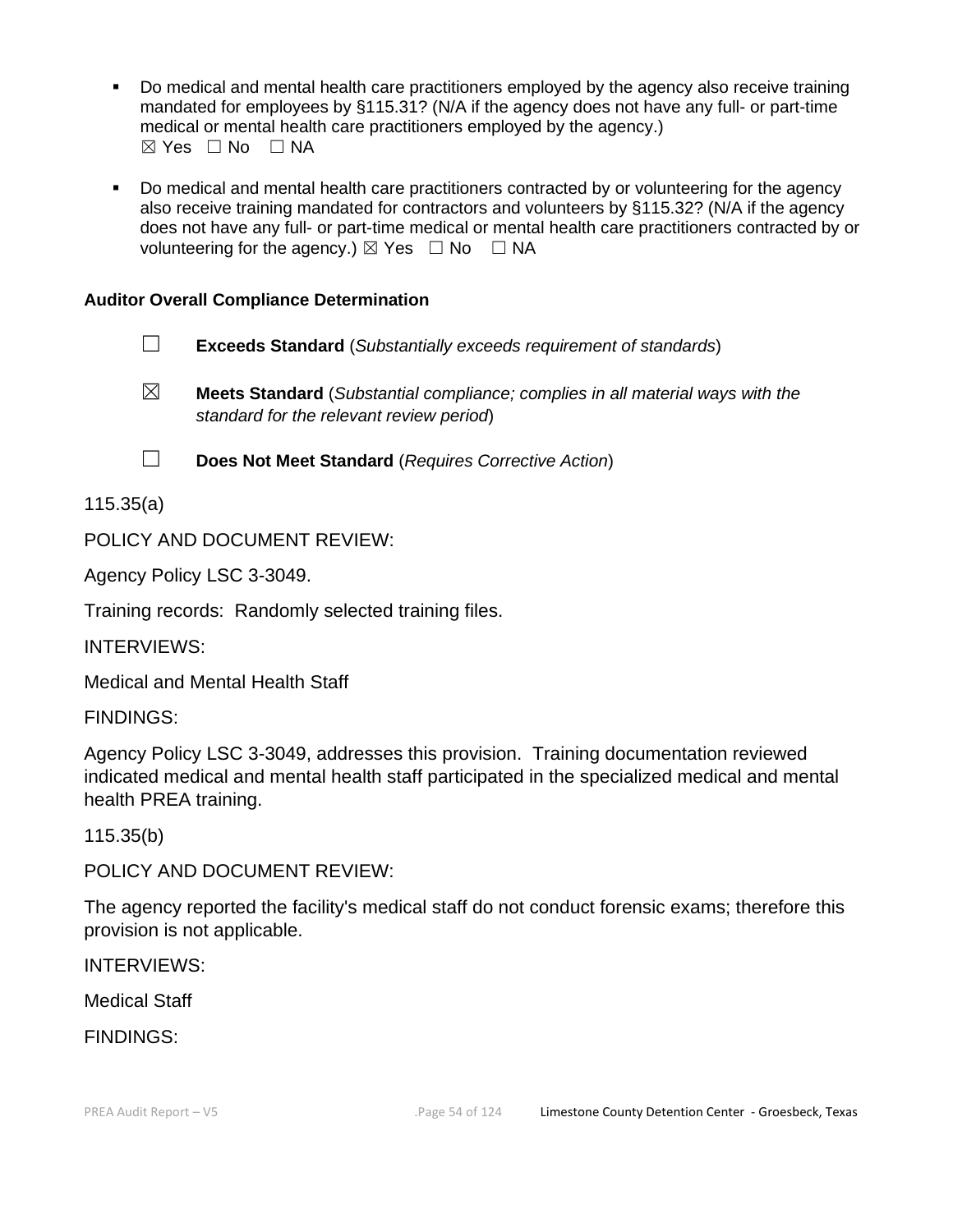The agency reported the facility's medical staff do not conduct forensic exams; therefore this provision is not applicable. Medical staff interviewed confirmed they do not conduct forensic exams onsite and that Baylor, Scott & White-Hillcrest-Waco, Texas, provides that service if needed.

115.35(c)

POLICY AND DOCUMENT REVIEW:

Agency Policy LSC 3-3049.

Training records.

Certificates of Completion.

FINDINGS:

Agency Policy LSC 3-3049, addresses this provision. Training documentation reviewed indicated medical and mental health staff, including contract staff, participated in the general and specialized PREA training. Training documentation reflected some of the training was secured in-house as well via online courses.

115.35(d)

POLICY AND DOCUMENT REVIEW:

Training records.

FINDINGS:

Training documentation reviewed reflected medical and mental health staff, including contract staff, participated in the general PREA training.

# **SCREENING FOR RISK OF SEXUAL VICTIMIZATION AND ABUSIVENESS**

## **Standard 115.41: Screening for risk of victimization and abusiveness**

## **115.41 (a)**

- Are all inmates assessed during an intake screening for their risk of being sexually abused by other inmates or sexually abusive toward other inmates?  $\boxtimes$  Yes  $\Box$  No
- Are all inmates assessed upon transfer to another facility for their risk of being sexually abused by other inmates or sexually abusive toward other inmates?  $\boxtimes$  Yes  $\Box$  No

## **115.41 (b)**

▪ Do intake screenings ordinarily take place within 72 hours of arrival at the facility? ☒ Yes ☐ No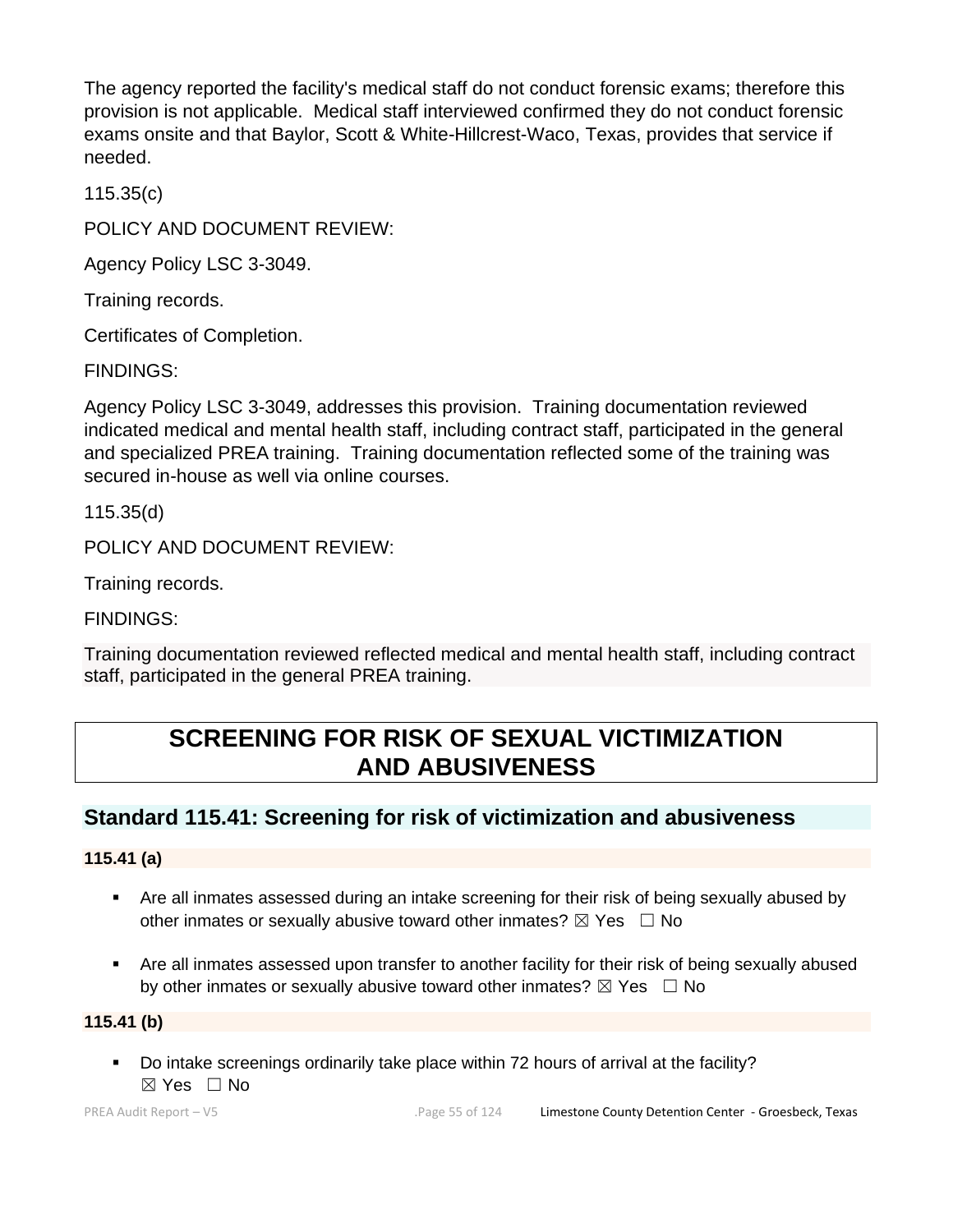## **115.41 (c)**

■ Are all PREA screening assessments conducted using an objective screening instrument? ☒ Yes ☐ No

#### **115.41 (d)**

- Does the intake screening consider, at a minimum, the following criteria to assess inmates for risk of sexual victimization: (1) Whether the inmate has a mental, physical, or developmental disability? ⊠ Yes □ No
- Does the intake screening consider, at a minimum, the following criteria to assess inmates for risk of sexual victimization: (2) The age of the inmate?  $\boxtimes$  Yes  $\Box$  No
- Does the intake screening consider, at a minimum, the following criteria to assess inmates for risk of sexual victimization: (3) The physical build of the inmate?  $\boxtimes$  Yes  $\Box$  No
- Does the intake screening consider, at a minimum, the following criteria to assess inmates for risk of sexual victimization: (4) Whether the inmate has previously been incarcerated?  $\boxtimes$  Yes  $\Box$  No
- Does the intake screening consider, at a minimum, the following criteria to assess inmates for risk of sexual victimization: (5) Whether the inmate's criminal history is exclusively nonviolent?  $\boxtimes$  Yes  $\Box$  No
- Does the intake screening consider, at a minimum, the following criteria to assess inmates for risk of sexual victimization: (6) Whether the inmate has prior convictions for sex offenses against an adult or child?  $\boxtimes$  Yes  $\Box$  No
- Does the intake screening consider, at a minimum, the following criteria to assess inmates for risk of sexual victimization: (7) Whether the inmate is or is perceived to be gay, lesbian, bisexual, transgender, intersex, or gender nonconforming (the facility affirmatively asks the inmate about his/her sexual orientation and gender identity AND makes a subjective determination based on the screener's perception whether the inmate is gender non-conforming or otherwise may be perceived to be LGBTI)?  $\boxtimes$  Yes  $\Box$  No
- Does the intake screening consider, at a minimum, the following criteria to assess inmates for risk of sexual victimization: (8) Whether the inmate has previously experienced sexual victimization? **⊠** Yes □ No
- Does the intake screening consider, at a minimum, the following criteria to assess inmates for risk of sexual victimization: (9) The inmate's own perception of vulnerability?  $\boxtimes$  Yes  $\Box$  No
- Does the intake screening consider, at a minimum, the following criteria to assess inmates for risk of sexual victimization: (10) Whether the inmate is detained solely for civil immigration purposes? ⊠ Yes □ No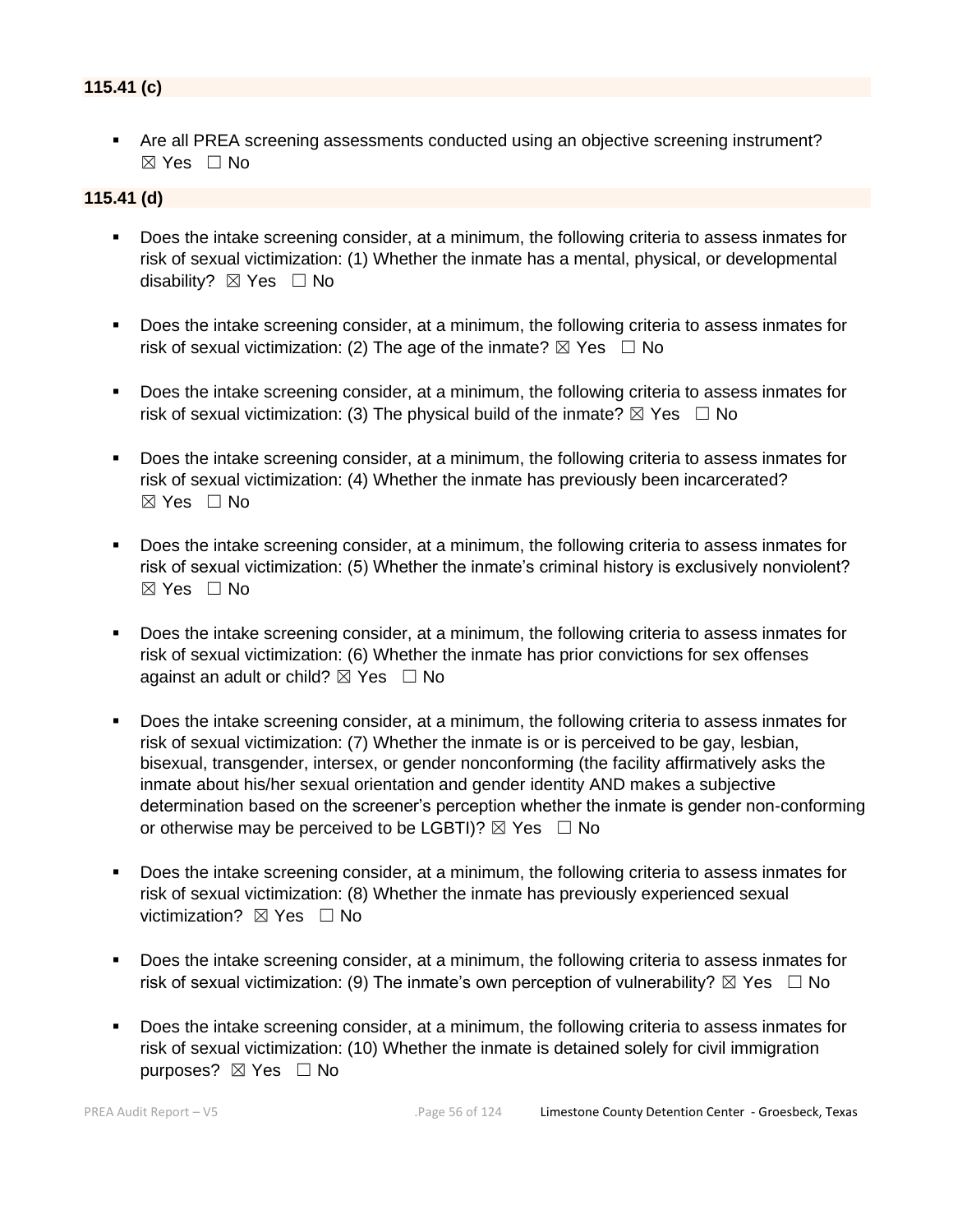## **115.41 (e)**

- In assessing inmates for risk of being sexually abusive, does the initial PREA risk screening consider, as known to the agency, prior acts of sexual abuse?  $\boxtimes$  Yes  $\Box$  No
- **•** In assessing inmates for risk of being sexually abusive, does the initial PREA risk screening consider, as known to the agency, prior convictions for violent offenses?  $\boxtimes$  Yes  $\Box$  No
- **•** In assessing inmates for risk of being sexually abusive, does the initial PREA risk screening consider, as known to the agency, history of prior institutional violence or sexual abuse? ☒ Yes ☐ No

### **115.41 (f)**

Within a set time period not more than 30 days from the inmate's arrival at the facility, does the facility reassess the inmate's risk of victimization or abusiveness based upon any additional, relevant information received by the facility since the intake screening?  $\boxtimes$  Yes  $\Box$  No

## **115.41 (g)**

- Does the facility reassess an inmate's risk level when warranted due to a referral? ☒ Yes ☐ No
- Does the facility reassess an inmate's risk level when warranted due to a request?  $\boxtimes$  Yes  $\Box$  No
- Does the facility reassess an inmate's risk level when warranted due to an incident of sexual abuse?  $⊠$  Yes  $□$  No
- Does the facility reassess an inmate's risk level when warranted due to receipt of additional information that bears on the inmate's risk of sexual victimization or abusiveness?  $\boxtimes$  Yes  $\Box$  No

## **115.41 (h)**

Is it the case that inmates are not ever disciplined for refusing to answer, or for not disclosing complete information in response to, questions asked pursuant to paragraphs  $(d)(1)$ ,  $(d)(7)$ , (d)(8), or (d)(9) of this section?  $\boxtimes$  Yes  $\Box$  No

### **115.41 (i)**

Has the agency implemented appropriate controls on the dissemination within the facility of responses to questions asked pursuant to this standard in order to ensure that sensitive information is not exploited to the inmate's detriment by staff or other inmates?  $\boxtimes$  Yes  $\Box$  No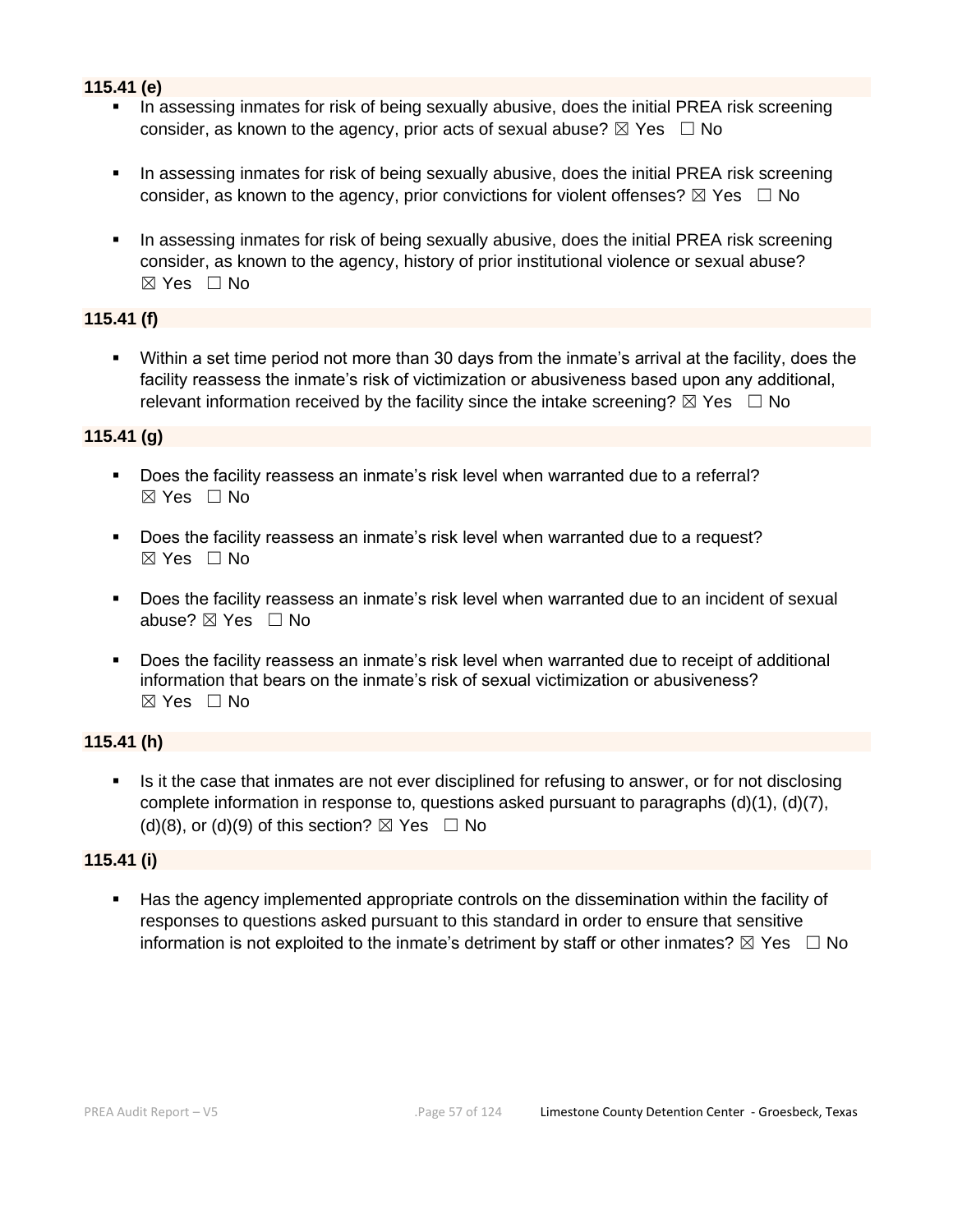#### **Auditor Overall Compliance Determination**



- ☒ **Meets Standard** (*Substantial compliance; complies in all material ways with the standard for the relevant review period*)
- 
- ☐ **Does Not Meet Standard** (*Requires Corrective Action*)

## 115.41(a)

POLICY AND DOCUMENT REVIEW:

Agency Policy LSC 3-3049.

Randomly selected inmate files.

INTERVIEWS:

Staff responsible for risk screening: Intake and medical staff, and randomly selected inmates.

FINDINGS:

Agency Policy LSC 3-3049, address this provision. Staff interviewed reported inmates are screened normally nearly immediately when entering the booking area and that they would continue to do follow-up with an inmate periodically.

Staff reported if any risk factors were to be detected, the inmate would be referred to the appropriate staff for proper follow-up and reclassification if needed. Inmates interviewed verified staff do conduct periodic follow-up questions after the intake process is completed. Inmates reported being seen by medical or mental health staff immediately, after the follow up questions, which was based on the information staff secured and indicated an appropriate agency response based on the new information provided by the inmates. Based on staff interviews and the review of inmate case files, it was determined the initial risk screening process is completed well within the 72-hour requirement.

115.41(b)

POLICY AND DOCUMENT REVIEW:

PREA Screening Tool

FINDINGS:

The objective screening instrument is accomplished within the first hour of arrival. The screening document does ask questions to determine if any inmate might have any prior history as a sexual abuser and the responses are scored. Based on the score and responses, a decision is made to properly house the inmate.

Intake staff conduct the screening and the information is secured.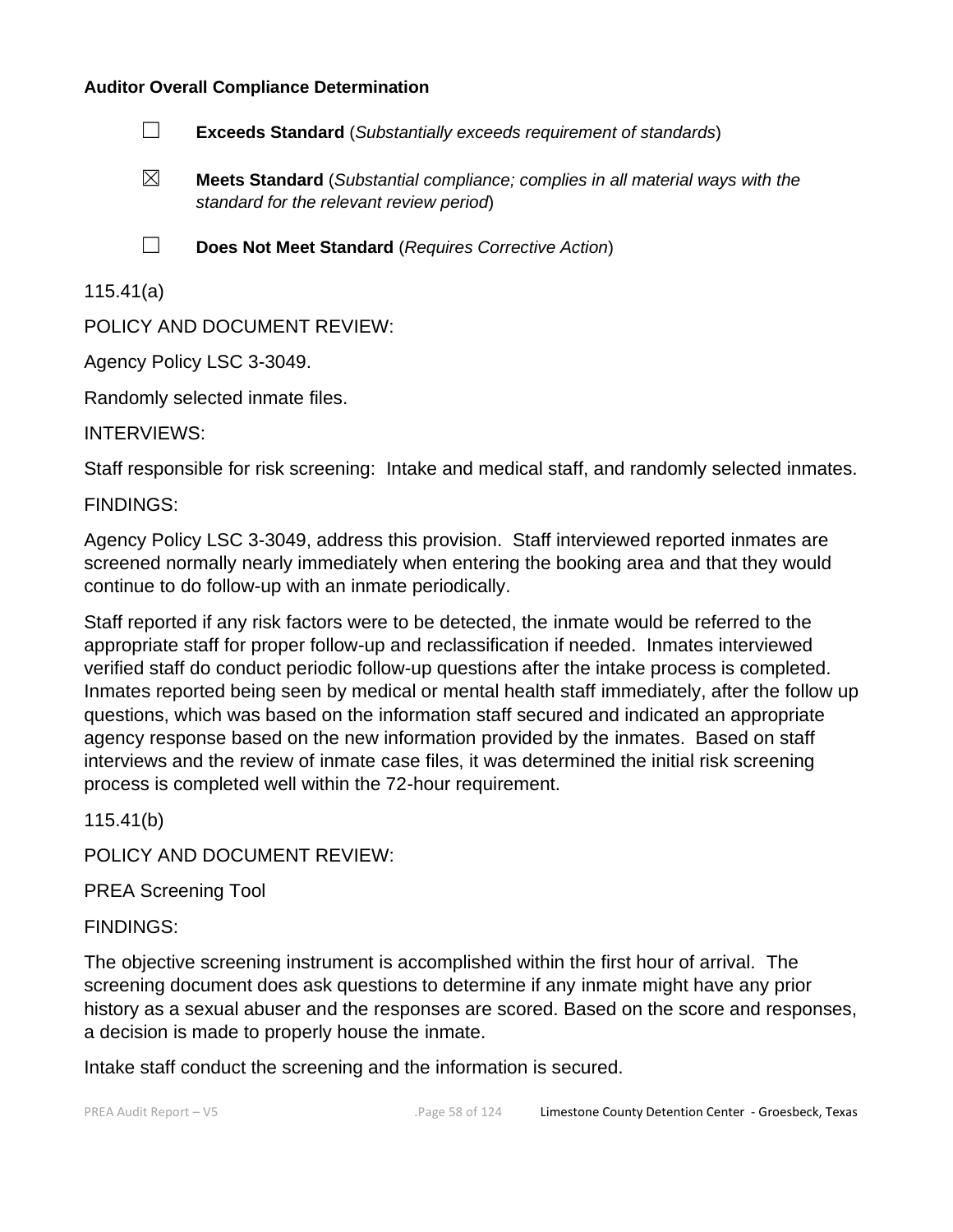115.41(c)

POLICY AND DOCUMENT REVIEW:

PREA Screening Tool

INTERVIEWS:

Staff responsible for risk screening: Intake and medical staff

FINDINGS:

The agency's PREA Screening Tool reflect all the required elements in this provision. Staff interviewed confirmed they use the agency's screening tool during intake. Staff interviewed properly referenced the required elements inmates are screened for during the risk screening process.

115.41(d)

INTERVIEWS:

Staff responsible for risk screening: Intake and medical staff.

FINDINGS:

Staff reported the information is ascertained through inmate interviews, and from information collected through the PREA Screening tool, medical screening, and case file records.

115.41(e)

INTERVIEWS:

PREA Coordinator, PREA Compliance Manager, and staff responsible for risk screening: intake and medical staff

FINDINGS:

Intake staff interviewed reported they do not have access to the inmate's medical or mental health information. The inmate's medical information is retained and only available to medical staff. Staff reported the treatment modality drives which staff need the information.

# **Standard 115.42: Use of screening information**

## **115.42 (a)**

- **•** Does the agency use information from the risk screening required by  $\S$  115.41, with the goal of keeping separate those inmates at high risk of being sexually victimized from those at high risk of being sexually abusive, to inform: Housing Assignments?  $\boxtimes$  Yes  $\Box$  No
- Does the agency use information from the risk screening required by § 115.41, with the goal of keeping separate those inmates at high risk of being sexually victimized from those at high risk of being sexually abusive, to inform: Bed assignments?  $\boxtimes$  Yes  $\Box$  No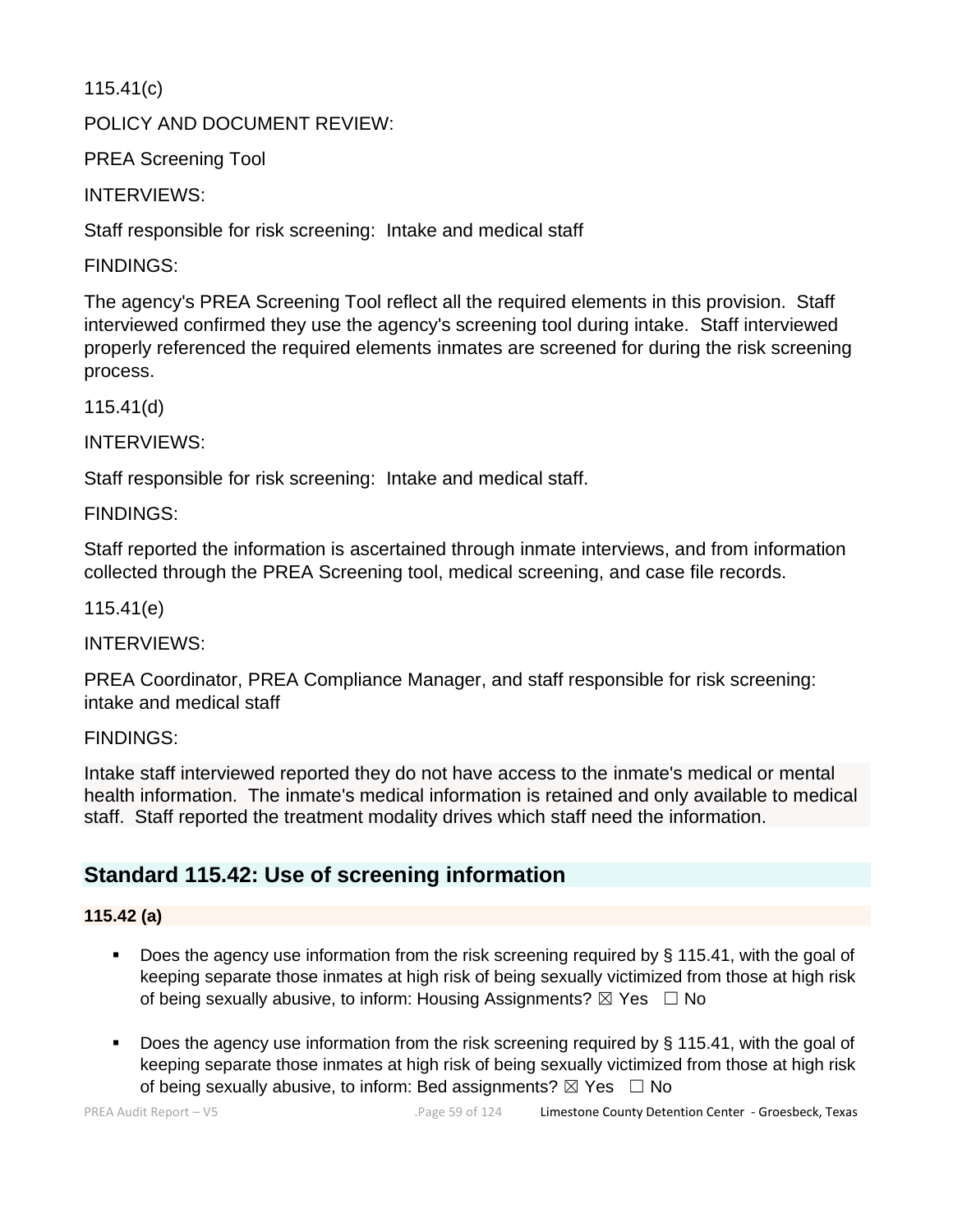- Does the agency use information from the risk screening required by  $\S$  115.41, with the goal of keeping separate those inmates at high risk of being sexually victimized from those at high risk of being sexually abusive, to inform: Work Assignments?  $\boxtimes$  Yes  $\Box$  No
- Does the agency use information from the risk screening required by § 115.41, with the goal of keeping separate those inmates at high risk of being sexually victimized from those at high risk of being sexually abusive, to inform: Education Assignments?  $\boxtimes$  Yes  $\Box$  No
- Does the agency use information from the risk screening required by § 115.41, with the goal of keeping separate those inmates at high risk of being sexually victimized from those at high risk of being sexually abusive, to inform: Program Assignments?  $\boxtimes$  Yes  $\Box$  No

## **115.42 (b)**

■ Does the agency make individualized determinations about how to ensure the safety of each inmate? ☒ Yes ☐ No

#### **115.42 (c)**

- When deciding whether to assign a transgender or intersex inmate to a facility for male or female inmates, does the **agency** consider, on a case-by-case basis whether a placement would ensure the inmate's health and safety, and whether a placement would present management or security problems (NOTE: if an agency by policy or practice assigns inmates to a male or female facility on the basis of anatomy alone, that agency is not in compliance with this standard)?  $\boxtimes$  Yes  $\Box$  No
- When making housing or other program assignments for transgender or intersex inmates, does the agency consider on a case-by-case basis whether a placement would ensure the inmate's health and safety, and whether a placement would present management or security problems?  $\boxtimes$  Yes  $\Box$  No

### **115.42 (d)**

▪ Are placement and programming assignments for each transgender or intersex inmate reassessed at least twice each year to review any threats to safety experienced by the inmate?  $\boxtimes$  Yes  $\Box$  No

### **115.42 (e)**

Are each transgender or intersex inmate's own views with respect to his or her own safety given serious consideration when making facility and housing placement decisions and programming assignments?  $\boxtimes$  Yes  $\Box$  No

#### **115.42 (f)**

Are transgender and intersex inmates given the opportunity to shower separately from other inmates? ⊠ Yes □ No

## **115.42 (g)**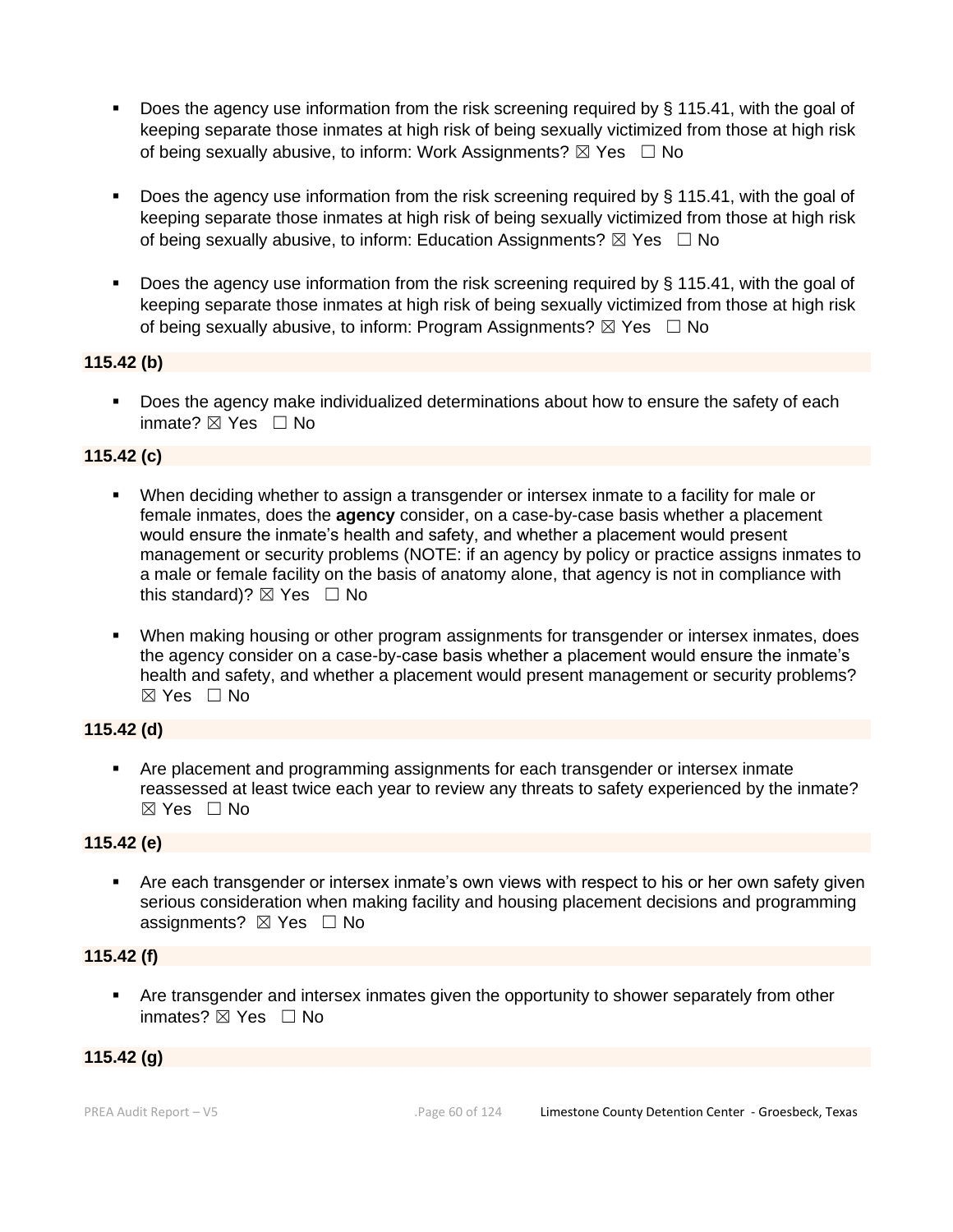- Unless placement is in a dedicated facility, unit, or wing established in connection with a consent decree, legal settlement, or legal judgment for the purpose of protecting lesbian, gay, bisexual, transgender, or intersex inmates, does the agency always refrain from placing: lesbian, gay, and bisexual inmates in dedicated facilities, units, or wings solely on the basis of such identification or status? (N/A if the agency has a dedicated facility, unit, or wing solely for the placement of LGBT or I inmates pursuant to a consent decree, legal settlement, or legal judgement.)  $\boxtimes$  Yes  $\Box$  No  $\Box$  NA
- Unless placement is in a dedicated facility, unit, or wing established in connection with a consent decree, legal settlement, or legal judgment for the purpose of protecting lesbian, gay, bisexual, transgender, or intersex inmates, does the agency always refrain from placing: transgender inmates in dedicated facilities, units, or wings solely on the basis of such identification or status? (N/A if the agency has a dedicated facility, unit, or wing solely for the placement of LGBT or I inmates pursuant to a consent decree, legal settlement, or legal  $judgement.$ )  $\boxtimes$  Yes  $\Box$  No  $\Box$  NA
- Unless placement is in a dedicated facility, unit, or wing established in connection with a consent decree, legal settlement, or legal judgment for the purpose of protecting lesbian, gay, bisexual, transgender, or intersex inmates, does the agency always refrain from placing: intersex inmates in dedicated facilities, units, or wings solely on the basis of such identification or status? (N/A if the agency has a dedicated facility, unit, or wing solely for the placement of LGBT or I inmates pursuant to a consent decree, legal settlement, or legal judgement.)  $\boxtimes$  Yes  $\Box$  No  $\Box$  NA

## **Auditor Overall Compliance Determination**

- ☐ **Exceeds Standard** (*Substantially exceeds requirement of standards*)
- ☒ **Meets Standard** (*Substantial compliance; complies in all material ways with the standard for the relevant review period*)
- 

☐ **Does Not Meet Standard** (*Requires Corrective Action*)

115.42(a)

POLICY AND DOCUMENT REVIEW:

Agency Policy and the PREA Screen Tool.

INTERVIEWS:

PREA Compliance Manager, LGBTI Inmates, and staff responsible for risk screening.

FINDINGS:

Agency Policy LSC 3-3049, address this provision. The information obtained in the inmate screening process is used to make individualized determinations to ensure the inmates safety. This information is used to make decisions to place each inmate in appropriate housing, work, and program assignments. The placement decisions are made by a classification committee.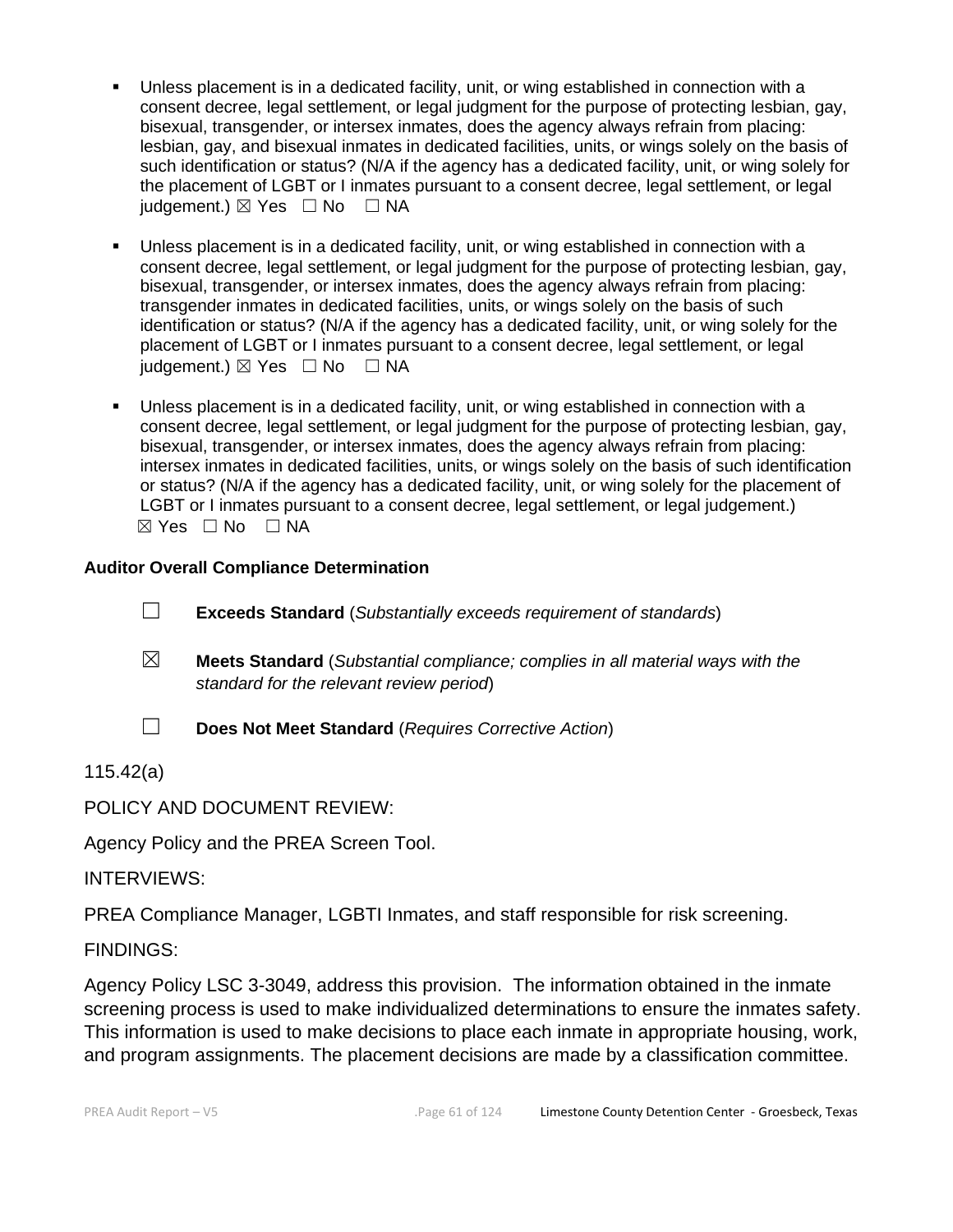Staff interviewed reported information secured through the screening process is used to determine the need for additional medical or mental health follow-up, and to make classification decisions based on risk factors.

115.42(b)

POLICY AND DOCUMENT REVIEW:

Agency Policy LSC 3-3049.

INTERVIEWS:

Staff who Supervise Inmates in Restrictive Housing, Medical and Mental Health Staff. Inmates who are at risk of sexual victimization.

Inmates who reported sexual abuse at and after in processing.

ONSITE REVIEW:

During the onsite review, there was no indication that restrictive housing units are used on a regular basis due to PREA risk factors.

FINDINGS:

Agency Policy LSC 3-3049, addresses this provision. Staff interviewed reported restrictive housing is used as a last resort and staff look for other options, such as housing unit changes. Staff reported the welfare of the inmate is always a high consideration. Medical and mental health staff reported they would conduct daily visits for any inmates placed in restrictive housing for PREA risk factors.

115.42(c)

POLICY AND DOCUMENT REVIEW:

Agency Policy LSC 3-3049.

INTERVIEWS:

PREA Coordinator, PREA Compliance Manager and Inmates.

FINDINGS:

Agency Policy LSC 3-3049, addresses this provision. Staff interviewed reported the facility does not have special housing units designated for lesbian, gay, bisexual, transgender, or intersex inmates. All housing, program and work assignments are made on a case by case basis.

## **Standard 115.43: Protective Custody**

**115.43 (a)**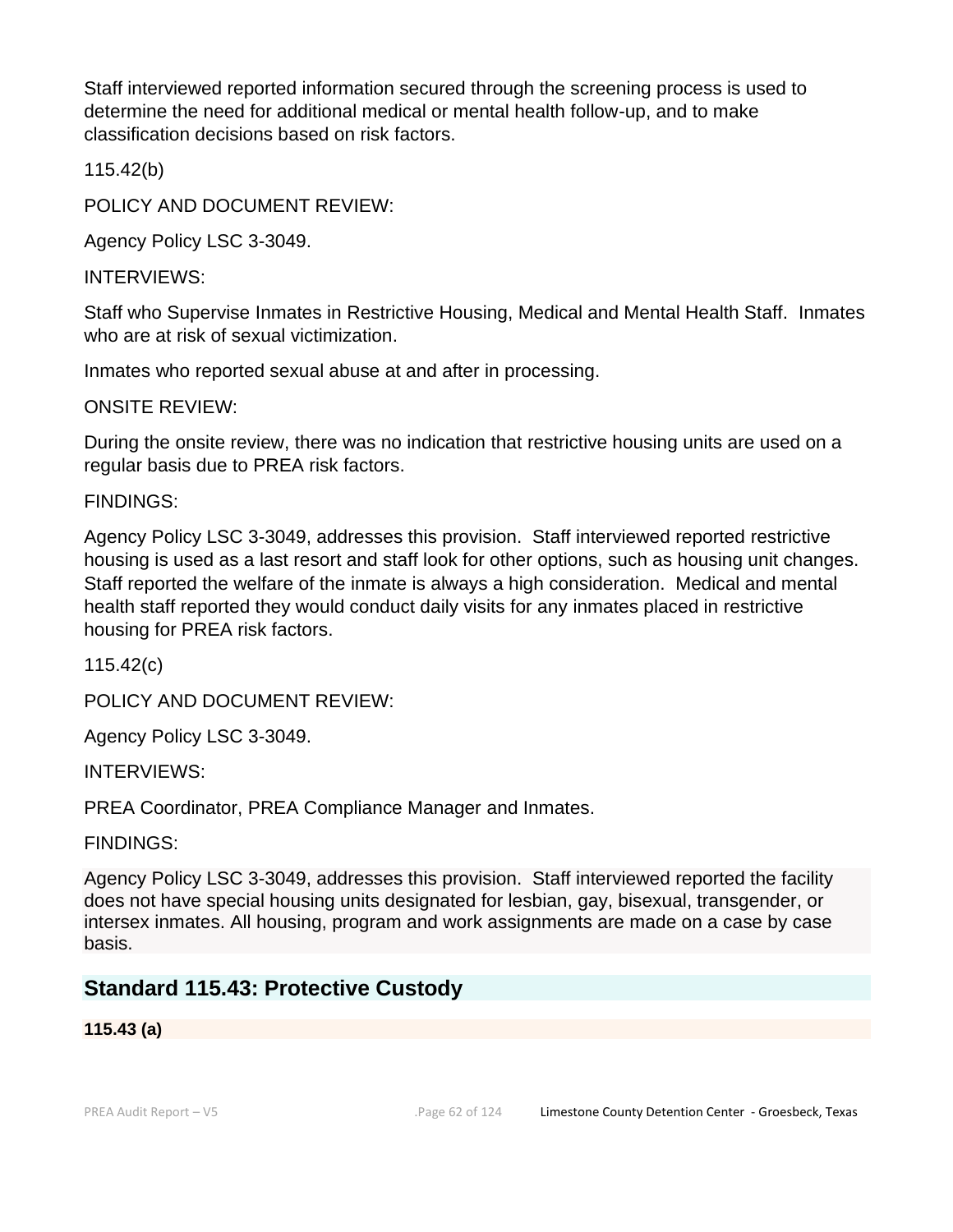- Does the facility always refrain from placing inmates at high risk for sexual victimization in involuntary segregated housing unless an assessment of all available alternatives has been made, and a determination has been made that there is no available alternative means of separation from likely abusers?  $\boxtimes$  Yes  $\Box$  No
- If a facility cannot conduct such an assessment immediately, does the facility hold the inmate in involuntary segregated housing for less than 24 hours while completing the assessment?  $\boxtimes$  Yes  $\Box$  No

## **115.43 (b)**

- Do inmates who are placed in segregated housing because they are at high risk of sexual victimization have access to: Programs to the extent possible?  $\boxtimes$  Yes  $\Box$  No
- Do inmates who are placed in segregated housing because they are at high risk of sexual victimization have access to: Privileges to the extent possible?  $\boxtimes$  Yes  $\Box$  No
- Do inmates who are placed in segregated housing because they are at high risk of sexual victimization have access to: Education to the extent possible?  $\boxtimes$  Yes  $\Box$  No
- Do inmates who are placed in segregated housing because they are at high risk of sexual victimization have access to: Work opportunities to the extent possible?  $\boxtimes$  Yes  $\Box$  No
- If the facility restricts any access to programs, privileges, education, or work opportunities, does the facility document the opportunities that have been limited? (N/A if the facility *never* restricts access to programs, privileges, education, or work opportunities.)  $\boxtimes$  Yes  $\Box$  No  $\Box$  NA
- If the facility restricts any access to programs, privileges, education, or work opportunities, does the facility document the duration of the limitation? (N/A if the facility *never* restricts access to programs, privileges, education, or work opportunities.)  $\boxtimes$  Yes  $\Box$  No  $\Box$  NA
- If the facility restricts any access to programs, privileges, education, or work opportunities, does the facility document the reasons for such limitations? (N/A if the facility *never* restricts access to programs, privileges, education, or work opportunities.)  $\boxtimes$  Yes  $\Box$  No  $\Box$  NA

### **115.43 (c)**

- Does the facility assign inmates at high risk of sexual victimization to involuntary segregated housing only until an alternative means of separation from likely abusers can be arranged?  $\boxtimes$  Yes  $\Box$  No
- **•** Does such an assignment not ordinarily exceed a period of 30 days?  $\boxtimes$  Yes  $\Box$  No

### **115.43 (d)**

**•** If an involuntary segregated housing assignment is made pursuant to paragraph (a) of this section, does the facility clearly document the basis for the facility's concern for the inmate's safety? ⊠ Yes □ No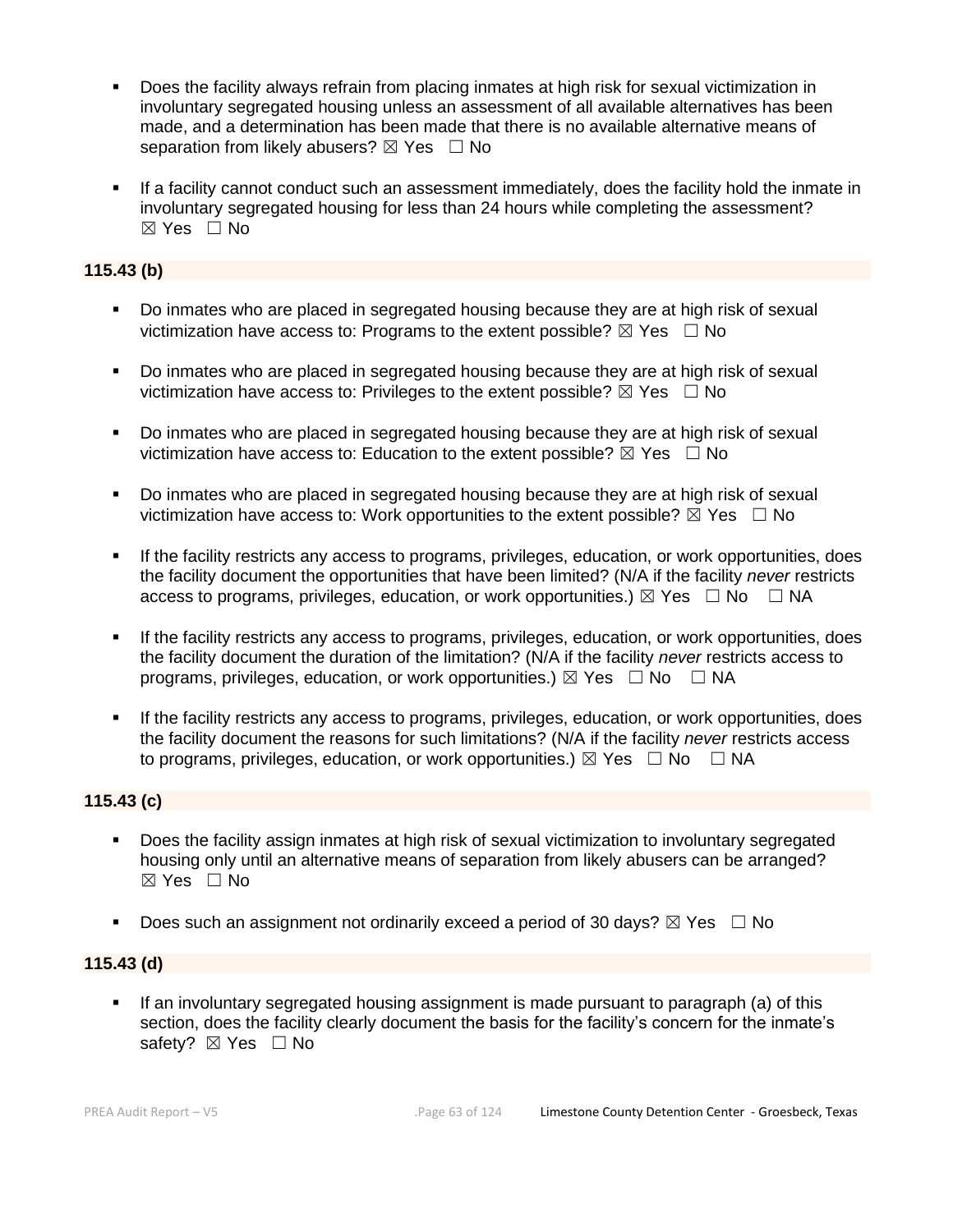▪ If an involuntary segregated housing assignment is made pursuant to paragraph (a) of this section, does the facility clearly document the reason why no alternative means of separation can be arranged?  $\boxtimes$  Yes  $\Box$  No

## **115.43 (e)**

**•** In the case of each inmate who is placed in involuntary segregation because he/she is at high risk of sexual victimization, does the facility afford a review to determine whether there is a continuing need for separation from the general population EVERY 30 DAYS?  $\boxtimes$  Yes  $\Box$  No

#### **Auditor Overall Compliance Determination**

- ☐ **Exceeds Standard** (*Substantially exceeds requirement of standards*)
- 
- ☒ **Meets Standard** (*Substantial compliance; complies in all material ways with the standard for the relevant review period*)
- ☐ **Does Not Meet Standard** (*Requires Corrective Action*)

115.43(a)-1

POLICY AND DOCUMENT REVIEW:

Agency Policy LSC 3-3049.

INTERVIEWS:

PREA Compliance Manager.

Inmates.

FINDINGS:

Agency Policy LSC 3-3049, addresses this provision. Agency Policies prohibit the placement of inmates at high risk of sexual victimization in involuntary segregated housing unless an assessment of alternatives has been made. If any inmate would be placed in segregation for protection, they would be offered a Functional Literacy Program and other privileges to the extent possible. Inmates are advised of these limitations and the duration.

115.43 (a)-2

POLICY AND DOCUMENT REVIEW:

Agency Policy LSC 3-3049.

INTERVIEWS:

PREA Compliance Manager, and staff responsible for risk screening.

LGBTI Inmates.

### FINDINGS: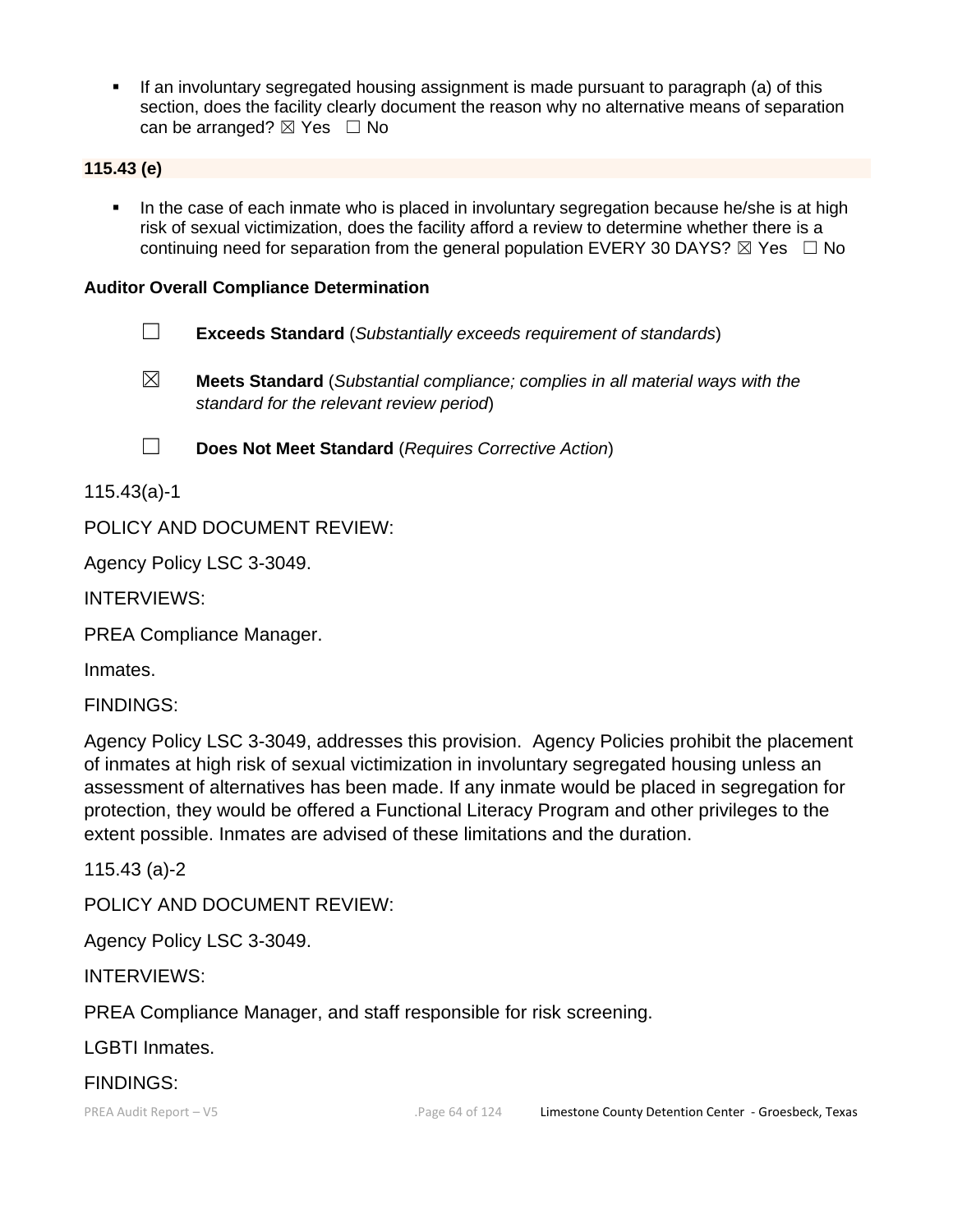Agency Policy LSC 3-3049, addresses this provision. Staff interviewed reported the inmate's health and safety are taken into consideration during placement and programming assignments. The audited facility reported zero inmates were held in restrictive housing in the past 12 months for the purpose of protecting a possible sexual abuse victim. Policies require a review every 30 days for any inmate in restrictive housing.

115.43(c)

POLICY AND DOCUMENT REVIEW:

Agency Policy LSC 3-3049.

INTERVIEWS:

PREA Compliance Manager, and staff responsible for risk screening.

FINDINGS:

Agency Policy LSC 3-3049, addresses this provision. The audited facility reported zero inmates were held in restrictive housing in the past 12 months for longer than 30 days awaiting alternative placement.

115.43 (d)

POLICY AND DOCUMENT REVIEW:

Agency Policy LSC 3-3049.

INTERVIEWS:

PREA Compliance Manager, and staff who supervise restrictive housing.

Warden

FINDINGS:

Agency Policy LSC 3-3049, addresses this provision. The audited facility reported zero inmates were involuntarily held in restrictive housing in the past 12 months awaiting alternative placement.

115.43(e)

POLICY AND DOCUMENT REVIEW:

The agency reported there have been no PREA related incidents involving the involuntary assignment of any inmate in the past 12 months to restrictive housing. Agency policy does afford an inmate who is involuntarily assigned to restrictive housing to be reviewed every 30 days.

FINDINGS: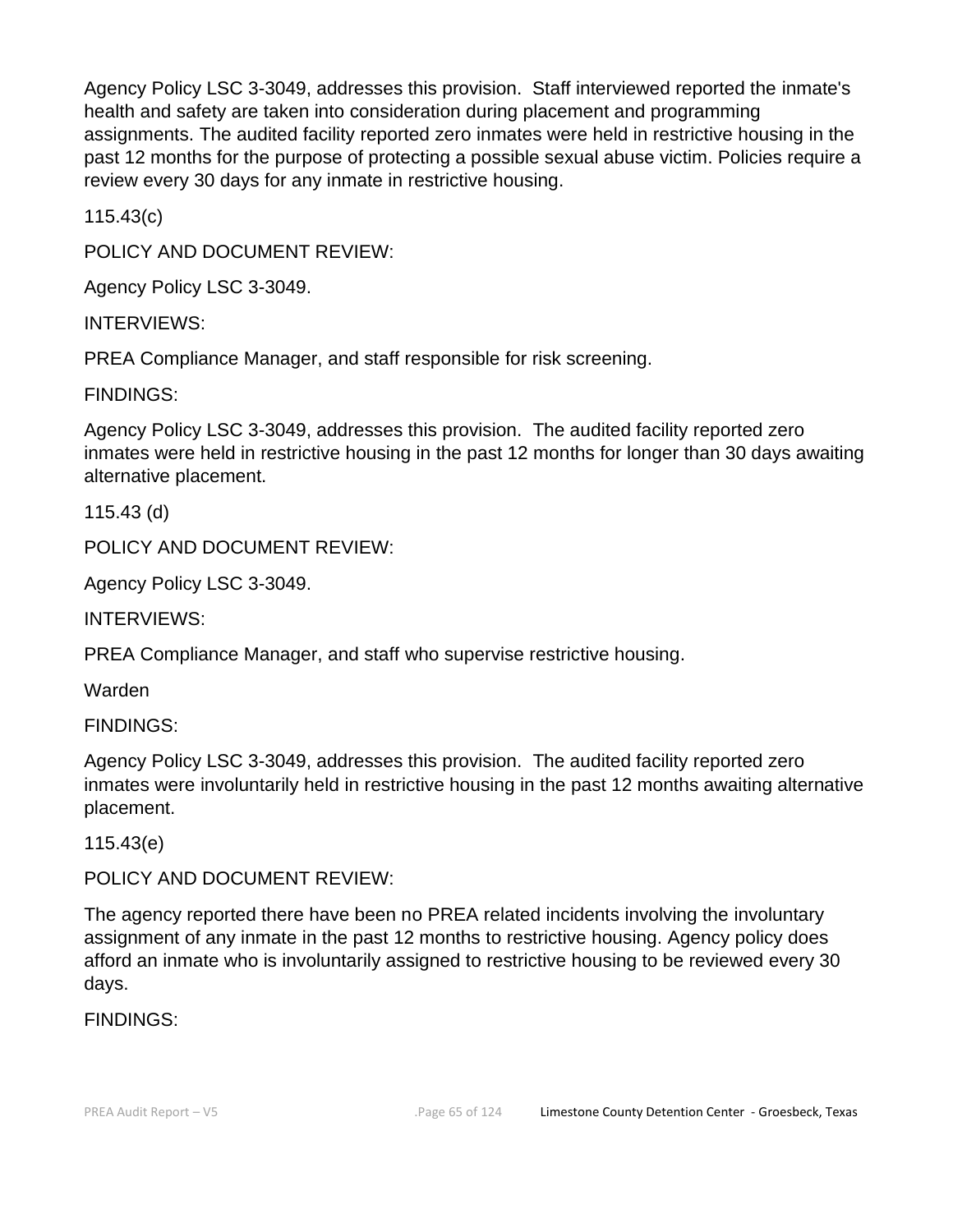The agency reported there have been no PREA related incidents involving the isolation of any inmate in the past 12 months, therefore there were no case files to review specific to this provision.

# **REPORTING**

## **Standard 115.51: Inmate reporting**

## **115.51 (a)**

- Does the agency provide multiple internal ways for inmates to privately report sexual abuse and sexual harassment?  $\boxtimes$  Yes  $\Box$  No
- Does the agency provide multiple internal ways for inmates to privately report retaliation by other inmates or staff for reporting sexual abuse and sexual harassment?  $\boxtimes$  Yes  $\Box$  No
- Does the agency provide multiple internal ways for inmates to privately report staff neglect or violation of responsibilities that may have contributed to such incidents?  $\boxtimes$  Yes  $\Box$  No

## **115.51 (b)**

- Does the agency also provide at least one way for inmates to report sexual abuse or sexual harassment to a public or private entity or office that is not part of the agency?  $\boxtimes$  Yes  $\Box$  No
- **.** Is that private entity or office able to receive and immediately forward inmate reports of sexual abuse and sexual harassment to agency officials?  $\boxtimes$  Yes  $\Box$  No
- Does that private entity or office allow the inmate to remain anonymous upon request?  $\boxtimes$  Yes  $\Box$  No
- Are inmates detained solely for civil immigration purposes provided information on how to contact relevant consular officials and relevant officials at the Department of Homeland Security? (N/A if the facility *never* houses inmates detained solely for civil immigration purposes)  $\boxtimes$  Yes  $\Box$  No  $\Box$  NA

### **115.51 (c)**

- Does staff accept reports of sexual abuse and sexual harassment made verbally, in writing, anonymously, and from third parties?  $\boxtimes$  Yes  $\Box$  No
- Does staff promptly document any verbal reports of sexual abuse and sexual harassment?  $\boxtimes$  Yes  $\Box$  No

## **115.51 (d)**

Does the agency provide a method for staff to privately report sexual abuse and sexual harassment of inmates?  $\boxtimes$  Yes  $\Box$  No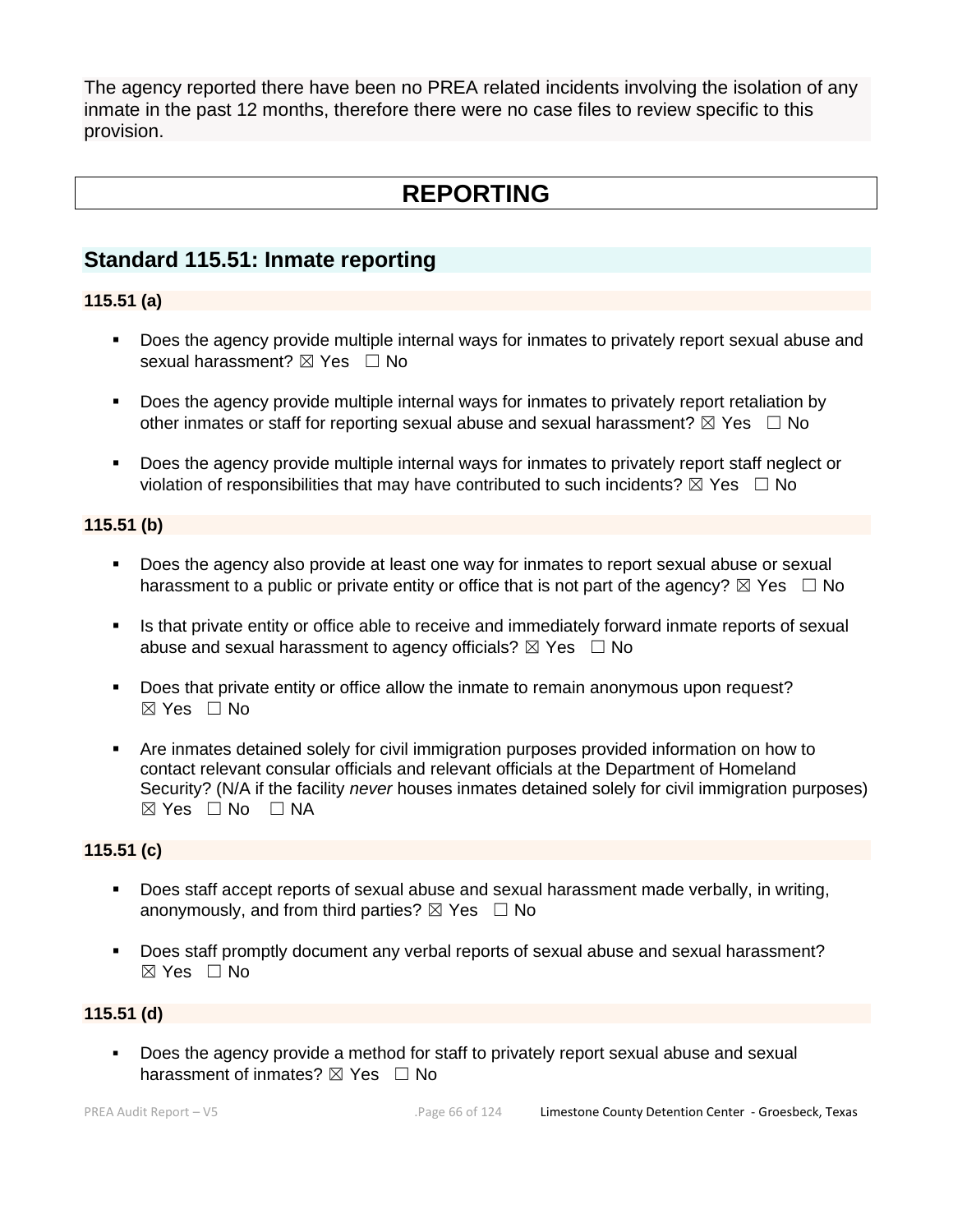#### **Auditor Overall Compliance Determination**



- ☒ **Meets Standard** (*Substantial compliance; complies in all material ways with the standard for the relevant review period*)
- ☐ **Does Not Meet Standard** (*Requires Corrective Action*)

115.51(a)

POLICY AND DOCUMENT REVIEW:

Agency Policy LSC 3-3049.

Inmate Handbook.

Grievance Form.

Writing Instruments.

INTERVIEWS:

Random Sample of Staff and Random Sample of Inmates.

ONSITE REVIEW:

During the onsite review, the auditor noted PREA Posters, PREA Hotline number near the phones, and grievance forms are accessible to the inmates in each housing unit and in common areas.

#### FINDINGS:

Agency Policy LSC 3-3049, addresses this provision. Staff interviewed reported inmates have several options available to report an allegation: grievance form; a letter; call the hotline number; tell staff (including a counselor, or supervisor), and a third party, such as a family member. Inmates interviewed reported they could make a report to staff (supervisor, counselor); family, or use the hotline. Most of the inmates indicated they would go directly to staff.

115.51(b)

POLICY AND DOCUMENT REVIEW:

Agency Policy LSC 3-3049.

PREA Posters.

INTERVIEWS:

PREA Compliance Manager, and Random Sample of Staff.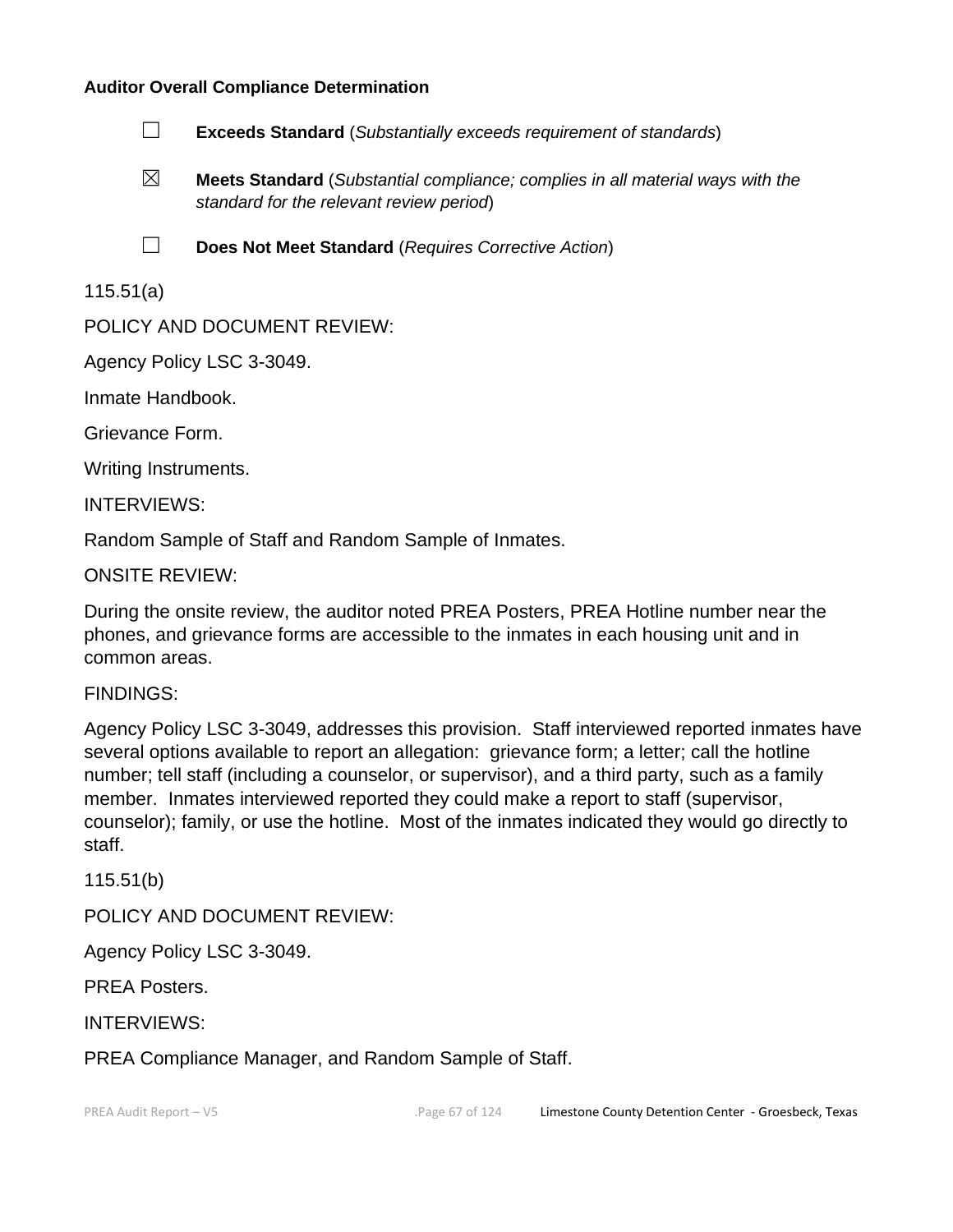## ONSITE REVIEW:

During the onsite review, the auditor noted PREA Posters and phones are accessible to the inmates in each housing unit.

FINDINGS:

Agency Policy LSC 3-3049, address this provision. Staff interviewed reported inmates could make anonymous reports to anyone. Inmates interviewed reported they could call a family member, a Rape Crisis Center or the PREA Hotline number near the phones if they needed to contact someone outside of the facility. The inmates reported they were aware they could make reports anonymously.

115.51(c)

POLICY AND DOCUMENT REVIEW:

Agency Policy LSC 3-3049.

INTERVIEWS:

Random Sample of Staff and Random Sample of Inmates.

FINDINGS:

Agency Policy LSC 3-3049, address this provision. Staff interviewed reported they would accept reports in writing, anonymously, verbally and through third parties, and that any reports received verbally would be documented immediately. Inmates interviewed reported they could make reports anonymously, in writing, grievance, verbally, through a family member, or staff member.

115.51(d)

POLICY AND DOCUMENT REVIEW:

Agency Policy LSC 3-3049.

INTERVIEWS:

PREA Compliance Manager.

Inmate who reported sexual abuse.

FINDINGS:

Agency Policy LSC 3-3049, address this provision. Staff interviewed reported inmates can make reports by submitting them in writing, by calling the hotline or through a call to their family. The inmate interviewed reported in writing via grievance form. Staff are informed of how to report privately any sexual abuse or harassment. They can verbally discuss sexual abuse/harassment with chain of command/supervisors in a private setting. They can also report in writing, via Information Report Form, email, memo, etc. Staff are informed of these requirements with required PREA training and employee handbooks. The staff understanding of this process was verified in the interviews.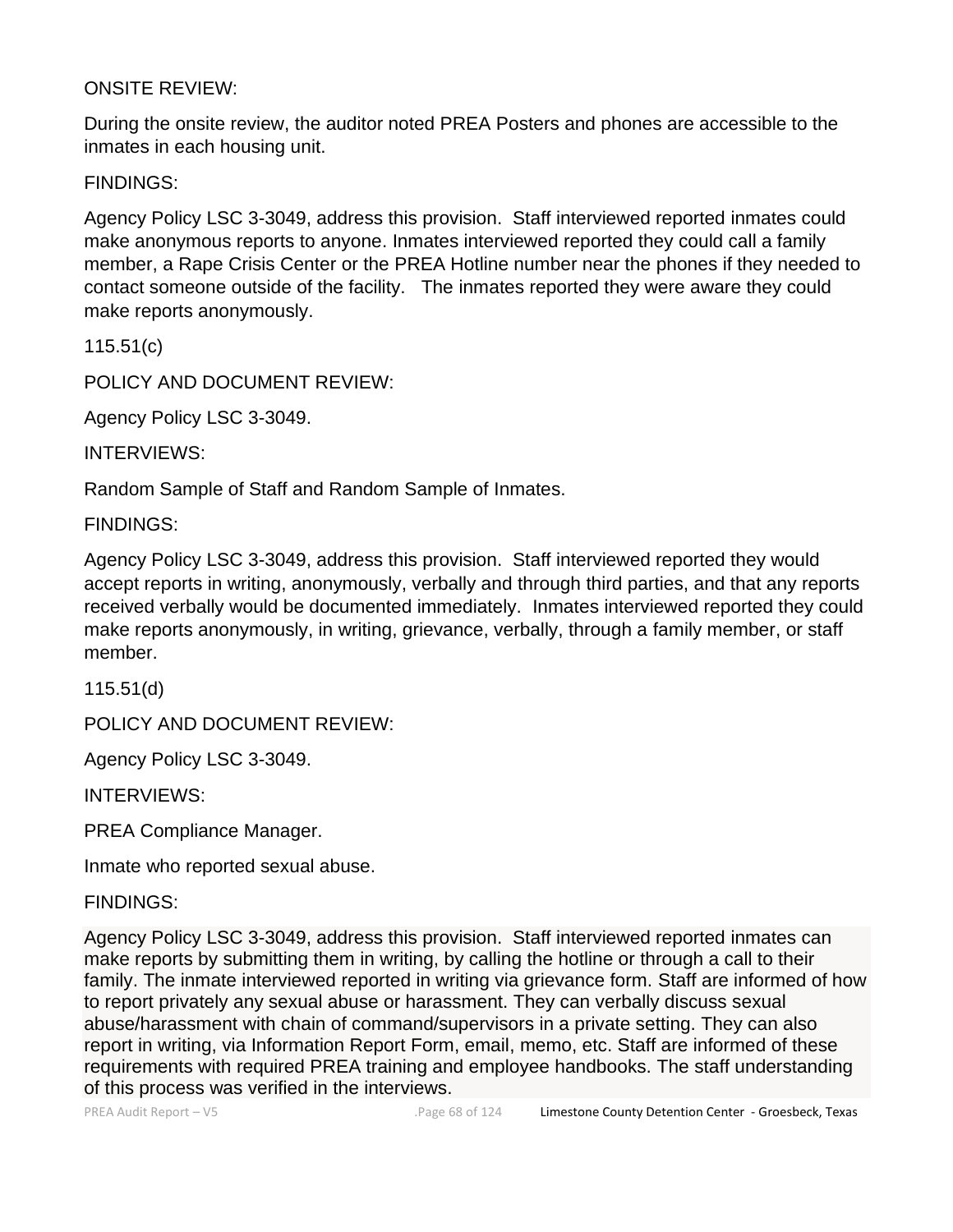## **Standard 115.52: Exhaustion of administrative remedies**

## **115.52 (a)**

Is the agency exempt from this standard? NOTE: The agency is exempt ONLY if it does not have administrative procedures to address inmate grievances regarding sexual abuse. This does not mean the agency is exempt simply because an inmate does not have to or is not ordinarily expected to submit a grievance to report sexual abuse. This means that as a matter of explicit policy, the agency does not have an administrative remedies process to address sexual abuse. ☒ Yes ☐ No

## **115.52 (b)**

- Does the agency permit inmates to submit a grievance regarding an allegation of sexual abuse without any type of time limits? (The agency may apply otherwise-applicable time limits to any portion of a grievance that does not allege an incident of sexual abuse.) (N/A if agency is exempt from this standard.)  $\boxtimes$  Yes  $\Box$  No  $\Box$  NA
- Does the agency always refrain from requiring an inmate to use any informal grievance process, or to otherwise attempt to resolve with staff, an alleged incident of sexual abuse? (N/A if agency is exempt from this standard.)  $\boxtimes$  Yes  $\Box$  No  $\Box$  NA

## **115.52 (c)**

- Does the agency ensure that: An inmate who alleges sexual abuse may submit a grievance without submitting it to a staff member who is the subject of the complaint? (N/A if agency is exempt from this standard.)  $\boxtimes$  Yes  $\Box$  No  $\Box$  NA
- Does the agency ensure that: Such grievance is not referred to a staff member who is the subject of the complaint? (N/A if agency is exempt from this standard.)  $\Box$  Yes  $\Box$  No  $\Box$  NA

## **115.52 (d)**

- Does the agency issue a final agency decision on the merits of any portion of a grievance alleging sexual abuse within 90 days of the initial filing of the grievance? (Computation of the 90-day time period does not include time consumed by inmates in preparing any administrative appeal.) (N/A if agency is exempt from this standard.)  $\boxtimes$  Yes  $\Box$  No  $\Box$  NA
- If the agency claims the maximum allowable extension of time to respond of up to 70 days per 115.52(d)(3) when the normal time period for response is insufficient to make an appropriate decision, does the agency notify the inmate in writing of any such extension and provide a date by which a decision will be made? (N/A if agency is exempt from this standard.)  $\boxtimes$  Yes  $\Box$  No  $\Box$  NA
- At any level of the administrative process, including the final level, if the inmate does not receive a response within the time allotted for reply, including any properly noticed extension, may an inmate consider the absence of a response to be a denial at that level? (N/A if agency is exempt from this standard.)  $\boxtimes$  Yes  $\Box$  No  $\Box$  NA

### **115.52 (e)**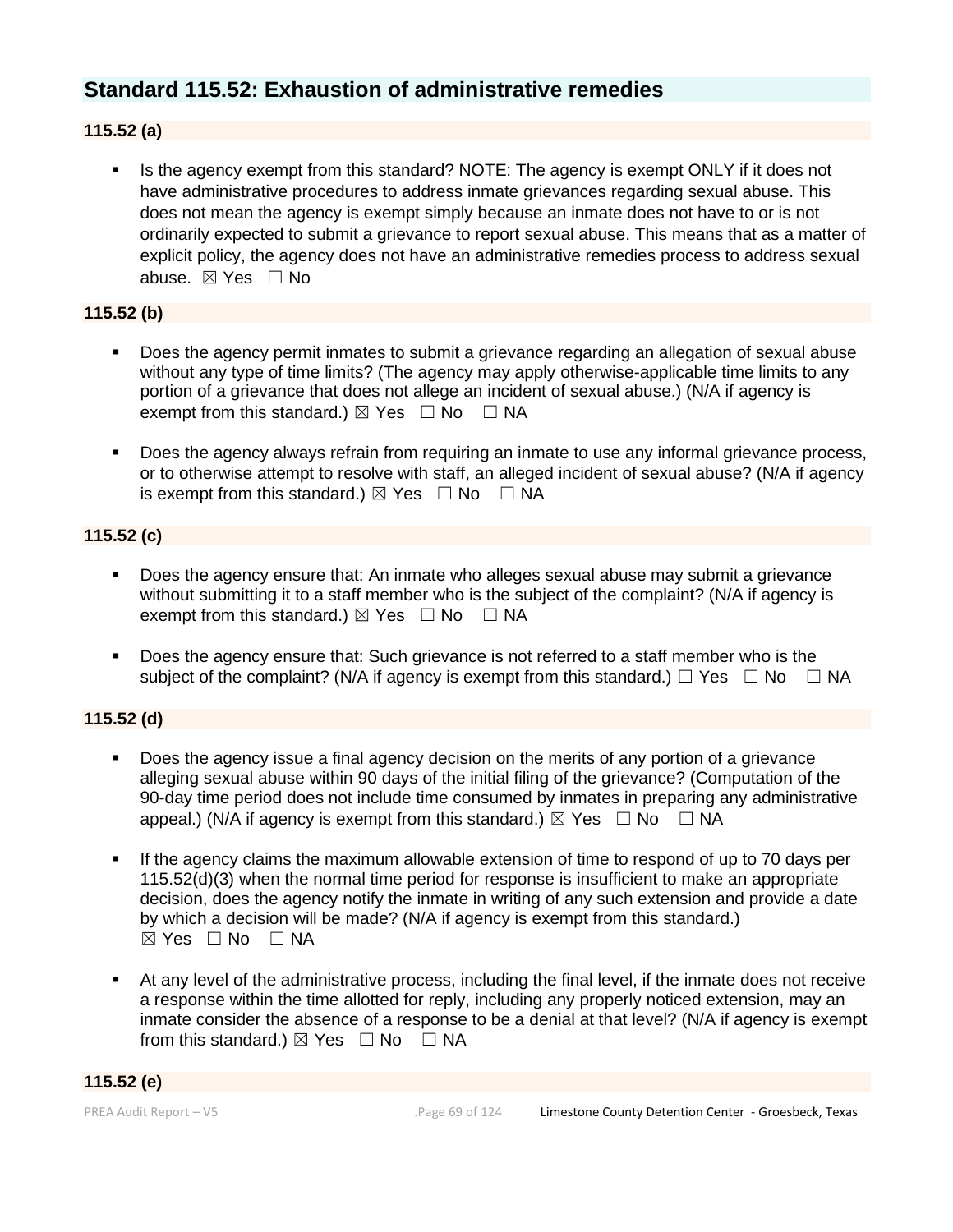- Are third parties, including fellow inmates, staff members, family members, attorneys, and outside advocates, permitted to assist inmates in filing requests for administrative remedies relating to allegations of sexual abuse? (N/A if agency is exempt from this standard.)  $\boxtimes$  Yes  $\Box$  No  $\Box$  NA
- Are those third parties also permitted to file such requests on behalf of inmates? (If a third-party files such a request on behalf of an inmate, the facility may require as a condition of processing the request that the alleged victim agree to have the request filed on his or her behalf, and may also require the alleged victim to personally pursue any subsequent steps in the administrative remedy process.) (N/A if agency is exempt from this standard.)  $\boxtimes$  Yes  $\Box$  No  $\Box$  NA
- If the inmate declines to have the request processed on his or her behalf, does the agency document the inmate's decision? (N/A if agency is exempt from this standard.)  $\boxtimes$  Yes  $\Box$  No  $\Box$  NA

### **115.52 (f)**

- Has the agency established procedures for the filing of an emergency grievance alleging that an inmate is subject to a substantial risk of imminent sexual abuse? (N/A if agency is exempt from this standard.)  $\boxtimes$  Yes  $\Box$  No  $\Box$  NA
- After receiving an emergency grievance alleging an inmate is subject to a substantial risk of imminent sexual abuse, does the agency immediately forward the grievance (or any portion thereof that alleges the substantial risk of imminent sexual abuse) to a level of review at which immediate corrective action may be taken? (N/A if agency is exempt from this standard.).  $⊠ Yes ⊡ No ⊡ NA$
- **EXECT** After receiving an emergency grievance described above, does the agency provide an initial response within 48 hours? (N/A if agency is exempt from this standard.)  $\boxtimes$  Yes  $\Box$  No  $\Box$  NA
- After receiving an emergency grievance described above, does the agency issue a final agency decision within 5 calendar days? (N/A if agency is exempt from this standard.)  $\boxtimes$  Yes  $\Box$  No  $\Box$  NA
- Does the initial response and final agency decision document the agency's determination whether the inmate is in substantial risk of imminent sexual abuse? (N/A if agency is exempt from this standard.)  $\boxtimes$  Yes  $\Box$  No  $\Box$  NA
- Does the initial response document the agency's action(s) taken in response to the emergency grievance? (N/A if agency is exempt from this standard.)  $\boxtimes$  Yes  $\Box$  No  $\Box$  NA
- Does the agency's final decision document the agency's action(s) taken in response to the emergency grievance? (N/A if agency is exempt from this standard.)  $\boxtimes$  Yes  $\Box$  No  $\Box$  NA

### **115.52 (g)**

**.** If the agency disciplines an inmate for filing a grievance related to alleged sexual abuse, does it do so ONLY where the agency demonstrates that the inmate filed the grievance in bad faith? (N/A if agency is exempt from this standard.)  $\boxtimes$  Yes  $\Box$  No  $\Box$  NA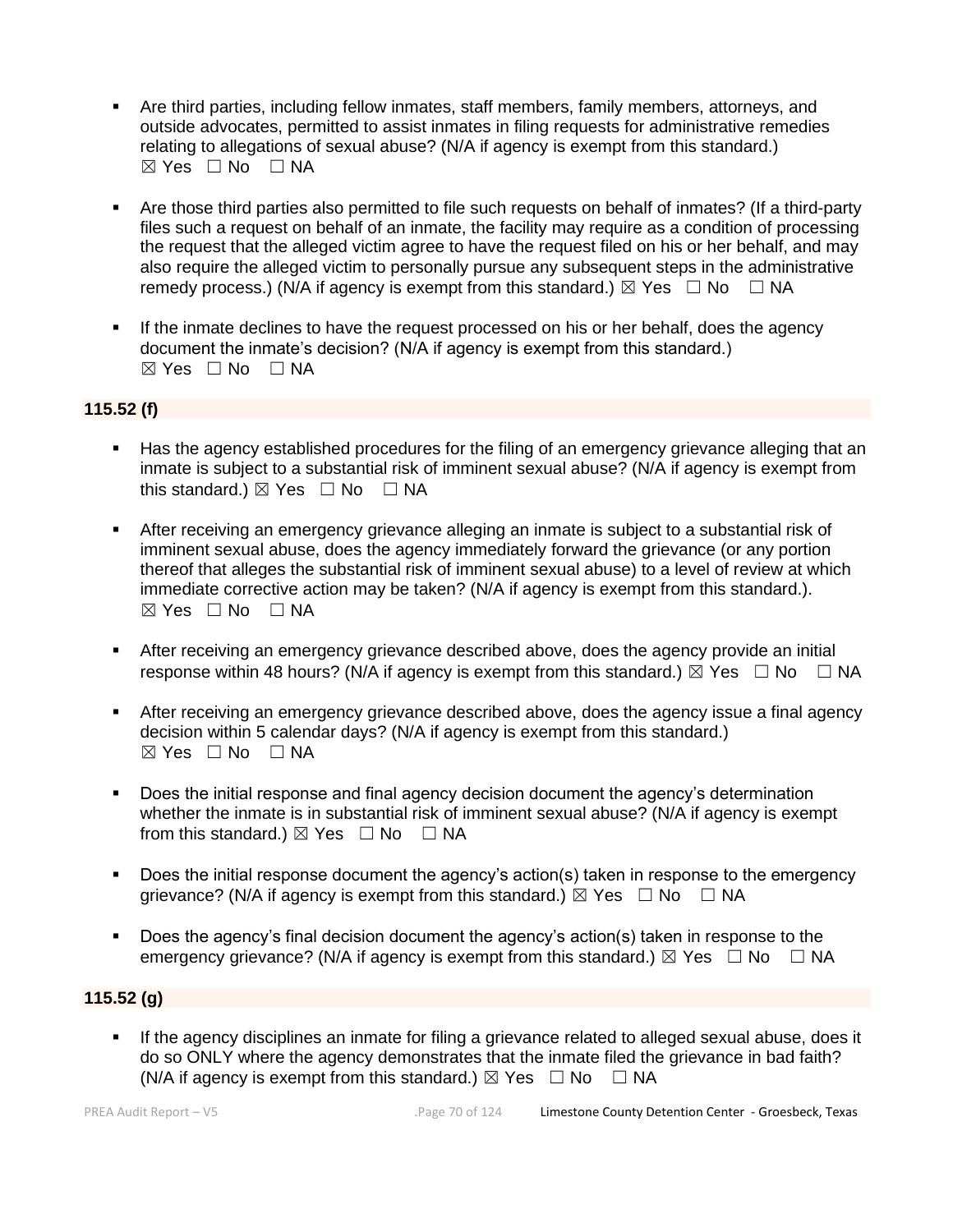## **Auditor Overall Compliance Determination**



☒ **Meets Standard** (*Substantial compliance; complies in all material ways with the standard for the relevant review period*)

☐ **Does Not Meet Standard** (*Requires Corrective Action*)

115.52(a)

POLICY AND DOCUMENT REVIEW:

Agency Policy LSC 3-3049.

Inmate Handbook.

Grievance Form.

INTERVIEWS:

Random Sample of Staff and Inmates who report sexual abuse.

FINDINGS:

Agency Policy LSC 3-3049, addresses this provision. In accordance with agency policy, the inmate grievance process meets the requirements of PREA. The process allows the inmate to file an oral or written complaint/grievance at any time about sexual abuse or on any correctional issue. The complaint can be filed with any staff and will be directed to the Warden or designee for response if necessary.

Inmates interviewed reported they would go directly to a staff member.

115.52(b)

POLICY AND DOCUMENT REVIEW:

Agency Policy DO LSC 3-3049.

INTERVIEWS:

PREA Compliance Manager, and Random Sample of Staff.

FINDINGS:

Agency Policy LSC 3-3049, addresses this provision. By policy, the inmate is not required to use an informal grievance process nor refer any grievance to the staff member who is the subject of the complaint. The audited facility will not refer the grievance to the staff member who is the subject of the complaint. There is no time limit of the filing of a sexual abuse or sexual harassment grievance. The Inmate Handbooks clearly outlines the process required.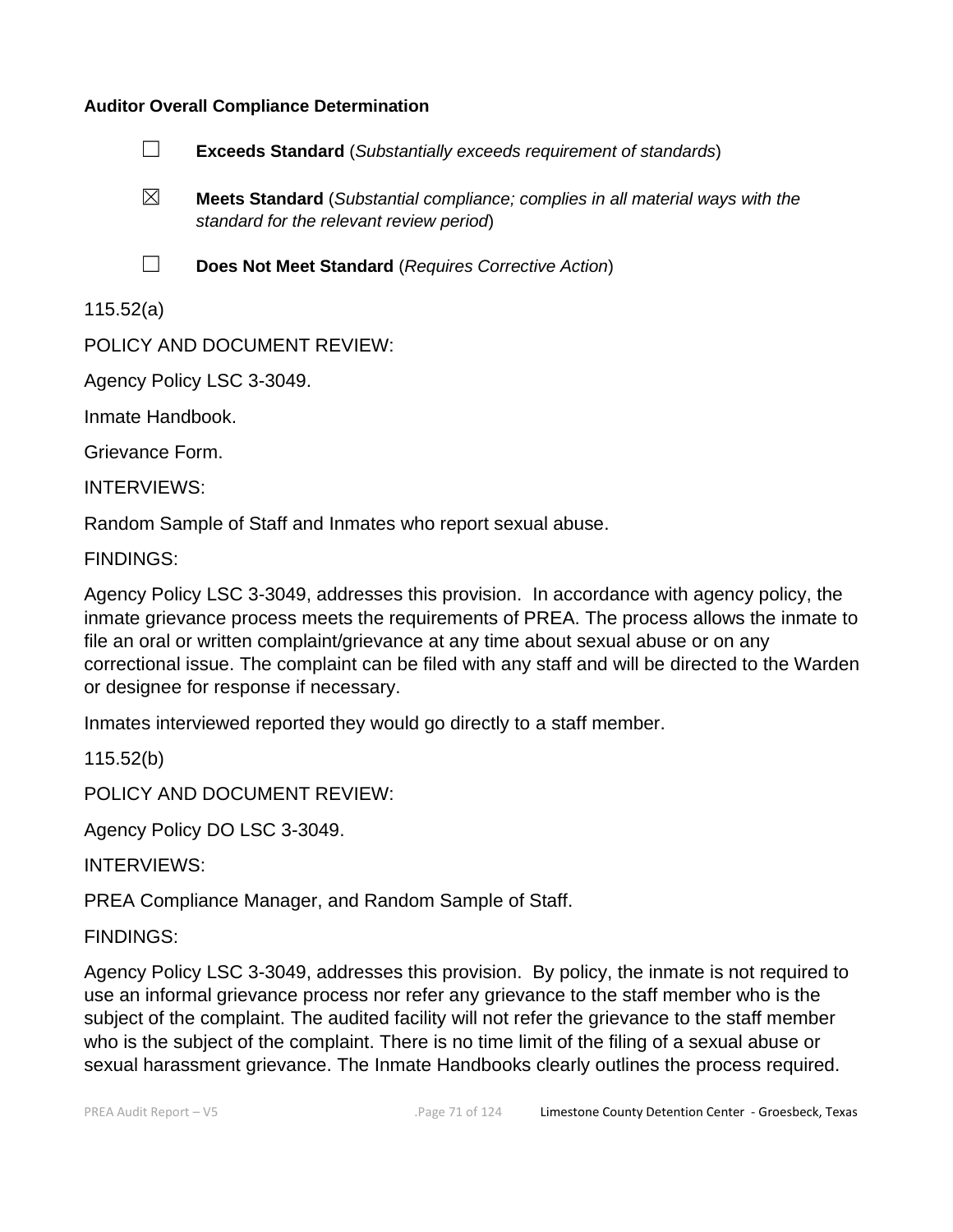115.52(c)

POLICY AND DOCUMENT REVIEW:

Agency Policy LSC 3-3049.

INTERVIEWS:

Inmates who reported sexual abuse.

FINDINGS:

Agency Policy LSC 3-3049, addresses this provision. Staff interviewed reported they would accept reports in writing, anonymously, verbally and through third parties, and that any reports received verbally would be documented immediately. By policy, the inmate is not required to use an informal grievance process nor refer any grievance to the staff member who is the subject of the complaint.

115.52(d)

POLICY AND DOCUMENT REVIEW:

Agency Policy LSC 3-3049.

INTERVIEWS:

PREA Compliance Manager.

FINDINGS:

Agency Policy LSC 3-3049, address this provision. In the past 12 months, there were zero grievances filed concerning sexual abuse or harassment.

The grievances would be completed within 90 days and the inmates were notified of the decision. Agency policy allows third party assistance to inmates in the grievance process.

If the inmate declines assistance of a third party, that decision to decline assistance would be documented. No assistance has been requested.

Emergency grievances are permitted in reporting a grievance concerning sexual abuse/harassment. If received, the grievance is immediately addressed. Agency policy requires that a response to an emergency grievance must be completed within 48 hours and a final decision must be made within 5 calendar days. Policy does limit any sanctions to an inmate who filed the grievance in bad faith.

In the past 12 months, there were zero grievances filed concerning sexual abuse or harassment. The process is well defined in the inmate handbook and would be used by the inmate if necessary.

115.52(e)

POLICY AND DOCUMENT REVIEW: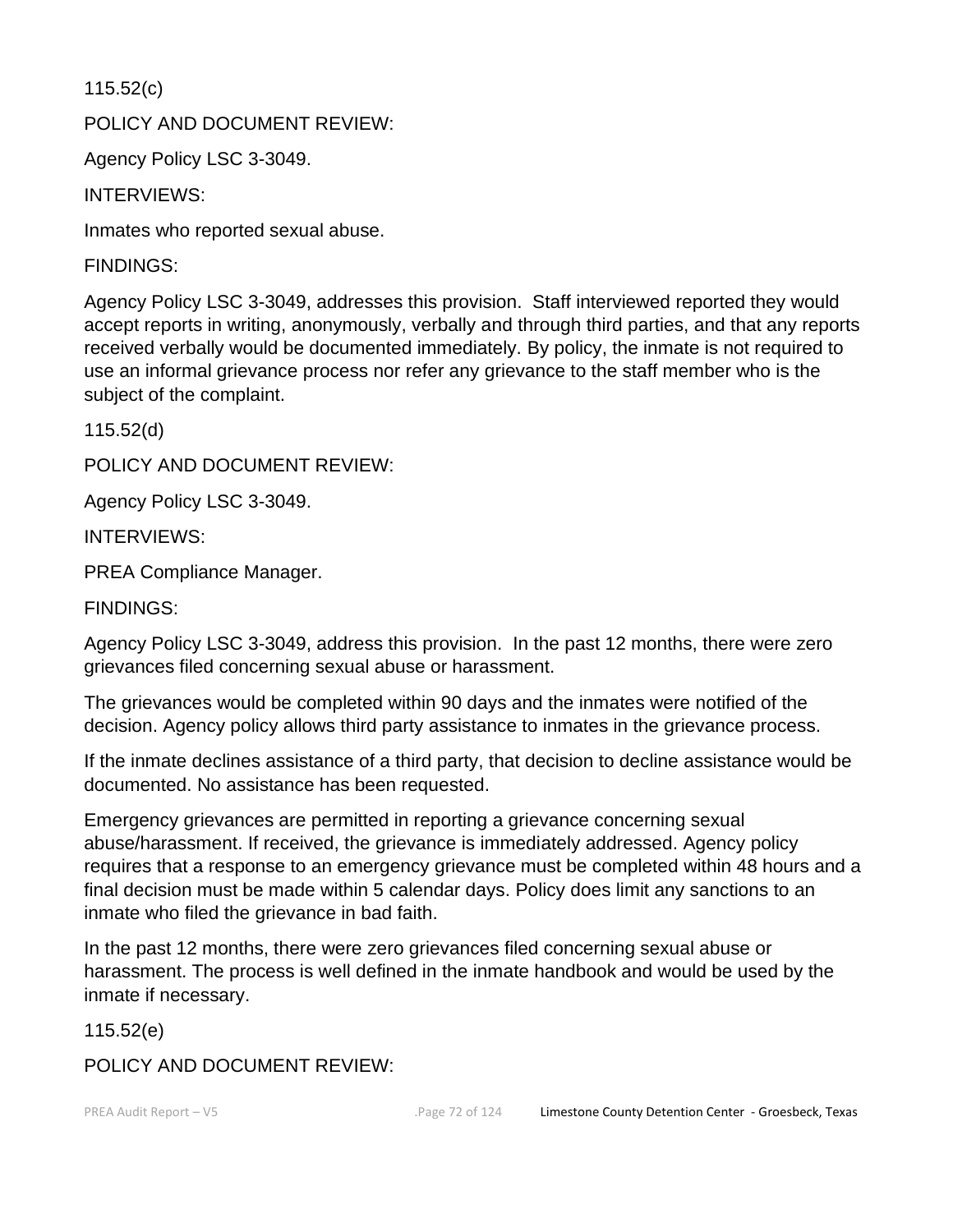Agency Policy LSC 3-3049.

INTERVIEWS:

PREA Compliance Manager.

FINDINGS:

Agency Policy LSC 3-3049, address this provision. In the past 12 months, there were zero grievances filed concerning sexual abuse or harassment. The grievances would be completed within 90 days and the inmates were notified of the decision.

Agency policy allows third party assistance to inmates in the grievance process. If the inmate declines assistance of a third party, that decision to decline assistance would be documented. No assistance has been requested.

115.52(f)

POLICY AND DOCUMENT REVIEW:

Agency Policy DO LSC 3-3049.

INTERVIEWS:

PREA Compliance Manager.

FINDINGS:

Emergency grievances are permitted in reporting a grievance concerning sexual abuse/harassment. If received, the grievance is immediately addressed.

Agency policy requires that a response to an emergency grievance must be completed within 48 hours and a final decision must be made within 5 calendar days. Policy does limit any sanctions to an inmate who filed the grievance in bad faith.

In the past 12 months, there were zero grievances filed concerning sexual abuse or harassment. The process is well defined in the inmate handbook and would be used by the inmate if necessary.

115.52(g)

POLICY AND DOCUMENT REVIEW:

Agency Policy LSC 3-3049.

INTERVIEWS:

PREA Compliance Manager.

FINDINGS:

Agency Policy does limit any sanctions to an inmate who filed the grievance in bad faith. In the past 12 months, there were two grievances filed concerning sexual abuse or harassment. The process is well defined in the inmate handbook and would be used by the inmate if necessary.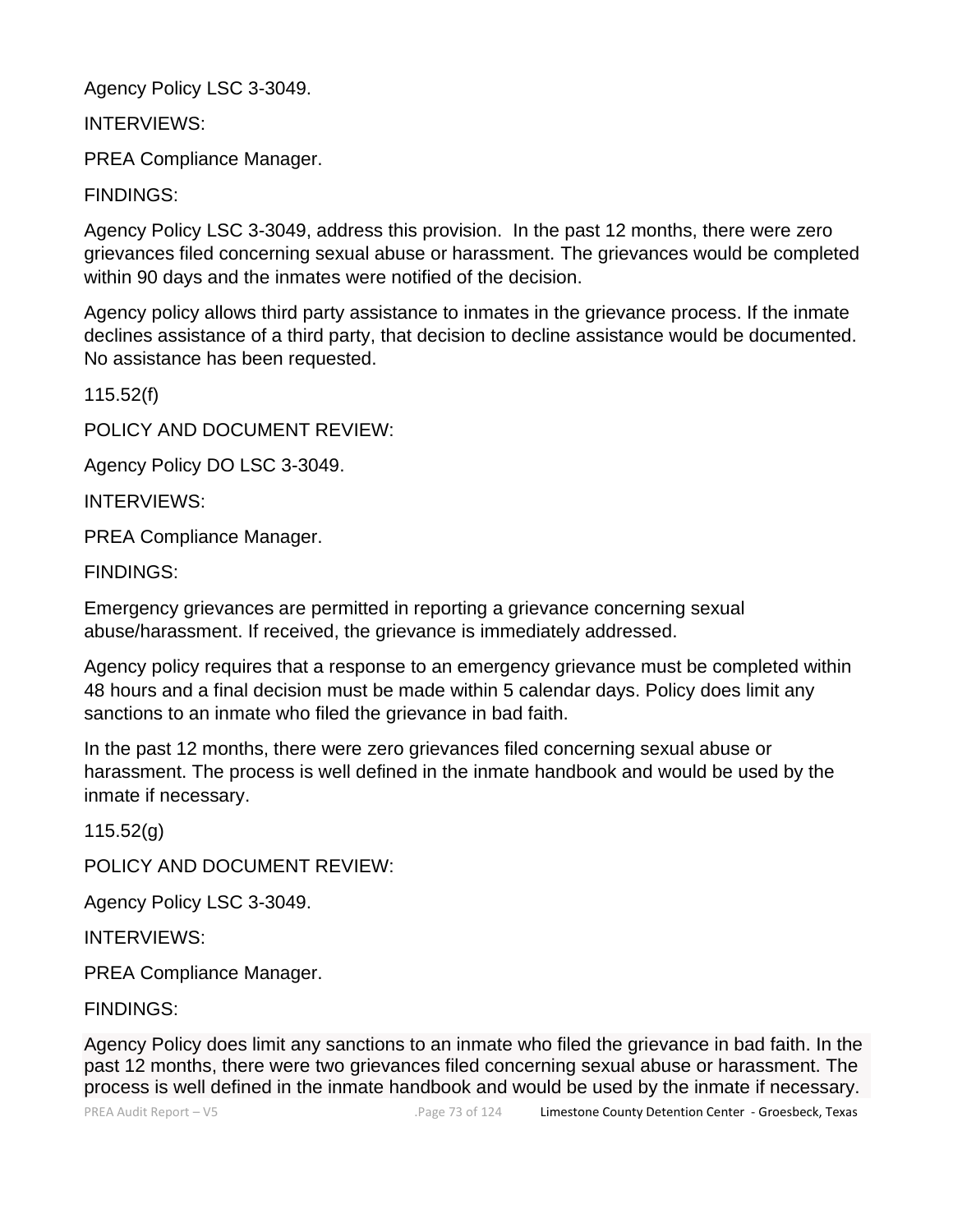# **Standard 115.53: Inmate access to outside confidential support services**

# **115.53 (a)**

- Does the facility provide inmates with access to outside victim advocates for emotional support services related to sexual abuse by giving inmates mailing addresses and telephone numbers, including toll-free hotline numbers where available, of local, State, or national victim advocacy or rape crisis organizations?  $\boxtimes$  Yes  $\Box$  No
- Does the facility provide persons detained solely for civil immigration purposes mailing addresses and telephone numbers, including toll-free hotline numbers where available of local, State, or national immigrant services agencies? (N/A if the facility *never* has persons detained solely for civil immigration purposes.)  $\boxtimes$  Yes  $\Box$  No  $\Box$  NA
- Does the facility enable reasonable communication between inmates and these organizations and agencies, in as confidential a manner as possible?  $\boxtimes$  Yes  $\Box$  No

#### **115.53 (b)**

■ Does the facility inform inmates, prior to giving them access, of the extent to which such communications will be monitored and the extent to which reports of abuse will be forwarded to authorities in accordance with mandatory reporting laws?  $\boxtimes$  Yes  $\Box$  No

#### **115.53 (c)**

- Does the agency maintain or attempt to enter into memoranda of understanding or other agreements with community service providers that are able to provide inmates with confidential emotional support services related to sexual abuse?  $\boxtimes$  Yes  $\Box$  No
- Does the agency maintain copies of agreements or documentation showing attempts to enter into such agreements?  $\boxtimes$  Yes  $\Box$  No

#### **Auditor Overall Compliance Determination**

- ☐ **Exceeds Standard** (*Substantially exceeds requirement of standards*)
- ☒ **Meets Standard** (*Substantial compliance; complies in all material ways with the standard for the relevant review period*)
- ☐ **Does Not Meet Standard** (*Requires Corrective Action*)

115.53(a)

#### POLICY AND DOCUMENT REVIEW:

Agency Policy LSC 3-3049. Inmate handbook.

#### INTERVIEWS: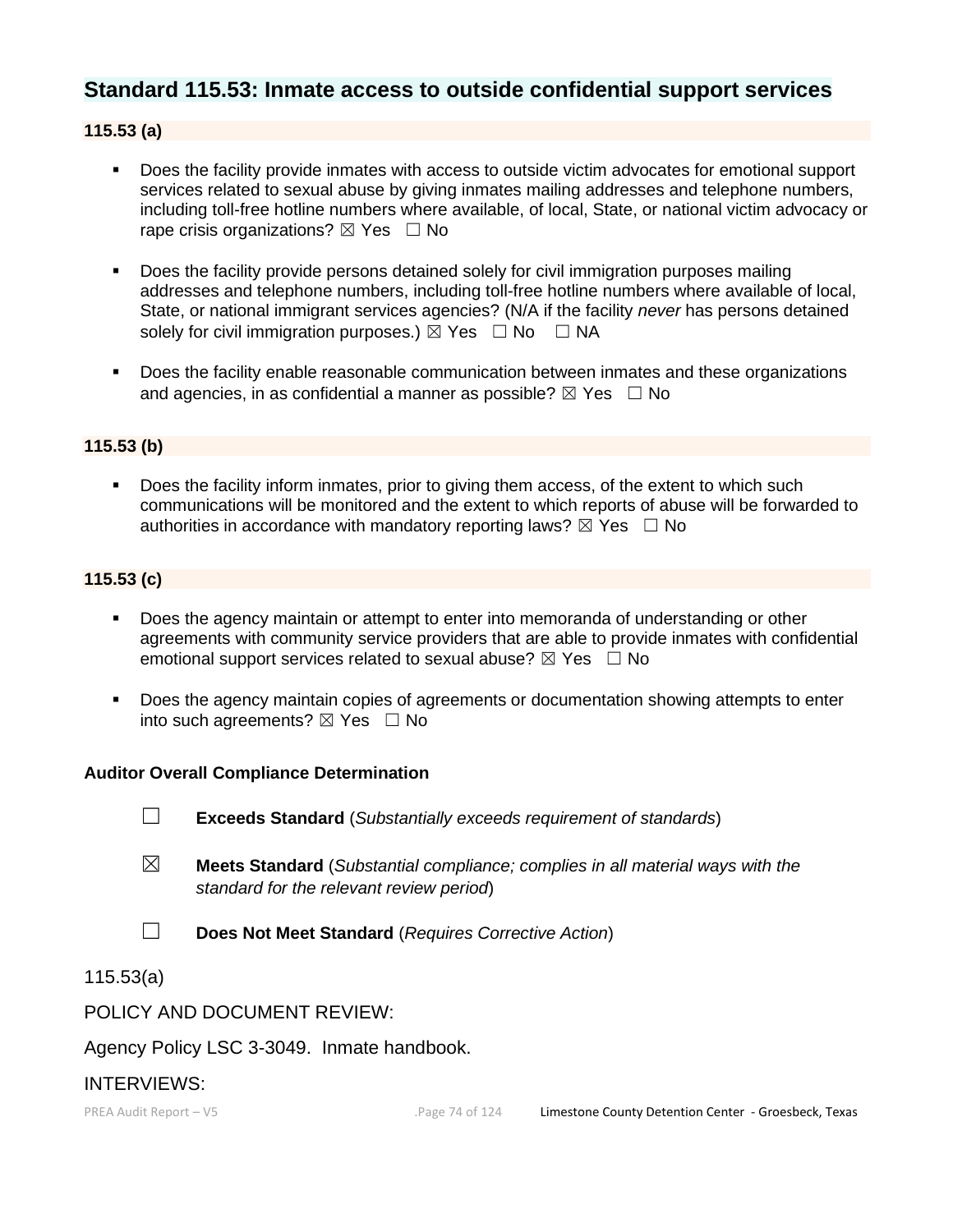Random inmates and an inmate who reported a sexual abuse.

FINDINGS:

Agency Policy LSC 3-3049, addresses this provision. The audited facility provides to the inmates, confidential access to outside victim advocates by providing the name of the organization, toll free telephone number, posters, and the information is in the inmate handbook.

The victim advocate service includes in-person support services to the victim through the forensic medical exam process as well as the investigatory interview process and at no charge to the inmate.

115.53(b)

POLICY AND DOCUMENT REVIEW:

Agency Policy LSC 3-3049.

INTERVIEWS:

Random Sample of Inmates.

FINDINGS:

Agency Policy LSC 3-3049, addresses this provision. Inmates interviewed reported they had never requested support services from outside agencies.

Advocate services informs the inmates of limits to confidentiality prior to receiving services.

115.53(c)

POLICY AND DOCUMENT REVIEW:

Statements, memos and email

FINDINGS:

The Advocacy Center provides advocate services and informs the inmates of limits to confidentiality. This information was provided to the Auditor in the Pre-Audit document request.

# **Standard 115.54: Third-party reporting**

### **115.54 (a)**

- Has the agency established a method to receive third-party reports of sexual abuse and sexual harassment? **⊠** Yes □ No
- Has the agency distributed publicly information on how to report sexual abuse and sexual harassment on behalf of an inmate?  $\boxtimes$  Yes  $\Box$  No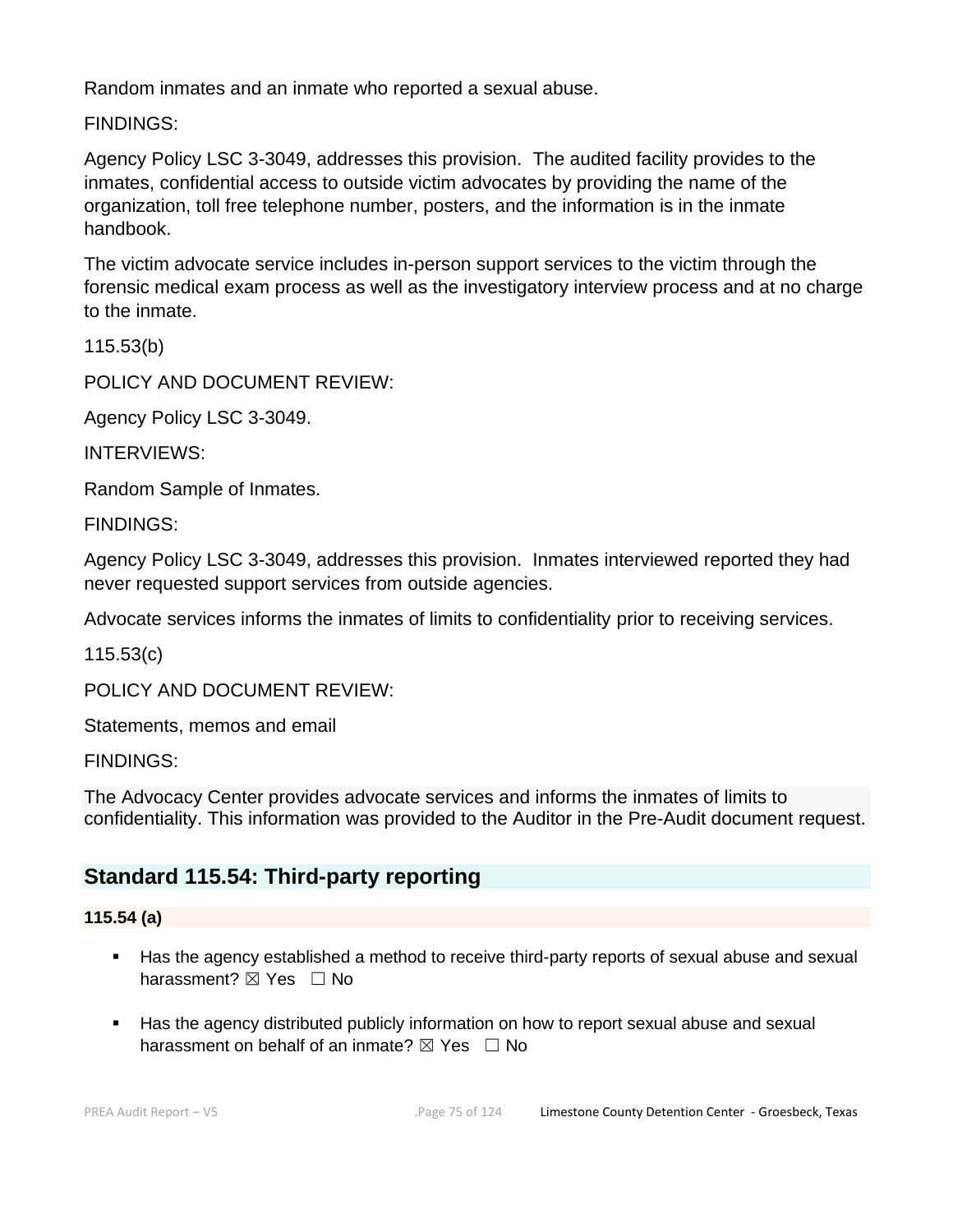- ☐ **Exceeds Standard** (*Substantially exceeds requirement of standards*)
- ☒ **Meets Standard** (*Substantial compliance; complies in all material ways with the standard for the relevant review period*)
- ☐ **Does Not Meet Standard** (*Requires Corrective Action*)

115.54(a)

POLICY AND DOCUMENT REVIEW:

Agency Policy LSC 3-3049.

Inmate handbook.

INTERVIEWS:

PREA Coordinator

FINDINGS:

Agency Policy LSC 3-3049, addresses this provision. The public can report online using the DOJ PREA Reporting on behalf of the inmate for third party reporting of inmate sexual abuse and harassment. Inmates may also write to the OMBUDSMAN regarding any sexual abuse or harassment.

# **OFFICIAL RESPONSE FOLLOWING AN INMATE REPORT**

# **Standard 115.61: Staff and agency reporting duties**

#### **115.61 (a)**

- Does the agency require all staff to report immediately and according to agency policy any knowledge, suspicion, or information regarding an incident of sexual abuse or sexual harassment that occurred in a facility, whether or not it is part of the agency?  $\boxtimes$  Yes  $\Box$  No
- Does the agency require all staff to report immediately and according to agency policy any knowledge, suspicion, or information regarding retaliation against inmates or staff who reported an incident of sexual abuse or sexual harassment?  $\boxtimes$  Yes  $\Box$  No
- Does the agency require all staff to report immediately and according to agency policy any knowledge, suspicion, or information regarding any staff neglect or violation of responsibilities that may have contributed to an incident of sexual abuse or sexual harassment or retaliation? ☒ Yes ☐ No

#### **115.61 (b)**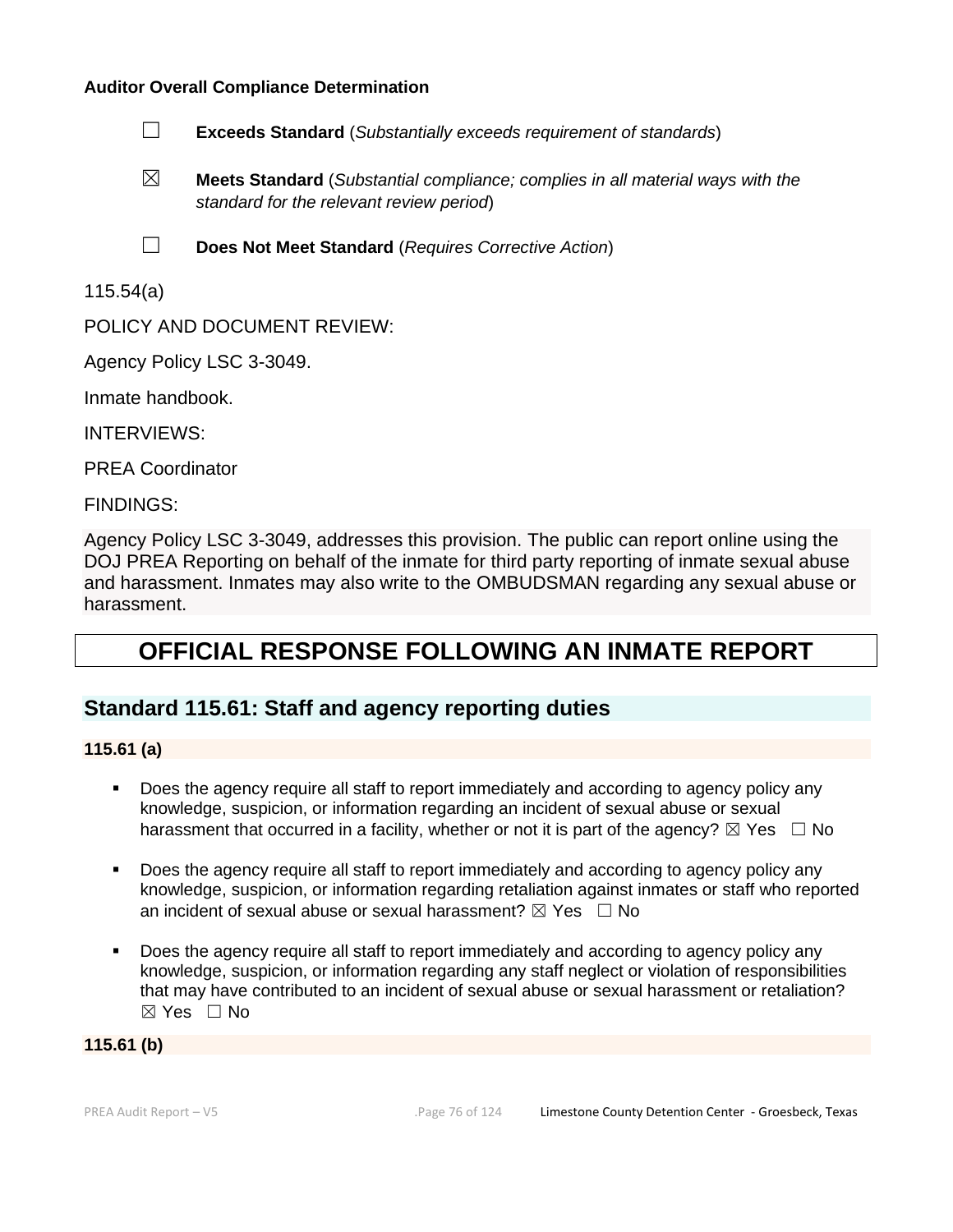▪ Apart from reporting to designated supervisors or officials, does staff always refrain from revealing any information related to a sexual abuse report to anyone other than to the extent necessary, as specified in agency policy, to make treatment, investigation, and other security and management decisions?  $\boxtimes$  Yes  $\Box$  No

### **115.61 (c)**

- Unless otherwise precluded by Federal, State, or local law, are medical and mental health practitioners required to report sexual abuse pursuant to paragraph (a) of this section? ☒ Yes ☐ No
- Are medical and mental health practitioners required to inform inmates of the practitioner's duty to report, and the limitations of confidentiality, at the initiation of services?  $\boxtimes$  Yes  $\Box$  No

### **115.61 (d)**

▪ If the alleged victim is under the age of 18 or considered a vulnerable adult under a State or local vulnerable persons statute, does the agency report the allegation to the designated State or local services agency under applicable mandatory reporting laws?  $\boxtimes$  Yes  $\Box$  No

#### **115.61 (e)**

▪ Does the facility report all allegations of sexual abuse and sexual harassment, including thirdparty and anonymous reports, to the facility's designated investigators?  $\boxtimes$  Yes  $\Box$  No

#### **Auditor Overall Compliance Determination**

- ☐ **Exceeds Standard** (*Substantially exceeds requirement of standards*)
- ☒ **Meets Standard** (*Substantial compliance; complies in all material ways with the standard for the relevant review period*)
- ☐ **Does Not Meet Standard** (*Requires Corrective Action*)

115.61(a)

POLICY AND DOCUMENT REVIEW:

Agency Policy LSC 3-3049.

Pre-audit questionnaire.

INTERVIEWS:

Interviews with Warden, random staff, medical/mental health staff, & PREA Coordinator.

FINDINGS:

Agency Policy LSC 3-3049, address this provision.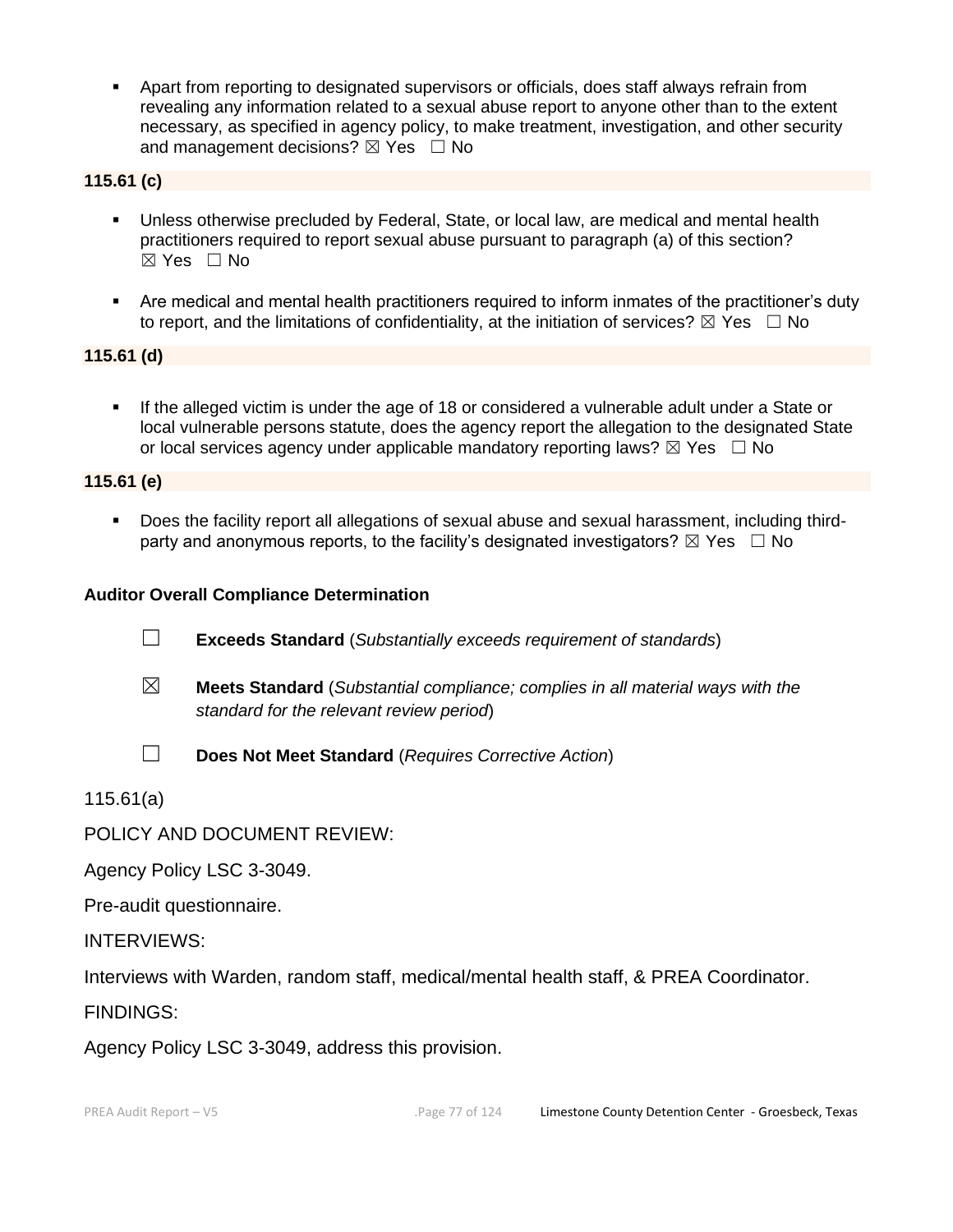All staff interviewed reported they would immediately report any knowledge, suspicion, or information regarding any allegation of sexual abuse or sexual harassment. Staff also reported they would report any retaliation against staff or inmates who reported an incident, or any staff neglect or violation of responsibilities that may have contributed to an incident or retaliation.

115.61(b)

POLICY AND DOCUMENT REVIEW:

Agency Policy LSC 3-3049.

Pre-audit questionnaire.

INTERVIEWS:

Interviews with Warden, random staff, medical/mental health staff, & PREA Coordinator.

FINDINGS:

Agency Policy LSC 3-3049, addresses this provision. All staff interviewed reported all staff including medical and mental staff are required to report all sexual abuse allegations. Medical/Mental Health staff inform the inmate of their duty to report.

The facility reports all allegations to the local law enforcement agency. All staff are informed of the importance of confidentially being maintained in the reporting process.

No inmate was under the age of 18 at the audited facility, during the onsite review.

# **Standard 115.62: Agency protection duties**

# **115.62 (a)**

▪ When the agency learns that an inmate is subject to a substantial risk of imminent sexual abuse, does it take immediate action to protect the inmate?  $\boxtimes$  Yes  $\Box$  No

# **Auditor Overall Compliance Determination**

- ☐ **Exceeds Standard** (*Substantially exceeds requirement of standards*)
- ☒ **Meets Standard** (*Substantial compliance; complies in all material ways with the standard for the relevant review period*)
- ☐ **Does Not Meet Standard** (*Requires Corrective Action*)
- 115.62(a)

# POLICY AND DOCUMENT REVIEW: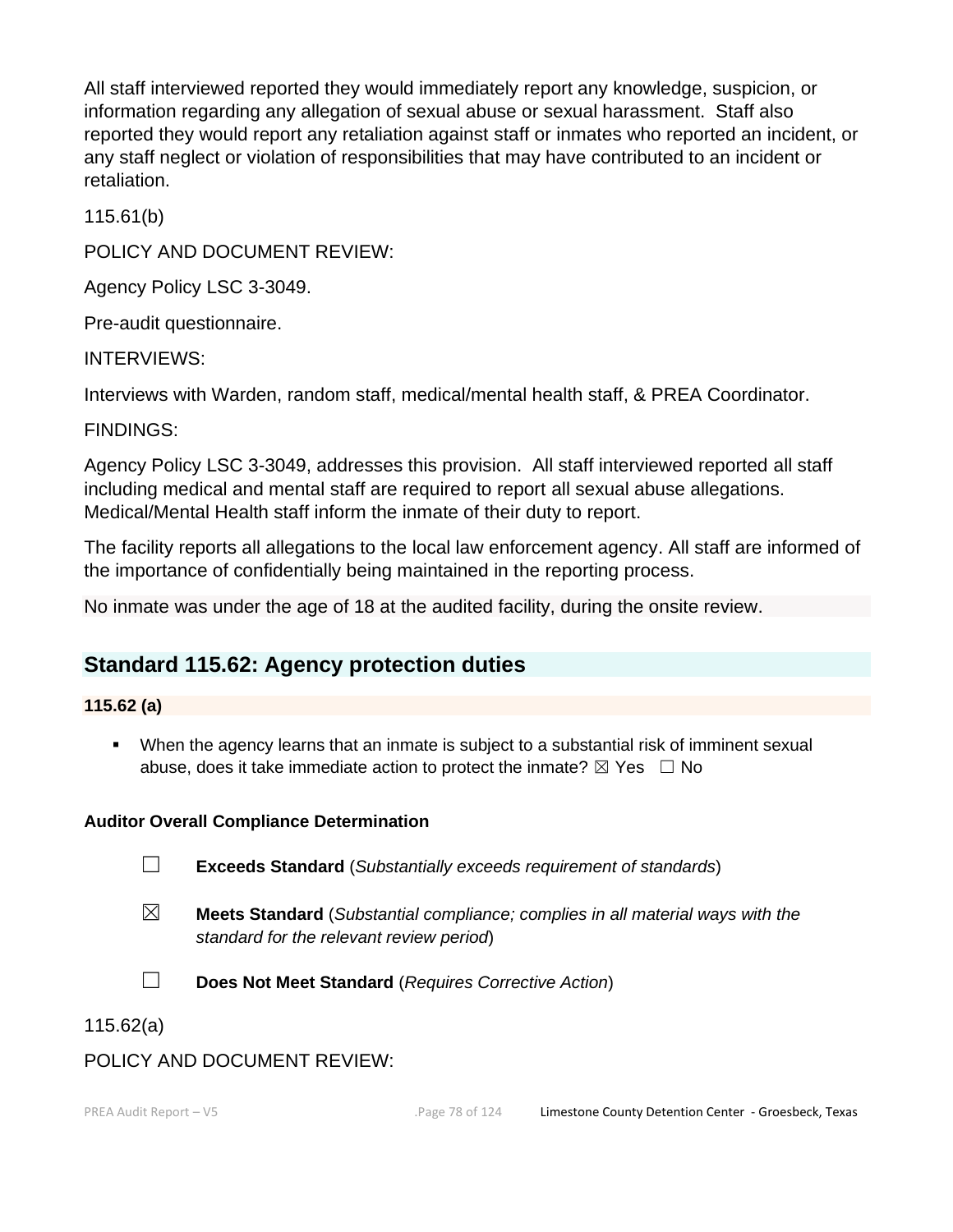Agency Policy LSC 3-3049.

Pre-audit questionnaire.

INTERVIEWS:

Interviews with Warden, random staff, medical/mental health staff, & PREA Coordinator.

FINDINGS:

Agency Policy LSC 3-3049, addresses this provision. Staff interviewed reported immediate action would be taken if staff were to become aware of any inmate being at substantial risk of imminent sexual abuse. Staff reported any allegation would be taken seriously and due diligence would be followed to ensure staff respond to inmates immediately. Management staff reported the key is creating a safe culture. Randomly selected staff reported in detail the immediate steps they would take to respond to any allegation of an inmate reporting they are at a substantial risk of imminent sexual abuse.

# **Standard 115.63: Reporting to other confinement facilities**

## **115.63 (a)**

▪ Upon receiving an allegation that an inmate was sexually abused while confined at another facility, does the head of the facility that received the allegation notify the head of the facility or appropriate office of the agency where the alleged abuse occurred?  $\boxtimes$  Yes  $\Box$  No

# **115.63 (b)**

**.** Is such notification provided as soon as possible, but no later than 72 hours after receiving the allegation? **⊠** Yes □ No

#### **115.63 (c)**

**•** Does the agency document that it has provided such notification?  $\boxtimes$  Yes  $\Box$  No

#### **115.63 (d)**

**•** Does the facility head or agency office that receives such notification ensure that the allegation is investigated in accordance with these standards?  $\boxtimes$  Yes  $\Box$  No

#### **Auditor Overall Compliance Determination**

☐ **Exceeds Standard** (*Substantially exceeds requirement of standards*)

☒ **Meets Standard** (*Substantial compliance; complies in all material ways with the standard for the relevant review period*)



- ☐ **Does Not Meet Standard** (*Requires Corrective Action*)
- 115.63(a)

### POLICY AND DOCUMENT REVIEW: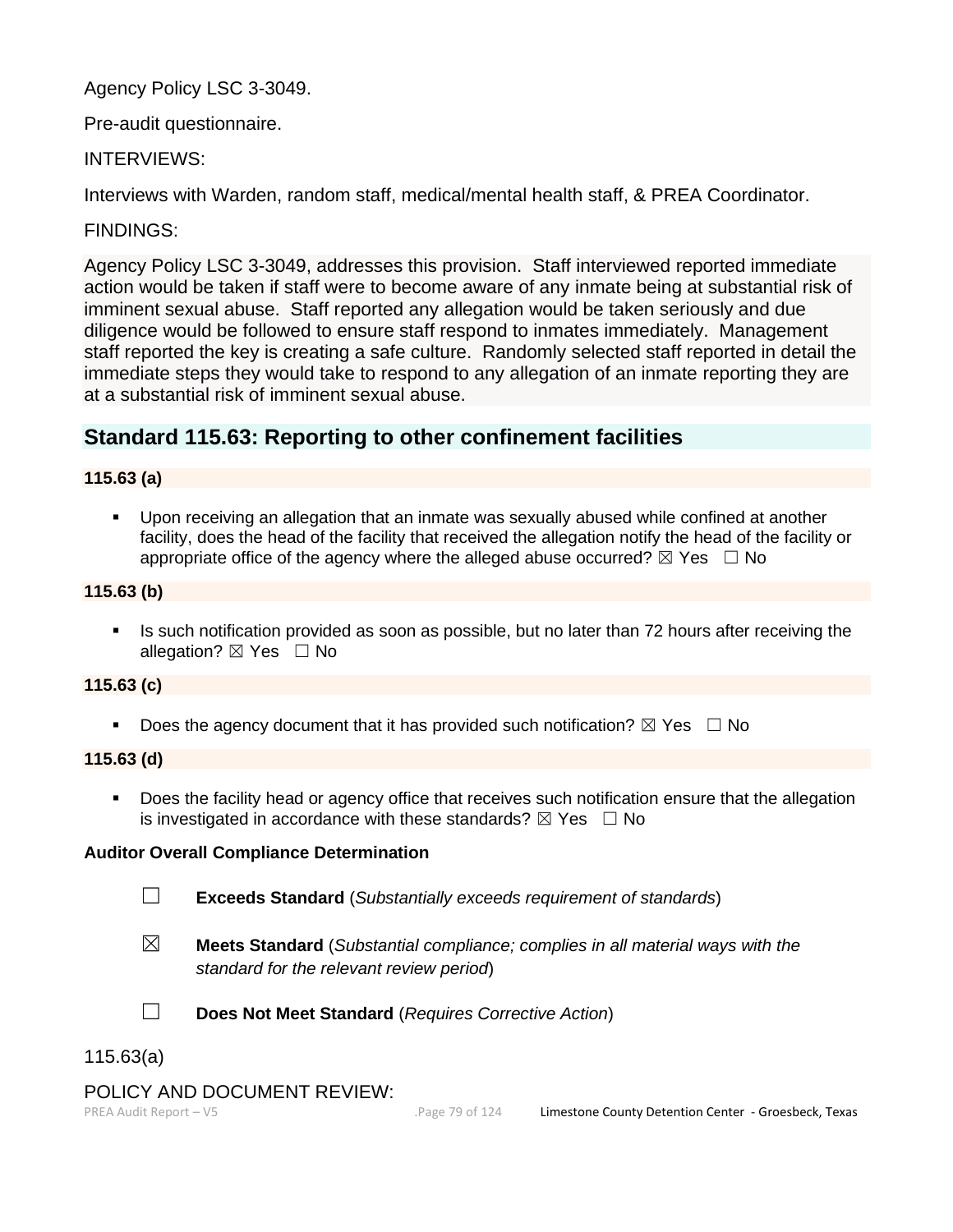Agency Policy LSC 3-3049.

Pre-audit questionnaire.

INTERVIEWS:

Warden.

FINDINGS:

Agency Policy LSC 3-3049, addresses this provision. The agency has a policy that requires notification of another facility when they learn of an inmate that had been sexually abused at that other facility. In the past 12 months, the facility reported zero allegations of sexual abuse that an inmate received at another facility.

115.63(b)

POLICY AND DOCUMENT REVIEW:

Agency Policy LSC 3-3049.

FINDINGS:

Agency Policy LSC 3-3049, addresses this provision. Notification of sexual abuse at another confinement facility is to be completed within the 72-hour time frame. Documentation is required that the report will be investigated and properly acted upon.

115.63(c)

POLICY AND DOCUMENT REVIEW:

Agency Policy LSC 3-3049.

FINDINGS:

The notification and documentation of additional notifications/information would be made according to department policy.

115.63(d)

POLICY AND DOCUMENT REVIEW:

Agency Policy LSC 3-3049.

INTERVIEWS:

Warden.

FINDINGS:

Agency Policy LSC 3-3049, addresses this provision. Staff interviewed reported they would initiate an investigation just like any other. They would make a request for cooperation from the other facility, and staff would go visit the inmate at that facility. Staff reported the local law enforcement agency would oversee the investigative team and process.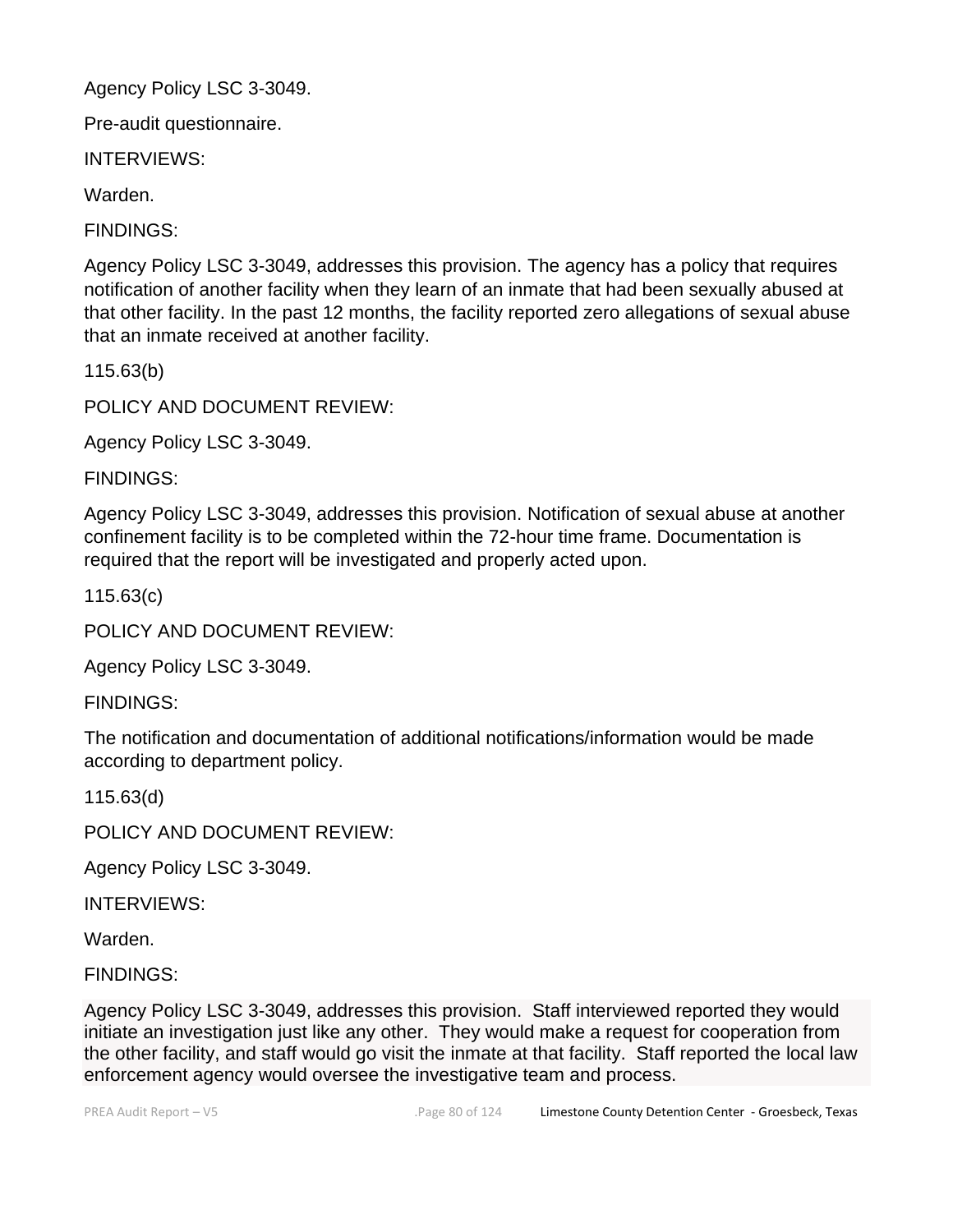# **Standard 115.64: Staff first responder duties**

## **115.64 (a)**

- Upon learning of an allegation that an inmate was sexually abused, is the first security staff member to respond to the report required to: Separate the alleged victim and abuser? ☒ Yes ☐ No
- Upon learning of an allegation that an inmate was sexually abused, is the first security staff member to respond to the report required to: Preserve and protect any crime scene until appropriate steps can be taken to collect any evidence?  $\boxtimes$  Yes  $\Box$  No
- Upon learning of an allegation that an inmate was sexually abused, is the first security staff member to respond to the report required to: Request that the alleged victim not take any actions that could destroy physical evidence, including, as appropriate, washing, brushing teeth, changing clothes, urinating, defecating, smoking, drinking, or eating, if the abuse occurred within a time period that still allows for the collection of physical evidence?  $\boxtimes$  Yes  $\Box$  No
- Upon learning of an allegation that an inmate was sexually abused, is the first security staff member to respond to the report required to: Ensure that the alleged abuser does not take any actions that could destroy physical evidence, including, as appropriate, washing, brushing teeth, changing clothes, urinating, defecating, smoking, drinking, or eating, if the abuse occurred within a time period that still allows for the collection of physical evidence?  $\boxtimes$  Yes  $\Box$  No

#### **115.64 (b)**

**.** If the first staff responder is not a security staff member, is the responder required to request that the alleged victim not take any actions that could destroy physical evidence, and then notify security staff?  $\boxtimes$  Yes  $\Box$  No

#### **Auditor Overall Compliance Determination**

- ☐ **Exceeds Standard** (*Substantially exceeds requirement of standards*)
- ☒ **Meets Standard** (*Substantial compliance; complies in all material ways with the standard for the relevant review period*)
- ☐ **Does Not Meet Standard** (*Requires Corrective Action*)

#### 115.64(a)

POLICY AND DOCUMENT REVIEW:

Agency Policy LSC 3-3049.

Pre-audit questionnaire.

Samples of the PREA First Responder cards.

# INTERVIEWS: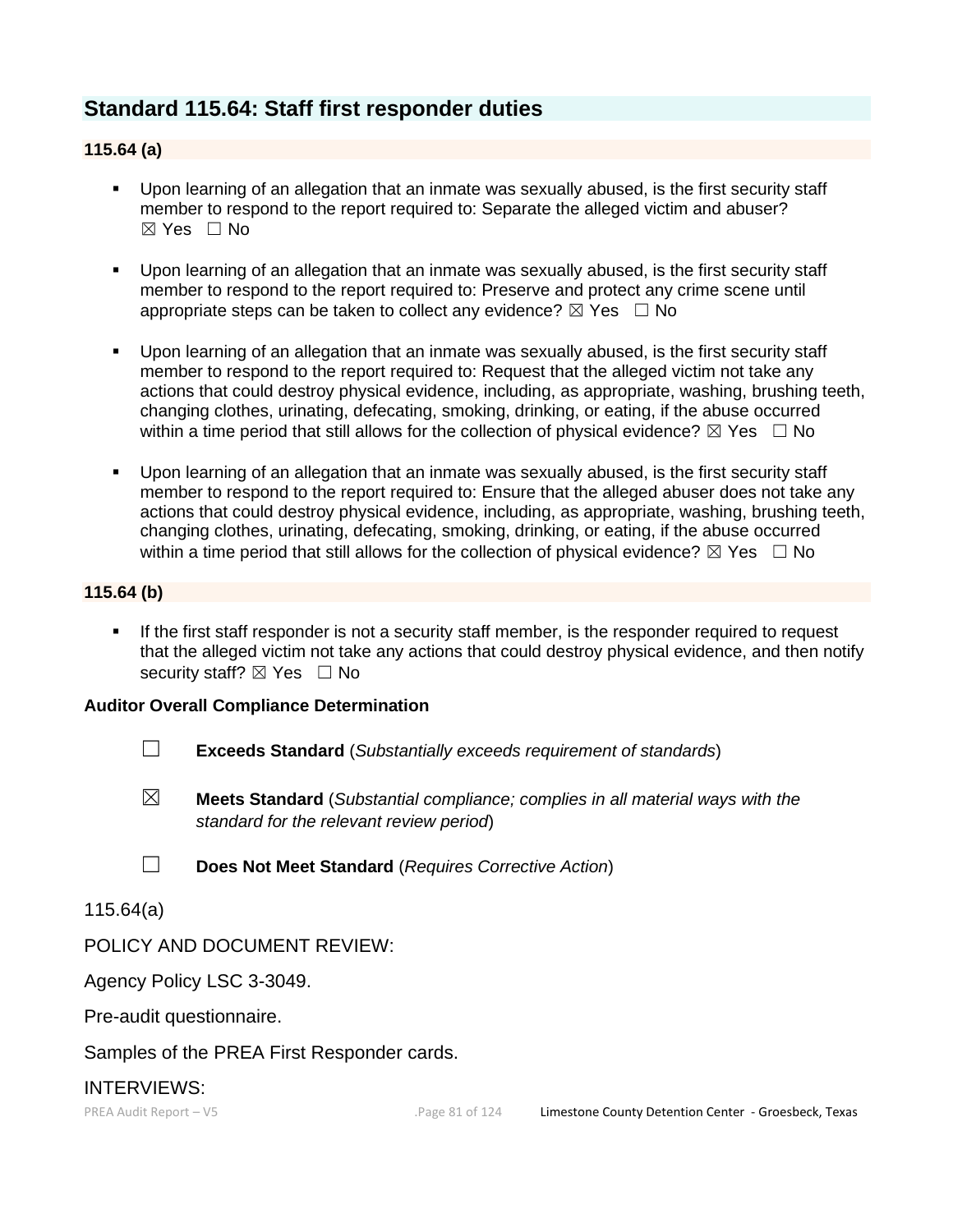Security Staff and Non-Security Staff First Responders.

FINDINGS:

Agency Policy LSC 3-3049, address this provision. The practices to this policy was verified by the responses from the staff being questioned in the interview process. All staff are provided training on the staff responder actions required in the event of a sexual abuse. This would include all security and non-security staff that might be a first responder. Agency policy also address the actions required if the responder is not a security staff member.

The non-security staff person would ensure that the alleged victim not take any action that might destroy physical evidence and then notify security staff.

Staff interviewed outlined the response taken in response to an allegation. The agency protocol, which meets the standard requirements, was followed.

115.64(b)

POLICY AND DOCUMENT REVIEW:

Agency Policy LSC 3-3049.

Pre-audit questionnaire.

Samples of the PREA First Responder cards.

INTERVIEWS:

Security Staff and Non-Security Staff First Responders.

FINDINGS:

Agency Policy LSC 3-3049, address this provision. In the past 12 months, nine allegations of sexual abuse or harassment from inmates or staff were recorded. Reports were reviewed by the auditor and the reports indicated that the staff followed the correct procedures required by PREA. All reports indicated that the proper response procedures occurred.

# **Standard 115.65: Coordinated response**

# **115.65 (a)**

Has the facility developed a written institutional plan to coordinate actions among staff first responders, medical and mental health practitioners, investigators, and facility leadership taken in response to an incident of sexual abuse?  $\boxtimes$  Yes  $\Box$  No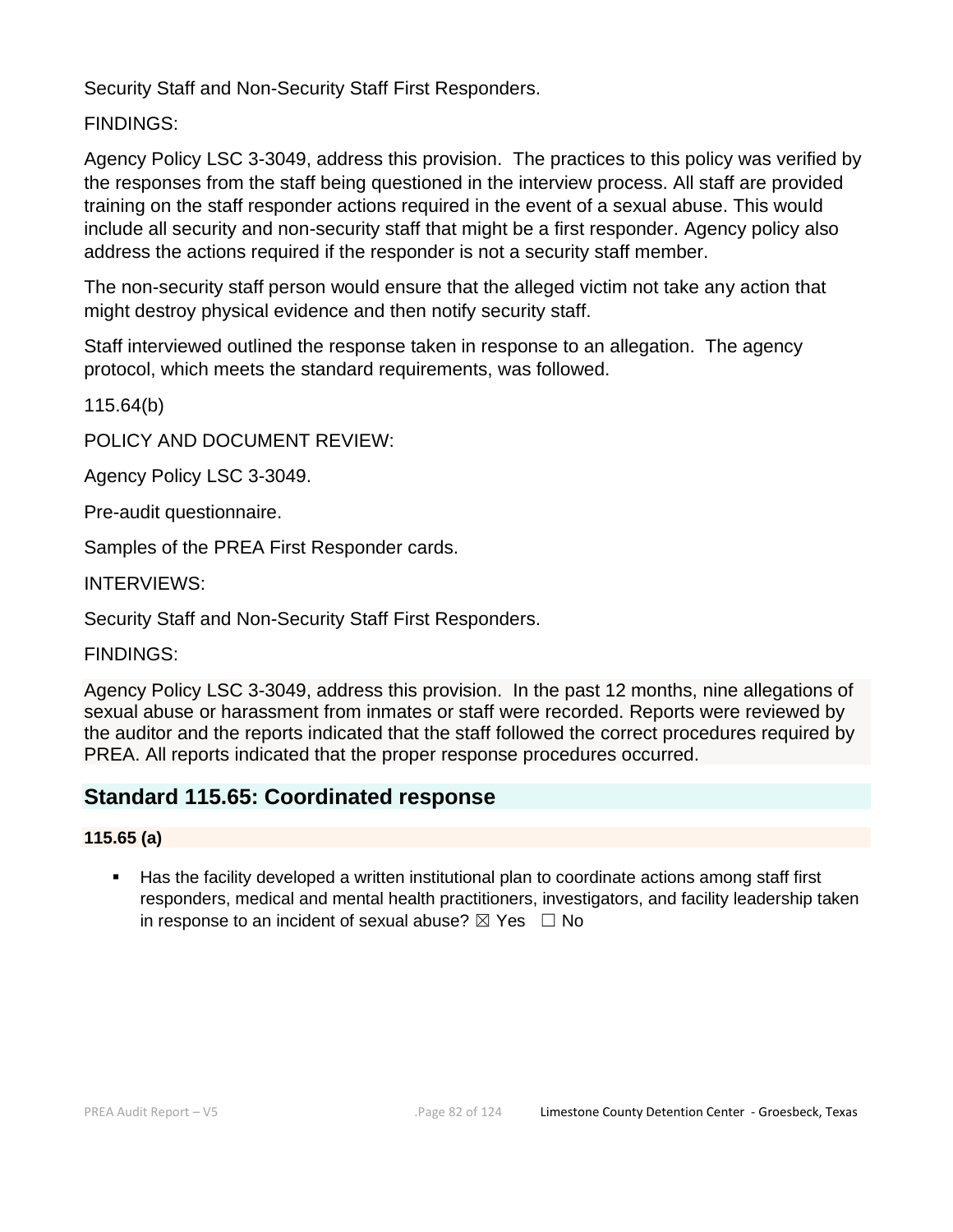

- ☒ **Meets Standard** (*Substantial compliance; complies in all material ways with the standard for the relevant review period*)
- ☐ **Does Not Meet Standard** (*Requires Corrective Action*)

115.65(a)

POLICY AND DOCUMENT REVIEW:

Agency Policy LSC 3-3049.

INTERVIEWS:

Warden

FINDINGS:

Agency Policy LSC 3-3049, address this provision.

Agency policy required a coordinated response by security/supervisory/management staff, medical, law enforcement, and SANE/SAFE services. The document clearly outlines the institutional plan to coordinate actions taken in response to an incident. Staff interviewed reiterated the protocols outlined in the agency's institutional plan.

# **Standard 115.66: Preservation of ability to protect inmates from contact with abusers**

### **115.66 (a)**

Are both the agency and any other governmental entities responsible for collective bargaining on the agency's behalf prohibited from entering into or renewing any collective bargaining agreement or other agreement that limits the agency's ability to remove alleged staff sexual abusers from contact with any inmates pending the outcome of an investigation or of a determination of whether and to what extent discipline is warranted?  $\boxtimes$  Yes  $\Box$  No

#### **115.66 (b)**

■ Auditor is not required to audit this provision.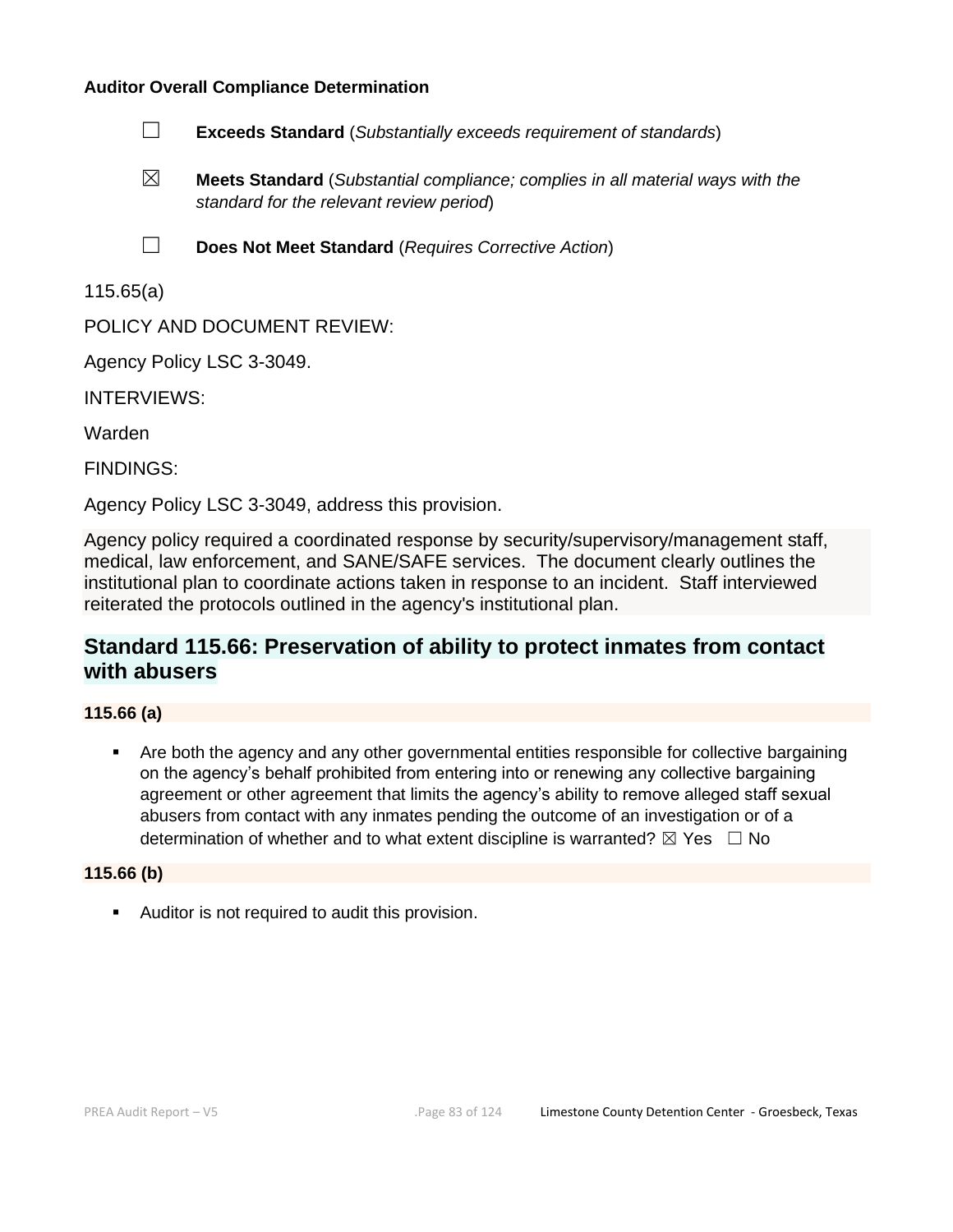- ☐ **Exceeds Standard** (*Substantially exceeds requirement of standards*)
- ☒ **Meets Standard** (*Substantial compliance; complies in all material ways with the standard for the relevant review period*)
- ☐ **Does Not Meet Standard** (*Requires Corrective Action*)

115.66(a)

POLICY AND DOCUMENT REVIEW:

Agency Policy LSC 3-3049.

INTERVIEWS:

Warden

FINDINGS:

Agency Policy LSC 3-3049, address this provision. All LaSalle Corrections, LLC., employees do not participate in collective bargaining.

Any allegations of sexual abuse or harassment involving an employee, this agency immediately removes the employee from all contact with the alleged inmate victim and witnesses.

# **Standard 115.67: Agency protection against retaliation**

#### **115.67 (a)**

- Has the agency established a policy to protect all inmates and staff who report sexual abuse or sexual harassment or cooperate with sexual abuse or sexual harassment investigations from retaliation by other inmates or staff?  $\boxtimes$  Yes  $\Box$  No
- Has the agency designated which staff members or departments are charged with monitoring retaliation? ⊠ Yes □ No

## **115.67 (b)**

■ Does the agency employ multiple protection measures, such as housing changes or transfers for inmate victims or abusers, removal of alleged staff or inmate abusers from contact with victims, and emotional support services, for inmates or staff who fear retaliation for reporting sexual abuse or sexual harassment or for cooperating with investigations?  $\boxtimes$  Yes  $\Box$  No

#### **115.67 (c)**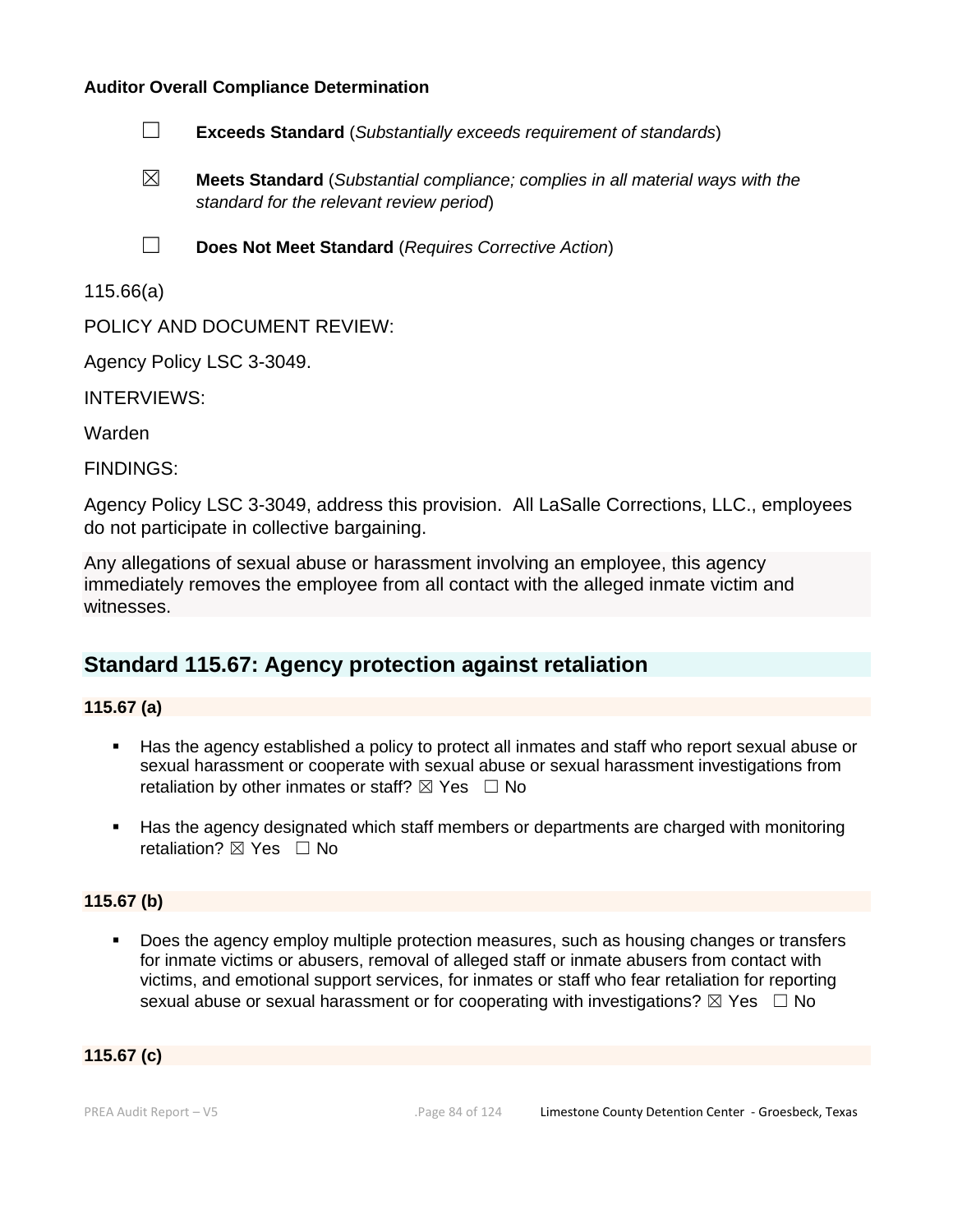- Except in instances where the agency determines that a report of sexual abuse is unfounded, for at least 90 days following a report of sexual abuse, does the agency: Monitor the conduct and treatment of inmates or staff who reported the sexual abuse to see if there are changes that may suggest possible retaliation by inmates or staff?  $\boxtimes$  Yes  $\Box$  No
- Except in instances where the agency determines that a report of sexual abuse is unfounded, for at least 90 days following a report of sexual abuse, does the agency: Monitor the conduct and treatment of inmates who were reported to have suffered sexual abuse to see if there are changes that may suggest possible retaliation by inmates or staff?  $\boxtimes$  Yes  $\Box$  No
- Except in instances where the agency determines that a report of sexual abuse is unfounded, for at least 90 days following a report of sexual abuse, does the agency: Act promptly to remedy any such retaliation?  $\boxtimes$  Yes  $\Box$  No
- Except in instances where the agency determines that a report of sexual abuse is unfounded, for at least 90 days following a report of sexual abuse, does the agency: Monitor any inmate disciplinary reports?  $\boxtimes$  Yes  $\Box$  No
- Except in instances where the agency determines that a report of sexual abuse is unfounded, for at least 90 days following a report of sexual abuse, does the agency: Monitor inmate housing changes?  $\boxtimes$  Yes  $\Box$  No
- Except in instances where the agency determines that a report of sexual abuse is unfounded, for at least 90 days following a report of sexual abuse, does the agency: Monitor inmate program changes?  $\boxtimes$  Yes  $\Box$  No
- Except in instances where the agency determines that a report of sexual abuse is unfounded, for at least 90 days following a report of sexual abuse, does the agency: Monitor negative performance reviews of staff?  $\boxtimes$  Yes  $\Box$  No
- Except in instances where the agency determines that a report of sexual abuse is unfounded, for at least 90 days following a report of sexual abuse, does the agency: Monitor reassignments of staff?  $\boxtimes$  Yes  $\Box$  No
- Does the agency continue such monitoring beyond 90 days if the initial monitoring indicates a continuing need?  $\boxtimes$  Yes  $\Box$  No

#### **115.67 (d)**

■ In the case of inmates, does such monitoring also include periodic status checks? ☒ Yes ☐ No

#### **115.67 (e)**

If any other individual who cooperates with an investigation expresses a fear of retaliation, does the agency take appropriate measures to protect that individual against retaliation? ☒ Yes ☐ No

#### **115.67 (f)**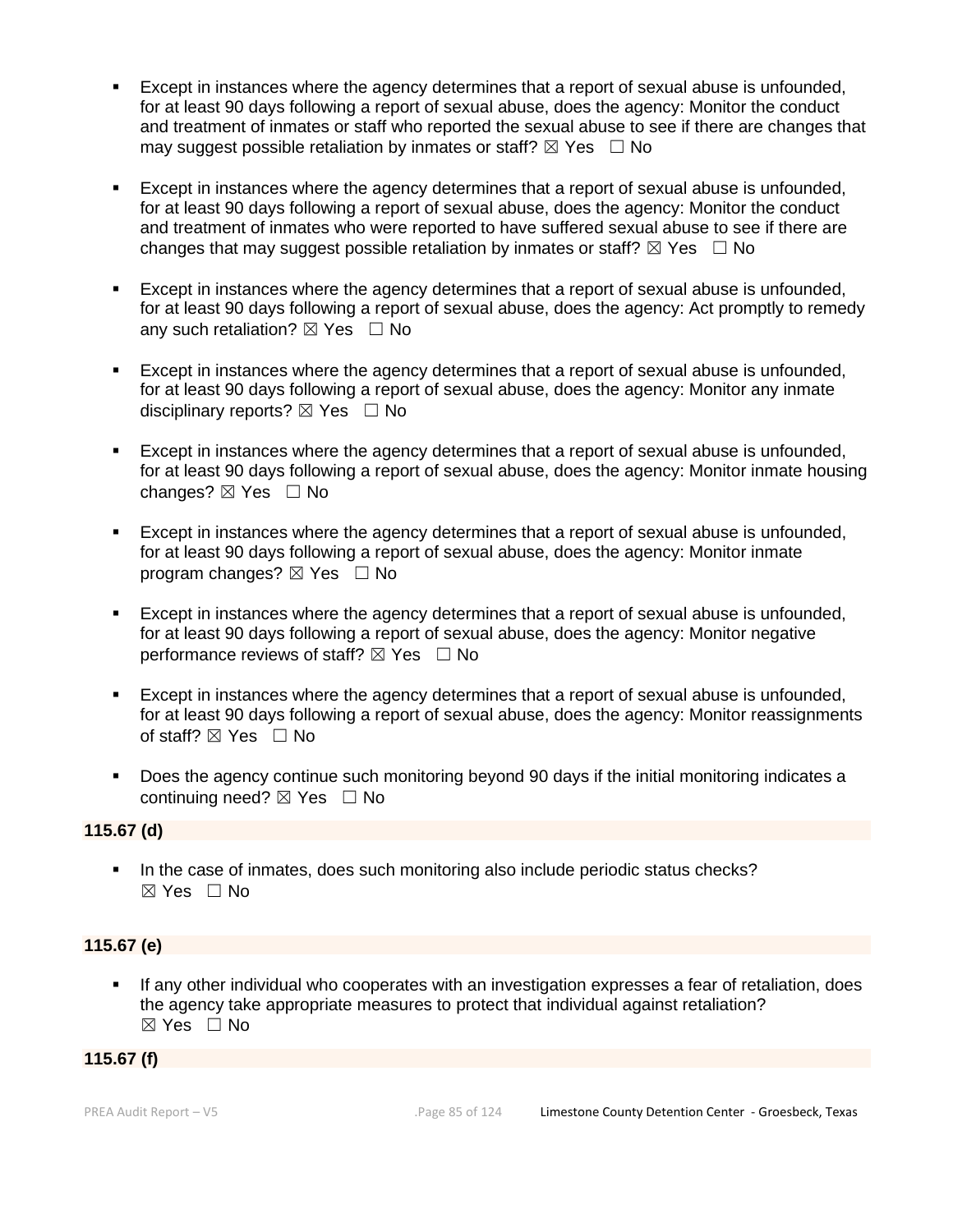■ Auditor is not required to audit this provision.

## **Auditor Overall Compliance Determination**



☒ **Meets Standard** (*Substantial compliance; complies in all material ways with the standard for the relevant review period*)

☐ **Does Not Meet Standard** (*Requires Corrective Action*)

115.67(a)

POLICY AND DOCUMENT REVIEW:

Agency Policy LSC 3-3049.

FINDINGS:

Agency Policy LSC 3-3049, address this provision. Policy requires the protection of inmates and staff who report sexual abuse/harassment from retaliation. Senior management is assigned to supervise the monitoring and prevention of retaliation.

115.67(b)

POLICY AND DOCUMENT REVIEW:

Agency Policy LSC 3-3049.

INTERVIEWS:

Designated Staff Member Charged with Monitoring Retaliation.

PREA Coordinator.

FINDINGS:

Agency Policy LSC 3-3049, address this provision. Staff reported when an investigation is initiated, the individual making the report is told what the expected process will be and if anyone threatens or otherwise makes them feel uncomfortable, they are provided with the name of the person to notify. Staff and inmates are informed that any retaliation will be taken seriously and acted upon. Staff reported the process followed and strategies used when monitoring for potential retaliation against both inmates and staff. Staff and inmates are offered emotional support services.

115.67(c)

POLICY AND DOCUMENT REVIEW:

Agency Policy LSC 3-3049.

INTERVIEWS: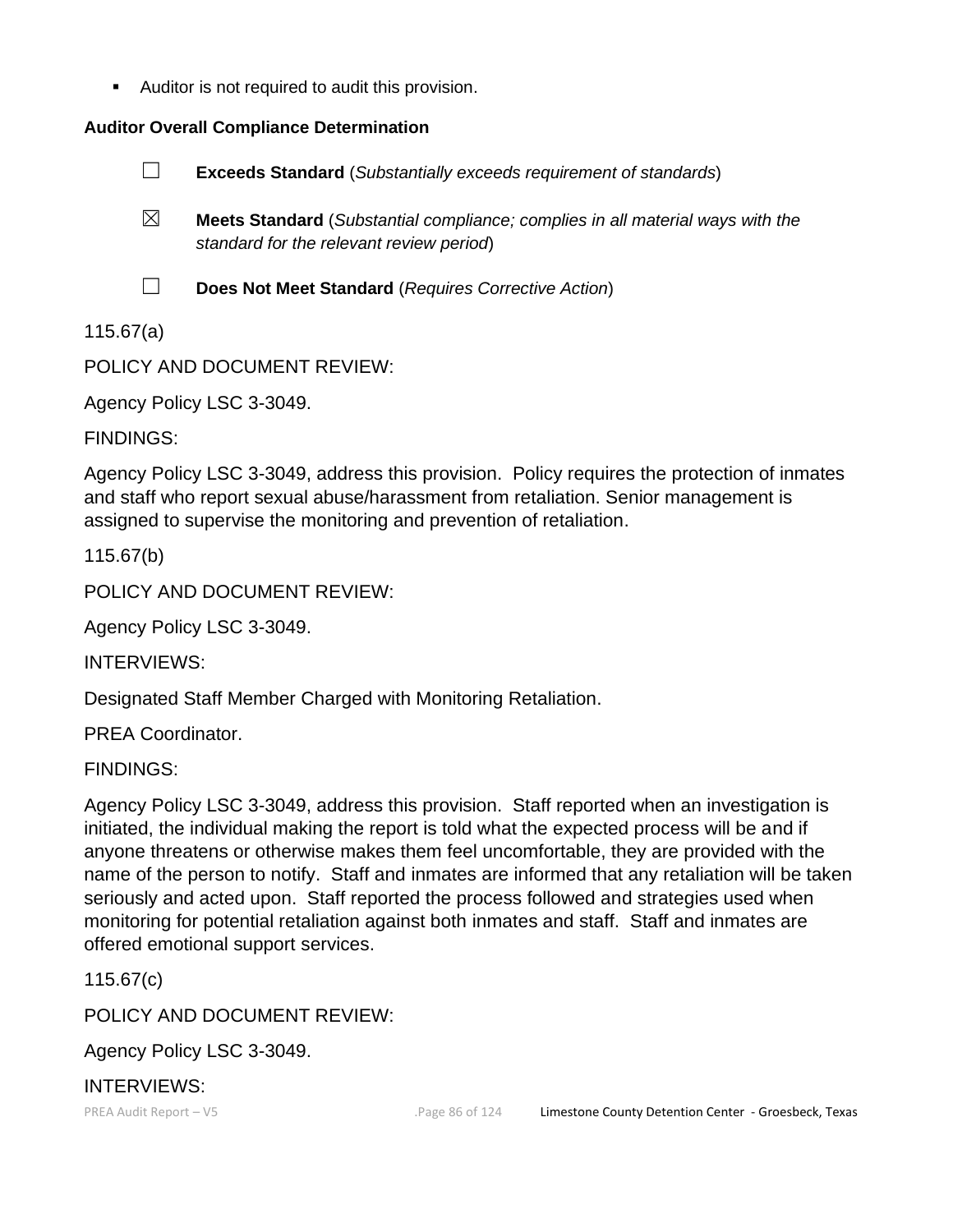Designated Staff Member Charged with Monitoring Retaliation.

PREA Coordinator.

FINDINGS:

Agency Policy LSC 3-3049, address this provision. Staff reported in detail what they look for when monitoring for retaliation for both inmates and staff, and the duration of the monitoring, which meet the standard requirements.

115.67(d)

POLICY AND DOCUMENT REVIEW:

Agency Policy LSC 3-3049.

INTERVIEWS:

Designated Staff Member Charged with Monitoring Retaliation.

PREA Coordinator.

FINDINGS:

Agency Policy LSC 3-3049, addresses this provision. All required monitoring will be promptly conducted for a minimum of 90 days or longer if needed.

The facility would employ a variety of methods such as housing change, removal of abuser, or other means to protect the inmate victim. This policy would also protect anyone who assisted in the investigation. The policies also require periodic status checks designed to protect an individual from retaliation.

115.67(e)

POLICY AND DOCUMENT REVIEW:

Agency Policy LSC 3-3049.

INTERVIEWS:

Warden.

FINDINGS:

Agency Policy LSC 3-3049, addresses this provision. Staff interviewed reported any type of retaliation is treated seriously and any allegations made would be reviewed and investigated. If an allegation were to be found true, the appropriate necessary actions would be taken.

115.67(f)

POLICY AND DOCUMENT REVIEW:

The agency is not required to respond to this provision.

FINDINGS: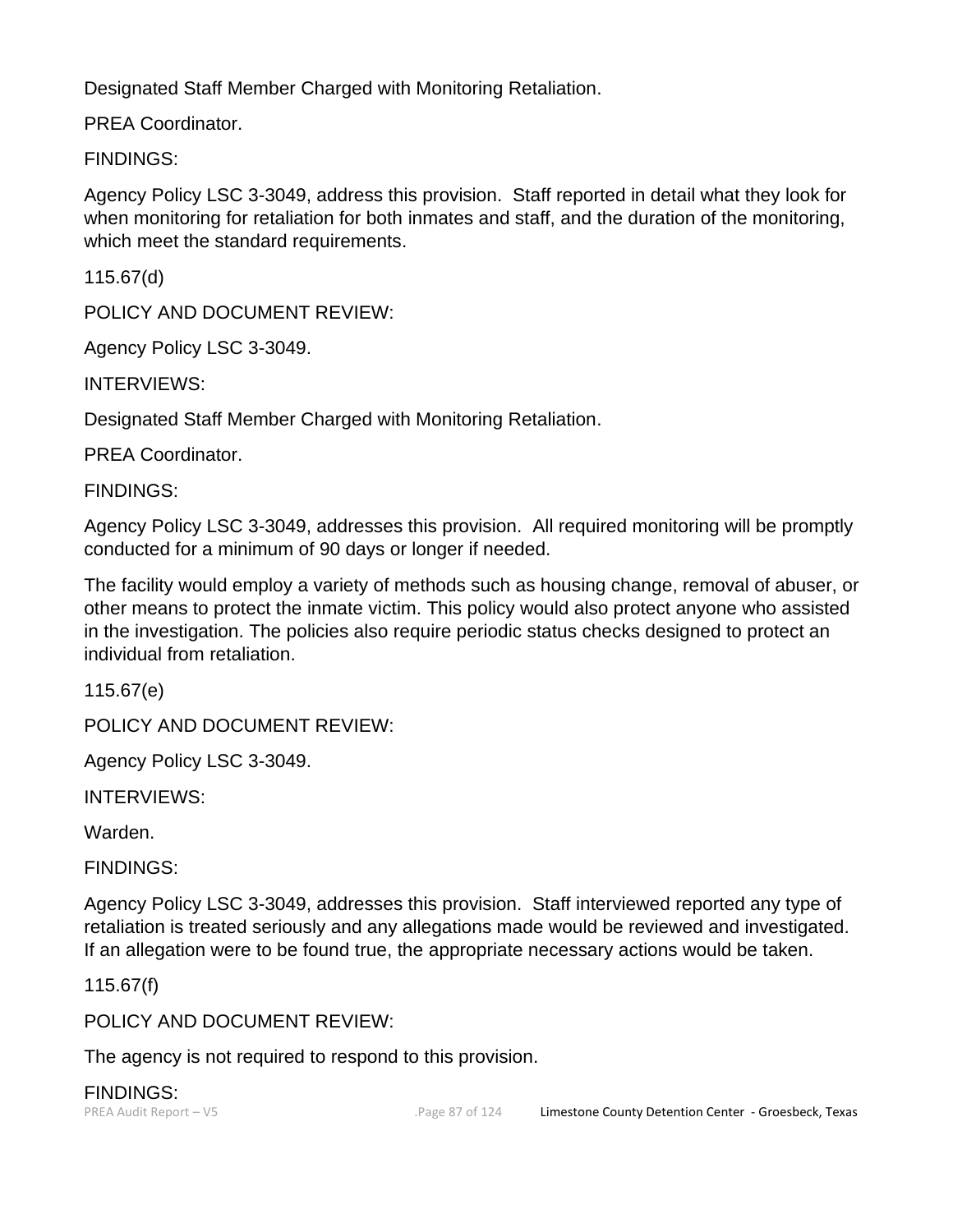This provision is not applicable as the agency is not required to respond to this provision.

# **Standard 115.68: Post-allegation protective custody**

### **115.68 (a)**

**EXT** Is any and all use of segregated housing to protect an inmate who is alleged to have suffered sexual abuse subject to the requirements of § 115.43?  $\boxtimes$  Yes  $\Box$  No

### **Auditor Overall Compliance Determination**

- ☐ **Exceeds Standard** (*Substantially exceeds requirement of standards*)
- ☒ **Meets Standard** (*Substantial compliance; complies in all material ways with the standard for the relevant review period*)

☐ **Does Not Meet Standard** (*Requires Corrective Action*)

115.68(a)

POLICY AND DOCUMENT REVIEW:

Agency Policy LSC 3-3049.

INTERVIEWS:

Warden

Staff who Supervise Inmates in Restrictive Housing

Medical and Mental Health Staff. At the time of the onsite audit, there were no inmates in isolation for risk of sexual victimization/who alleged to have suffered sexual abuse, therefore no inmate was interviewed specific to this provision.

# ONSITE REVIEW:

During the onsite review, there was no indication that restrictive housing is used on a regular basis for PREA related events.

#### FINDINGS:

Agency Policy LSC 3-3049, addresses this provision. Staff interviewed reported protective custody/restrictive housing would be used only as a true last resort and efforts would continue to find alternatives during restrictive housing assignment. No inmates are placed in restrictive housing involuntary without an assessment of all available alternatives. These policies meet the PREA requirements. The facility reported zero inmates who reported sexual abuse were held in involuntary restrictive housing in the past 12 months. Policies also dictate if an involuntary restrictive housing assignment is made, the facility affords each inmate a review every 30 days and the inmate programs would continue to the best extent possible.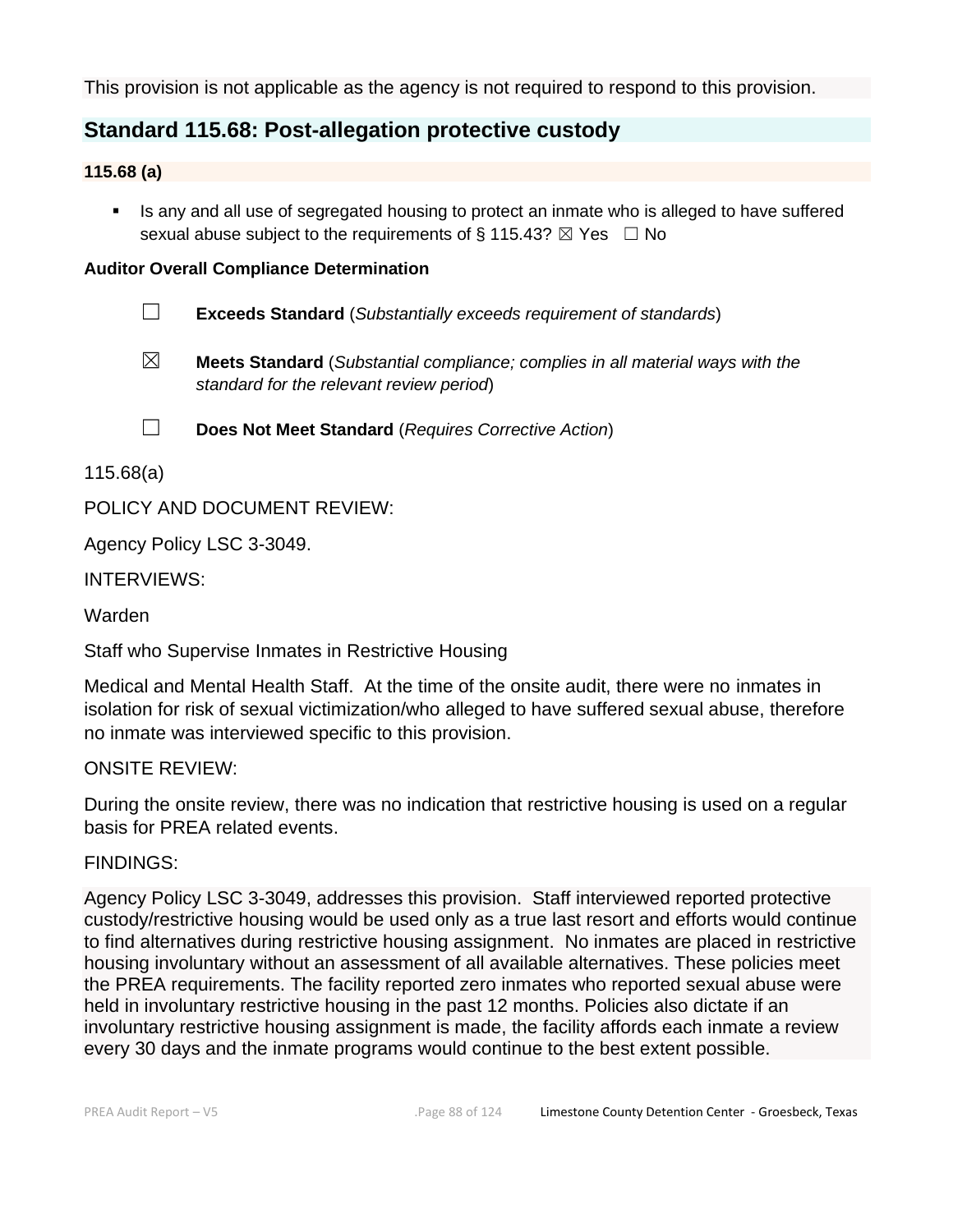# **Standard 115.71: Criminal and administrative agency investigations**

## **115.71 (a)**

- When the agency conducts its own investigations into allegations of sexual abuse and sexual harassment, does it do so promptly, thoroughly, and objectively? [N/A if the agency/facility is not responsible for conducting any form of criminal OR administrative sexual abuse investigations. See 115.21(a).]  $\boxtimes$  Yes  $\Box$  No  $\Box$  NA
- Does the agency conduct such investigations for all allegations, including third party and anonymous reports? [N/A if the agency/facility is not responsible for conducting any form of criminal OR administrative sexual abuse investigations. See 115.21(a).]  $\boxtimes$  Yes  $\Box$  No  $\Box$  NA

#### **115.71 (b)**

**EXECT** Where sexual abuse is alleged, does the agency use investigators who have received specialized training in sexual abuse investigations as required by 115.34?  $\boxtimes$  Yes  $\Box$  No

### **115.71 (c)**

- Do investigators gather and preserve direct and circumstantial evidence, including any available physical and DNA evidence and any available electronic monitoring data?  $\boxtimes$  Yes  $\Box$  No
- Do investigators interview alleged victims, suspected perpetrators, and witnesses? ☒ Yes ☐ No
- Do investigators review prior reports and complaints of sexual abuse involving the suspected perpetrator? ⊠ Yes □ No

### **115.71 (d)**

When the quality of evidence appears to support criminal prosecution, does the agency conduct compelled interviews only after consulting with prosecutors as to whether compelled interviews may be an obstacle for subsequent criminal prosecution?  $\boxtimes$  Yes  $\Box$  No

#### **115.71 (e)**

- Do agency investigators assess the credibility of an alleged victim, suspect, or witness on an individual basis and not on the basis of that individual's status as inmate or staff?  $\boxtimes$  Yes  $\;\;\Box$  No
- Does the agency investigate allegations of sexual abuse without requiring an inmate who alleges sexual abuse to submit to a polygraph examination or other truth-telling device as a condition for proceeding?  $\boxtimes$  Yes  $\Box$  No

#### **115.71 (f)**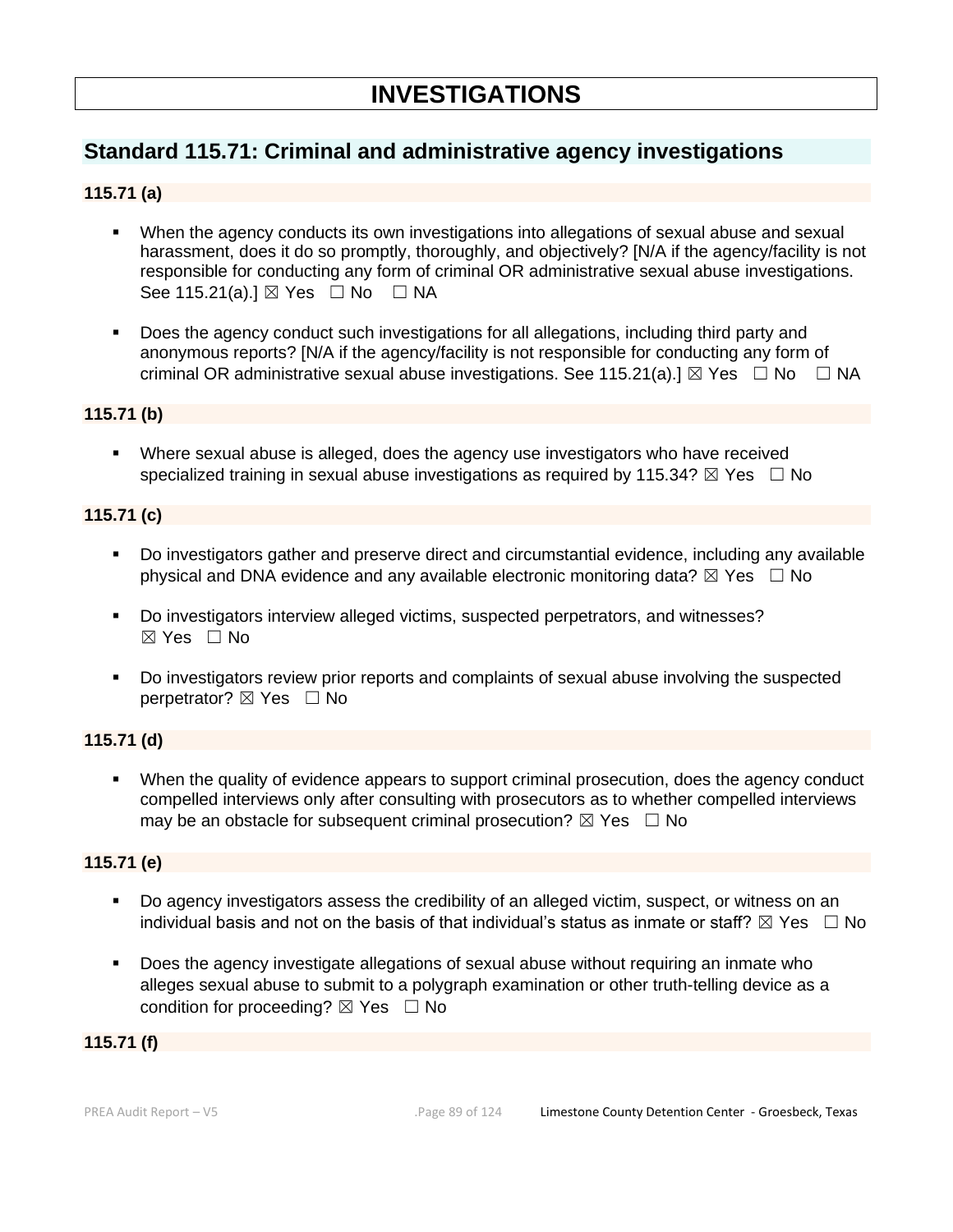- Do administrative investigations include an effort to determine whether staff actions or failures to act contributed to the abuse?  $\boxtimes$  Yes  $\Box$  No
- Are administrative investigations documented in written reports that include a description of the physical evidence and testimonial evidence, the reasoning behind credibility assessments, and investigative facts and findings?  $\boxtimes$  Yes  $\Box$  No

## **115.71 (g)**

■ Are criminal investigations documented in a written report that contains a thorough description of the physical, testimonial, and documentary evidence and attaches copies of all documentary evidence where feasible?  $\boxtimes$  Yes  $\Box$  No

#### **115.71 (h)**

■ Are all substantiated allegations of conduct that appears to be criminal referred for prosecution? ☒ Yes ☐ No

#### **115.71 (i)**

Does the agency retain all written reports referenced in 115.71(f) and (g) for as long as the alleged abuser is incarcerated or employed by the agency, plus five years?  $\boxtimes$  Yes  $\Box$  No

#### **115.71 (j)**

▪ Does the agency ensure that the departure of an alleged abuser or victim from the employment or control of the agency does not provide a basis for terminating an investigation? ☒ Yes ☐ No

#### **115.71 (k)**

**E** Auditor is not required to audit this provision.

#### **115.71 (l)**

▪ When an outside entity investigates sexual abuse, does the facility cooperate with outside investigators and endeavor to remain informed about the progress of the investigation? (N/A if an outside agency does not conduct administrative or criminal sexual abuse investigations. See 115.21(a).) ⊠ Yes □ No □ NA

#### **Auditor Overall Compliance Determination**

- ☐ **Exceeds Standard** (*Substantially exceeds requirement of standards*)
- ☒ **Meets Standard** (*Substantial compliance; complies in all material ways with the standard for the relevant review period*)
- 
- ☐ **Does Not Meet Standard** (*Requires Corrective Action*)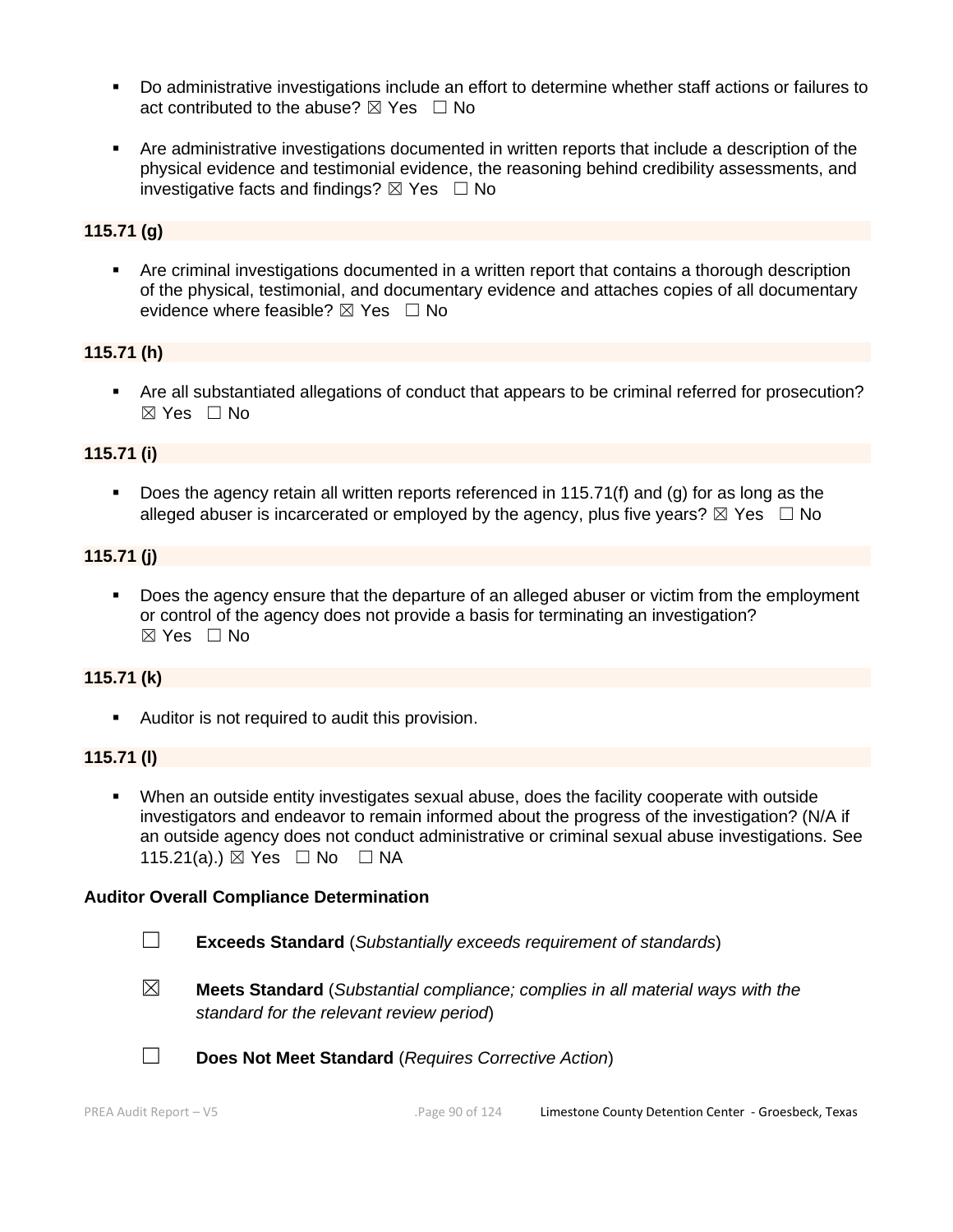115.71(a)

POLICY AND DOCUMENT REVIEW:

Agency Policy LSC 3-3049.

Training Documentation.

INTERVIEWS:

Investigative Staff

FINDINGS:

Agency Policy LSC 3-3049, addresses this provision. A review of all investigative files reflected all investigations were conducted promptly, thoroughly and objectively. Staff interviewed reported investigations are initiated immediately and that third-party and anonymous reports are also considered, documented and the information included in the final report.

115.71(b)

POLICY AND DOCUMENT REVIEW:

Agency Policy LSC 3-3049.

Investigative staff training records.

INTERVIEWS:

Investigative Staff

FINDINGS:

Agency Policy LSC 3-3049, addresses this provision. A review of the investigative staff training documents indicated all investigative staff are trained in the required specialized investigative staff training. Staff interviewed reported receiving the required training.

115.71(c)

POLICY AND DOCUMENT REVIEW:

Agency Policy LSC 3-3049.

Investigative staff training records.

INTERVIEWS:

Investigative Staff

FINDINGS:

Agency Policy LSC 3-3049, addresses this provision. A review of the investigative files reflected the required supporting documentation was maintained in the files.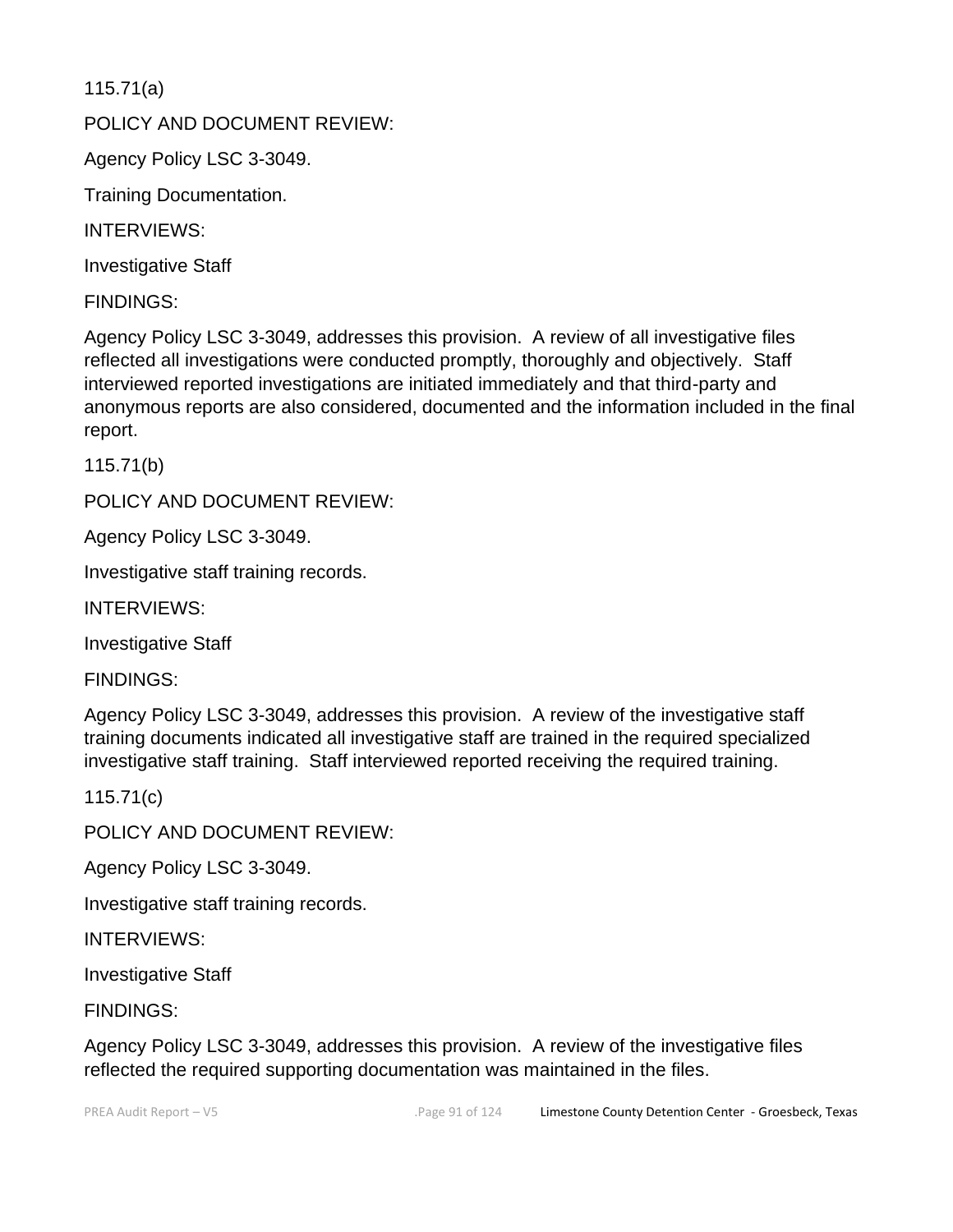Staff interviewed reported in detail the steps followed and information collected and documented during the investigation and retained in the files in accordance with the standard.

115.71(d)

POLICY AND DOCUMENT REVIEW:

Agency Policy LSC 3-3049.

INTERVIEWS:

Investigative Staff

FINDINGS:

Agency Policy LSC 3-3049, addresses this provision. Staff interviewed reported investigations are not terminated solely because the victim recants the allegation and would move forward with the investigation.

115.71(e)

POLICY AND DOCUMENT REVIEW:

Agency Policy LSC 3-3049.

Investigative files.

INTERVIEWS:

Investigative Staff

FINDINGS:

Agency Policy LSC 3-3049, addresses this provision. A review of the investigative files reflected the investigator are sworn law enforcement and are always involved on all investigations. Investigative staff reported the investigators will refer the case for prosecutorial review, if evidence reveals a criminal act may have been committed.

115.71(f)

POLICY AND DOCUMENT REVIEW:

Agency Policy LSC 3-3049.

INTERVIEWS:

Investigative Staff.

FINDINGS:

Agency Policy LSC 3-3049. Staff interviewed reported all information would be considered, documented and assessed as part of the investigation. Staff also reported a polygraph is not a part of the investigative process.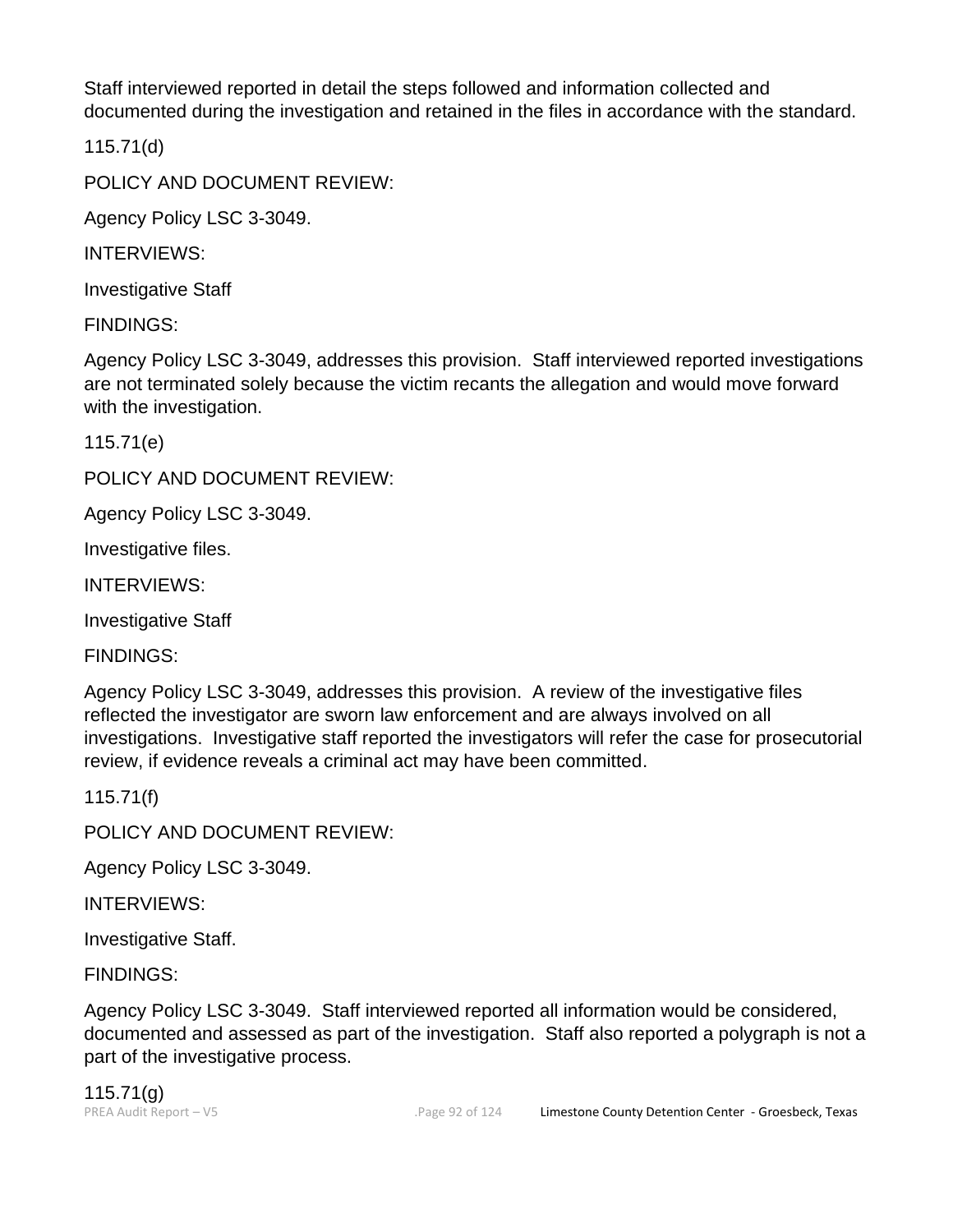# POLICY AND DOCUMENT REVIEW:

Agency Policy LSC 3-3049.

Investigative files.

INTERVIEWS:

Investigative Staff.

FINDINGS:

Agency Policy LSC 3-3049, addresses this provision. Staff interviewed reported everything is considered as part of the investigation including whether staff actions or failures to act contributed to the abuse.

A review of the investigative files indicated the investigations were thorough. The incident review process, which addresses this provision, was completed.

115.71(h)

POLICY AND DOCUMENT REVIEW:

Agency Policy LSC 3-3049.

INTERVIEWS:

Investigative Staff

FINDINGS:

Agency Policy LSC 3-3049, addresses this provision. Local law enforcement will conduct all investigations. In accordance with agency policy, any allegation involving sexual abuse or criminal activity requires that the local law enforcement agency is notified immediately to assume control of the investigation. The local law enforcement investigators have been trained to meet PREA standards. They are State approved Law Enforcement Officials and will promptly and thoroughly investigate each allegation. Should an allegation be substantiated, the case will be referred for prosecution.

The Investigator interviewed was professional and very knowledgeable. He indicated their investigative process was very through by collecting all evidence, interviewing witnesses, perpetrators, victims, etc. Reports are documented and cases are referred for prosecution if necessary. Polygraph tests for PREA cases are not authorized.

115.71(i)

POLICY AND DOCUMENT REVIEW:

Agency Policy LSC 3-3049.

INTERVIEWS:

Investigative Staff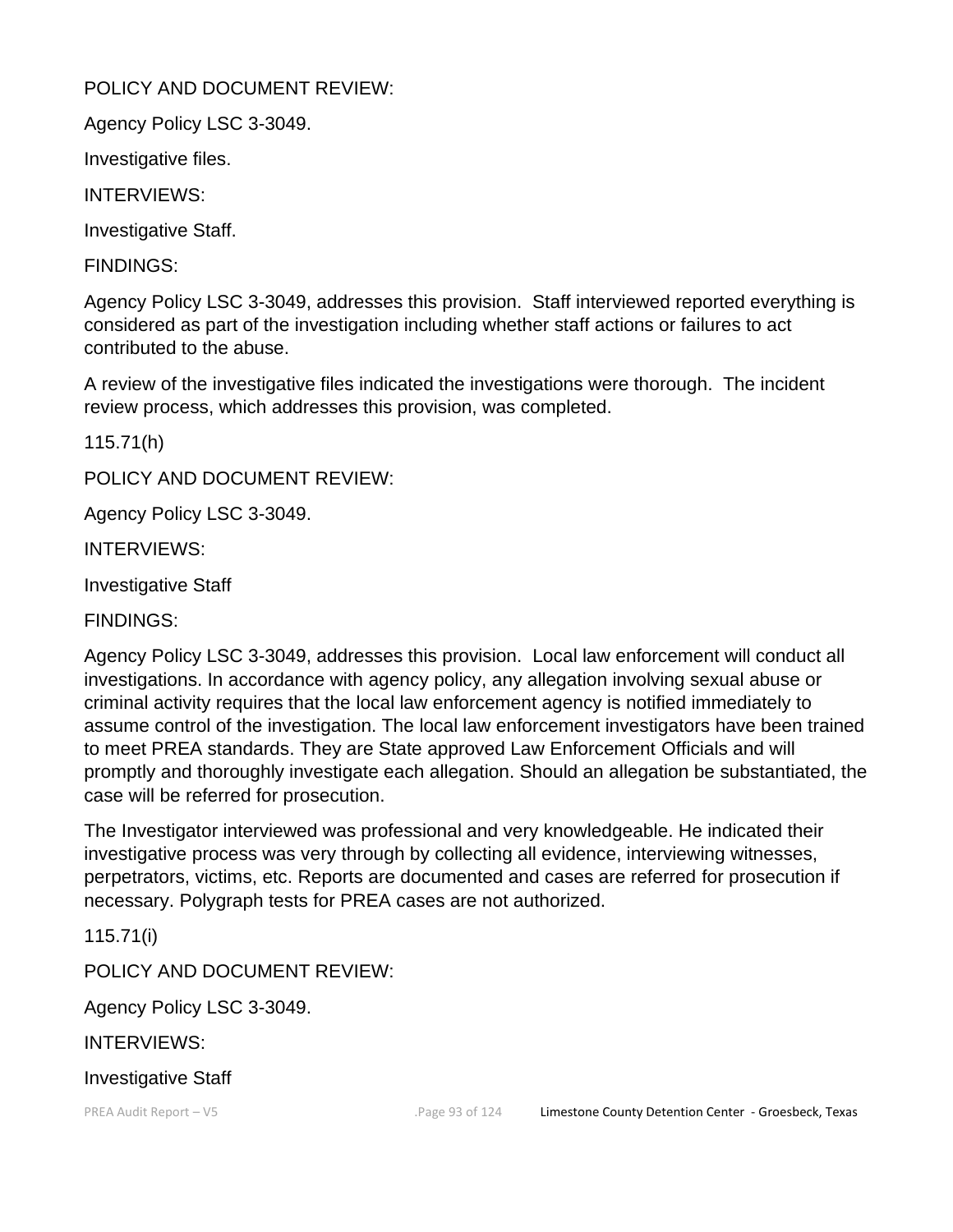# FINDINGS:

Agency Policy LSC 3-3049, addresses this provision. Agency Policies require written reports be developed and retained per PREA standards, for as long as the alleged abuser is incarcerated or employed by the agency, plus five years and per local state retention requirements.

Should a victim or abuser (staff or inmate) resign or be transferred to another facility, the case will continue to be investigated.

115.71(j)

POLICY AND DOCUMENT REVIEW:

Agency Policy LSC 3-3049.

FINDINGS:

Agency Policy LSC 3-3049, addresses this provision and requires investigation reports will be kept in perpetuity. The auditor reviewed all investigative files.

115.71(k)

POLICY AND DOCUMENT REVIEW:

Agency Policy LSC 3-3049.

INTERVIEWS:

Investigative Staff

FINDINGS:

Staff interviewed reported an investigation would continue regardless of whether the alleged abuser or alleged victim left the facility.

115.71(l)

POLICY AND DOCUMENT REVIEW:

The agency is not required to respond to this provision.

FINDINGS:

This provision is not applicable as the agency is not required to respond to this provision.

# **Standard 115.72: Evidentiary standard for administrative investigations**

### **115.72 (a)**

■ Is it true that the agency does not impose a standard higher than a preponderance of the evidence in determining whether allegations of sexual abuse or sexual harassment are substantiated? ⊠ Yes □ No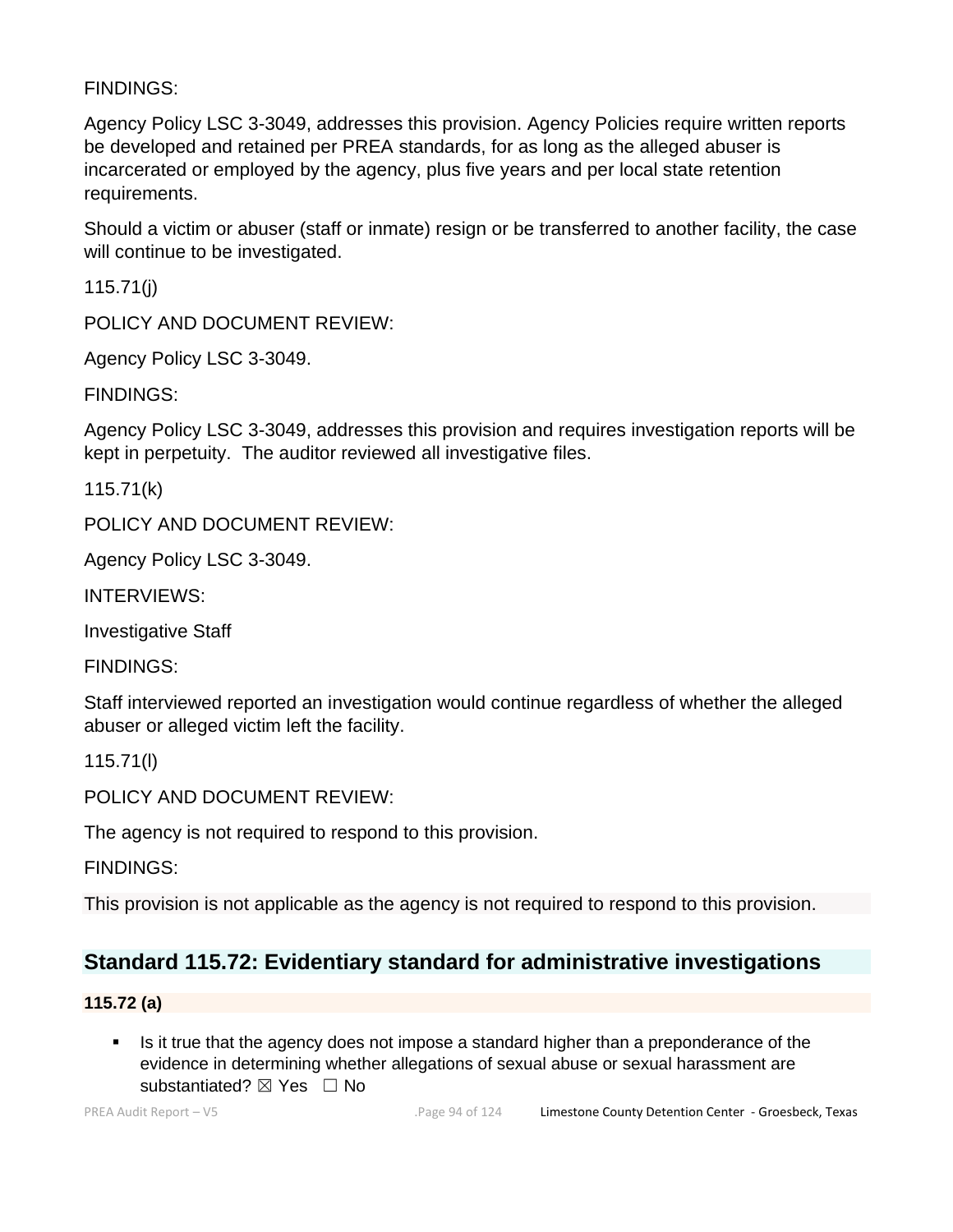

- ☒ **Meets Standard** (*Substantial compliance; complies in all material ways with the standard for the relevant review period*)
- ☐ **Does Not Meet Standard** (*Requires Corrective Action*)

### 115.72(a)

POLICY AND DOCUMENT REVIEW:

Agency Policy LSC 3-3049.

Investigative files.

INTERVIEWS:

Investigative Staff.

FINDINGS:

Agency Policy LSC 3-3049, address this provision. A review of the investigative files indicated the proper standard was used in determining that the allegations were founded/substantiated. Staff reported the standard of evidence used to substantiate allegations is the preponderance of the evidence.

# **Standard 115.73: Reporting to inmates**

#### **115.73 (a)**

▪ Following an investigation into an inmate's allegation that he or she suffered sexual abuse in an agency facility, does the agency inform the inmate as to whether the allegation has been determined to be substantiated, unsubstantiated, or unfounded?  $\boxtimes$  Yes  $\Box$  No

#### **115.73 (b)**

If the agency did not conduct the investigation into an inmate's allegation of sexual abuse in an agency facility, does the agency request the relevant information from the investigative agency in order to inform the inmate? (N/A if the agency/facility is responsible for conducting administrative and criminal investigations.)  $\boxtimes$  Yes  $\Box$  No  $\Box$  NA

#### **115.73 (c)**

▪ Following an inmate's allegation that a staff member has committed sexual abuse against the inmate, unless the agency has determined that the allegation is unfounded, or unless the inmate has been released from custody, does the agency subsequently inform the inmate whenever: The staff member is no longer posted within the inmate's unit?  $\boxtimes$  Yes  $\Box$  No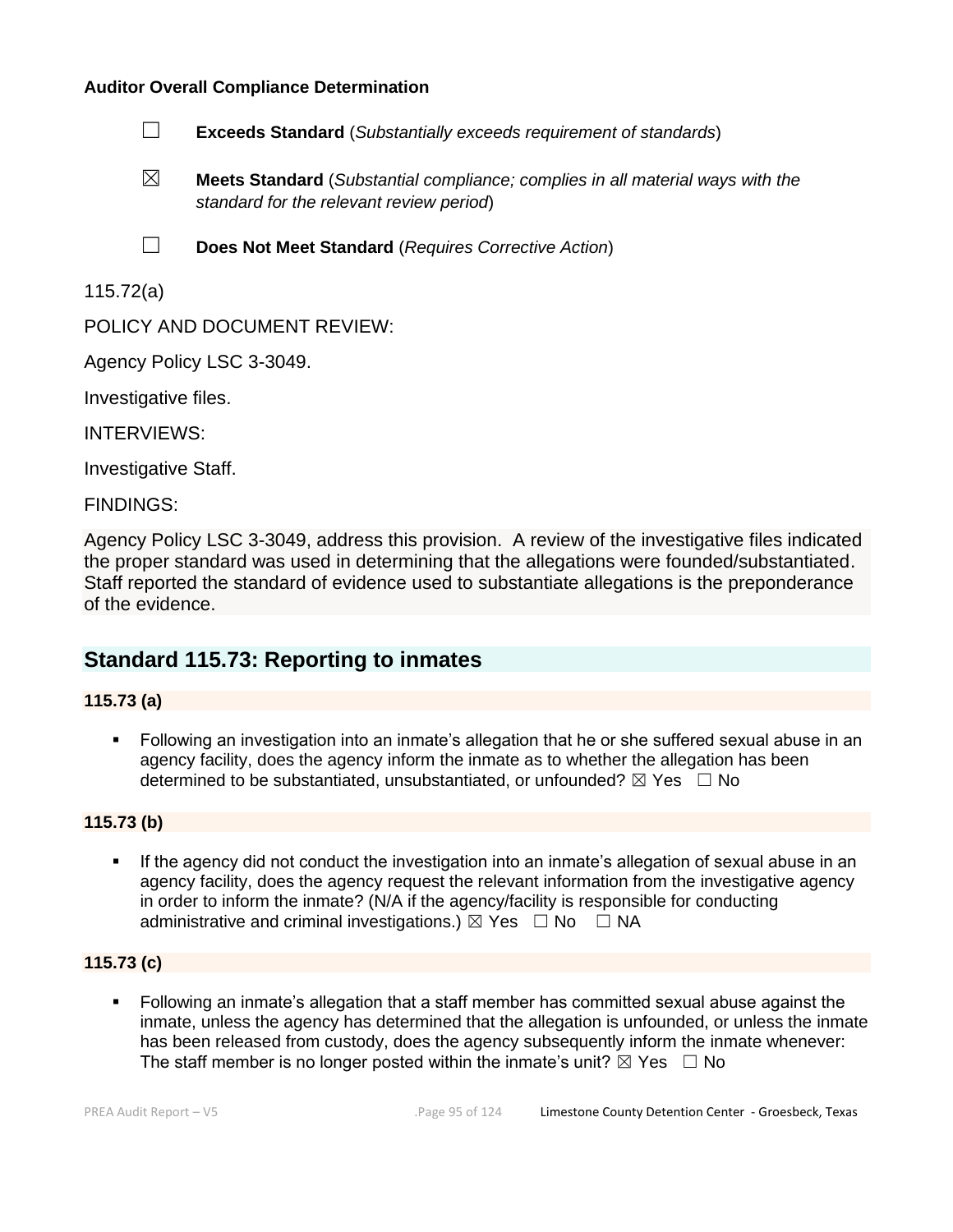- Following an inmate's allegation that a staff member has committed sexual abuse against the inmate, unless the agency has determined that the allegation is unfounded, or unless the inmate has been released from custody, does the agency subsequently inform the inmate whenever: The staff member is no longer employed at the facility?  $\boxtimes$  Yes  $\Box$  No
- Following an inmate's allegation that a staff member has committed sexual abuse against the inmate, unless the agency has determined that the allegation is unfounded, or unless the inmate has been released from custody, does the agency subsequently inform the inmate whenever: The agency learns that the staff member has been indicted on a charge related to sexual abuse in the facility?  $\boxtimes$  Yes  $\Box$  No
- Following an inmate's allegation that a staff member has committed sexual abuse against the inmate, unless the agency has determined that the allegation is unfounded, or unless the inmate has been released from custody, does the agency subsequently inform the inmate whenever: The agency learns that the staff member has been convicted on a charge related to sexual abuse within the facility?  $\boxtimes$  Yes  $\Box$  No

### **115.73 (d)**

- Following an inmate's allegation that he or she has been sexually abused by another inmate, does the agency subsequently inform the alleged victim whenever: The agency learns that the alleged abuser has been indicted on a charge related to sexual abuse within the facility?  $\boxtimes$  Yes  $\Box$  No
- Following an inmate's allegation that he or she has been sexually abused by another inmate, does the agency subsequently inform the alleged victim whenever: The agency learns that the alleged abuser has been convicted on a charge related to sexual abuse within the facility?  $\boxtimes$  Yes  $\Box$  No

#### **115.73 (e)**

**•** Does the agency document all such notifications or attempted notifications?  $\boxtimes$  Yes  $\Box$  No

#### **115.73 (f)**

■ Auditor is not required to audit this provision.

#### **Auditor Overall Compliance Determination**

- 
- ☐ **Exceeds Standard** (*Substantially exceeds requirement of standards*)
- ☒ **Meets Standard** (*Substantial compliance; complies in all material ways with the standard for the relevant review period*)
- 
- ☐ **Does Not Meet Standard** (*Requires Corrective Action*)

115.73(a)

# POLICY AND DOCUMENT REVIEW: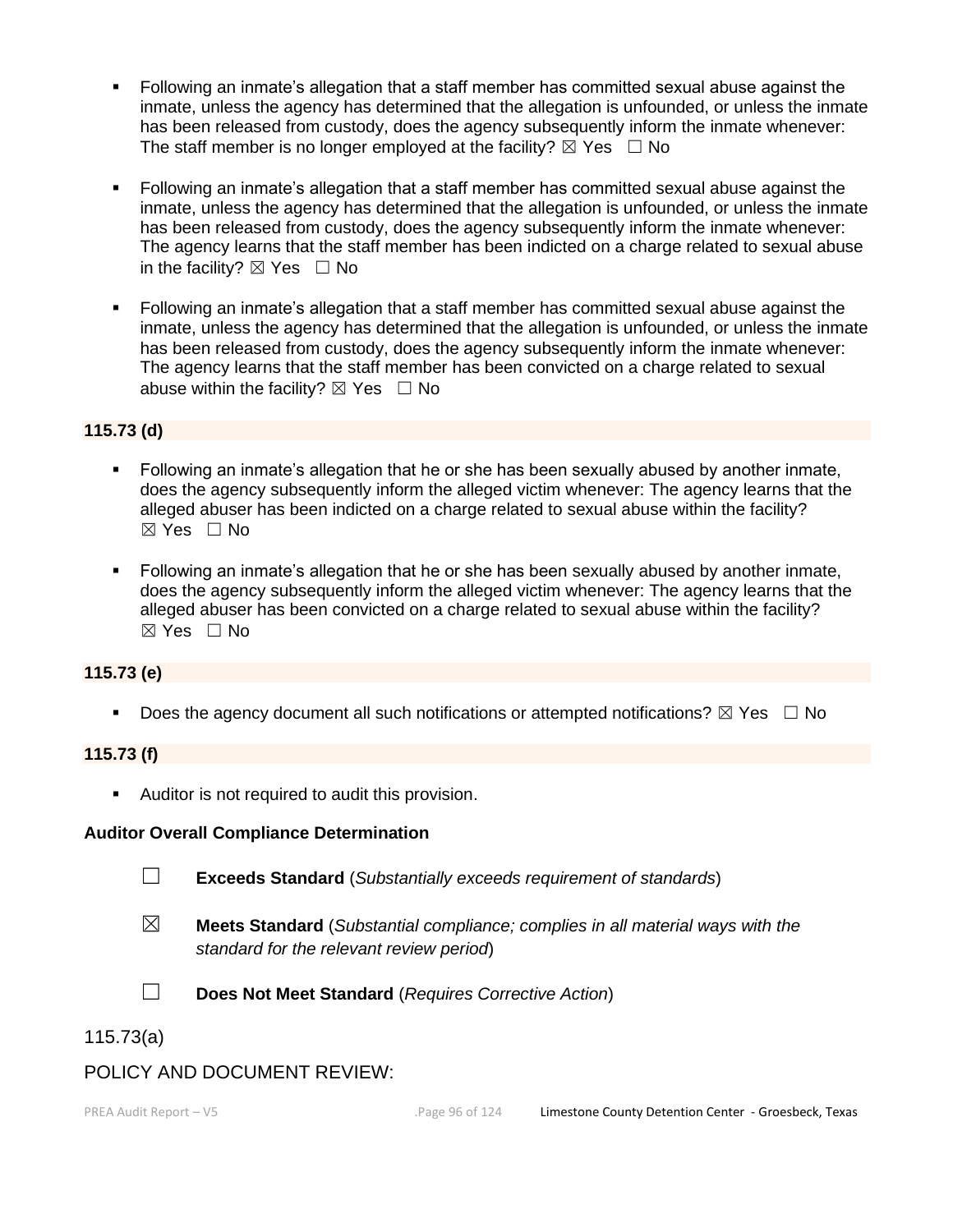Agency Policy LSC 3-3049.

INTERVIEWS:

Warden.

Investigative staff.

FINDINGS:

Agency Policy LSC 3-3049, addresses this provision and requires notification for both sexual abuse and sexual harassment investigations. Staff interviewed reported the inmate would be notified in writing. The agency policy requirements to notify the inmate on the outcome of sexual harassment investigations meets the standard requirements.

115.73(b)

POLICY AND DOCUMENT REVIEW:

Agency Policy LSC 3-3049.

FINDINGS:

The agency contacts the local law enforcement agency to conduct investigations on all PREA related allegations.

115.73(c)

POLICY AND DOCUMENT REVIEW:

Agency Policy LSC 3-3049. Staff reported there has been zero substantiated or unsubstantiated complaints of sexual abuse committed by a staff member, contractor, intern, or volunteer against an inmate in the past 12 months.

INTERVIEWS:

Random Inmates.

FINDINGS:

Agency Policy LSC 3-3049, addresses this provision. All staff to inmate case files would be reviewed and properly investigated in accordance with PREA protocols and proper action would be completed. All accused staff would be immediately removed from all inmate contact.

115.73(d)

POLICY AND DOCUMENT REVIEW:

Agency Policy LSC 3-3049.

Investigative Files

INTERVIEWS:

Random Inmates.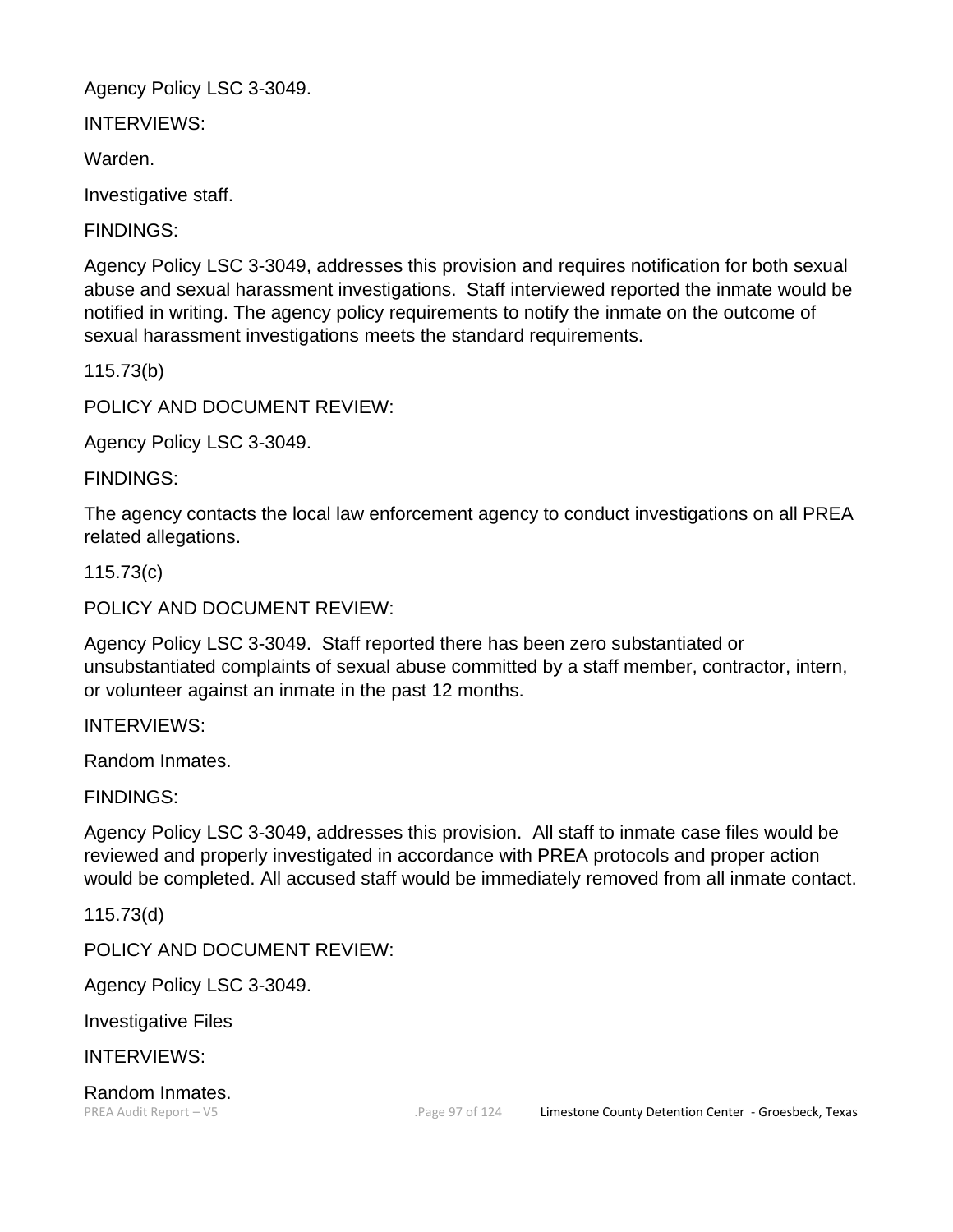# FINDINGS:

Agency Policy LSC 3-3049, addresses this provision. Agency policy that requires that the inmate be informed of the outcome of the investigation of all sexual abuse/harassment complaints that the inmate has filed. In the past 12 months, nine (9) allegations from inmates were investigated. All were completed and the inmates were informed in writing of the result of the investigation.

The reports were all documented. For complaints directed towards staff, the inmate would be advised as to staff relocation, no longer employed, whether staff member has been indicted or convicted.

115.73(e)

POLICY AND DOCUMENT REVIEW:

Agency Policy LSC 3-3049.

Investigative files.

FINDINGS:

Agency Policy LSC 3-3049, addresses this provision. A review of the investigative files reflected local law enforcement conducts all investigations. In the past 12 months, nine (9) allegations from inmates were investigated. All were completed and the inmates were informed in writing of the result of the investigation.

# **DISCIPLINE**

# **Standard 115.76: Disciplinary sanctions for staff**

#### **115.76 (a)**

• Are staff subject to disciplinary sanctions up to and including termination for violating agency sexual abuse or sexual harassment policies?  $\boxtimes$  Yes  $\Box$  No

#### **115.76 (b)**

**•** Is termination the presumptive disciplinary sanction for staff who have engaged in sexual abuse? ☒ Yes ☐ No

#### **115.76 (c)**

▪ Are disciplinary sanctions for violations of agency policies relating to sexual abuse or sexual harassment (other than actually engaging in sexual abuse) commensurate with the nature and circumstances of the acts committed, the staff member's disciplinary history, and the sanctions imposed for comparable offenses by other staff with similar histories?  $\boxtimes$  Yes  $\Box$  No

#### **115.76 (d)**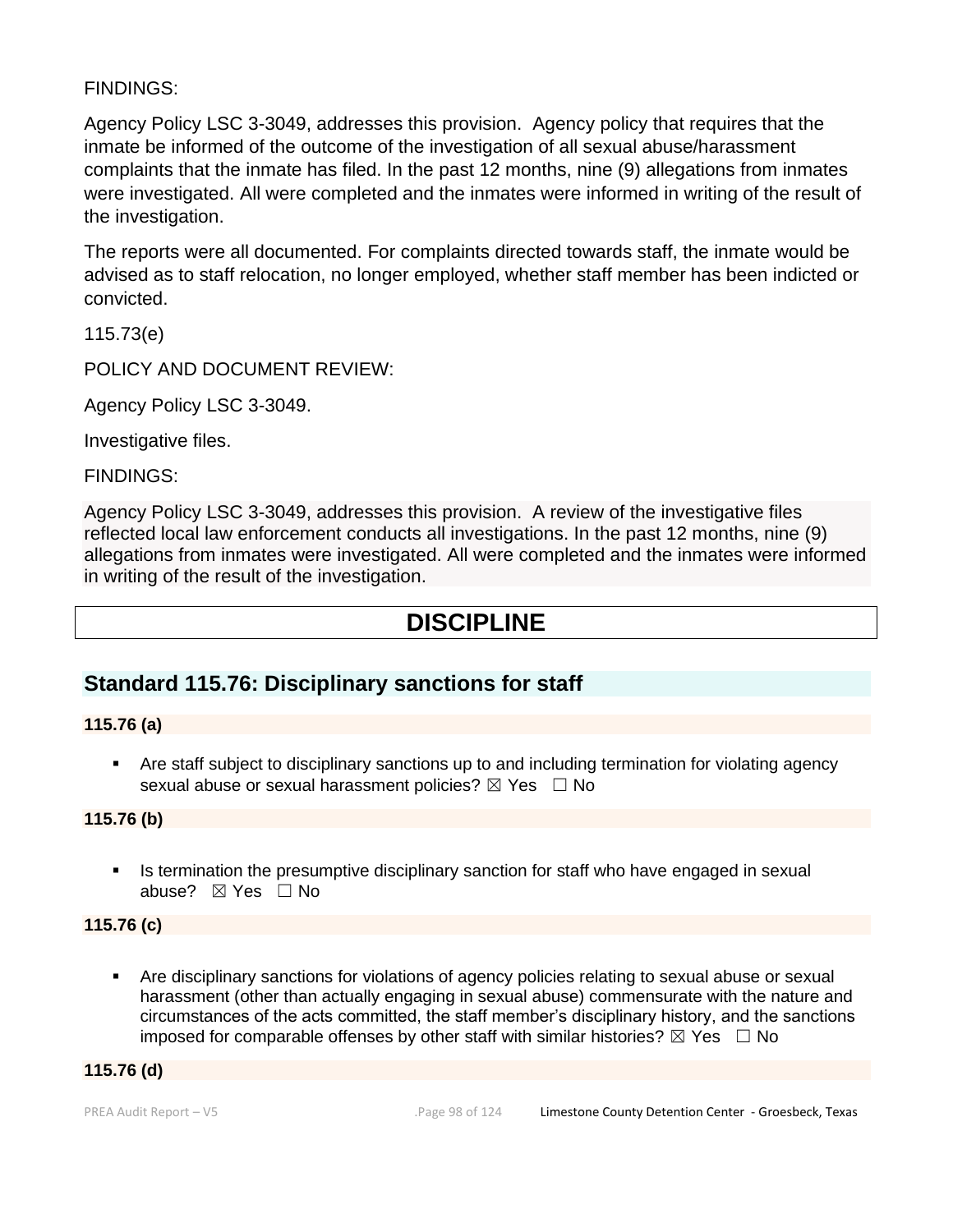- **EXECT** Are all terminations for violations of agency sexual abuse or sexual harassment policies, or resignations by staff who would have been terminated if not for their resignation, reported to: Law enforcement agencies (unless the activity was clearly not criminal)?  $\boxtimes$  Yes  $\Box$  No
- **EXECT** Are all terminations for violations of agency sexual abuse or sexual harassment policies, or resignations by staff who would have been terminated if not for their resignation, reported to: Relevant licensing bodies?  $\boxtimes$  Yes  $\Box$  No

- ☐ **Exceeds Standard** (*Substantially exceeds requirement of standards*)
- ☒ **Meets Standard** (*Substantial compliance; complies in all material ways with the standard for the relevant review period*)
- ☐ **Does Not Meet Standard** (*Requires Corrective Action*)

115.76(a)

POLICY AND DOCUMENT REVIEW:

Agency Policy LSC 3-3049.

FINDINGS:

Agency Policy LSC 3-3049, addresses this provision. The audited agency has disciplinary sanctions for staff up to and including termination for violating sexual abuse and sexual harassment policies.

The facility reported (0) cases where an employee was terminated for sexual abuse of an inmate and (0) cases where a staff member was reported to law enforcement for violating sexual abuse or harassment policies.

115.76(b)

POLICY AND DOCUMENT REVIEW:

Agency Policy LSC 3-3049. The agency reported there have been no staff that have violated agency sexual abuse or sexual harassment policies in the past 12 months.

FINDINGS:

Agency Policy LSC 3-3049, addresses this provision. Two staff members were investigated for possible PREA violations. The investigation outcome on both cases were unsubstantiated, therefore they were not disciplined for violating agency sexual abuse or sexual harassment policies.

115.76(c)

POLICY AND DOCUMENT REVIEW: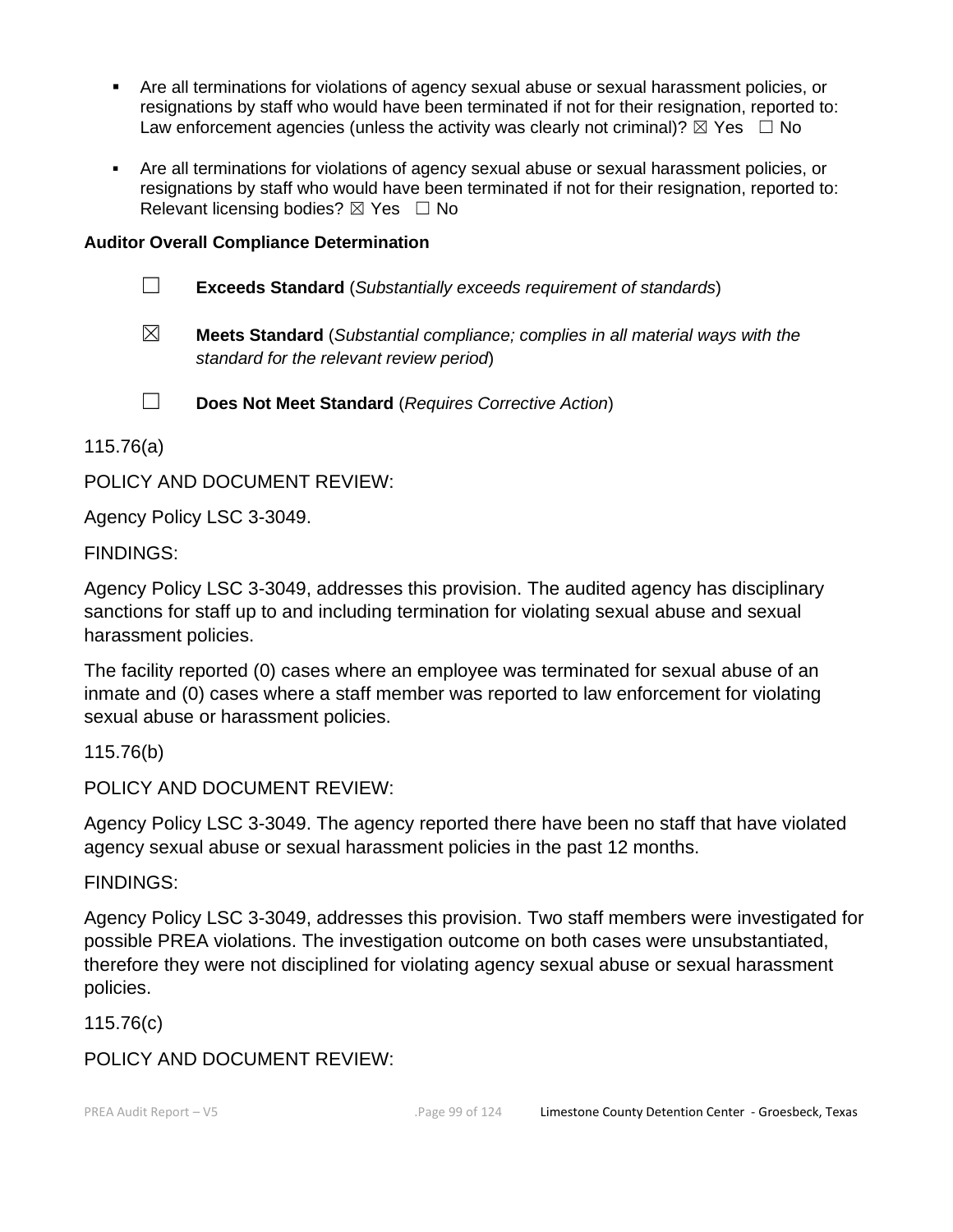Agency LSC 3-3049. The agency reported there have been no staff that have been disciplined for violation of agency sexual abuse or sexual harassment policies in the past 12 months.

# FINDINGS:

Agency Policy LSC 3-3049, addresses this provision. Two staff members were investigated for possible PREA violations. The investigation outcome on both cases were unsubstantiated, therefore they were not disciplined for violating agency sexual abuse or sexual harassment policies.

# 115.76(d)

POLICY AND DOCUMENT REVIEW:

Agency Policy LSC 3-3049. The agency reported there have been no staff that have been disciplined for violation of agency sexual abuse or sexual harassment policies in the past 12 months.

# FINDINGS:

Agency Policy LSC 3-3049, addresses this provision. Five staff members were investigated for possible PREA violations. The investigation outcome on all cases were unsubstantiated, therefore they were not disciplined for violating agency sexual abuse or sexual harassment policies.

# **Standard 115.77: Corrective action for contractors and volunteers**

### **115.77 (a)**

- **■** Is any contractor or volunteer who engages in sexual abuse prohibited from contact with inmates? ⊠ Yes □ No
- Is any contractor or volunteer who engages in sexual abuse reported to: Law enforcement agencies (unless the activity was clearly not criminal)?  $\boxtimes$  Yes  $\Box$  No
- **EXT** Is any contractor or volunteer who engages in sexual abuse reported to: Relevant licensing bodies? ☒ Yes ☐ No

#### **115.77 (b)**

**.** In the case of any other violation of agency sexual abuse or sexual harassment policies by a contractor or volunteer, does the facility take appropriate remedial measures, and consider whether to prohibit further contact with inmates?  $\boxtimes$  Yes  $\Box$  No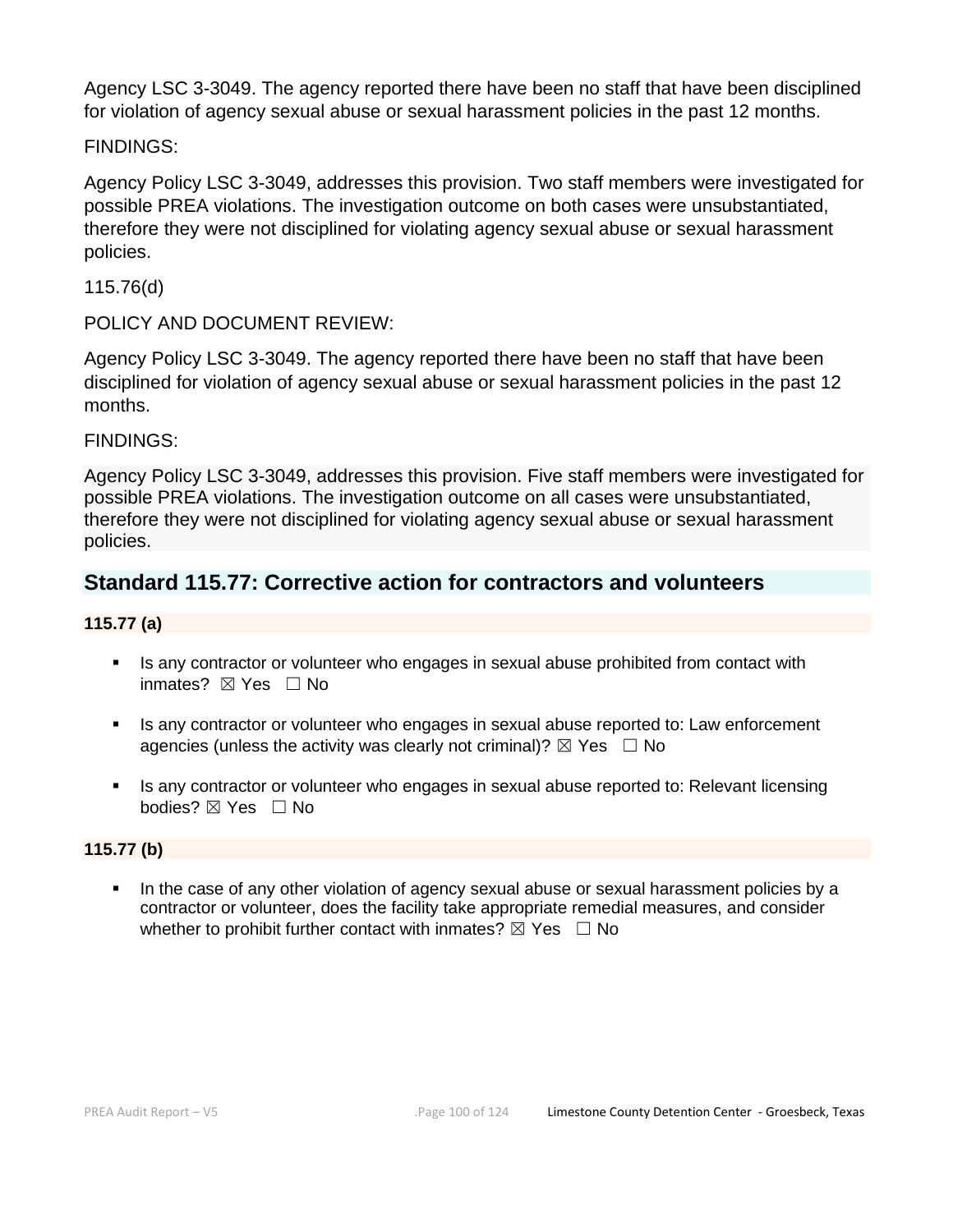

- ☒ **Meets Standard** (*Substantial compliance; complies in all material ways with the standard for the relevant review period*)
- 
- ☐ **Does Not Meet Standard** (*Requires Corrective Action*)

#### 115.77(a)

POLICY AND DOCUMENT REVIEW:

Agency Policy LSC 3-3049. The agency reported there had been (0) contractors or volunteers reported to law enforcement agencies and relevant licensing bodies for engaging in sexual abuse of inmates in the past 12 months.

FINDINGS:

Agency Policy LSC 3-3049, address this provision.

The agency reported there had been (0) contractors or volunteers reported to law enforcement agencies and relevant licensing bodies for engaging in sexual abuse of inmates in the past 12 months, therefore there was no documentation to review specific to this provision.

15.77(b)

POLICY AND DOCUMENT REVIEW:

Agency Policy LSC 3-3049.

INTERVIEWS:

Warden

Random Staff

FINDINGS:

Agency Policy LSC 3-3049. The agency reported there had been (0) contractors or volunteers reported for engaging in sexual abuse of inmates in the past 12 months, therefore there was no documentation to review specific to this provision. Staff interviewed reported any allegations of sexual abuse of inmates by contractors or volunteers would be treated the same as if they were regular staff.

Agency personnel with the need to know would be notified, who would then contact the contractor's point of contact and cease the contract with the contractor. Both volunteers and contractors would be prohibited from having further contact with inmates.

# **Standard 115.78: Disciplinary sanctions for inmates**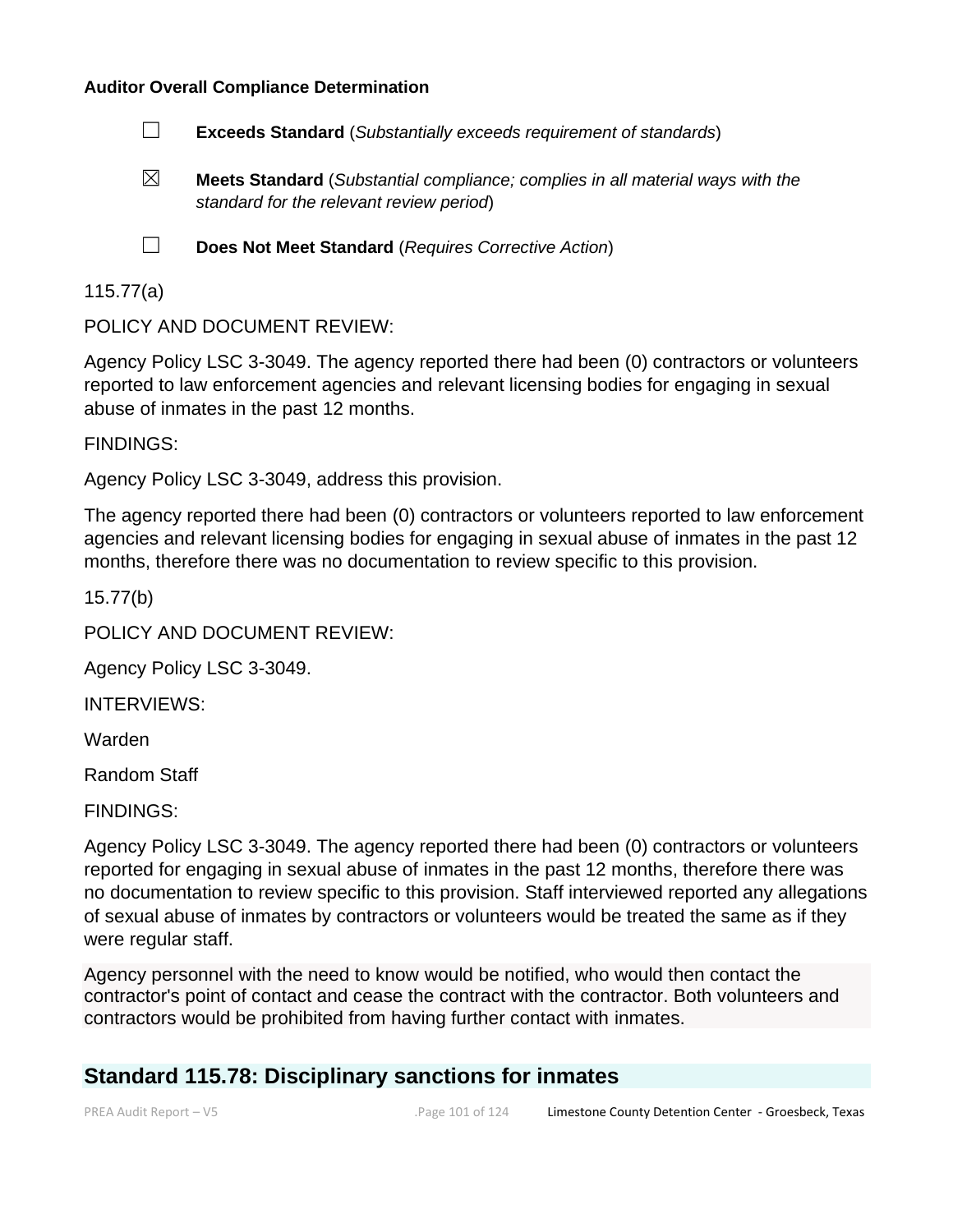### **115.78 (a)**

▪ Following an administrative finding that an inmate engaged in inmate-on-inmate sexual abuse, or following a criminal finding of guilt for inmate-on-inmate sexual abuse, are inmates subject to disciplinary sanctions pursuant to a formal disciplinary process?  $\boxtimes$  Yes  $\Box$  No

#### **115.78 (b)**

▪ Are sanctions commensurate with the nature and circumstances of the abuse committed, the inmate's disciplinary history, and the sanctions imposed for comparable offenses by other inmates with similar histories?  $\boxtimes$  Yes  $\Box$  No

#### **115.78 (c)**

▪ When determining what types of sanction, if any, should be imposed, does the disciplinary process consider whether an inmate's mental disabilities or mental illness contributed to his or her behavior? ⊠ Yes □ No

#### **115.78 (d)**

If the facility offers therapy, counseling, or other interventions designed to address and correct underlying reasons or motivations for the abuse, does the facility consider whether to require the offending inmate to participate in such interventions as a condition of access to programming and other benefits?  $\boxtimes$  Yes  $\Box$  No

#### **115.78 (e)**

▪ Does the agency discipline an inmate for sexual contact with staff only upon a finding that the staff member did not consent to such contact?  $\boxtimes$  Yes  $\Box$  No

#### **115.78 (f)**

■ For the purpose of disciplinary action does a report of sexual abuse made in good faith based upon a reasonable belief that the alleged conduct occurred NOT constitute falsely reporting an incident or lying, even if an investigation does not establish evidence sufficient to substantiate the allegation?  $\boxtimes$  Yes  $\Box$  No

#### **115.78 (g)**

**.** If the agency prohibits all sexual activity between inmates, does the agency always refrain from considering non-coercive sexual activity between inmates to be sexual abuse? (N/A if the agency does not prohibit all sexual activity between inmates.)  $\boxtimes$  Yes  $\Box$  No  $\Box$  NA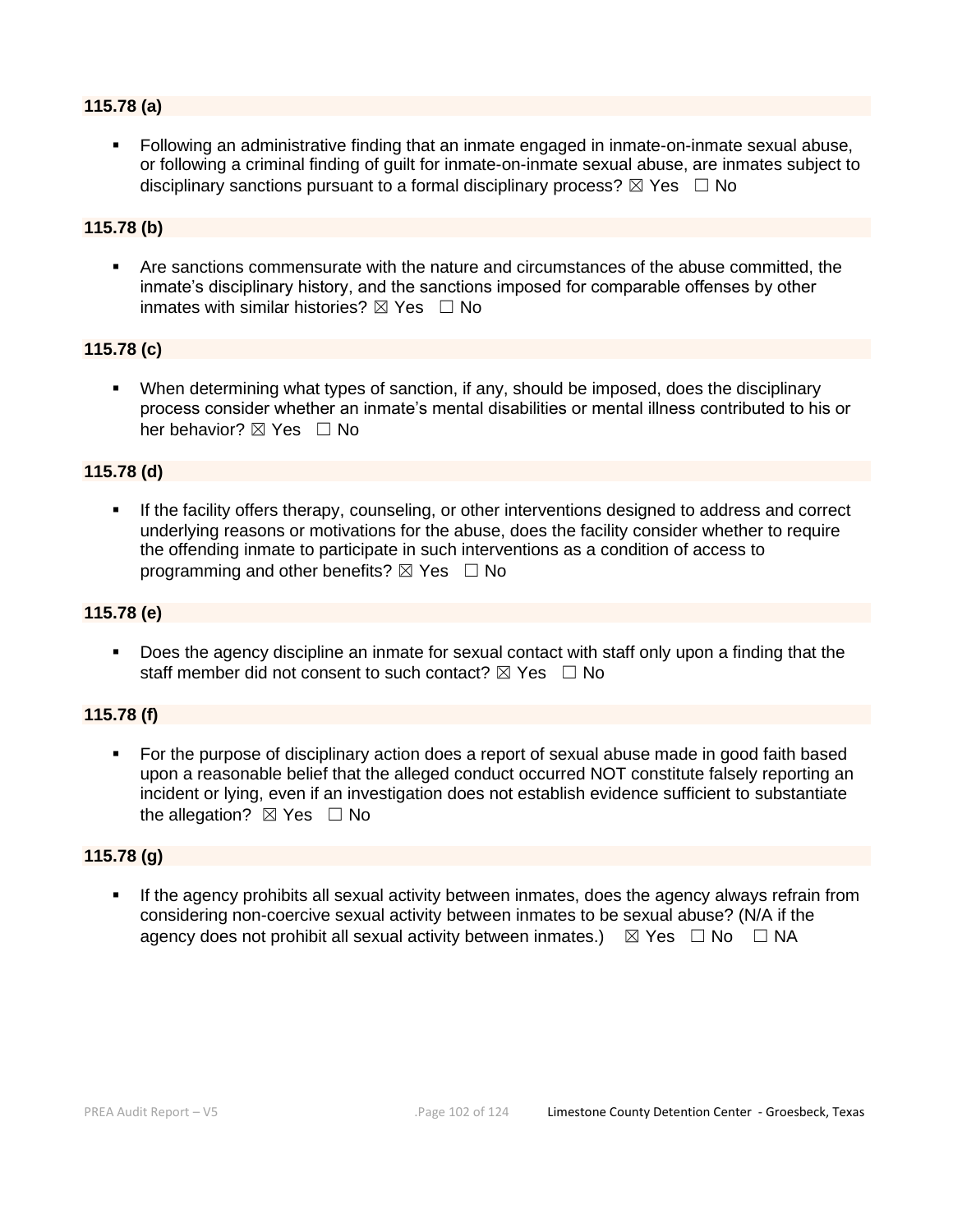

- ☒ **Meets Standard** (*Substantial compliance; complies in all material ways with the standard for the relevant review period*)
- 

☐ **Does Not Meet Standard** (*Requires Corrective Action*)

115.78(a)

POLICY AND DOCUMENT REVIEW:

Agency Policy LSC 3-3049. Inmate Orientation Packet. Inmate Handbook.

FINDINGS:

Agency Policy LSC 3-3049, address this provision. The Inmate Orientation Packet and Inmate Handbook, provide information related to the Code of Conduct and Progressive Disciplinary Sanctions, including sanctions pertaining to sexual abuse and sexual harassment.

115.78(b)

POLICY AND DOCUMENT REVIEW:

Agency Policy LSC 3-3049. The agency reported there were (0) incidents of Inmate on Inmate abusive sexual contact allegation with a finding of guilt. The agency reported there have been no inmates placed in restrictive housing for inmate-on-inmate sexual abuse as a disciplinary sanction in the past 12 months.

INTERVIEWS:

Warden

Medical and Mental Health Staff

Restrictive Housing Staff

FINDINGS:

Agency Policy LSC 3-3049, address this provision. The agency reported there were (0) incidents of inmate on inmate abusive sexual contact with a finding of guilt, therefore there was no documentation to review specific to this provision.

Staff interviewed reported an inmate on inmate sexual abuse incident would be considered a major rule violation and could result in disciplinary restrictive housing. The sanction would be referred for supervisory review and approval.

115.78(c)

POLICY AND DOCUMENT REVIEW: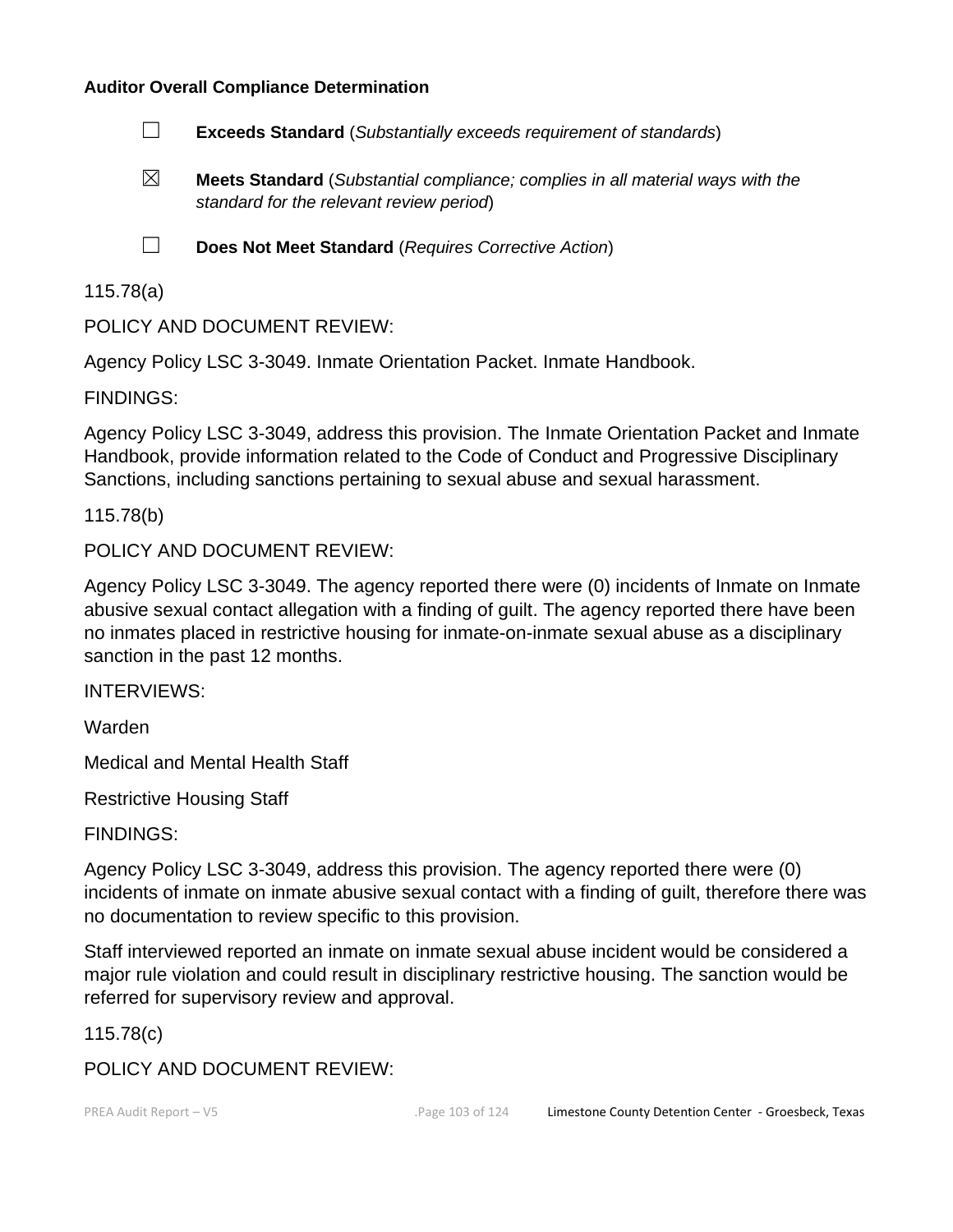Agency Policy LSC 3-3049.

INTERVIEWS:

Warden

Medical and Mental Health Staff

Restrictive Housing Staff

FINDINGS:

Agency Policy LSC 3-3049, address this provision. The agency reported there were (0) incidents of inmate on inmate abusive sexual contact with a finding of guilt, therefore there was no documentation to review specific to this provision. Staff interviewed reported an inmate on inmate sexual abuse incident would be considered a major rule violation and could result in disciplinary restrictive housing. The sanction would be referred for supervisory review and approval.

115.78(d)

POLICY AND DOCUMENT REVIEW:

Agency Policy LSC 3-3049.

INTERVIEWS:

Medical and Mental Health Staff

FINDINGS:

Agency Policy LSC 3-3049, address this provision. Staff interviewed reported the offending inmate is offered therapy, counseling, or other intervention services, but would not require the inmate's participation as a condition of access to any rewards-based behavior management system or programming or education.

115.78(e)(f)(g)

POLICY AND DOCUMENT REVIEW:

Agency Policy LSC 3-3049.

FINDINGS:

Agency Policy LSC 3-3049, address this provision. The agency reported there were (0) reported incidents involving sexual contact of inmates with staff with a finding of guilt, therefore there was no documentation to review specific to this provision.

# **MEDICAL AND MENTAL CARE**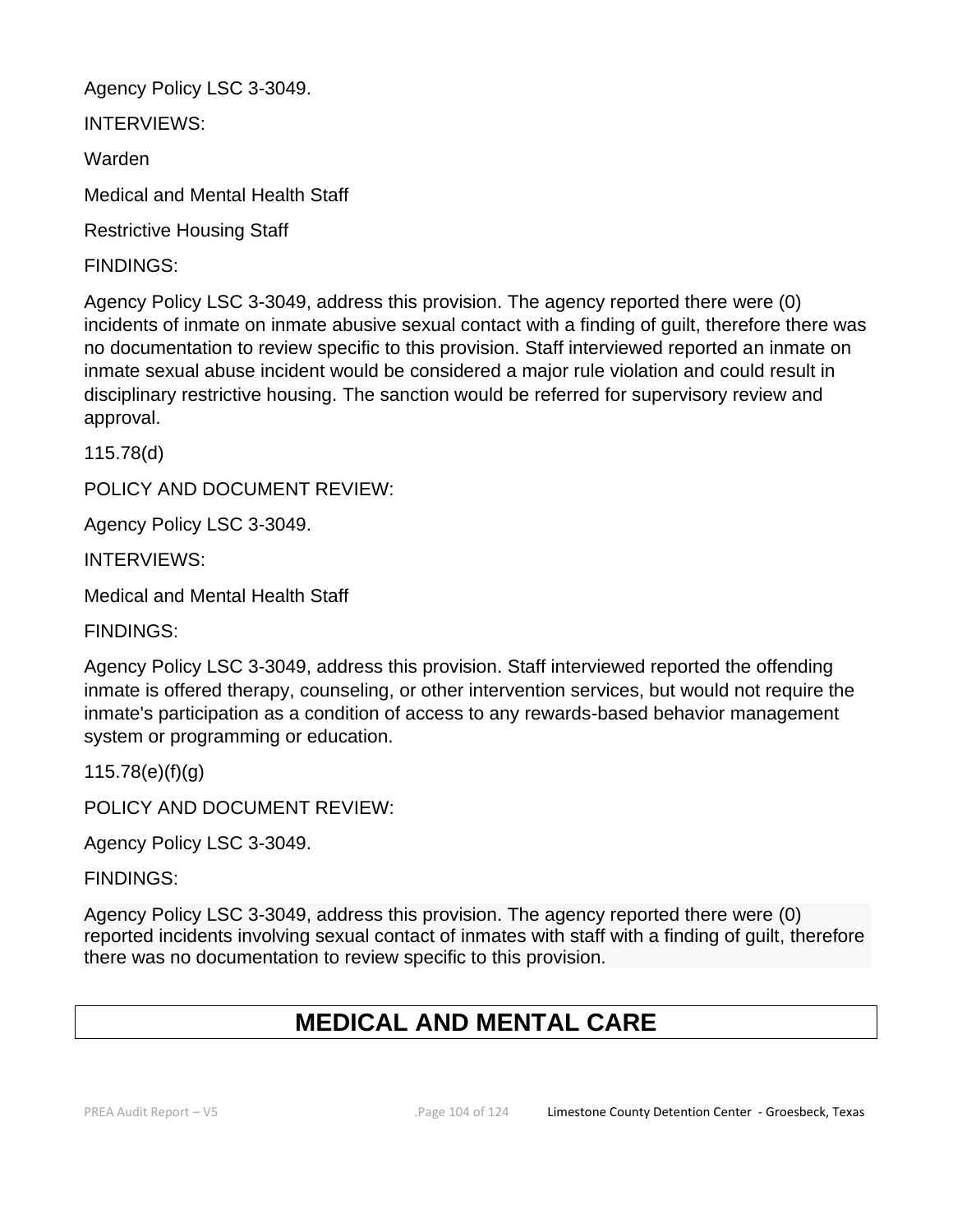# **Standard 115.81: Medical and mental health screenings; history of sexual abuse**

### **115.81 (a)**

If the screening pursuant to  $\S$  115.41 indicates that a prison inmate has experienced prior sexual victimization, whether it occurred in an institutional setting or in the community, do staff ensure that the inmate is offered a follow-up meeting with a medical or mental health practitioner within 14 days of the intake screening? (N/A if the facility is not a prison.) ☐ Yes ☐ No ☒ NA

#### **115.81 (b)**

If the screening pursuant to  $\S$  115.41 indicates that a prison inmate has previously perpetrated sexual abuse, whether it occurred in an institutional setting or in the community, do staff ensure that the inmate is offered a follow-up meeting with a mental health practitioner within 14 days of the intake screening? (N/A if the facility is not a prison.)  $\Box$  Yes  $\Box$  No  $\boxtimes$  NA

#### **115.81 (c)**

**.** If the screening pursuant to  $\S$  115.41 indicates that a jail inmate has experienced prior sexual victimization, whether it occurred in an institutional setting or in the community, do staff ensure that the inmate is offered a follow-up meeting with a medical or mental health practitioner within 14 days of the intake screening?  $\boxtimes$  Yes  $\Box$  No

#### **115.81 (d)**

Is any information related to sexual victimization or abusiveness that occurred in an institutional setting strictly limited to medical and mental health practitioners and other staff as necessary to inform treatment plans and security management decisions, including housing, bed, work, education, and program assignments, or as otherwise required by Federal, State, or local law?  $\boxtimes$  Yes  $\Box$  No

#### **115.81 (e)**

▪ Do medical and mental health practitioners obtain informed consent from inmates before reporting information about prior sexual victimization that did not occur in an institutional setting, unless the inmate is under the age of 18?  $\boxtimes$  Yes  $\Box$  No

#### **Auditor Overall Compliance Determination**

- ☐ **Exceeds Standard** (*Substantially exceeds requirement of standards*)
- ☒ **Meets Standard** (*Substantial compliance; complies in all material ways with the standard for the relevant review period*)

☐ **Does Not Meet Standard** (*Requires Corrective Action*)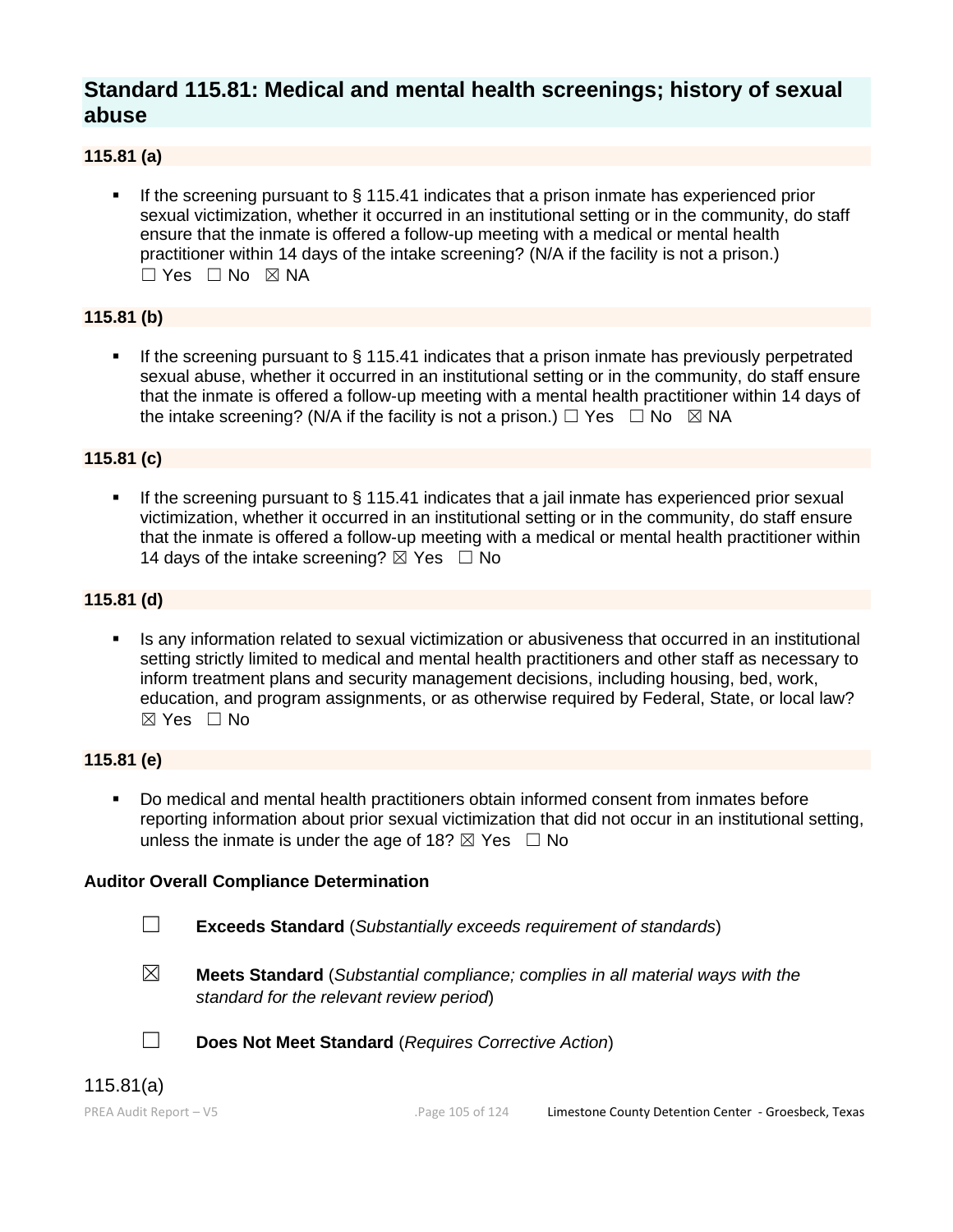# POLICY AND DOCUMENT REVIEW:

Agency Policy LSC 3-3049. The agency reported 100% of the inmates that disclosed prior victimization during screening were offered a follow up meeting with medical or a mental health practitioner.

Random selection of inmate files.

INTERVIEWS:

Inmates who Disclosed Sexual Victimization at Risk Screening.

Staff Responsible for Risk Screening.

FINDINGS:

Agency Policy LSC 3-3049, address this provision. A review of the forms used by the agency demonstrate how the intake screening staff, medical and mental health staff document the follow-up services inmates with prior sexual victimization disclose during the screening process. Staff interviewed reported they work with the medical and mental health professionals by notifying them immediately which generates a referral. Inmates interviewed reported being referred to medical and mental health staff for follow-up. A review of the inmate files reflected the inmates did receive a follow-up meeting with medical and mental health practitioners as required.

115.81(b)

POLICY AND DOCUMENT REVIEW:

Agency Policy LSC 3-3049. The agency reported 100% of the inmates who have previously perpetrated sexual abuse were offered a follow up meeting with a mental health practitioner.

Randomly selected inmate files.

INTERVIEWS:

Staff Responsible for Risk Screening.

FINDINGS:

Agency Policy LSC 3-3049, addresses this provision. Staff interviewed reported inmates are referred to mental health staff for follow-up. A review of a randomly selected inmate files reflected the inmate did receive a follow-up meeting with a mental health practitioner as required.

115.81(c)

POLICY AND DOCUMENT REVIEW:

Agency Policy LSC 3-3049.

ONSITE REVIEW: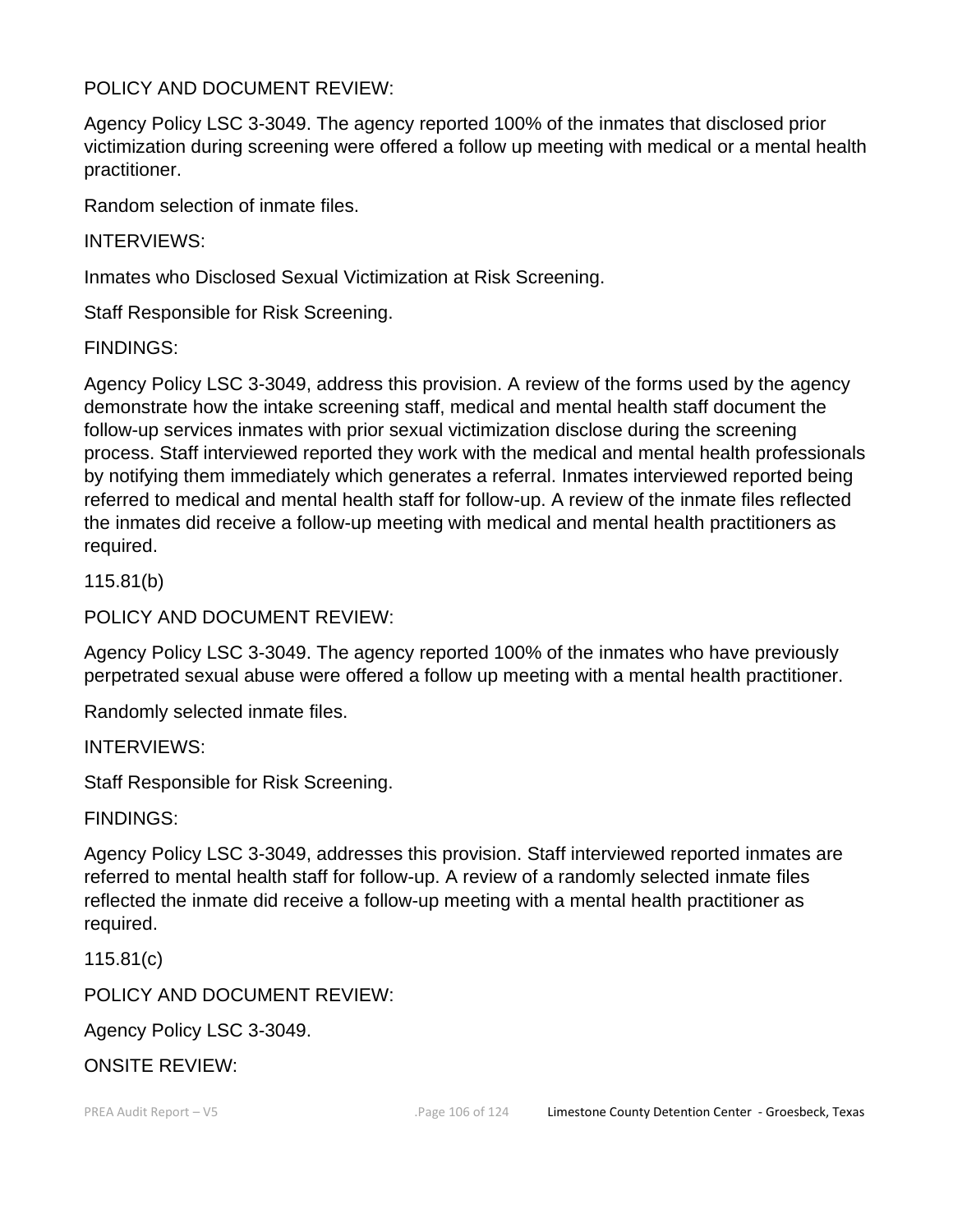During the onsite review, the auditor noted medical and mental health staff have designated space where staff can privately meet with inmates. Medical and Mental Health records are maintained separately and shared according to policy.

FINDINGS:

Agency Policy LSC 3-3049, address this provision.

115.81(d)

POLICY AND DOCUMENT REVIEW:

Agency Policy LSC 3-3049.

INTERVIEWS:

Medical and Mental Health Staff

FINDINGS:

Agency Policy LSC 3-3049, addresses this provision. Staff interviewed reported they use the consent form for inmates over 18 years of age.

# **Standard 115.82: Access to emergency medical and mental health services**

### **115.82 (a)**

▪ Do inmate victims of sexual abuse receive timely, unimpeded access to emergency medical treatment and crisis intervention services, the nature and scope of which are determined by medical and mental health practitioners according to their professional judgment?  $\boxtimes$  Yes  $\Box$  No

# **115.82 (b)**

- If no qualified medical or mental health practitioners are on duty at the time a report of recent sexual abuse is made, do security staff first responders take preliminary steps to protect the victim pursuant to § 115.62?  $\boxtimes$  Yes  $\Box$  No
- Do security staff first responders immediately notify the appropriate medical and mental health practitioners?  $\boxtimes$  Yes  $\Box$  No

#### **115.82 (c)**

■ Are inmate victims of sexual abuse offered timely information about and timely access to emergency contraception and sexually transmitted infections prophylaxis, in accordance with professionally accepted standards of care, where medically appropriate?  $\boxtimes$  Yes  $\Box$  No

#### **115.82 (d)**

Are treatment services provided to the victim without financial cost and regardless of whether the victim names the abuser or cooperates with any investigation arising out of the incident? ☒ Yes ☐ No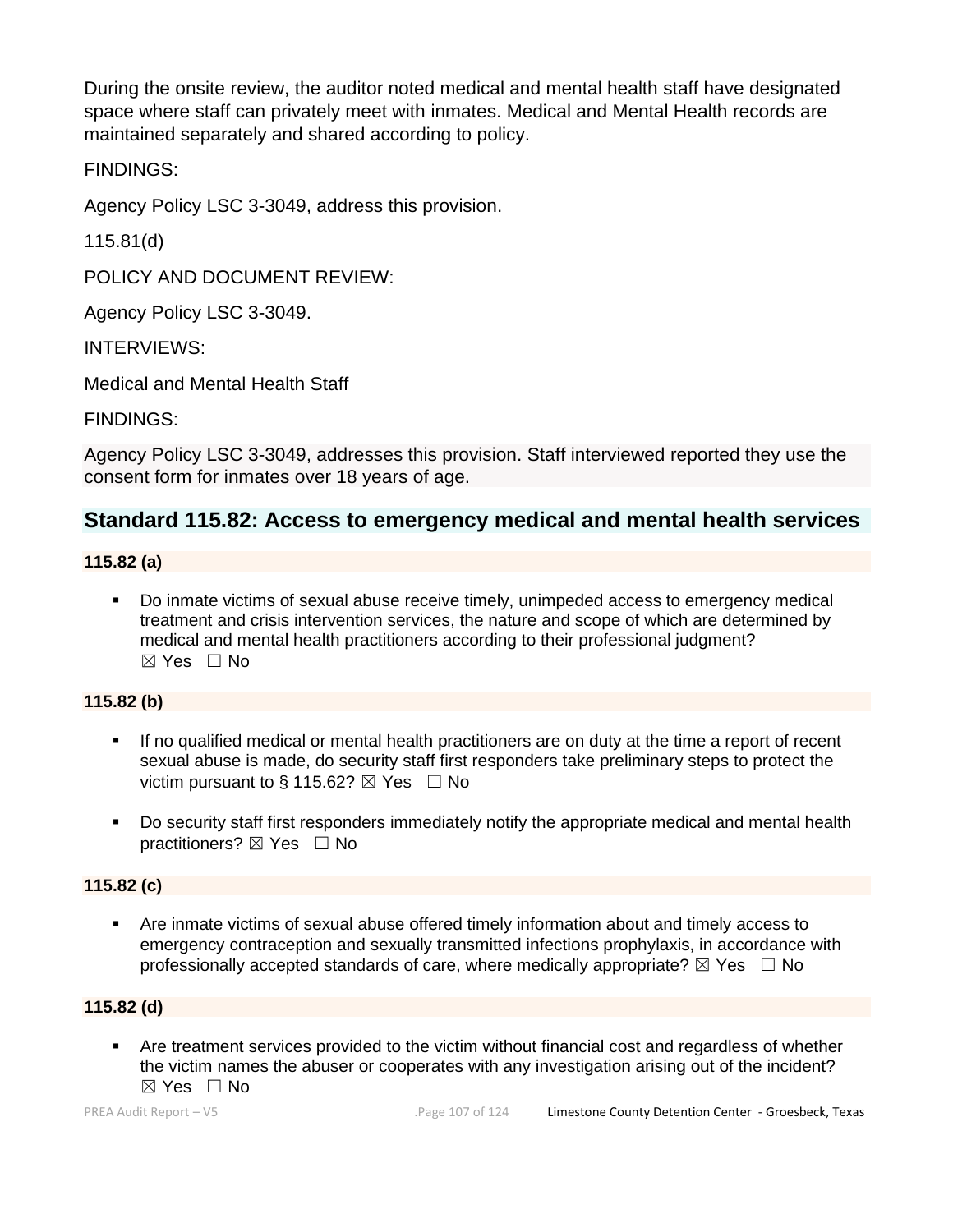

☒ **Meets Standard** (*Substantial compliance; complies in all material ways with the standard for the relevant review period*)

☐ **Does Not Meet Standard** (*Requires Corrective Action*)

115.82(a)

POLICY AND DOCUMENT REVIEW:

Agency Policy LSC 3-3049.

INTERVIEWS:

Medical and Mental Health Staff

Inmates who reported a sexual abuse.

FINDINGS:

Agency Policy LSC 3-3049, addresses this provision. Staff interviewed reported inmates would be provided emergency medical treatment immediately and that the nature and scope of the services are determined according to their professional judgement.

115.82(b)

POLICY AND DOCUMENT REVIEW:

Agency Policy LSC 3-3049.

INTERVIEWS:

Security Staff and Non-Security Staff First Responders.

FINDINGS:

Agency Policy LSC 3-3049, requires staff to notify medical staff if they believe an inmate is actively experiencing a mental health crisis. Staff who were interviewed reported protective measures were taken for the alleged victim, and the victim was referred for counseling.

115.82(c)

POLICY AND DOCUMENT REVIEW:

Agency Policy LSC 3-3049.

INTERVIEWS:

Medical and Mental Health Staff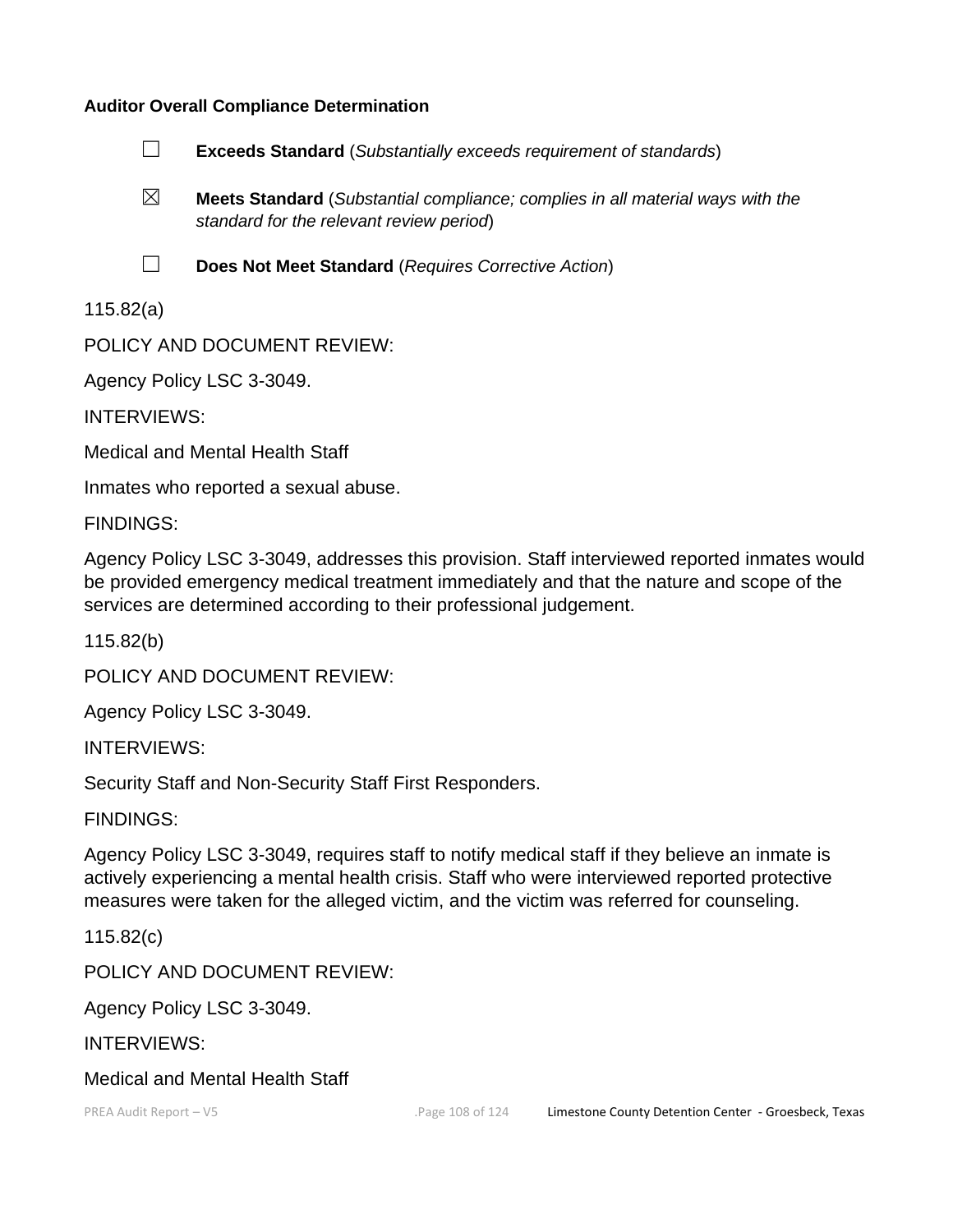Inmates who reported a sexual abuse.

FINDINGS:

Agency Policy LSC 3-3049, addresses this provision. Staff interviewed reported the required information and services would be provided immediately and unimpeded.

115.82(d)

POLICY AND DOCUMENT REVIEW:

Agency Policy LSC 3-3049.

FINDINGS:

Agency Policy LSC 3-3049, addresses this provision.

## **Standard 115.83: Ongoing medical and mental health care for sexual abuse victims and abusers**

#### **115.83 (a)**

▪ Does the facility offer medical and mental health evaluation and, as appropriate, treatment to all inmates who have been victimized by sexual abuse in any prison, jail, lockup, or juvenile facility? ⊠ Yes □ No

#### **115.83 (b)**

Does the evaluation and treatment of such victims include, as appropriate, follow-up services, treatment plans, and, when necessary, referrals for continued care following their transfer to, or placement in, other facilities, or their release from custody?  $\boxtimes$  Yes  $\Box$  No

#### **115.83 (c)**

**•** Does the facility provide such victims with medical and mental health services consistent with the community level of care?  $\boxtimes$  Yes  $\Box$  No

#### **115.83 (d)**

Are inmate victims of sexually abusive vaginal penetration while incarcerated offered pregnancy tests? (N/A if "all-male" facility. *Note: in "all-male" facilities, there may be inmates who identify as transgender men who may have female genitalia. Auditors should be sure to know whether such individuals may be in the population and whether this provision may apply in specific circumstances.*) □ Yes □ No ⊠ NA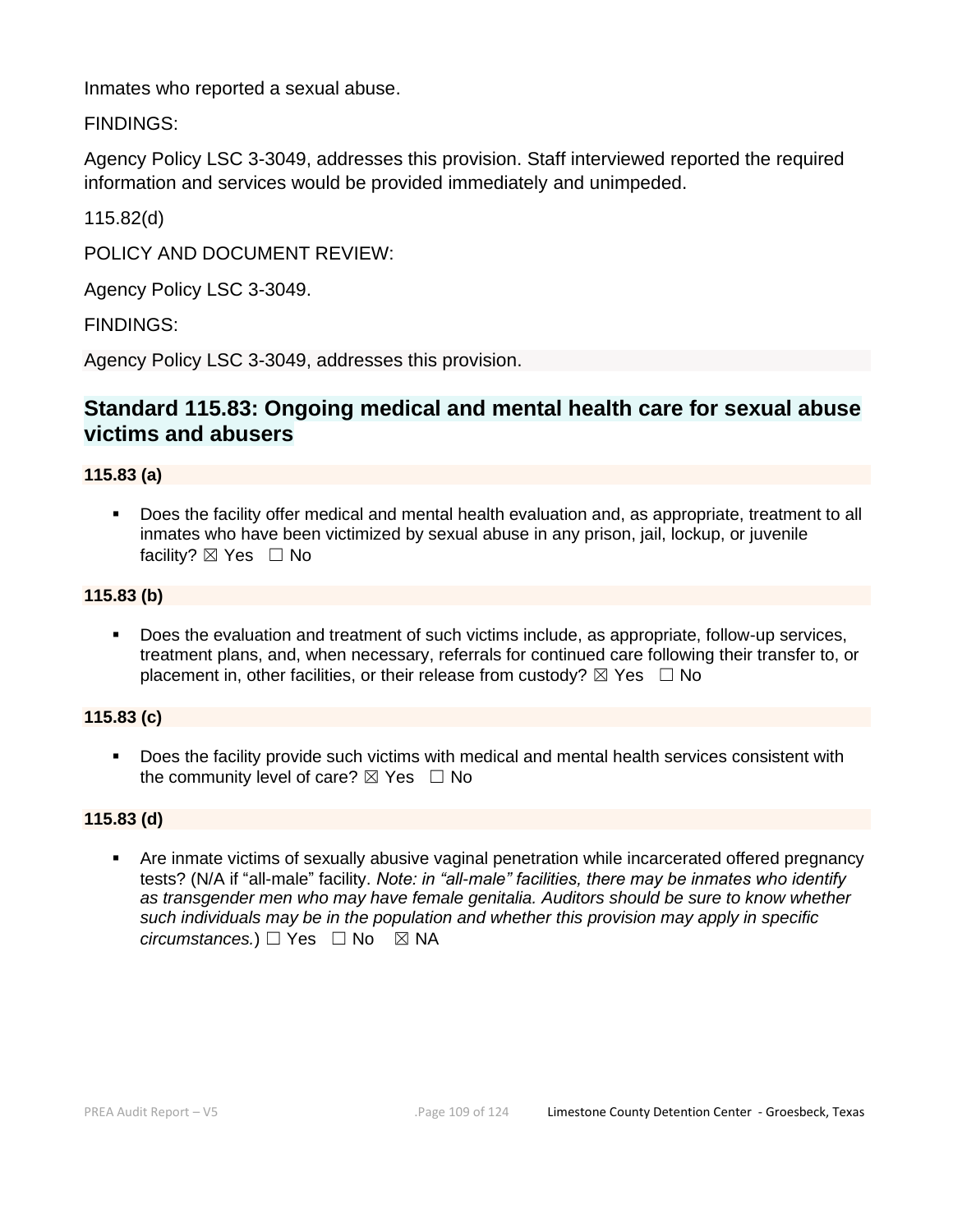### **115.83 (e)**

**•** If pregnancy results from the conduct described in paragraph  $\S$  115.83(d), do such victims receive timely and comprehensive information about and timely access to all lawful pregnancyrelated medical services? (N/A if "all-male" facility. *Note: in "all-male" facilities, there may be inmates who identify as transgender men who may have female genitalia. Auditors should be sure to know whether such individuals may be in the population and whether this provision may apply in specific circumstances.*)  $□$  Yes  $□$  No  $□$  NA

#### **115.83 (f)**

Are inmate victims of sexual abuse while incarcerated offered tests for sexually transmitted infections as medically appropriate?  $\boxtimes$  Yes  $\Box$  No

#### **115.83 (g)**

Are treatment services provided to the victim without financial cost and regardless of whether the victim names the abuser or cooperates with any investigation arising out of the incident?  $\boxtimes$  Yes  $\Box$  No

#### **115.83 (h)**

**.** If the facility is a prison, does it attempt to conduct a mental health evaluation of all known inmate-on-inmate abusers within 60 days of learning of such abuse history and offer treatment when deemed appropriate by mental health practitioners? (NA if the facility is a jail.) ☐ Yes ☐ No ☒ NA

#### **Auditor Overall Compliance Determination**

- ☐ **Exceeds Standard** (*Substantially exceeds requirement of standards*)
- ☒ **Meets Standard** (*Substantial compliance; complies in all material ways with the standard for the relevant review period*)
- 
- ☐ **Does Not Meet Standard** (*Requires Corrective Action*)

115.83(a)

POLICY AND DOCUMENT REVIEW:

Agency Policy LSC 3-3049.

ONSITE REVIEW:

During the onsite review, the Auditor observed the medical section at the facility. Medical services are available 24/7 at the facility or at the hospital in Groesbeck, Texas, if needed. Mental health counselors provide treatment and counseling to inmates.

#### FINDINGS: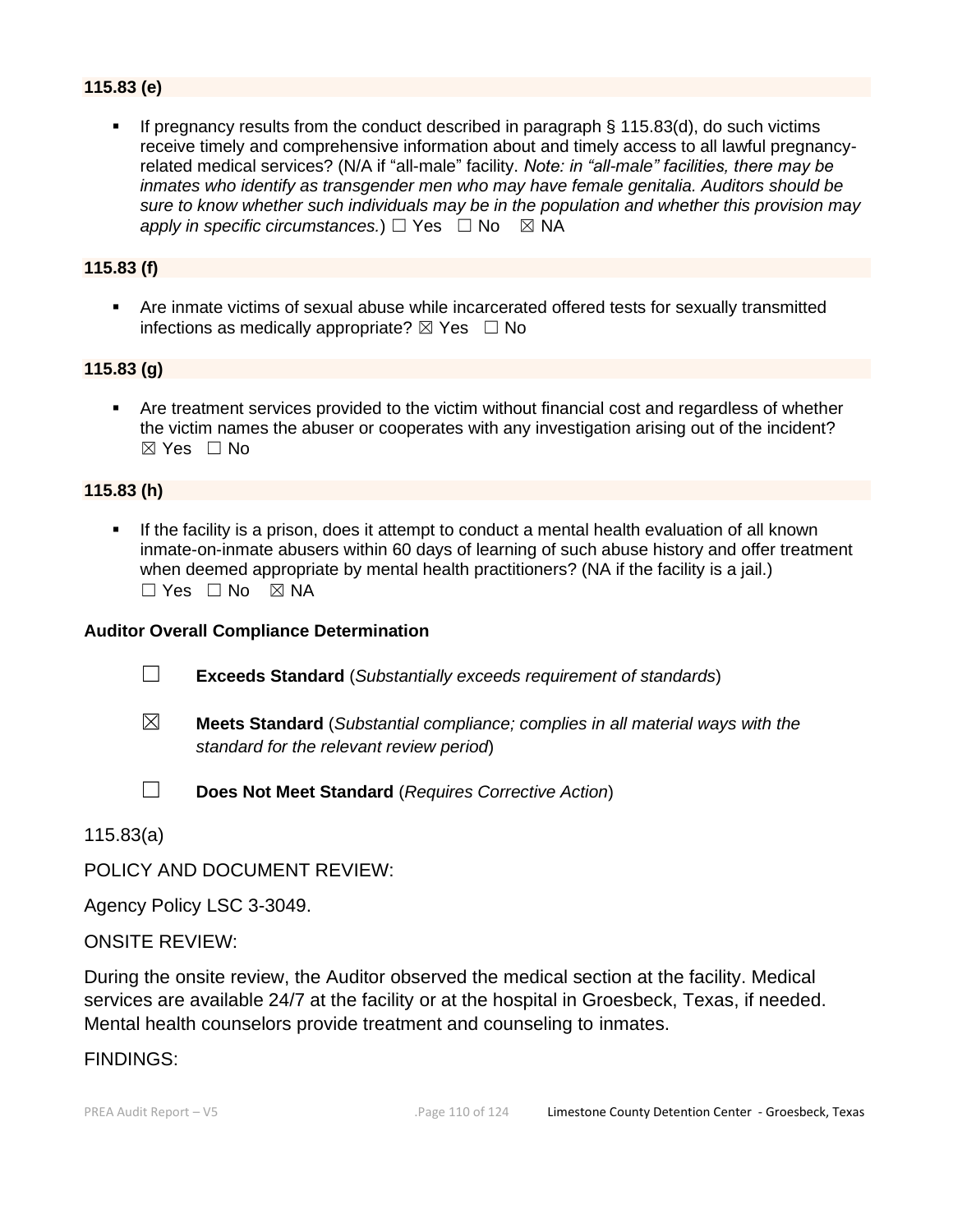Agency Policy LSC 3-3049, addresses this provision.

115.83(b)

POLICY AND DOCUMENT REVIEW:

Agency Policy LSC 3-3049. The agency reported there were no allegations of inmate sexual abuse requiring medical treatment, follow-up services or referrals for continued care.

INTERVIEWS:

Medical and Mental Health Staff. At the time of the onsite audit, there were no inmates who reported a sexual abuse at the facility, therefore no inmate was interviewed specific to this provision.

FINDINGS:

Agency Policy LSC 3-3049, addresses this provision. Staff interviewed reported follow-up services would be matched with appropriate intervention services.

115.83(c)

POLICY AND DOCUMENT REVIEW:

Agency Policy LSC 3-3049. The agency reported there were no allegations of inmate sexual abuse requiring medical or mental health services.

INTERVIEWS:

Medical and Mental Health Staff.

FINDINGS:

Agency Policy LSC 3-3049, addresses this provision. Staff interviewed reported the services provided go beyond the community level of care.

115.83(d)

POLICY AND DOCUMENT REVIEW:

Agency Policy LSC 3-3049.

FINDINGS:

Not applicable for this facility.

115.83(e)

POLICY AND DOCUMENT REVIEW:

Agency Policy LSC 3-3049.

FINDINGS:

Not applicable for this facility.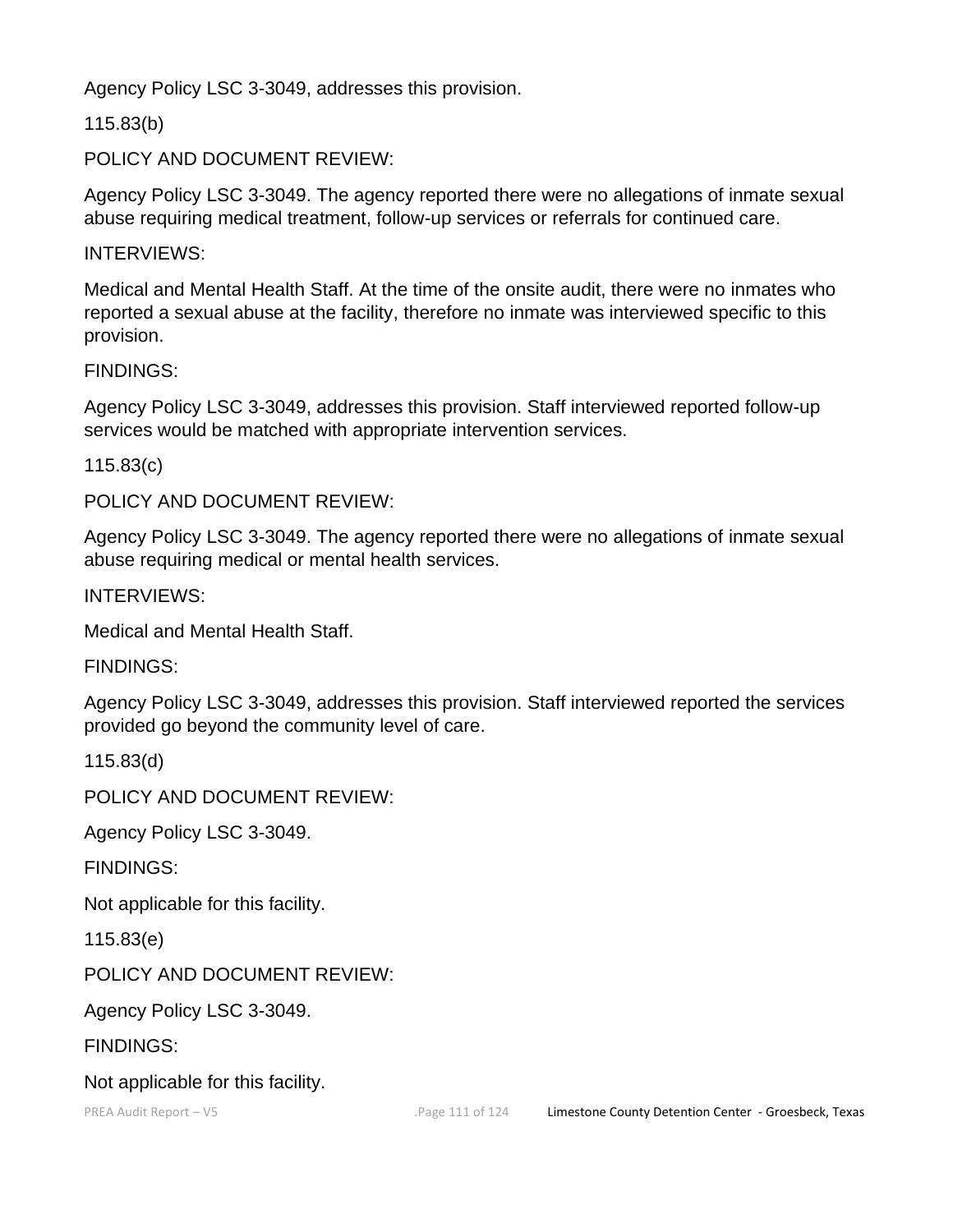115.83(f)

POLICY AND DOCUMENT REVIEW:

Agency Policy LSC 3-3049. The agency reported there were no allegations of inmate sexual abuse requiring medical services.

INTERVIEWS:

At the time of the onsite audit, there were no inmates who reported a sexual abuse at the facility who required medical services, therefore no inmate was interviewed specific to this provision.

FINDINGS:

Agency Policy LSC 3-3049, addresses this provision.

115.83(g)

POLICY AND DOCUMENT REVIEW:

Agency Policy LSC 3-3049. The agency reported there were no allegations of inmate sexual abuse requiring treatment services.

INTERVIEWS:

At the time of the onsite audit, there were no inmates who reported a sexual abuse at the facility who required treatment services, therefore no inmate was interviewed specific to this provision.

FINDINGS:

Agency Policy LSC 3-3049, addresses this provision.

115.83(h)

POLICY AND DOCUMENT REVIEW:

Agency Policy LSC 3-3049. The agency reported there were no allegations of inmate sexual abuse requiring treatment services.

INTERVIEWS:

Medical and Mental Health Staff.

FINDINGS:

Agency Policy LSC 3-3049, addresses this provision. Staff interviewed reported the inmate would be referred, and the treatment provider would respond immediately.

# **DATA COLLECTION AND REVIEW**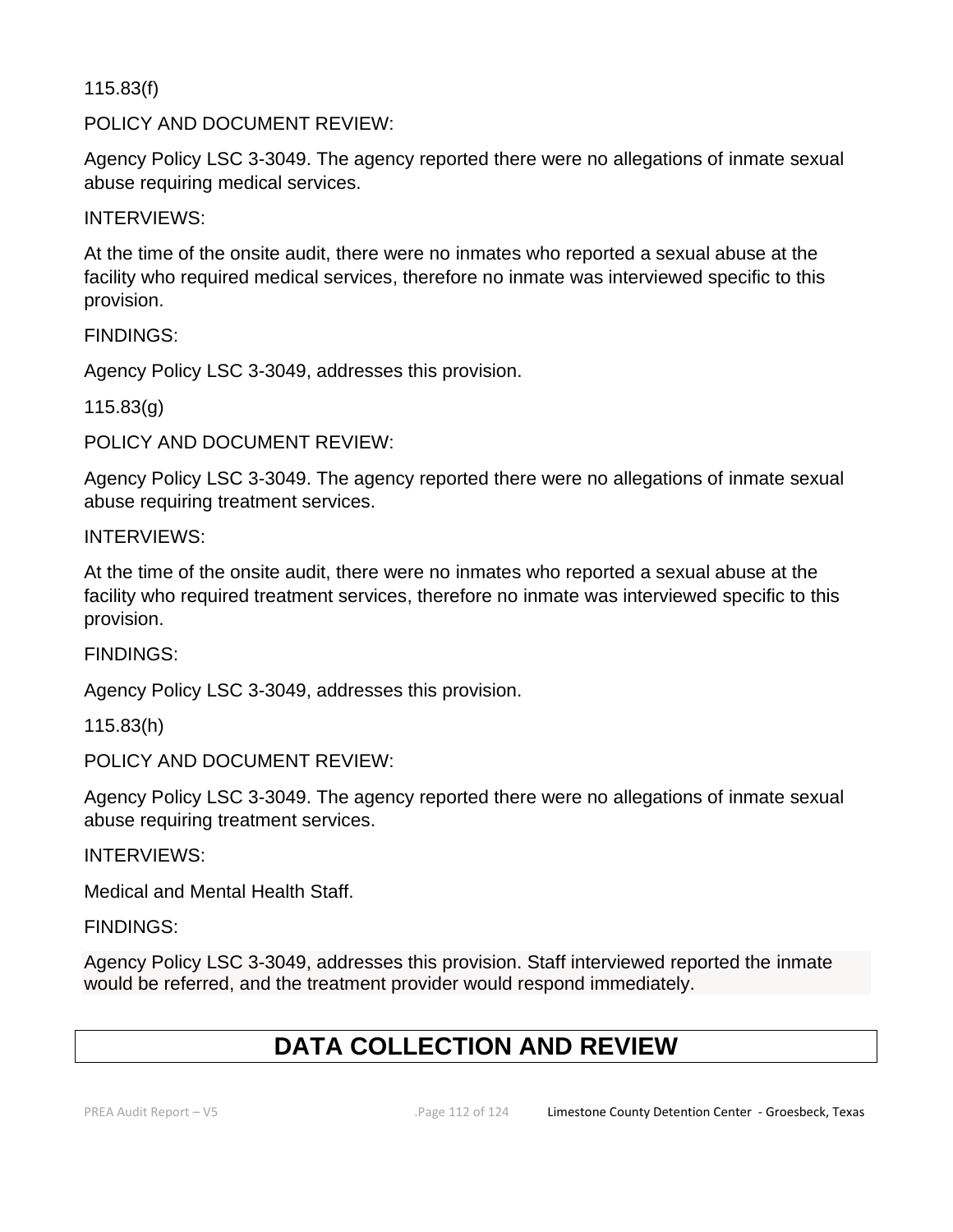# **Standard 115.86: Sexual abuse incident reviews**

#### **115.86 (a)**

▪ Does the facility conduct a sexual abuse incident review at the conclusion of every sexual abuse investigation, including where the allegation has not been substantiated, unless the allegation has been determined to be unfounded?  $\boxtimes$  Yes  $\Box$  No

#### **115.86 (b)**

■ Does such review ordinarily occur within 30 days of the conclusion of the investigation? ☒ Yes ☐ No

#### **115.86 (c)**

▪ Does the review team include upper-level management officials, with input from line supervisors, investigators, and medical or mental health practitioners?  $\boxtimes$  Yes  $\Box$  No

#### **115.86 (d)**

- Does the review team: Consider whether the allegation or investigation indicates a need to change policy or practice to better prevent, detect, or respond to sexual abuse?  $\boxtimes$  Yes  $\Box$  No
- Does the review team: Consider whether the incident or allegation was motivated by race; ethnicity; gender identity; lesbian, gay, bisexual, transgender, or intersex identification, status, or perceived status; gang affiliation; or other group dynamics at the facility?  $\boxtimes$  Yes  $\Box$  No
- Does the review team: Examine the area in the facility where the incident allegedly occurred to assess whether physical barriers in the area may enable abuse?  $\boxtimes$  Yes  $\Box$  No
- Does the review team: Assess the adequacy of staffing levels in that area during different shifts? ⊠ Yes □ No
- Does the review team: Assess whether monitoring technology should be deployed or augmented to supplement supervision by staff?  $\boxtimes$  Yes  $\Box$  No
- Does the review team: Prepare a report of its findings, including but not necessarily limited to determinations made pursuant to §§ 115.86(d)(1) - (d)(5), and any recommendations for improvement and submit such report to the facility head and PREA compliance manager? ☒ Yes ☐ No

#### **115.86 (e)**

▪ Does the facility implement the recommendations for improvement, or document its reasons for not doing so? ⊠ Yes □ No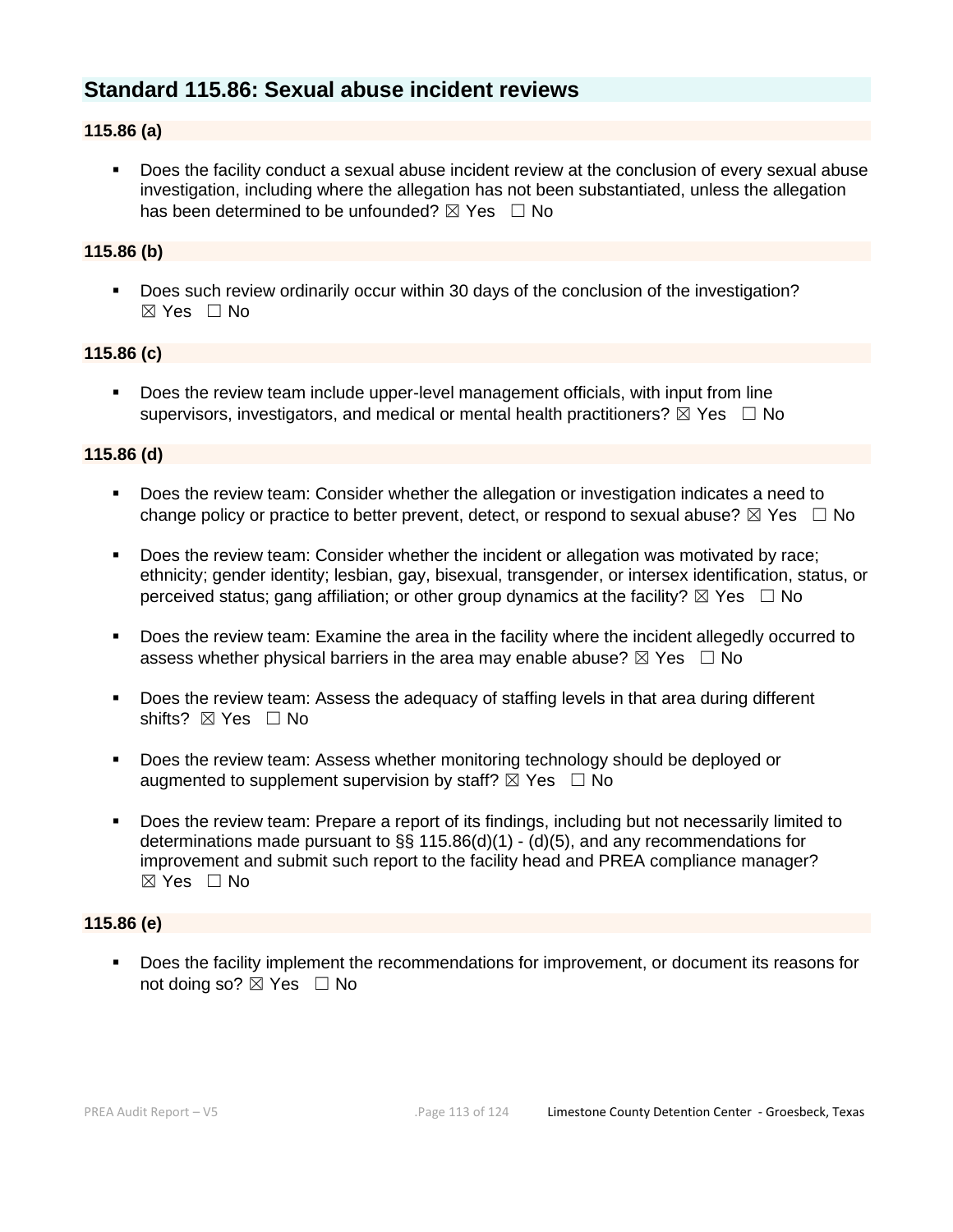#### **Auditor Overall Compliance Determination**

- ☐ **Exceeds Standard** (*Substantially exceeds requirement of standards*)
- ☒ **Meets Standard** (*Substantial compliance; complies in all material ways with the standard for the relevant review period*)
- 
- ☐ **Does Not Meet Standard** (*Requires Corrective Action*)

#### 115.86(a)

POLICY AND DOCUMENT REVIEW:

Agency Policy LSC 3-3049.

The agency reported there were (0) administrative investigations of alleged sexual abuse completed within the past 12 months.

Investigative files.

FINDINGS:

Agency Policy LSC 3-3049, addresses this provision. A review of the investigative files reflected the agency had completed a sexual abuse incident review at the conclusion of previous investigations, there were (0) sexual abuse cases in the last twelve months that had a substantiated finding.

115.86(b)

POLICY AND DOCUMENT REVIEW:

Agency Policy LSC 3-3049.

Investigative files.

FINDINGS:

Agency Policy LSC 3-3049, addresses this provision.

A review of the investigative files reflected the agency has completed a sexual abuse incident reviews in the past, as required.

115.86(c)

POLICY AND DOCUMENT REVIEW:

Agency Policy LSC 3-3049.

INTERVIEWS:

Warden

#### PREA Compliance Manager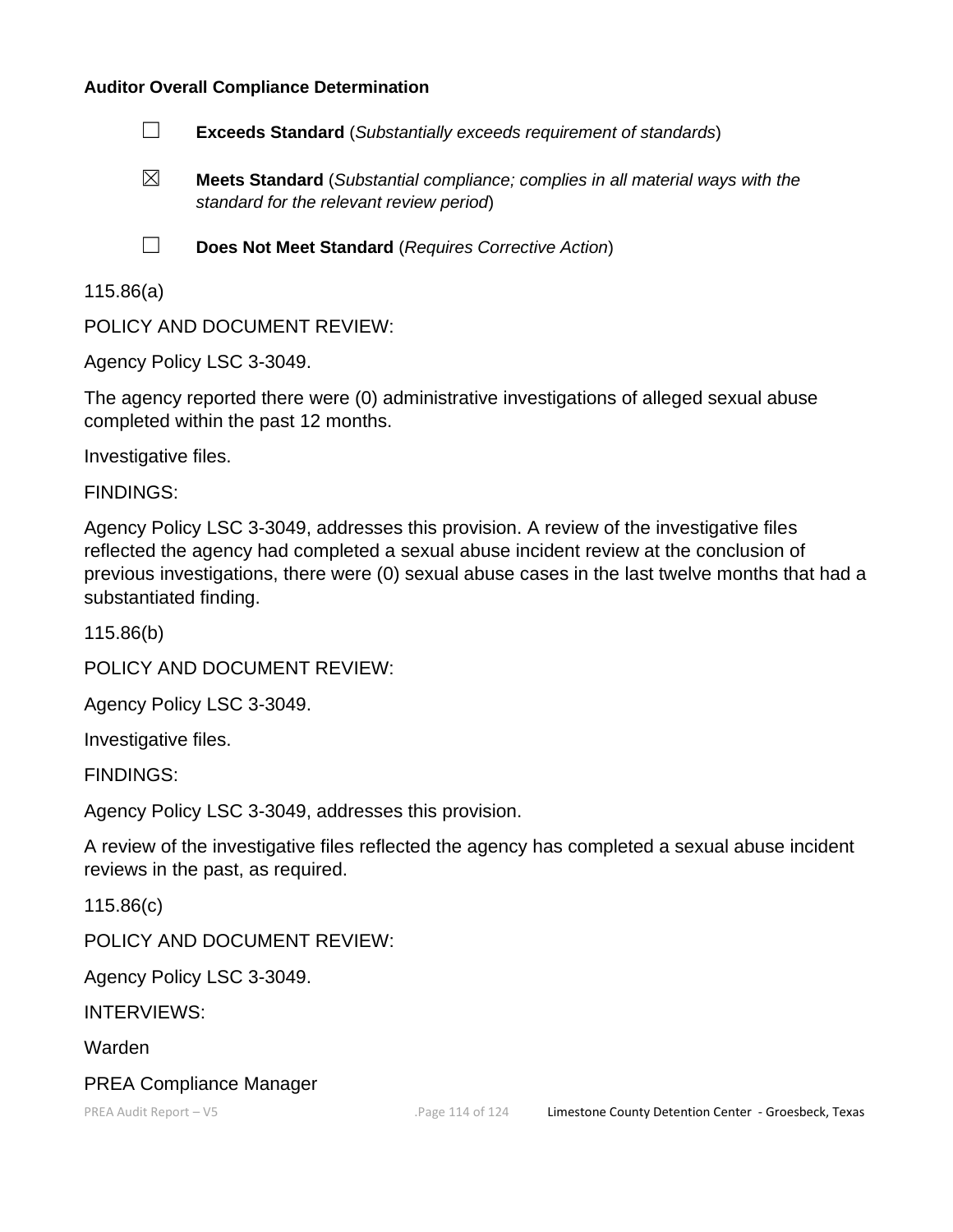Members of the Incident Review Team

FINDINGS:

Agency Policy LSC 3-3049, addresses this provision. Staff interviewed reported the incident review team includes the PREA Compliance Manager and several of the senior staff. Once the Incident Review is completed, it is reviewed by the Warden and the Agency Senior Staff. A review of the Incident Review Report indicated the PREA Coordinator also participates. Staff reported an incident review is conducted for all serious incidents.

115.86(d)

POLICY AND DOCUMENT REVIEW:

Agency Policy LSC 3-3049.

Incident Review Report

INTERVIEWS:

PREA Compliance Manager

Incident Review Team

FINDINGS:

Agency Policy LSC 3-3049, addresses this provision. Staff interviewed referenced all the elements needing to be considered, examined, and assessed. The Incident Review Team member provided detailed information of all the elements addressed by the team. Staff interviewed acknowledged a report is completed and includes any recommendations for improvement. Staff reported the Incident Review Report is submitted to the Warden, Agency Senior Staff and PREA Compliance Manager.

115.86(e)

POLICY AND DOCUMENT REVIEW:

Agency Policy LSC 3-3049.

FINDINGS:

Agency Policy LSC 3-3049, addresses this provision.

# **Standard 115.87: Data collection**

**115.87 (a)**

Does the agency collect accurate, uniform data for every allegation of sexual abuse at facilities under its direct control using a standardized instrument and set of definitions?  $\boxtimes$  Yes  $\Box$  No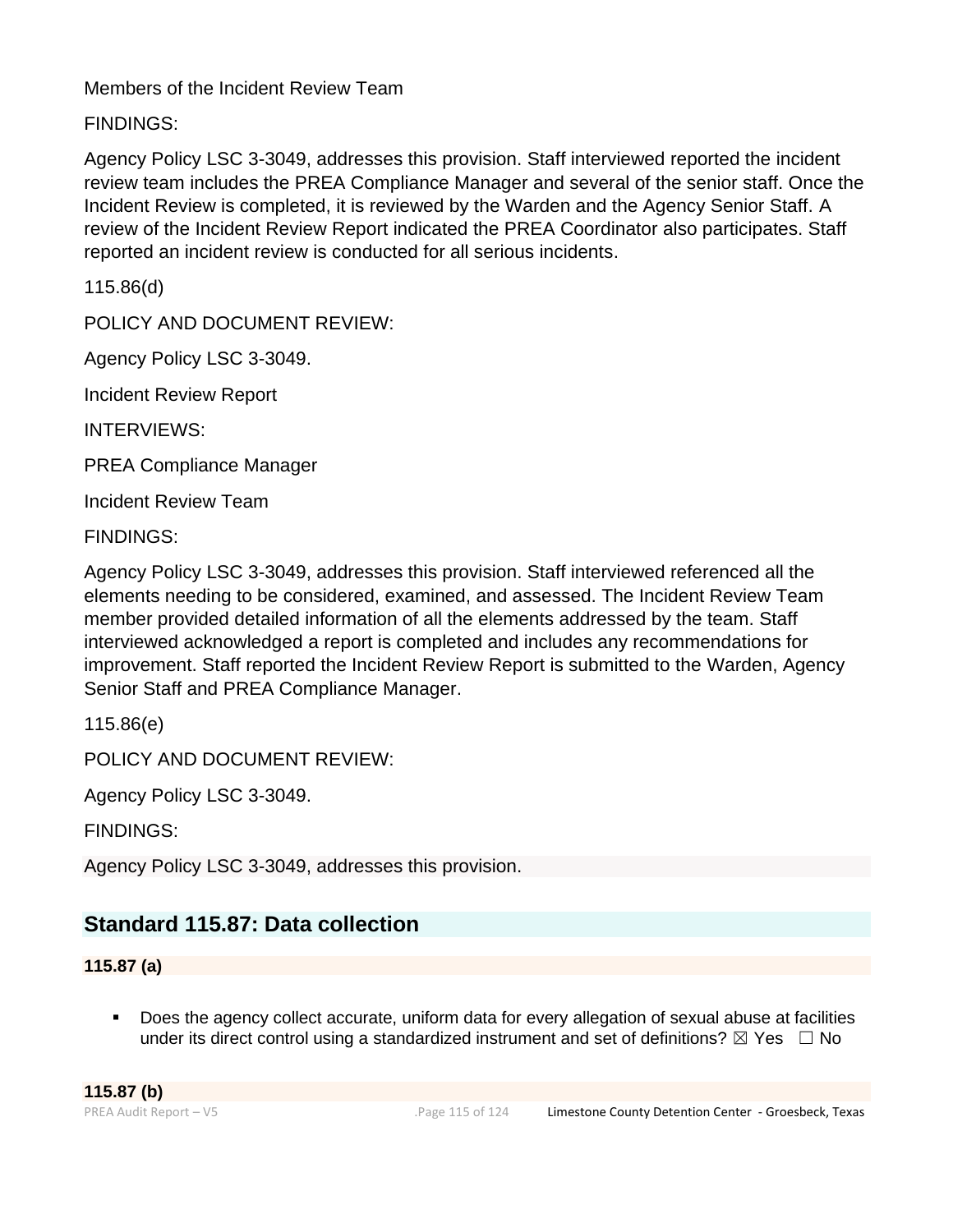▪ Does the agency aggregate the incident-based sexual abuse data at least annually? ☒ Yes ☐ No

### **115.87 (c)**

Does the incident-based data include, at a minimum, the data necessary to answer all questions from the most recent version of the Survey of Sexual Violence conducted by the Department of Justice? ☒ Yes ☐ No

#### **115.87 (d)**

▪ Does the agency maintain, review, and collect data as needed from all available incident-based documents, including reports, investigation files, and sexual abuse incident reviews?  $\boxtimes$  Yes  $\Box$  No

#### **115.87 (e)**

Does the agency also obtain incident-based and aggregated data from every private facility with which it contracts for the confinement of its inmates? (N/A if agency does not contract for the confinement of its inmates.)  $\boxtimes$  Yes  $\Box$  No  $\Box$  NA

#### **115.87 (f)**

Does the agency, upon request, provide all such data from the previous calendar year to the Department of Justice no later than June 30? (N/A if DOJ has not requested agency data.)  $\boxtimes$  Yes  $\Box$  No  $\Box$  NA

#### **Auditor Overall Compliance Determination**

- ☐ **Exceeds Standard** (*Substantially exceeds requirement of standards*)
- ☒ **Meets Standard** (*Substantial compliance; complies in all material ways with the standard for the relevant review period*)
- 
- ☐ **Does Not Meet Standard** (*Requires Corrective Action*)

115.87(a and c)

POLICY AND DOCUMENT REVIEW:

Agency Policy LSC 3-3049.

FINDINGS:

Agency Policy LSC 3-3049, addresses this provision. A review of the reporting documentation reflected a comprehensive tracking system designed to maintain various elements for the required data for sexual abuse allegations as well as sexual harassment allegations. One of the functions of the PREA Compliance Manager is to maintain this information. The tracking system contains information on all allegations of abuse, neglect and exploitation, and all serious incidents.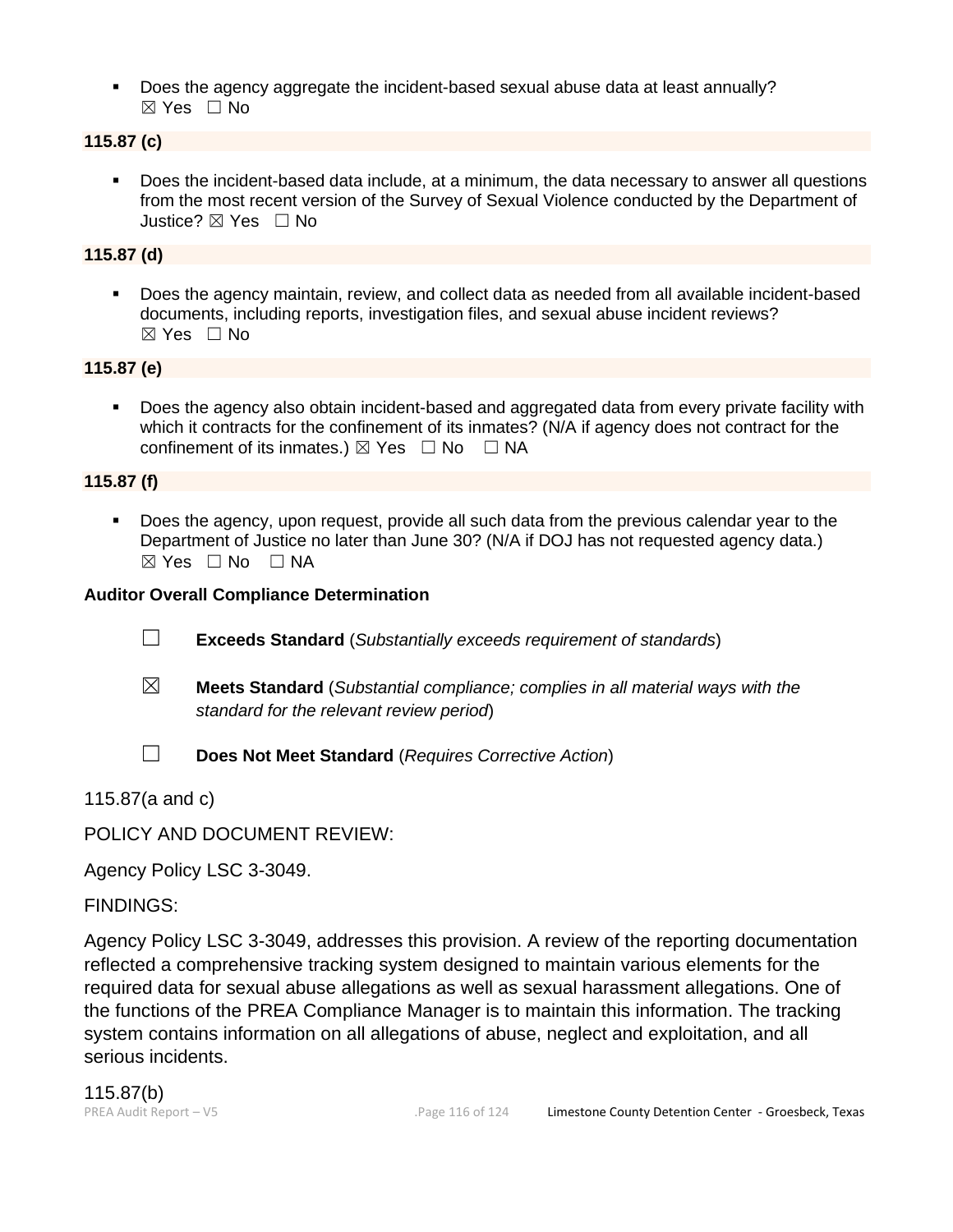## POLICY AND DOCUMENT REVIEW:

Agency Policy LSC 3-3049.

FINDINGS:

Agency Policy LSC 3-3049, addresses this provision. A review of the facility tracking information reflected a comprehensive system designed to maintain various elements for the required data for sexual abuse and sexual harassment allegations.

115.87(d)

Agency Policy LSC 3-3049.

FINDINGS:

Agency Policy LSC 3-3049, addresses this provision. A review of the agency website reflects the comprehensive report is published and available to the public for all serious incidents to include sexual abuse and sexual harassment allegations.

115.87(e)

POLICY AND DOCUMENT REVIEW:

Agency Policy LSC 3-3049.

FINDINGS:

Agency Policy LSC 3-3049, addresses this provision.

115.87(f)

POLICY AND DOCUMENT REVIEW:

Agency Policy LSC 3-3049.

FINDINGS:

Agency Policy LSC 3-3049, addresses this provision.

## **Standard 115.88: Data review for corrective action**

#### **115.88 (a)**

- Does the agency review data collected and aggregated pursuant to  $\S$  115.87 in order to assess and improve the effectiveness of its sexual abuse prevention, detection, and response policies, practices, and training, including by: Identifying problem areas?  $\boxtimes$  Yes  $\Box$  No
- Does the agency review data collected and aggregated pursuant to § 115.87 in order to assess and improve the effectiveness of its sexual abuse prevention, detection, and response policies, practices, and training, including by: Taking corrective action on an ongoing basis? ☒ Yes ☐ No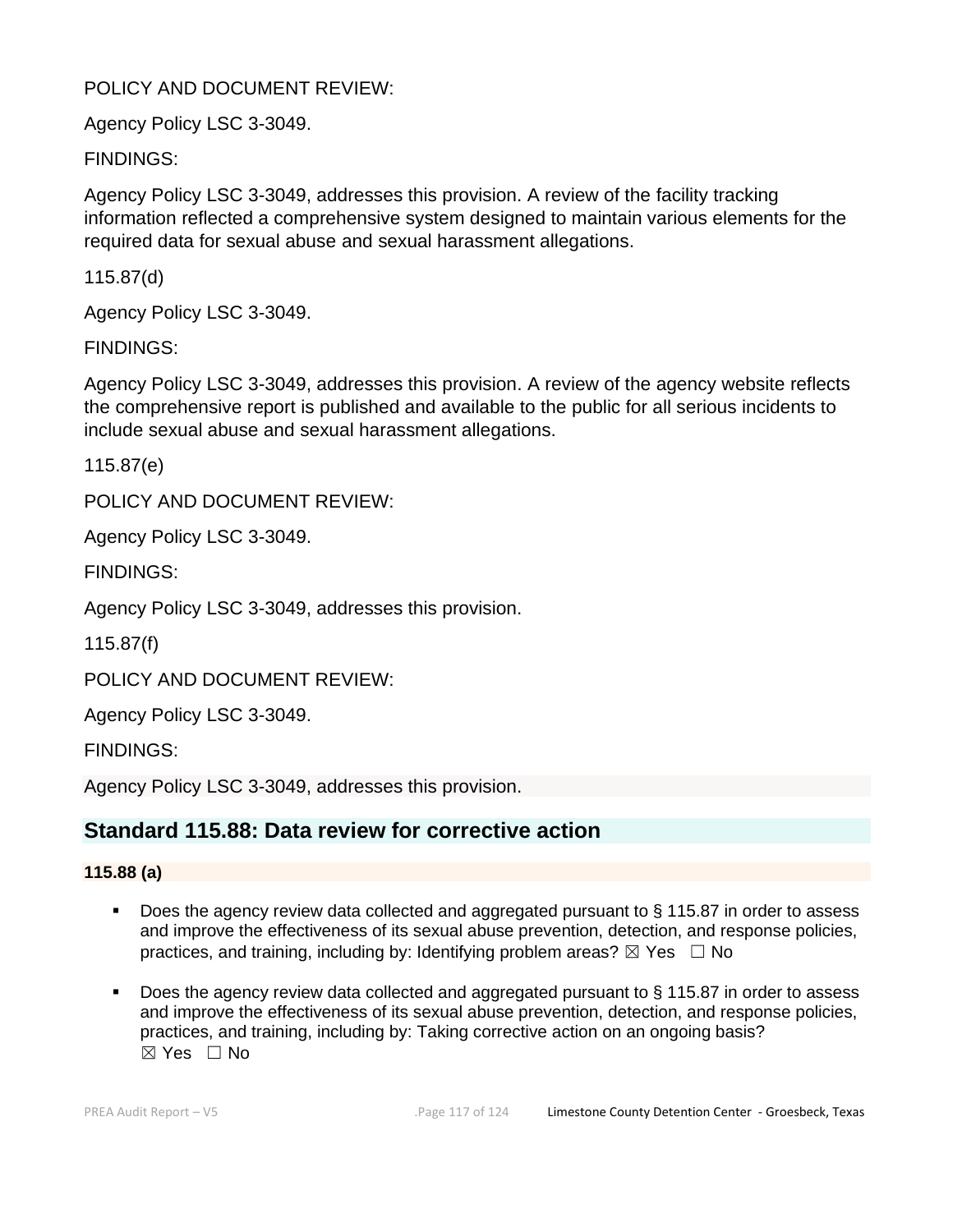■ Does the agency review data collected and aggregated pursuant to § 115.87 in order to assess and improve the effectiveness of its sexual abuse prevention, detection, and response policies, practices, and training, including by: Preparing an annual report of its findings and corrective actions for each facility, as well as the agency as a whole?  $\boxtimes$  Yes  $\Box$  No

#### **115.88 (b)**

▪ Does the agency's annual report include a comparison of the current year's data and corrective actions with those from prior years and provide an assessment of the agency's progress in addressing sexual abuse  $\boxtimes$  Yes  $\Box$  No

#### **115.88 (c)**

Is the agency's annual report approved by the agency head and made readily available to the public through its website or, if it does not have one, through other means?  $\boxtimes$  Yes  $\Box$  No

#### **115.88 (d)**

▪ Does the agency indicate the nature of the material redacted where it redacts specific material from the reports when publication would present a clear and specific threat to the safety and security of a facility?  $\boxtimes$  Yes  $\Box$  No

#### **Auditor Overall Compliance Determination**



☐ **Exceeds Standard** (*Substantially exceeds requirement of standards*)

☒ **Meets Standard** (*Substantial compliance; complies in all material ways with the standard for the relevant review period*)



☐ **Does Not Meet Standard** (*Requires Corrective Action*)

115.88(a)

POLICY AND DOCUMENT REVIEW:

Agency Policy LSC 3-3049. Annual report.

INTERVIEWS:

PREA Coordinator

PREA Compliance Manager.

FINDINGS:

Agency Policy LSC 3-3049, addresses this provision. A review of the annual report reflects all the elements required by this provision.

Staff interviewed reported in detail the process followed when reviewing the data, identifying problem areas and corrective action, and preparing the annual report.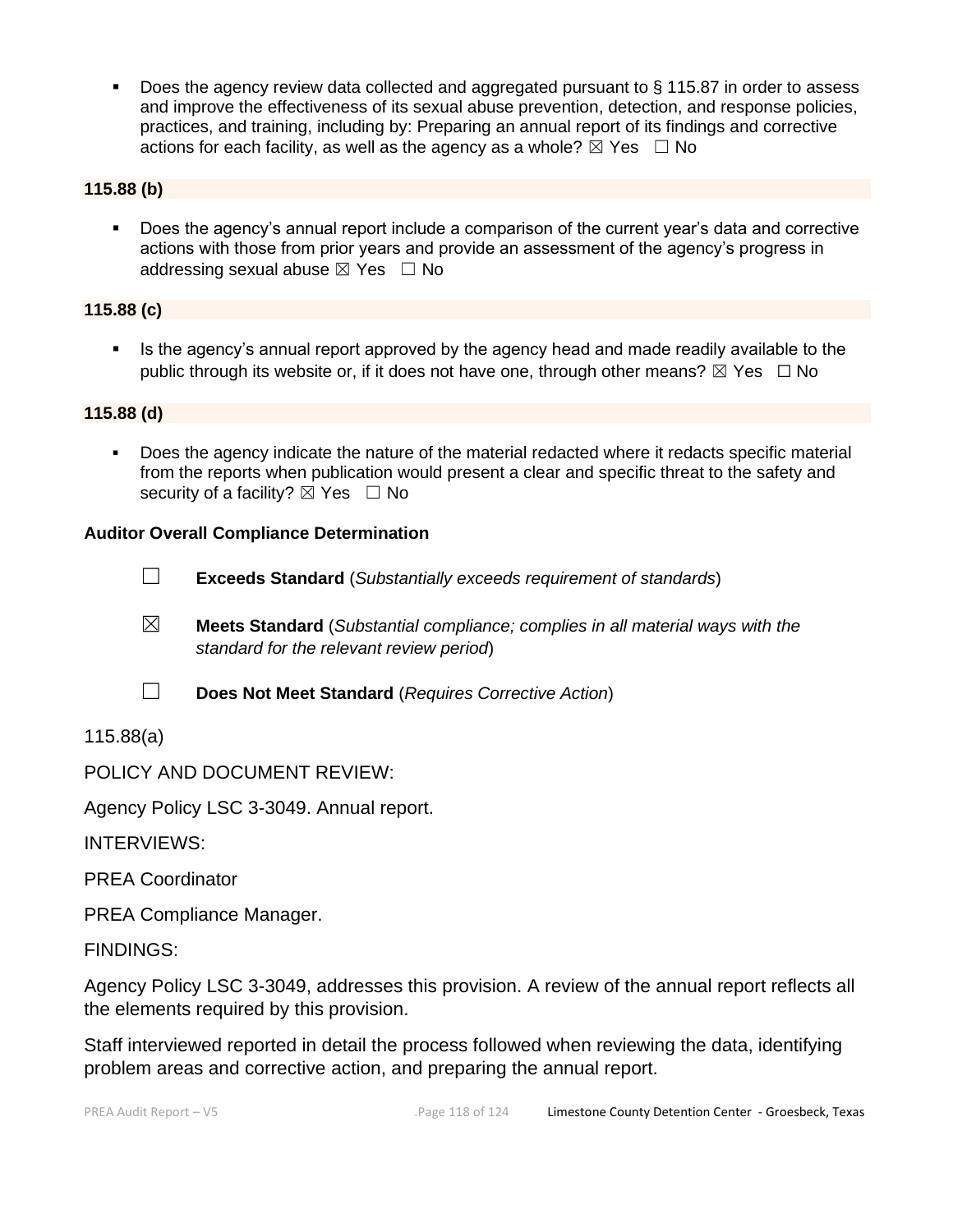115.88(b)

POLICY AND DOCUMENT REVIEW:

Agency Policy LSC 3-3049.

FINDINGS:

Agency Policy LSC 3-3049, addresses this provision.

115.88(c)

POLICY AND DOCUMENT REVIEW:

Agency Policy LSC 3-3049.

Annual report.

INTERVIEWS:

PREA Coordinator

PREA Compliance Manager.

FINDINGS:

Agency Policy LSC 3-3049, addresses this provision. Staff interviewed reported the Annual report is reviewed and approved by the Agency Senior Staff and posted on the agency website.

115.88(d)

POLICY AND DOCUMENT REVIEW:

Agency Policy LSC 3-3049.

INTERVIEWS:

PREA Coordinator

FINDINGS:

Agency Policy LSC 3-3049, addresses this provision. Staff interviewed reported all personal identifying information and personal health information is redacted. The reports would reflect only basic demographic information.

## **Standard 115.89: Data storage, publication, and destruction**

#### **115.89 (a)**

■ Does the agency ensure that data collected pursuant to § 115.87 are securely retained?  $\boxtimes$  Yes  $\Box$  No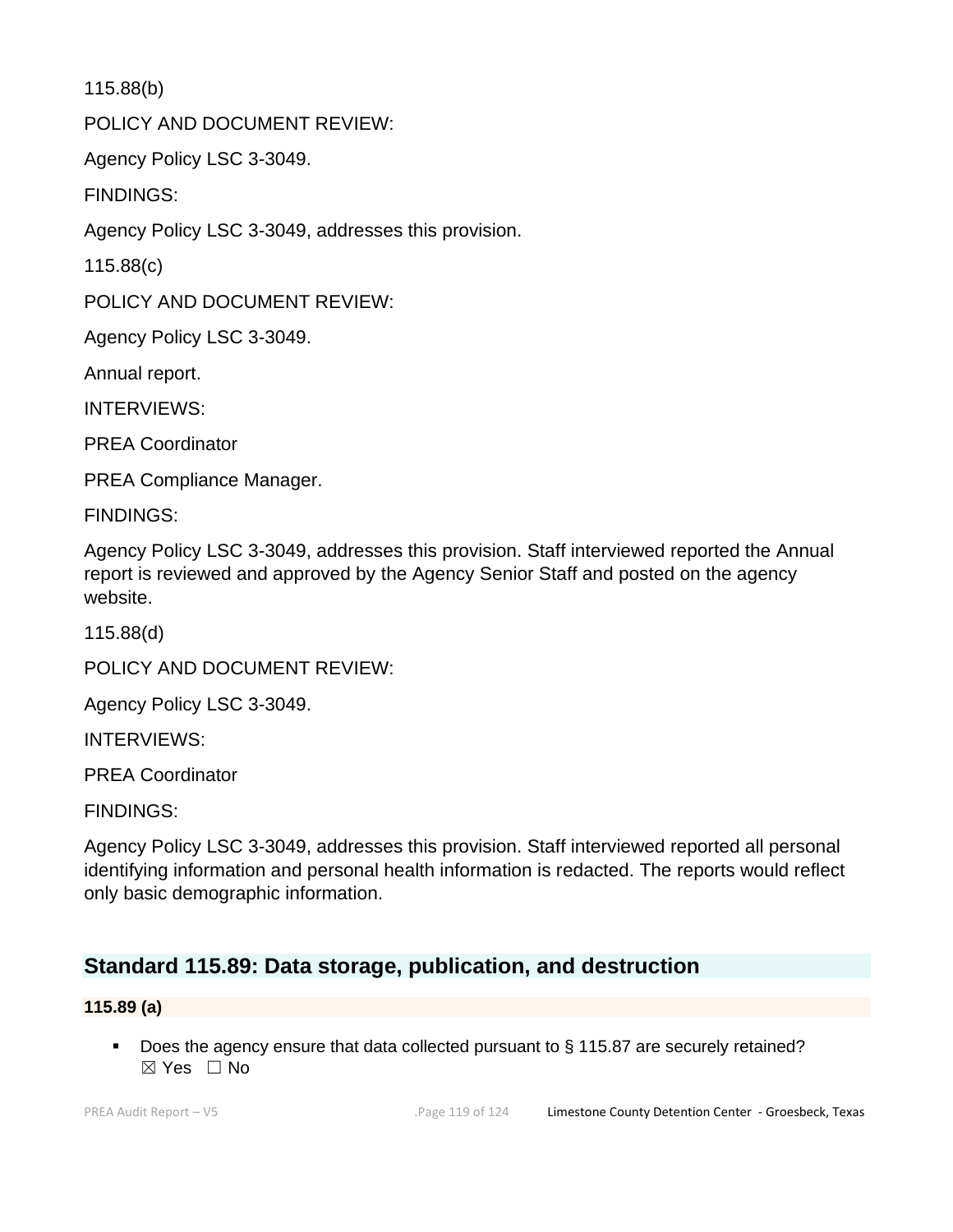#### **115.89 (b)**

▪ Does the agency make all aggregated sexual abuse data, from facilities under its direct control and private facilities with which it contracts, readily available to the public at least annually through its website or, if it does not have one, through other means?  $\boxtimes$  Yes  $\Box$  No

#### **115.89 (c)**

Does the agency remove all personal identifiers before making aggregated sexual abuse data publicly available?  $\boxtimes$  Yes  $\Box$  No

#### **115.89 (d)**

Does the agency maintain sexual abuse data collected pursuant to  $\S$  115.87 for at least 10 years after the date of the initial collection, unless Federal, State, or local law requires otherwise?  $\boxtimes$  Yes  $\Box$  No

#### **Auditor Overall Compliance Determination**



☐ **Exceeds Standard** (*Substantially exceeds requirement of standards*)

- ☒ **Meets Standard** (*Substantial compliance; complies in all material ways with the standard for the relevant review period*)
- 
- ☐ **Does Not Meet Standard** (*Requires Corrective Action*)

115.89(a)

POLICY AND DOCUMENT REVIEW:

Agency Policy LSC 3-3049.

INTERVIEWS:

PREA Coordinator

FINDINGS:

Agency Policy LSC 3-3049, addresses this provision. Staff interviewed reported access to any data is restricted to the Agency Senior Staff for operational use and is password protected.

115.89(b)

POLICY AND DOCUMENT REVIEW:

Agency Policy LSC 3-3049.

Aggregated data on website.

FINDINGS: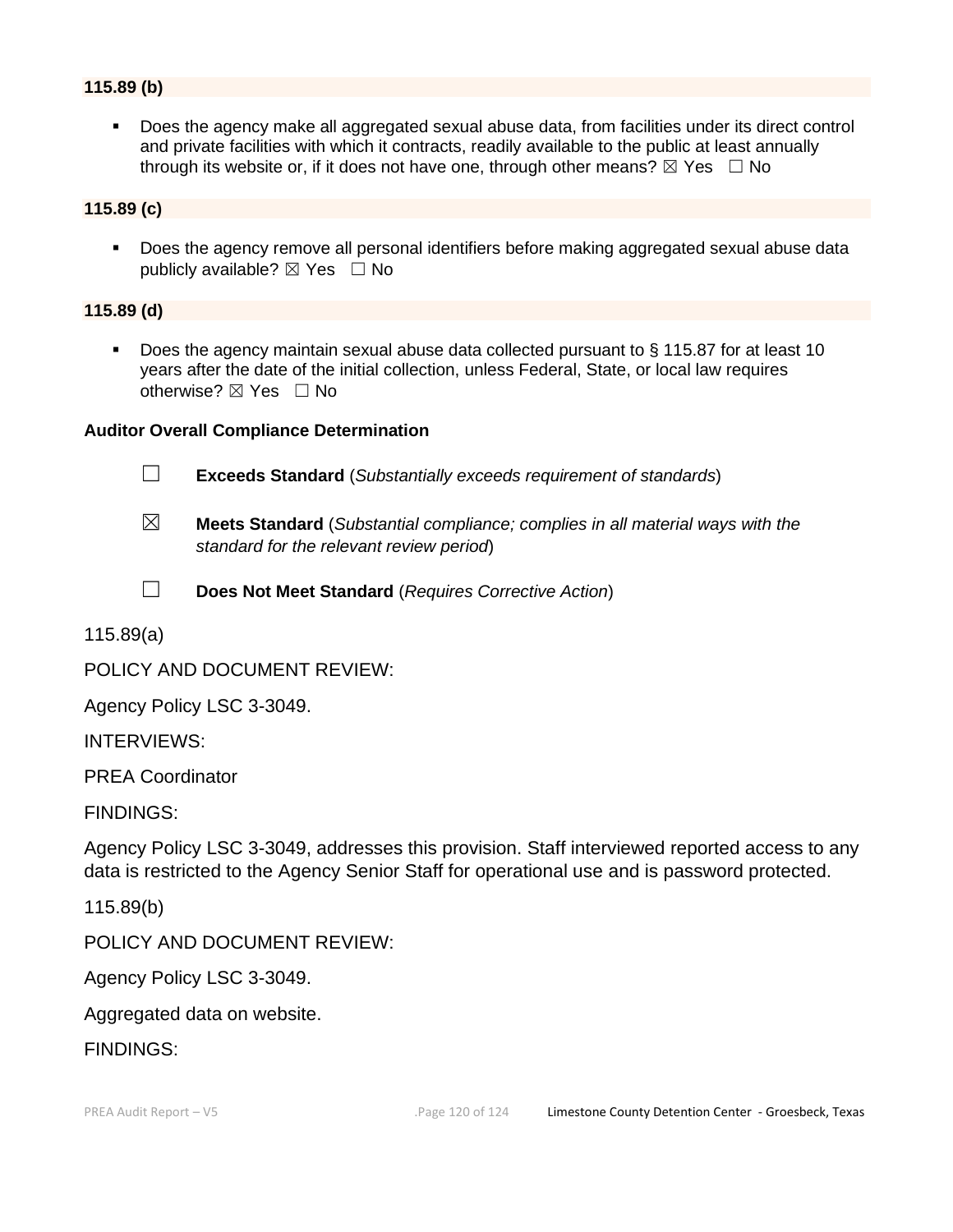Agency Policy LSC 3-3049, addresses this provision. The data posted on the agency website includes agency data from previous years to present.

115.89(c)

POLICY AND DOCUMENT REVIEW:

Agency Policy LSC 3-3049.

Aggregated data on agency website.

FINDINGS:

Agency Policy LSC 3-3049, addresses this provision. The data posted on the agency website has all personal identifiers redacted.

115.89(d)

POLICY AND DOCUMENT REVIEW:

Agency Policy LSC 3-3049.

Aggregated data on agency website.

FINDINGS:

Agency Policy LSC 3-3049, addresses this provision. The data and records collected are to be retained in accordance to state and agency retention requirements.

# **AUDITING AND CORRECTIVE ACTION**

# **Standard 115.401: Frequency and scope of audits**

#### **115.401 (a)**

▪ During the prior three-year audit period, did the agency ensure that each facility operated by the agency, or by a private organization on behalf of the agency, was audited at least once? (*Note: The response here is purely informational. A "no" response does not impact overall compliance with this standard.*)  $\boxtimes$  Yes  $\Box$  No

#### **115.401 (b)**

- Is this the first year of the current audit cycle? (*Note: a "no" response does not impact overall compliance with this standard.*)  $\boxtimes$  Yes  $\Box$  No
- **.** If this is the second year of the current audit cycle, did the agency ensure that at least one-third of each facility type operated by the agency, or by a private organization on behalf of the agency, was audited during the first year of the current audit cycle? (N/A if this is **not** the *second* year of the current audit cycle.)  $\Box$  Yes  $\Box$  No  $\boxtimes$  NA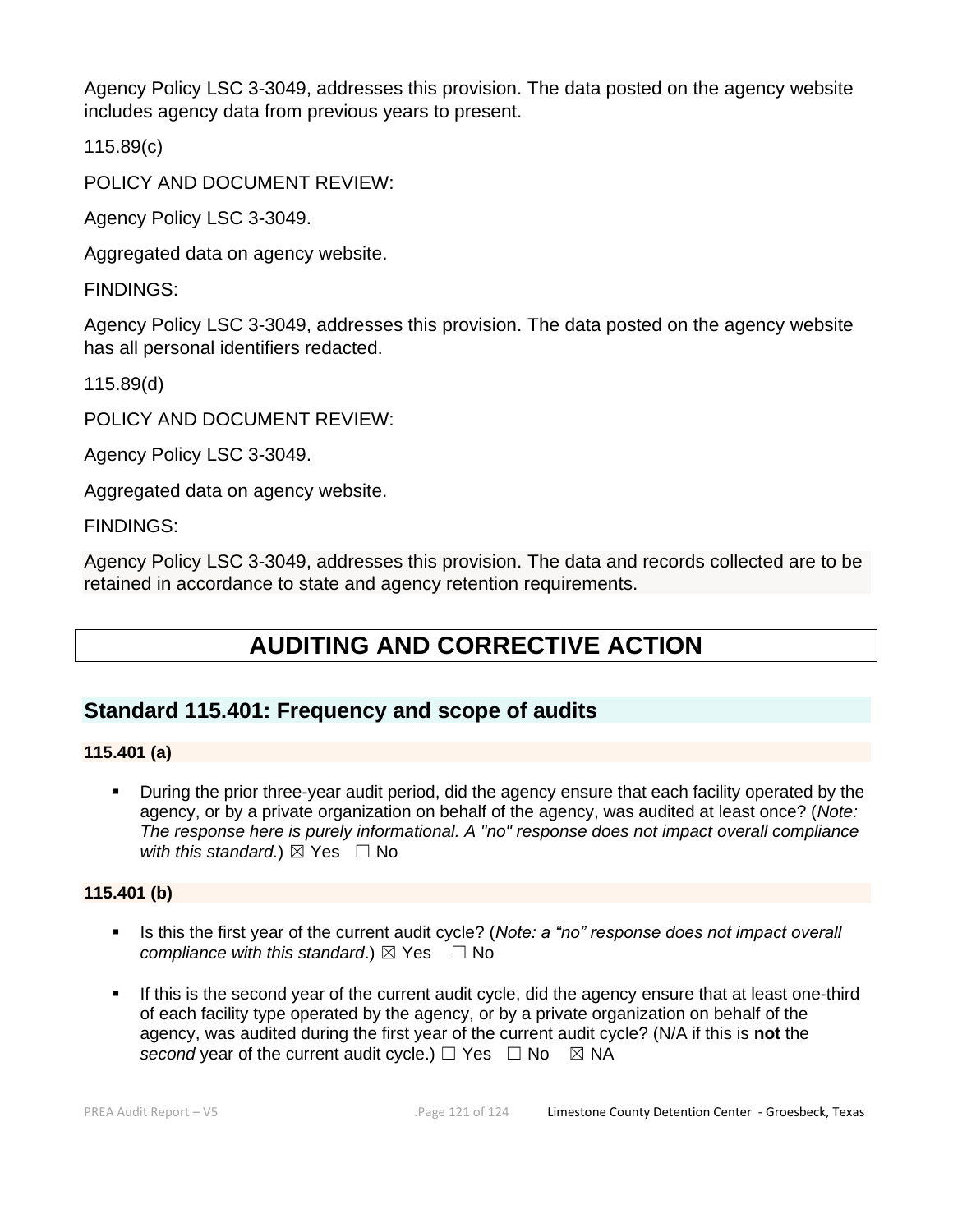▪ If this is the third year of the current audit cycle, did the agency ensure that at least two-thirds of each facility type operated by the agency, or by a private organization on behalf of the agency, were audited during the first two years of the current audit cycle? (N/A if this is **not** the *third* year of the current audit cycle.)  $\Box$  Yes  $\Box$  No  $\boxtimes$  NA

#### **115.401 (h)**

▪ Did the auditor have access to, and the ability to observe, all areas of the audited facility? ☒ Yes ☐ No

#### **115.401 (i)**

▪ Was the auditor permitted to request and receive copies of any relevant documents (including electronically stored information)?  $\boxtimes$  Yes  $\Box$  No

#### **115.401 (m)**

▪ Was the auditor permitted to conduct private interviews with inmates, residents, and detainees?  $\boxtimes$  Yes  $\Box$  No

#### **115.401 (n)**

▪ Were inmates permitted to send confidential information or correspondence to the auditor in the same manner as if they were communicating with legal counsel?  $\boxtimes$  Yes  $\Box$  No

#### **Auditor Overall Compliance Determination**

- ☐ **Exceeds Standard** (*Substantially exceeds requirement of standards*)
- ☒ **Meets Standard** (*Substantial compliance; complies in all material ways with the standard for the relevant review period*)
- 
- ☐ **Does Not Meet Standard** (*Requires Corrective Action*)

115.401(a)

POLICY AND DOCUMENT REVIEW:

Aggregated data on website.

FINDINGS:

The agency ensured that each facility operated by the agency, or by a private organization on behalf of the agency, was audited at least once.

115.401(b)

POLICY AND DOCUMENT REVIEW:

Aggregated data on website.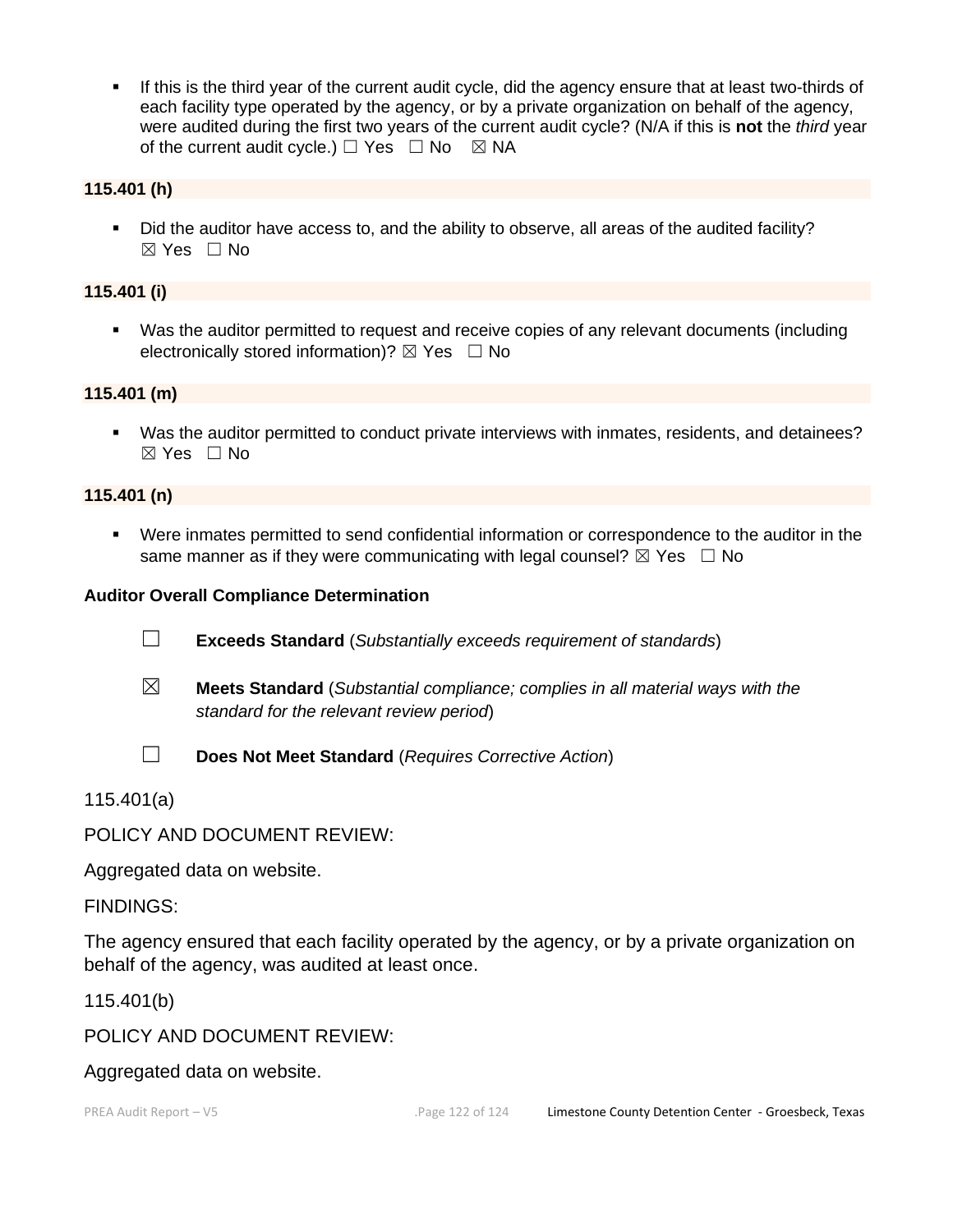### FINDINGS:

The agency is following their audit cycle and planned future audits. The data posted on the agency website.

115.401(h)

POLICY AND DOCUMENT REVIEW:

There is no agency policy for this provision.

FINDINGS:

The Auditor had full access to, and the ability to observe, all areas of the facility. The Auditor reviewed areas of this facility multiple times during the onsite review.

115.401(i)

POLICY AND DOCUMENT REVIEW:

There is no agency policy for this provision.

FINDINGS:

The auditor was permitted to request and did receive copies of any relevant documents needed for this audit.

115.401(m)

POLICY AND DOCUMENT REVIEW:

There is no agency policy for this provision.

FINDINGS:

The Auditor was permitted to conduct private interviews with inmates. The staff at this facility were very professional and efficient with regards to this provision.

115.401(n)

POLICY AND DOCUMENT REVIEW:

There is no agency policy for this provision.

FINDINGS:

Inmates were permitted to send confidential information or correspondence to the Auditor in the same manner as if they were communicating with legal counsel. The Auditor did not receive confidential and unimpeded letters from some of the inmates residing at this facility.

# **Standard 115.403: Audit contents and findings**

#### **115.403 (f)**